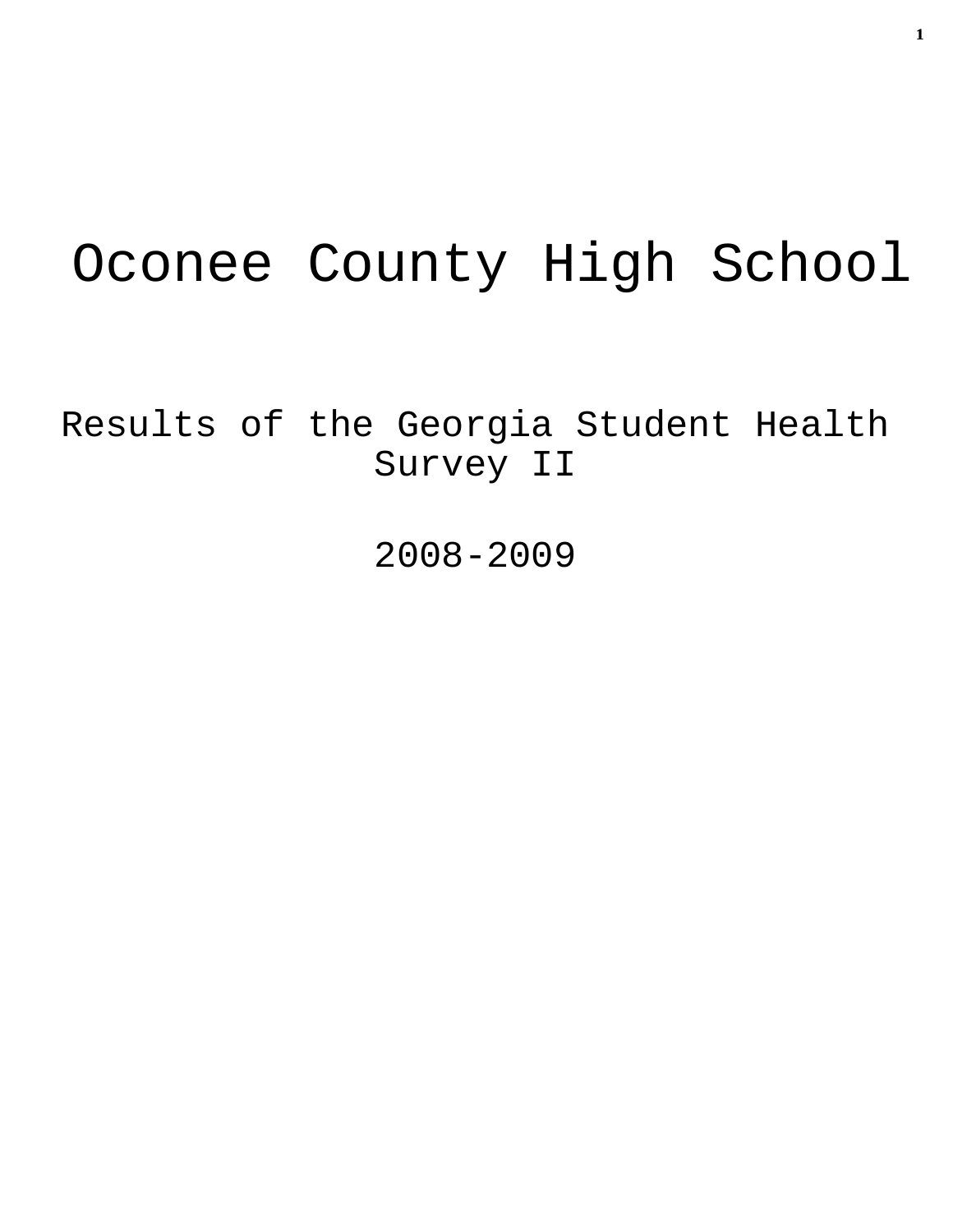# *Demographics* **2**

| Grade                    |     |  |  |
|--------------------------|-----|--|--|
| <b>Grade   Frequency</b> |     |  |  |
| 10                       | 97  |  |  |
| 12                       | 178 |  |  |

| Frequency      | <b>Table of Gender by Grade</b> |              |             |              |  |
|----------------|---------------------------------|--------------|-------------|--------------|--|
| <b>Col Pct</b> |                                 | Grade(Grade) |             |              |  |
|                | Gender(Gender)                  | 10           | 12          | <b>Total</b> |  |
|                | <b>Female</b>                   | 49<br>50.52  | 96<br>53.93 | 145          |  |
|                | <b>Male</b>                     | 48<br>49.48  | 82<br>46.07 | 130          |  |
|                | <b>Total</b>                    | 97           | 178         | 275          |  |

| Frequency<br>Col Pct |
|----------------------|

| <b>Table of Ethnicity by Grade</b> |             |              |              |  |  |
|------------------------------------|-------------|--------------|--------------|--|--|
|                                    |             | Grade(Grade) |              |  |  |
| <b>Ethnicity</b> (Ethnicity)       | 10          | 12           | <b>Total</b> |  |  |
| <b>Black</b>                       | 8<br>8.25   | 9<br>5.06    | 17           |  |  |
| <b>Hispanic</b>                    | 1<br>1.03   | 9<br>5.06    | 10           |  |  |
| <b>White</b>                       | 75<br>77.32 | 152<br>85.39 | 227          |  |  |
| <b>Asian</b>                       | 4<br>4.12   | 8<br>4.49    | 12           |  |  |
| <b>Other</b>                       | 9<br>9.28   | 0<br>0.00    | 9            |  |  |
| <b>Total</b>                       | 97          | 178          | 275          |  |  |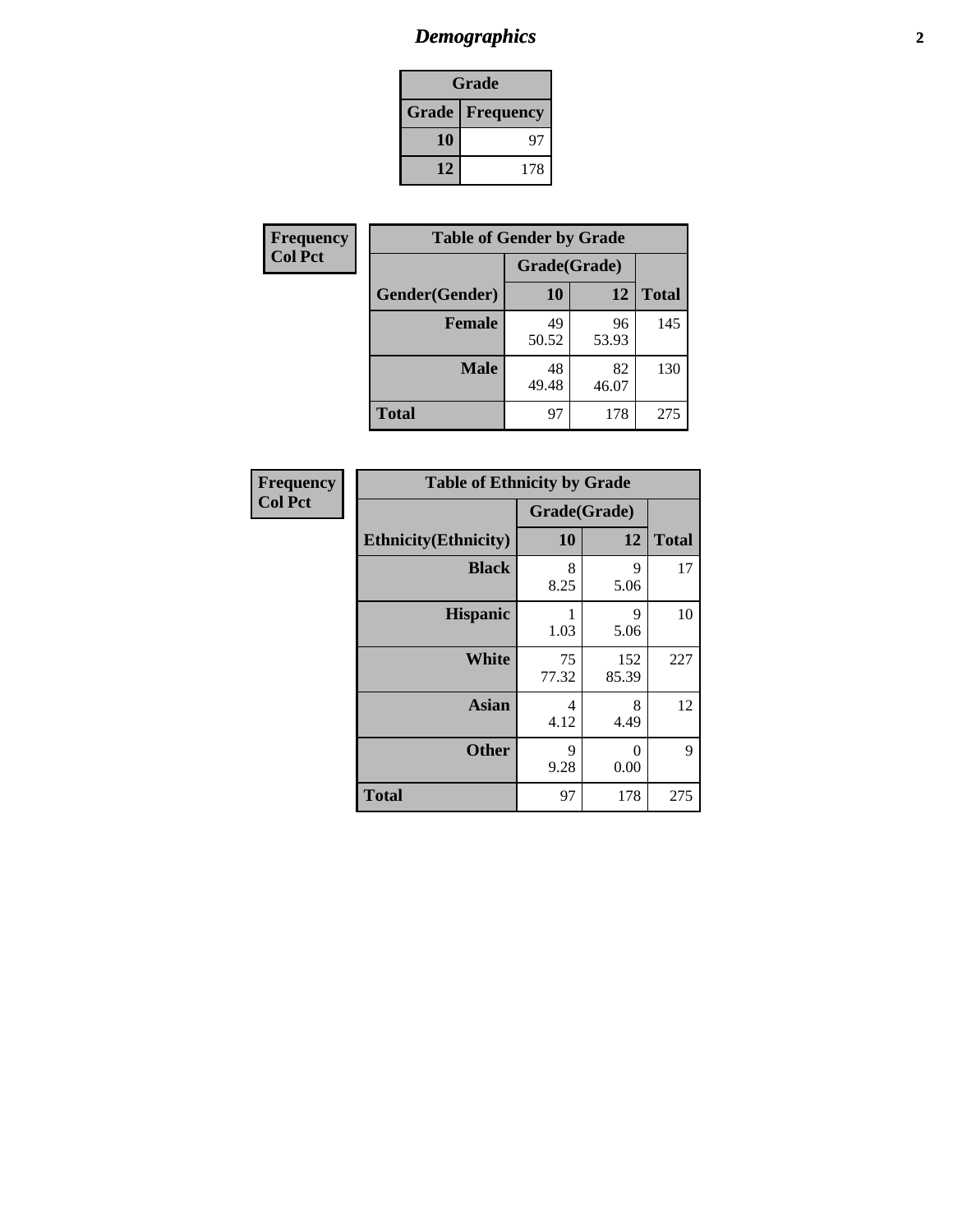#### *Title IV, Part A, Schedule A* **3** *Goal 1: Ensure that all schools are drug-free Baseline Data: Year 2008-2009 Prevalence of Drug Use*

| Frequency<br><b>Col Pct</b> | <b>Table of AlcoholAlt by Grade</b> |              |              |              |  |  |
|-----------------------------|-------------------------------------|--------------|--------------|--------------|--|--|
|                             | AlcoholAlt(Alcohol                  | Grade(Grade) |              |              |  |  |
|                             | use, past 30 days)                  | 10           | 12           | <b>Total</b> |  |  |
|                             | Yes                                 | 27<br>27.84  | 66<br>37.08  | 93           |  |  |
|                             | N <sub>0</sub>                      | 70<br>72.16  | 112<br>62.92 | 182          |  |  |
|                             | <b>Total</b>                        | 97           | 178          | 275          |  |  |

| <b>Frequency</b> | <b>Table of TobaccoAny by Grade</b> |              |              |              |  |
|------------------|-------------------------------------|--------------|--------------|--------------|--|
| <b>Col Pct</b>   | <b>TobaccoAny(Tobacco</b>           | Grade(Grade) |              |              |  |
|                  | use, past 30 days)                  | 10           | 12           | <b>Total</b> |  |
|                  | Yes                                 | 20<br>20.62  | 49<br>27.53  | 69           |  |
|                  | N <sub>0</sub>                      | 77<br>79.38  | 129<br>72.47 | 206          |  |
|                  | Total                               | 97           | 178          | 275          |  |

| Frequency      | <b>Table of MarijuanaAlt by Grade</b>        |              |              |              |  |
|----------------|----------------------------------------------|--------------|--------------|--------------|--|
| <b>Col Pct</b> | MarijuanaAlt(Marijuana<br>use, past 30 days) | Grade(Grade) |              |              |  |
|                |                                              | 10           | 12           | <b>Total</b> |  |
|                | Yes                                          | 16<br>16.49  | 32<br>17.98  | 48           |  |
|                | N <sub>0</sub>                               | 81<br>83.51  | 146<br>82.02 | 227          |  |
|                | <b>Total</b>                                 | 97           | 178          | 275          |  |

| <b>Frequency</b> | <b>Table of OtherDrugAny by Grade</b>  |              |              |              |  |
|------------------|----------------------------------------|--------------|--------------|--------------|--|
| <b>Col Pct</b>   | <b>OtherDrugAny(Other</b><br>drug use, | Grade(Grade) |              |              |  |
|                  | past 30 days)                          | 10           | 12           | <b>Total</b> |  |
|                  | Yes                                    | 12<br>12.37  | 20<br>11.24  | 32           |  |
|                  | N <sub>0</sub>                         | 85<br>87.63  | 158<br>88.76 | 243          |  |
|                  | <b>Total</b>                           | 97           | 178          | 275          |  |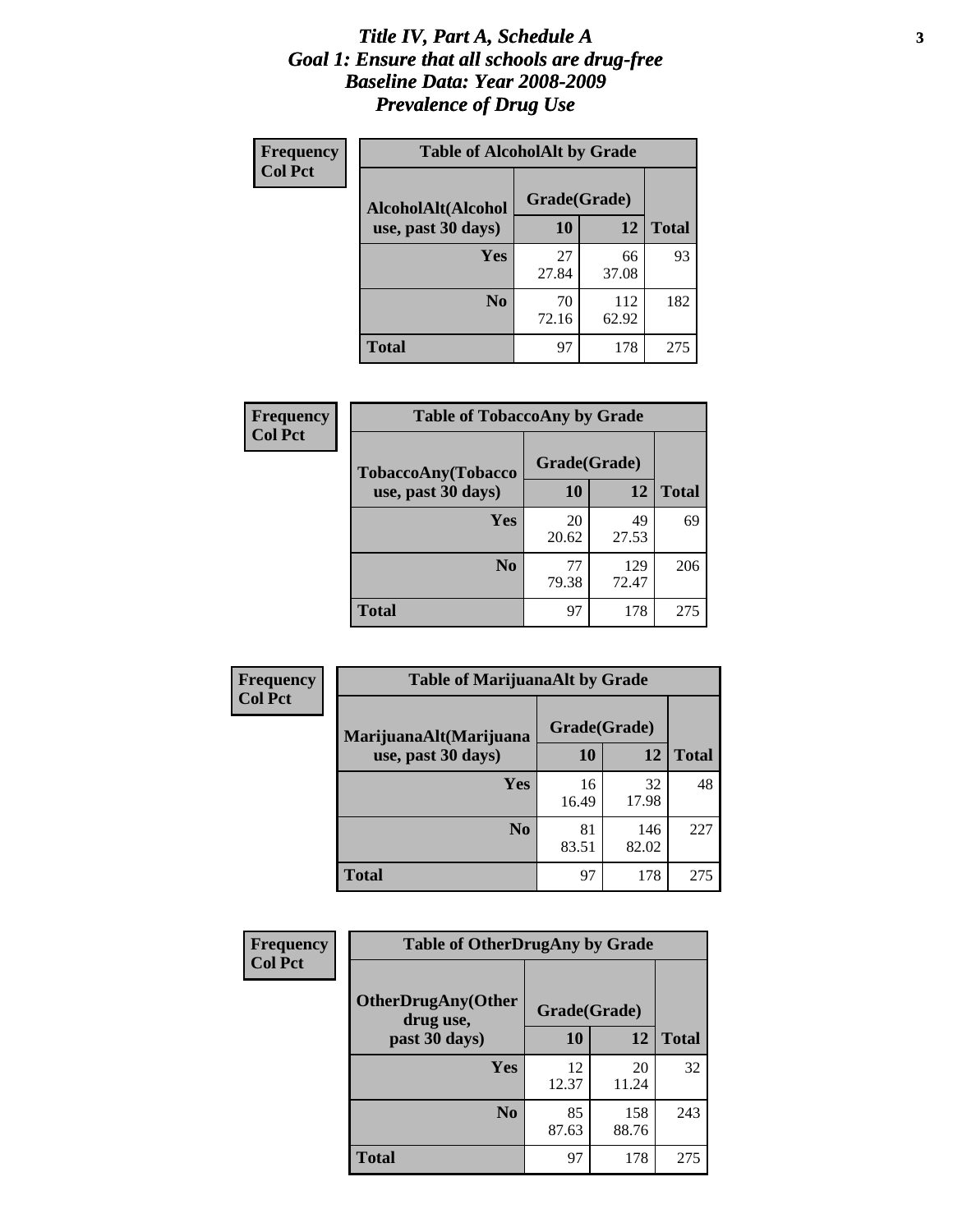### *Average Age of Onset of Use* **4** *Results for "Average Age of Onset of Use" questions exclude students who said they did not use that substance*

| <b>Variable</b>    | Label                                                              | <b>Mean</b> |
|--------------------|--------------------------------------------------------------------|-------------|
| Alcoholinit2       | I started using alcohol when I was                                 | 14.12       |
| Cigarettesinit2    | I started smoking tobacco when I was                               | 14.28       |
| Smokelessinit2     | I started chewing tobacco when I was                               | 13.26       |
| Marijuanainit2     | I started using marijuana when I was                               | 14.69       |
| Cocaineinit2       | I started using cocaine when I was                                 | 15.60       |
| Inhalantsinit2     | I started using inhalants when I was                               | 12.86       |
| Steroidsinit2      | I started using steroids when I was                                | 13.00       |
| Ecstasyinit2       | I started using ecstasy when I was                                 | 14.92       |
| Methinit2          | I started using methamphetamines when I was                        | 14.40       |
| Hallucinogensinit2 | I started using hallucinogens when I was                           | 15.22       |
| Prescriptioninit2  | I started using prescription drugs not prescribed to me when I was | 14.23       |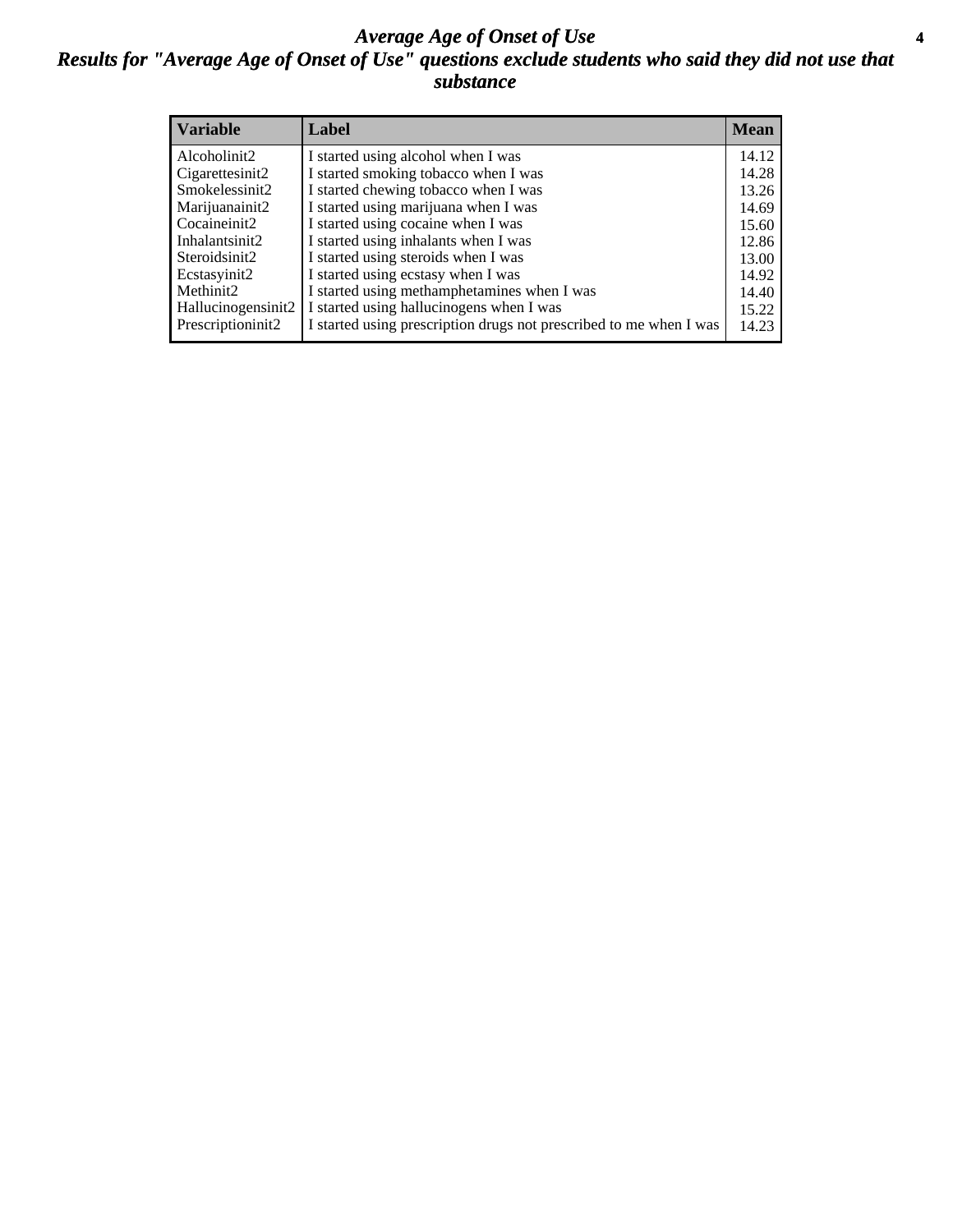# *Perception of Health Risk* **5**

| Frequency      | <b>Table of Alcoholharmdich by Grade</b> |              |             |              |
|----------------|------------------------------------------|--------------|-------------|--------------|
| <b>Col Pct</b> | Alcoholharmdich(I<br>think alcohol is    | Grade(Grade) |             |              |
|                | harmful)                                 | 10           | 12          | <b>Total</b> |
|                | <b>Yes</b>                               | 74           | 131         | 205          |
|                |                                          | 76.29        | 73.60       |              |
|                | N <sub>0</sub>                           | 23<br>23.71  | 47<br>26.40 | 70           |
|                | <b>Total</b>                             | 97           | 178         | 275          |

| Frequency      | <b>Table of Tobaccoharmdich by Grade</b>          |              |              |              |
|----------------|---------------------------------------------------|--------------|--------------|--------------|
| <b>Col Pct</b> | Tobaccoharmdich(I<br>think tobacco is<br>harmful) | Grade(Grade) |              |              |
|                |                                                   | 10           | 12           | <b>Total</b> |
|                | <b>Yes</b>                                        | 92<br>94.85  | 174<br>97.75 | 266          |
|                | N <sub>0</sub>                                    | 5.15         | 4<br>2.25    |              |
|                | <b>Total</b>                                      | 97           | 178          | 275          |

| Frequency      | <b>Table of Marijuanaharmdich by Grade</b> |             |              |              |  |
|----------------|--------------------------------------------|-------------|--------------|--------------|--|
| <b>Col Pct</b> | Marijuanaharmdich(I<br>think marijuana is  |             | Grade(Grade) |              |  |
|                | harmful)                                   | 10          | 12           | <b>Total</b> |  |
|                | Yes                                        | 71<br>73.20 | 126<br>70.79 | 197          |  |
|                | N <sub>0</sub>                             | 26<br>26.80 | 52<br>29.21  | 78           |  |
|                | <b>Total</b>                               | 97          | 178          | 275          |  |

| <b>Frequency</b> | <b>Table of Otherdrugharmdich by Grade</b>   |              |              |              |  |  |  |  |
|------------------|----------------------------------------------|--------------|--------------|--------------|--|--|--|--|
| <b>Col Pct</b>   | Otherdrugharmdich(I<br>think other drugs are | Grade(Grade) |              |              |  |  |  |  |
|                  | harmful)                                     | 10           | 12           | <b>Total</b> |  |  |  |  |
|                  | Yes                                          | 94<br>96.91  | 174<br>97.75 | 268          |  |  |  |  |
|                  | N <sub>0</sub>                               | 3.09         | 4<br>2.25    |              |  |  |  |  |
|                  | <b>Total</b>                                 | 97           | 178          | 275          |  |  |  |  |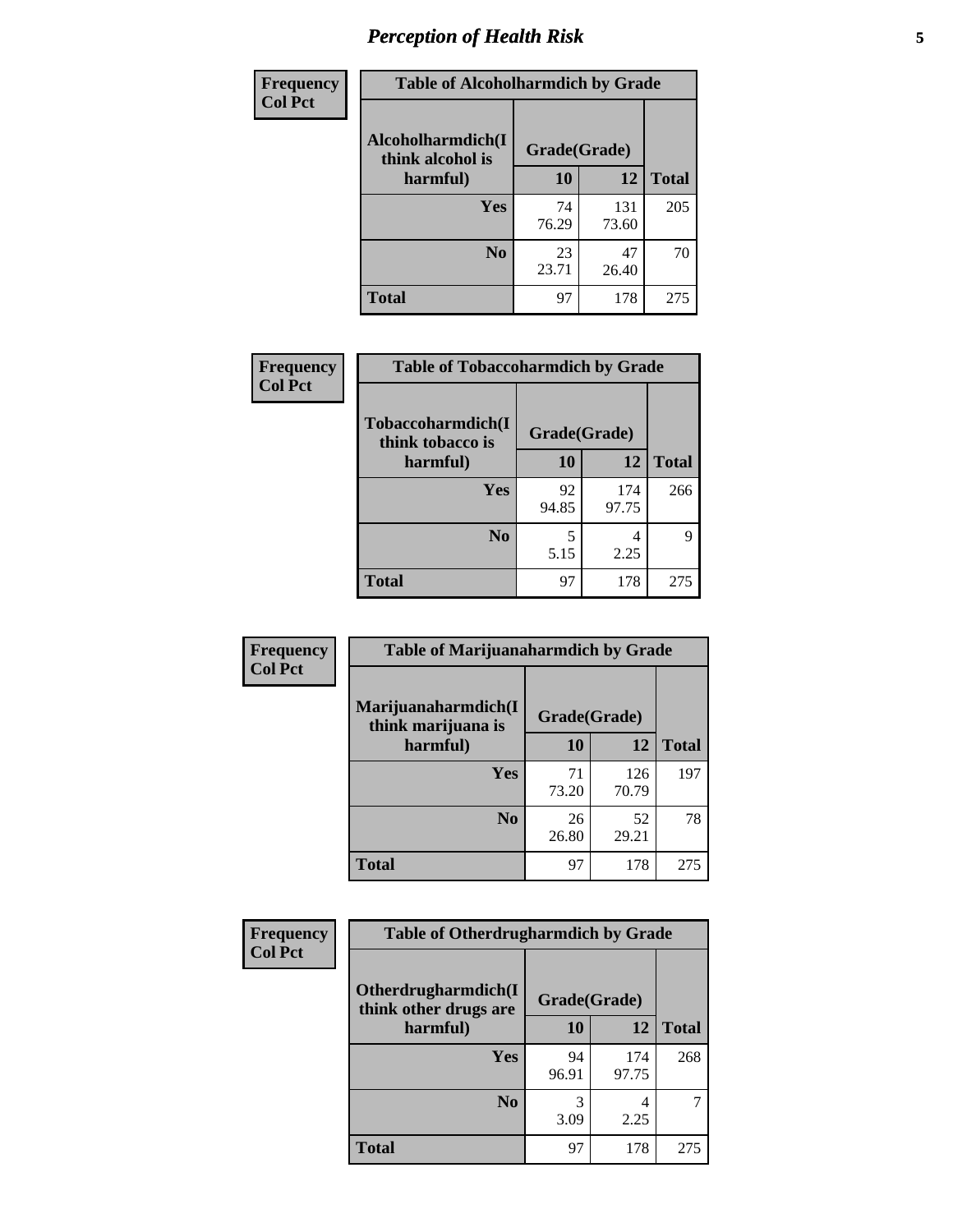# *Social Disapproval* **6**

| Frequency      | <b>Table of Alcoholpeerdich by Grade</b>                    |              |              |     |
|----------------|-------------------------------------------------------------|--------------|--------------|-----|
| <b>Col Pct</b> | Alcoholpeerdich(My<br>friends would<br>disapprove if I used | Grade(Grade) |              |     |
|                | alcohol)                                                    | 10           | <b>Total</b> |     |
|                | <b>Yes</b>                                                  | 50<br>51.55  | 62<br>34.83  | 112 |
|                | N <sub>0</sub>                                              | 47<br>48.45  | 116<br>65.17 | 163 |
|                | <b>Total</b>                                                | 97           | 178          | 275 |

| <b>Frequency</b> |
|------------------|
| <b>Col Pct</b>   |

| <b>Table of Tobaccopeerdich by Grade</b>                    |              |              |              |  |  |  |
|-------------------------------------------------------------|--------------|--------------|--------------|--|--|--|
| Tobaccopeerdich(My<br>friends would<br>disapprove if I used | Grade(Grade) |              |              |  |  |  |
| tobacco)                                                    | 10           | 12           | <b>Total</b> |  |  |  |
| Yes                                                         | 57<br>58.76  | 100<br>56.18 | 157          |  |  |  |
| N <sub>0</sub>                                              | 40<br>41.24  | 78<br>43.82  | 118          |  |  |  |
| <b>Total</b>                                                | 97           | 178          | 275          |  |  |  |

| Frequency      | <b>Table of Marijuanapeerdich by Grade</b>                    |              |              |              |  |  |  |  |
|----------------|---------------------------------------------------------------|--------------|--------------|--------------|--|--|--|--|
| <b>Col Pct</b> | Marijuanapeerdich(My<br>friends would<br>disapprove if I used | Grade(Grade) |              |              |  |  |  |  |
|                | marijuana)                                                    | 10           | 12           | <b>Total</b> |  |  |  |  |
|                | <b>Yes</b>                                                    | 55<br>56.70  | 104<br>58.43 | 159          |  |  |  |  |
|                | N <sub>0</sub>                                                | 42<br>43.30  | 74<br>41.57  | 116          |  |  |  |  |
|                | <b>Total</b>                                                  | 97           | 178          | 275          |  |  |  |  |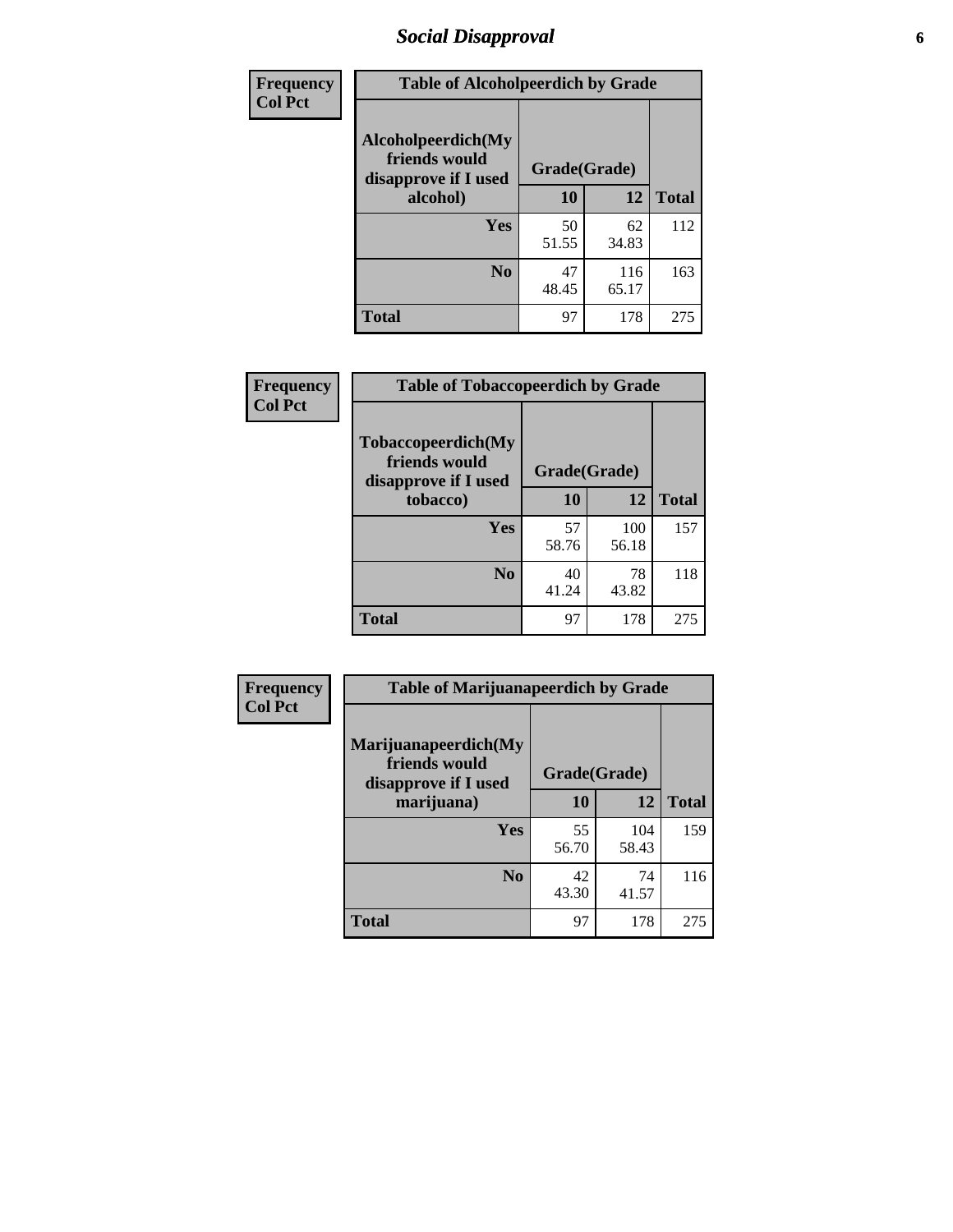# *Social Disapproval* **7**

| Frequency      | <b>Table of Otherdrugpeerdich by Grade</b>                    |              |              |              |  |  |  |  |
|----------------|---------------------------------------------------------------|--------------|--------------|--------------|--|--|--|--|
| <b>Col Pct</b> | Otherdrugpeerdich(My<br>friends would<br>disapprove if I used | Grade(Grade) |              |              |  |  |  |  |
|                | other drugs)                                                  | 10           | 12           | <b>Total</b> |  |  |  |  |
|                | Yes                                                           | 74<br>76.29  | 139<br>78.09 | 213          |  |  |  |  |
|                | N <sub>0</sub>                                                | 23<br>23.71  | 39<br>21.91  | 62           |  |  |  |  |
|                | <b>Total</b>                                                  | 97           | 178          | 275          |  |  |  |  |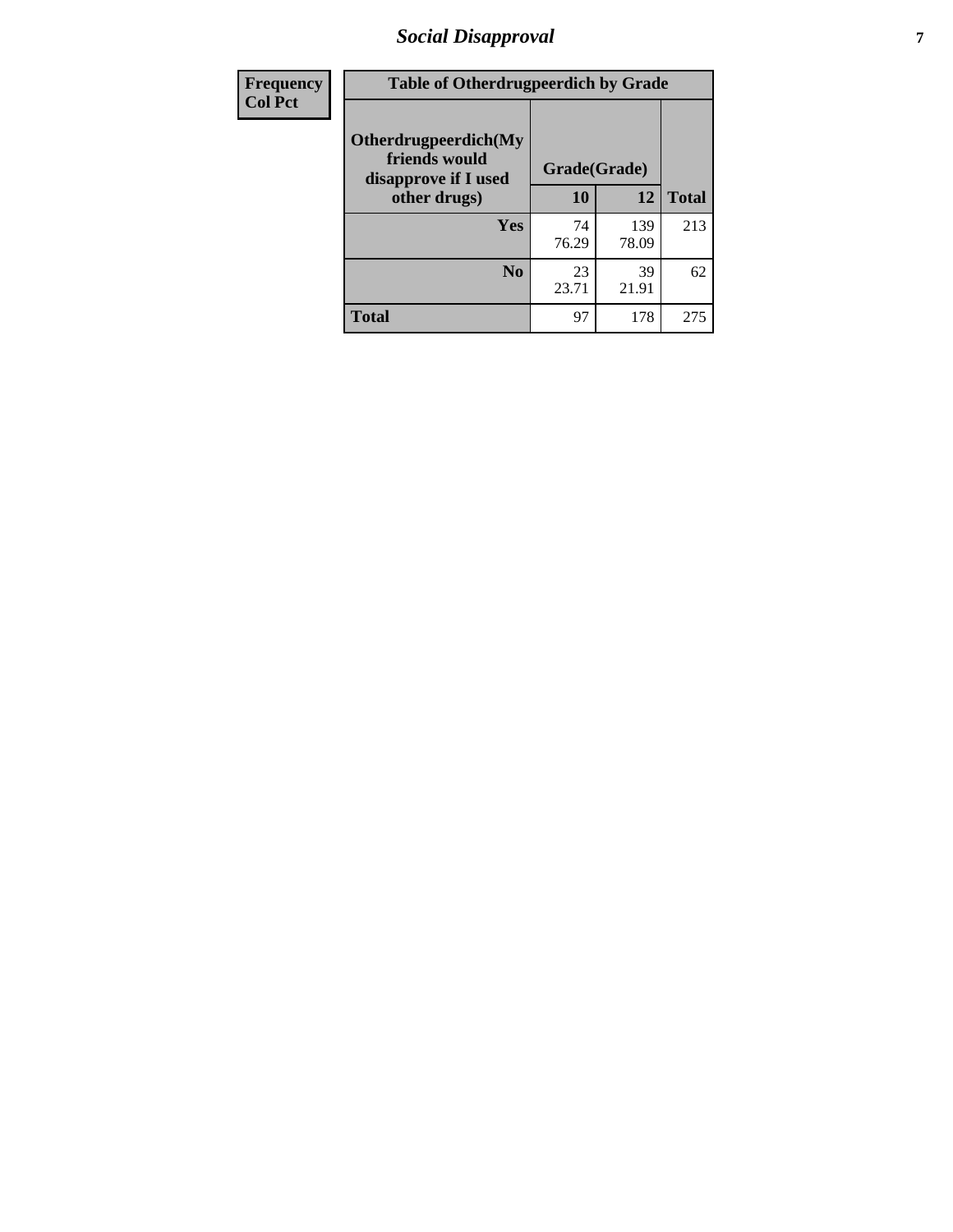### Title IV, Part A, Schedule A **8** *Goal 2: To help ensure that all schools are safe and disciplined Baseline Data: Year 2008-2009 Student Involvement in Gang Activity*

| Frequency      | <b>Table of Gangself by Grade</b>                                                                 |                    |              |              |  |  |
|----------------|---------------------------------------------------------------------------------------------------|--------------------|--------------|--------------|--|--|
| <b>Col Pct</b> | Gangself(I<br>have<br>participated<br>in illegal<br>gang<br>activities in<br>the past 30<br>days) | Grade(Grade)<br>10 | 12           | <b>Total</b> |  |  |
|                | Yes                                                                                               | 4<br>4.12          | 8<br>4.49    | 12           |  |  |
|                | N <sub>0</sub>                                                                                    | 93<br>95.88        | 170<br>95.51 | 263          |  |  |
|                | <b>Total</b>                                                                                      | 97                 | 178          | 275          |  |  |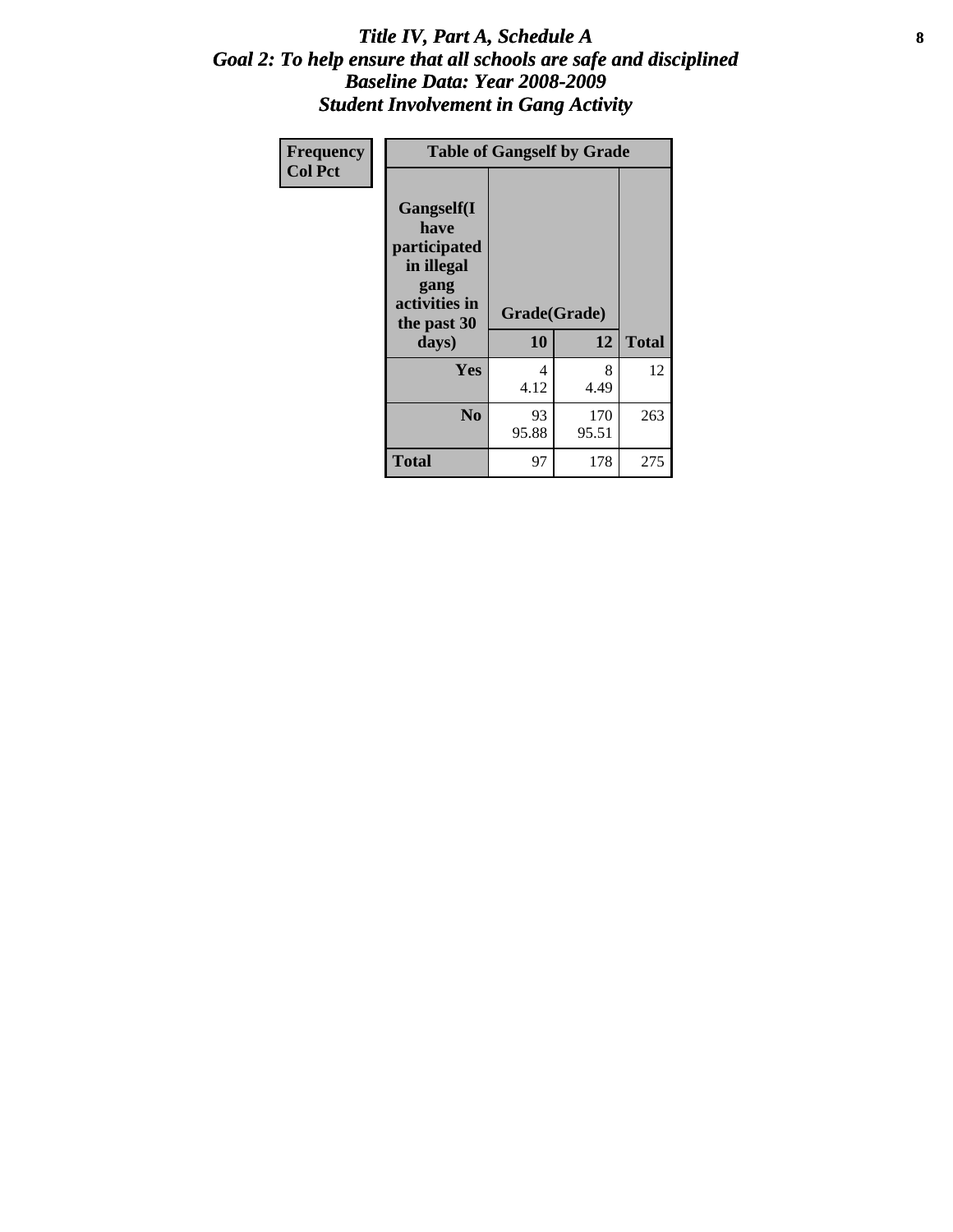# *Student Perception of School Safety* **9**

| <b>Frequency</b><br>Row Pct |
|-----------------------------|
|                             |

| <b>Table of Grade by Safeschool</b> |                                                        |                          |                             |                                    |              |  |  |
|-------------------------------------|--------------------------------------------------------|--------------------------|-----------------------------|------------------------------------|--------------|--|--|
|                                     | Safeschool (School is a place at which I feel<br>safe) |                          |                             |                                    |              |  |  |
| Grade(Grade)                        | <b>Strongly</b><br>Agree                               | <b>Somewhat</b><br>Agree | <b>Somewhat</b><br>Disagree | <b>Strongly</b><br><b>Disagree</b> | <b>Total</b> |  |  |
| <b>10</b>                           | 28<br>28.87                                            | 42<br>43.30              | 18<br>18.56                 | 9<br>9.28                          | 97           |  |  |
| 12                                  | 59<br>33.15                                            | 97<br>54.49              | 15<br>8.43                  | 3.93                               | 178          |  |  |
| <b>Total</b>                        | 87                                                     | 139                      | 33                          | 16                                 | 275          |  |  |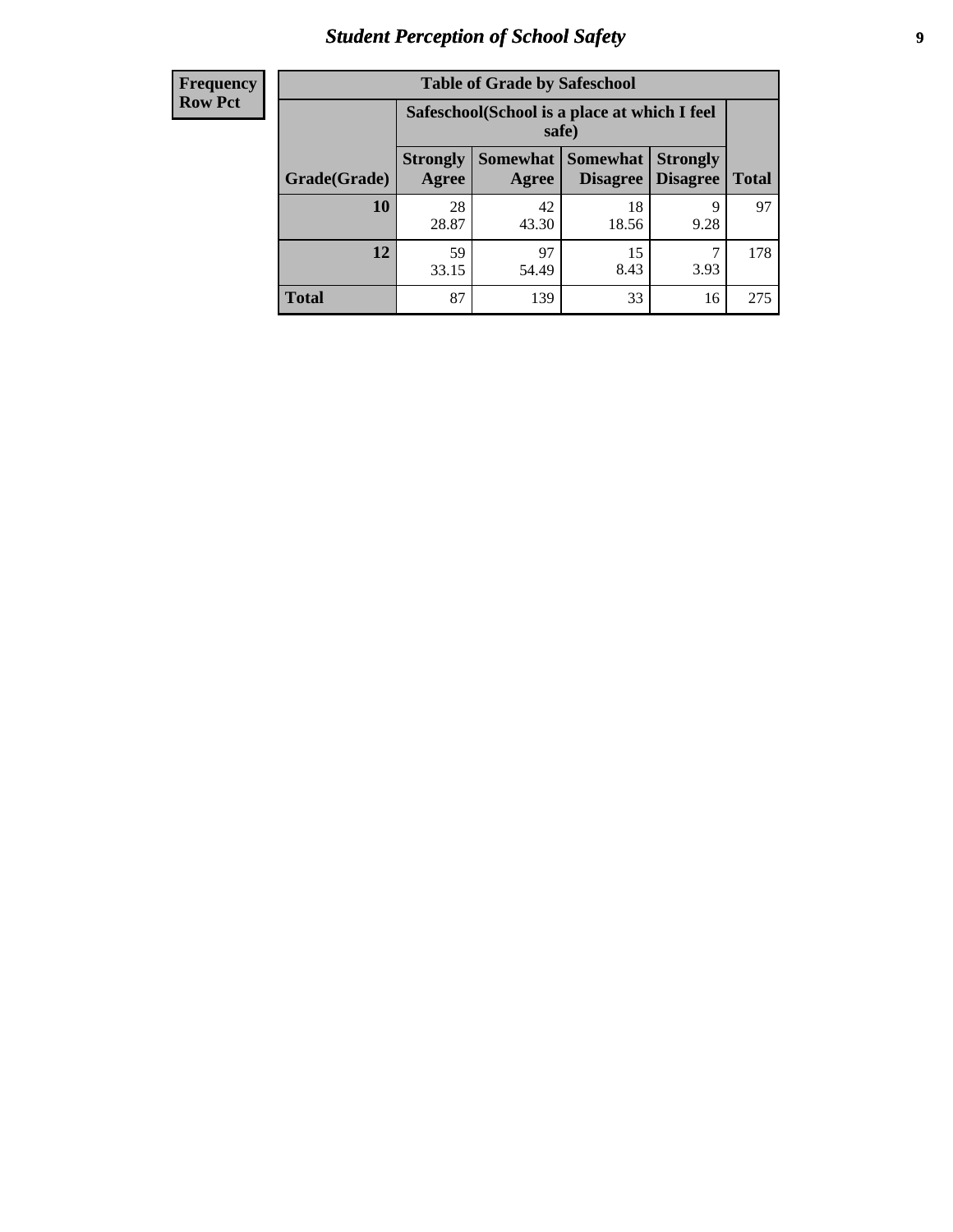### *Students Who Have Been Bullied* **10**

| <b>Frequency</b> |
|------------------|
| Row Pct          |

| <b>Table of Grade by Bullied</b> |                  |                                                                               |                              |                        |                        |                        |                          |              |
|----------------------------------|------------------|-------------------------------------------------------------------------------|------------------------------|------------------------|------------------------|------------------------|--------------------------|--------------|
|                                  |                  | <b>Bullied</b> (I have been bullied by other<br>students in the past 30 days) |                              |                        |                        |                        |                          |              |
| Grade(Grade)                     | 0<br><b>Days</b> | 1 or<br>days                                                                  | 3 <sub>to</sub><br>5<br>days | 6 to<br>9<br>days      | 10<br>to<br>19<br>days | 20<br>to<br>29<br>days | All<br><b>30</b><br>days | <b>Total</b> |
| 10                               | 84<br>86.60      | 5<br>5.15                                                                     | 2<br>2.06                    | $\overline{2}$<br>2.06 | 1.03                   | $\theta$<br>0.00       | 3<br>3.09                | 97           |
| 12                               | 157<br>88.20     | 13<br>7.30                                                                    | 3<br>1.69                    | 0.56                   | 0.56                   | 0.56                   | $\mathfrak{D}$<br>1.12   | 178          |
| <b>Total</b>                     | 241              | 18                                                                            | 5                            | 3                      | 2                      |                        | 5                        | 275          |

 $\blacksquare$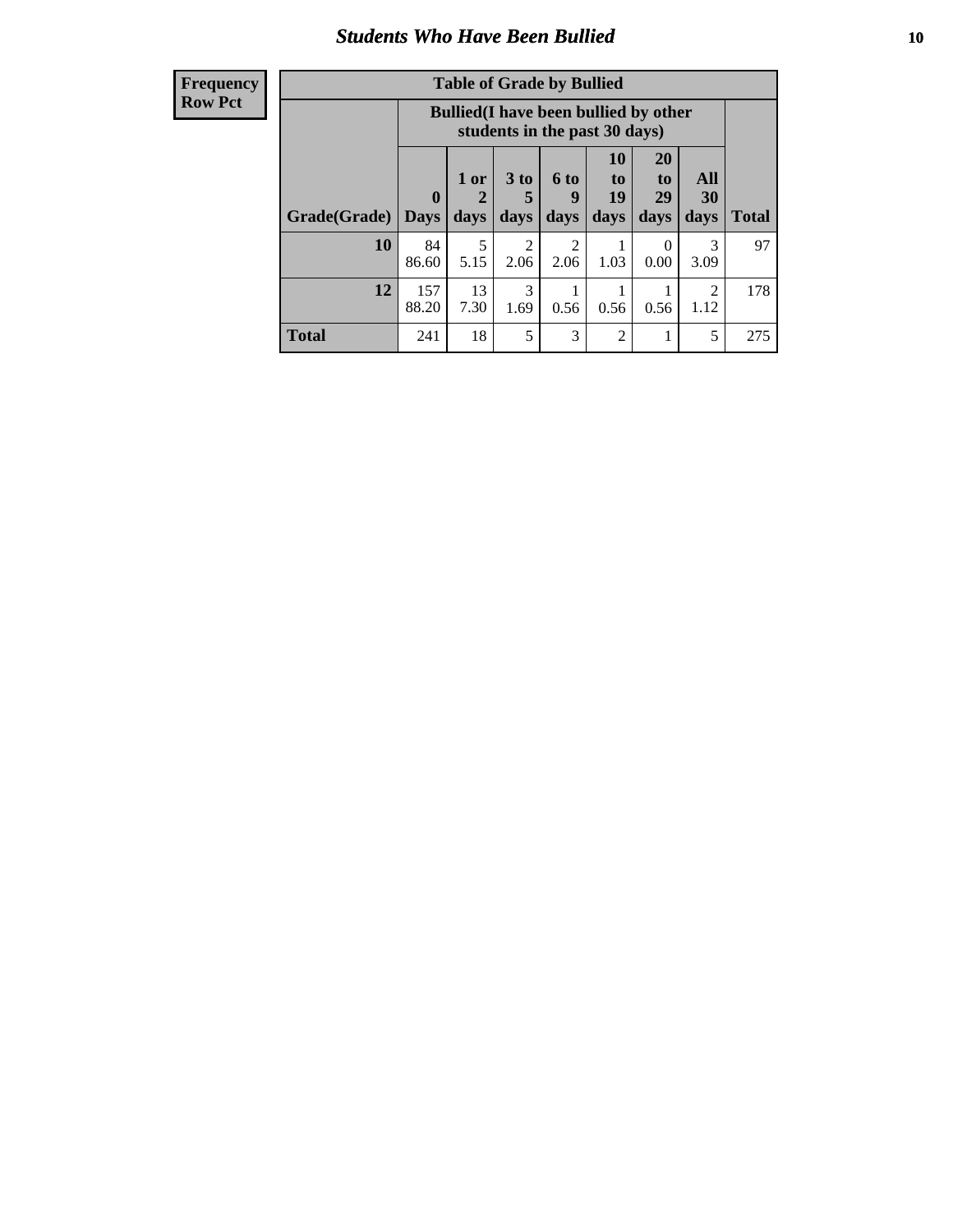### *School Climate* **11**

| <b>Frequency</b> | <b>Table of SchoolClimate1 by Grade</b> |                    |              |              |  |  |  |
|------------------|-----------------------------------------|--------------------|--------------|--------------|--|--|--|
| <b>Col Pct</b>   | SchoolClimate1(I<br>like school)        | Grade(Grade)<br>10 | 12           | <b>Total</b> |  |  |  |
|                  | <b>Strongly Agree</b>                   | 11<br>11.34        | 20<br>11.24  | 31           |  |  |  |
|                  | <b>Somewhat Agree</b>                   | 53<br>54.64        | 104<br>58.43 | 157          |  |  |  |
|                  | <b>Somewhat Disagree</b>                | 22<br>22.68        | 36<br>20.22  | 58           |  |  |  |
|                  | <b>Strongly Disagree</b>                | 11<br>11.34        | 18<br>10.11  | 29           |  |  |  |
|                  | <b>Total</b>                            | 97                 | 178          | 275          |  |  |  |

| <b>Table of SchoolClimate2 by Grade</b>           |                    |              |              |  |
|---------------------------------------------------|--------------------|--------------|--------------|--|
| SchoolClimate2(I<br>feel successful at<br>school) | Grade(Grade)<br>10 | 12           | <b>Total</b> |  |
| <b>Strongly Agree</b>                             | 22<br>22.68        | 45<br>25.28  | 67           |  |
| <b>Somewhat Agree</b>                             | 57<br>58.76        | 108<br>60.67 | 165          |  |
| <b>Somewhat Disagree</b>                          | 12<br>12.37        | 22<br>12.36  | 34           |  |
| <b>Strongly Disagree</b>                          | 6<br>6.19          | 3<br>1.69    | 9            |  |
| <b>Total</b>                                      | 97                 | 178          | 275          |  |

| Frequency      | <b>Table of SchoolClimate3 by Grade</b>                               |                    |             |              |  |
|----------------|-----------------------------------------------------------------------|--------------------|-------------|--------------|--|
| <b>Col Pct</b> | SchoolClimate3(My<br>school has high<br>standards for<br>achievement) | Grade(Grade)<br>10 | 12          | <b>Total</b> |  |
|                |                                                                       |                    |             |              |  |
|                | <b>Strongly Agree</b>                                                 | 40<br>41.24        | 68<br>38.20 | 108          |  |
|                | <b>Somewhat Agree</b>                                                 | 40<br>41.24        | 89<br>50.00 | 129          |  |
|                | <b>Somewhat Disagree</b>                                              | 10<br>10.31        | 15<br>8.43  | 25           |  |
|                | <b>Strongly Disagree</b>                                              | 7.22               | 6<br>3.37   | 13           |  |
|                | Total                                                                 | 97                 | 178         | 275          |  |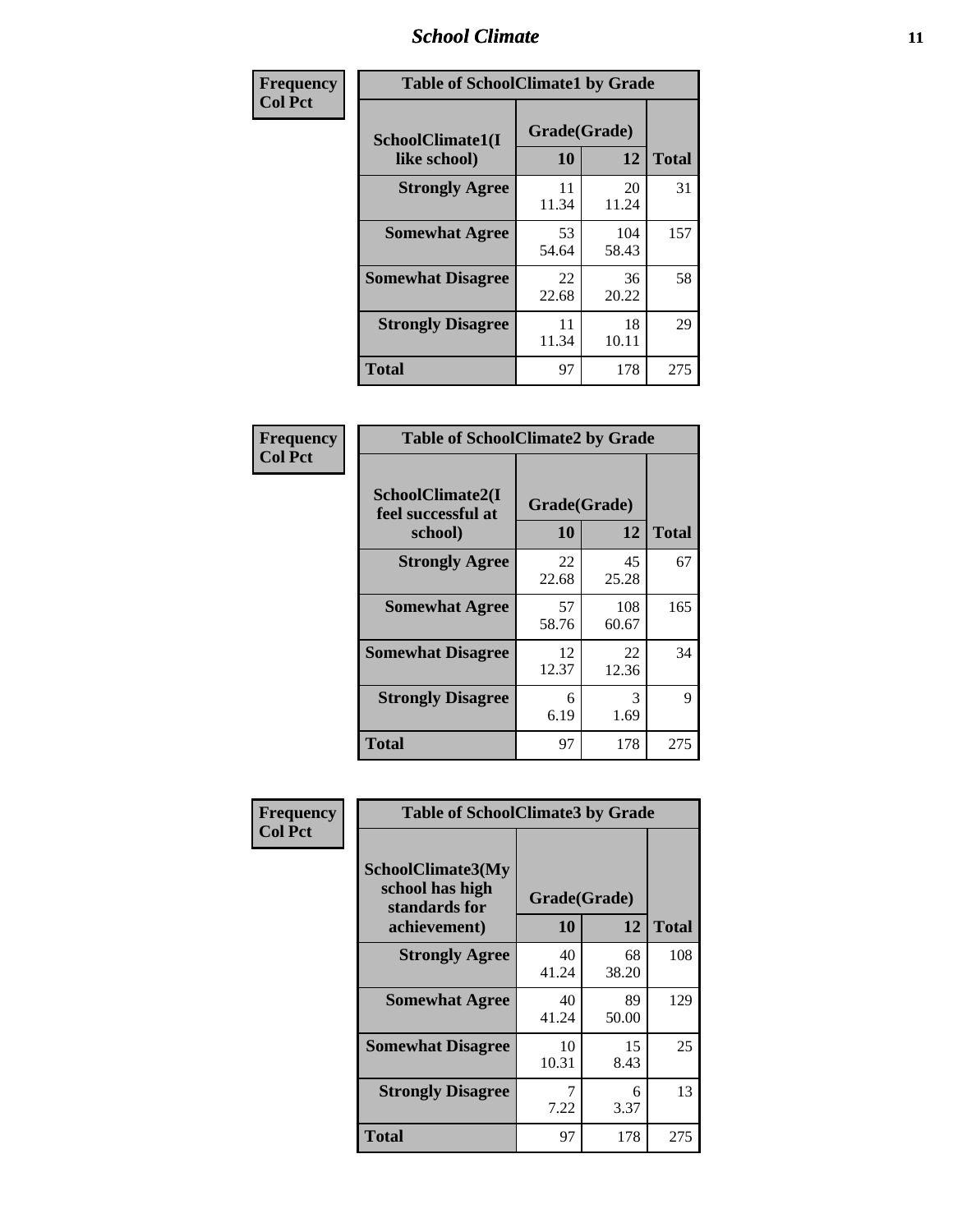### *School Climate* **12**

| Frequency      | <b>Table of SchoolClimate4 by Grade</b>                              |                    |             |              |
|----------------|----------------------------------------------------------------------|--------------------|-------------|--------------|
| <b>Col Pct</b> | <b>SchoolClimate4(My</b><br>school sets clear<br>rules for behavior) | Grade(Grade)<br>10 | 12          | <b>Total</b> |
|                | <b>Strongly Agree</b>                                                | 41<br>42.27        | 65<br>36.52 | 106          |
|                | <b>Somewhat Agree</b>                                                | 42<br>43.30        | 91<br>51.12 | 133          |
|                | <b>Somewhat Disagree</b>                                             | 14<br>14.43        | 16<br>8.99  | 30           |
|                | <b>Strongly Disagree</b>                                             | 0<br>0.00          | 6<br>3.37   | 6            |
|                | <b>Total</b>                                                         | 97                 | 178         | 275          |

| <b>Table of SchoolClimate5 by Grade</b>                   |              |             |              |  |  |
|-----------------------------------------------------------|--------------|-------------|--------------|--|--|
| SchoolClimate5(I<br>know what to do in<br>an emergency at | Grade(Grade) |             |              |  |  |
| school)                                                   | 10           | 12          | <b>Total</b> |  |  |
| <b>Strongly Agree</b>                                     | 49<br>50.52  | 73<br>41.01 | 122          |  |  |
| <b>Somewhat Agree</b>                                     | 34<br>35.05  | 83<br>46.63 | 117          |  |  |
| <b>Somewhat Disagree</b>                                  | 9<br>9.28    | 22<br>12.36 | 31           |  |  |
| <b>Strongly Disagree</b>                                  | 5<br>5.15    | 0<br>0.00   | 5            |  |  |
| <b>Total</b>                                              | 97           | 178         | 275          |  |  |

| Frequency      | <b>Table of SchoolClimate6 by Grade</b>                  |                    |             |              |
|----------------|----------------------------------------------------------|--------------------|-------------|--------------|
| <b>Col Pct</b> | <b>SchoolClimate6(Teachers</b><br>treat me with respect) | Grade(Grade)<br>10 | 12          | <b>Total</b> |
|                | <b>Strongly Agree</b>                                    | 30<br>30.93        | 47<br>26.40 | 77           |
|                | <b>Somewhat Agree</b>                                    | 40<br>41.24        | 90<br>50.56 | 130          |
|                | <b>Somewhat Disagree</b>                                 | 20<br>20.62        | 28<br>15.73 | 48           |
|                | <b>Strongly Disagree</b>                                 | 7<br>7.22          | 13<br>7.30  | 20           |
|                | <b>Total</b>                                             | 97                 | 178         | 275          |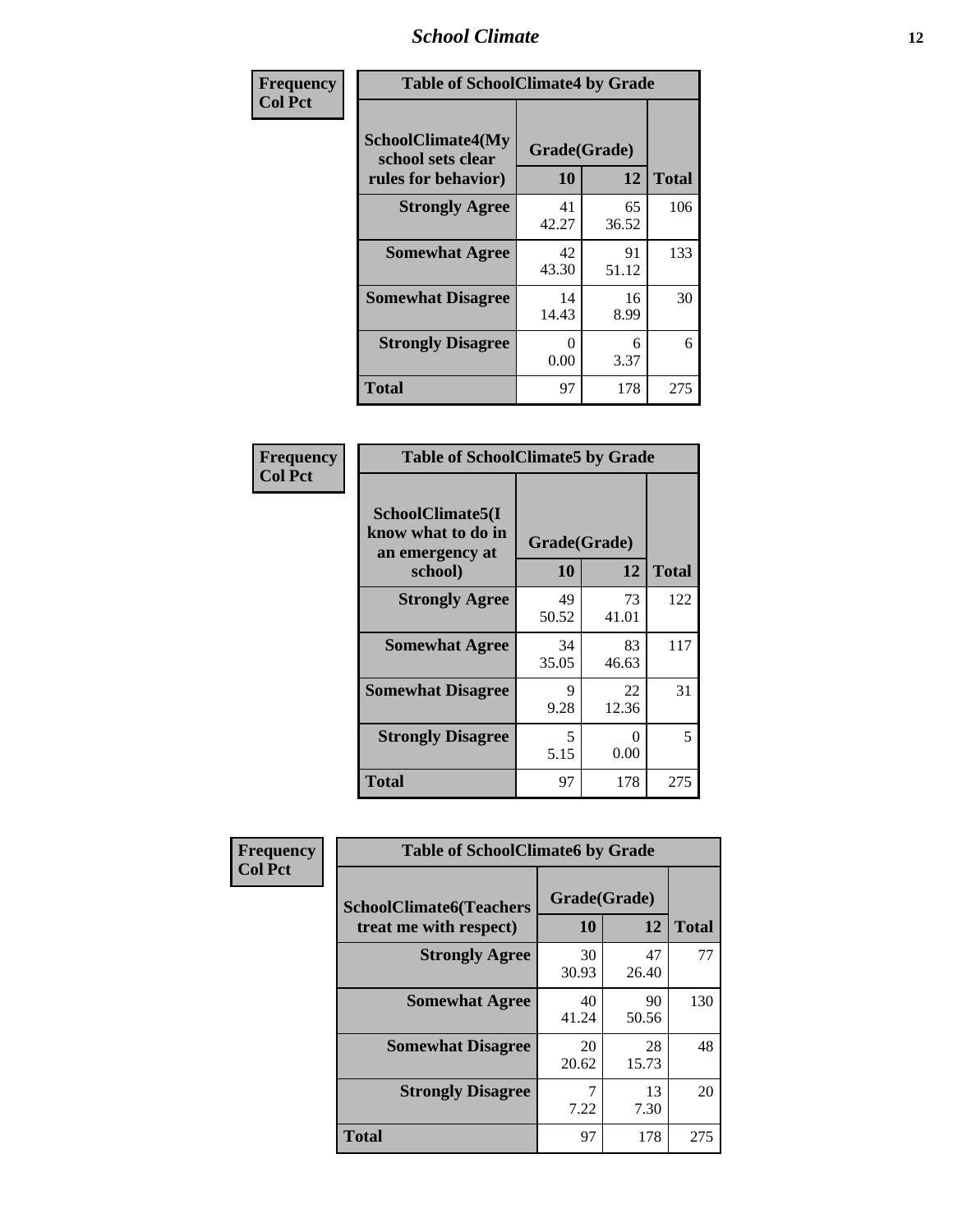### *School Climate* **13**

| Frequency      |                                                                               | <b>Table of SchoolClimate7 by Grade</b> |              |              |  |
|----------------|-------------------------------------------------------------------------------|-----------------------------------------|--------------|--------------|--|
| <b>Col Pct</b> | <b>SchoolClimate7(Behaviors</b><br>in my class allow the<br>teacher to teach) | Grade(Grade)<br><b>10</b>               | 12           | <b>Total</b> |  |
|                | <b>Strongly Agree</b>                                                         | 19<br>19.59                             | 32<br>17.98  | 51           |  |
|                | <b>Somewhat Agree</b>                                                         | 40<br>41.24                             | 103<br>57.87 | 143          |  |
|                | <b>Somewhat Disagree</b>                                                      | 26<br>26.80                             | 31<br>17.42  | 57           |  |
|                | <b>Strongly Disagree</b>                                                      | 12<br>12.37                             | 12<br>6.74   | 24           |  |
|                | <b>Total</b>                                                                  | 97                                      | 178          | 275          |  |

| Frequency      | <b>Table of SchoolClimate8 by Grade</b>                                              |                    |             |              |
|----------------|--------------------------------------------------------------------------------------|--------------------|-------------|--------------|
| <b>Col Pct</b> | <b>SchoolClimate8(Students</b><br>are frequently<br>recognized for good<br>behavior) | Grade(Grade)<br>10 | 12          | <b>Total</b> |
|                | <b>Strongly Agree</b>                                                                | 9<br>9.28          | 11<br>6.18  | 20           |
|                | <b>Somewhat Agree</b>                                                                | 31<br>31.96        | 75<br>42.13 | 106          |
|                | <b>Somewhat Disagree</b>                                                             | 36<br>37.11        | 65<br>36.52 | 101          |
|                | <b>Strongly Disagree</b>                                                             | 21<br>21.65        | 27<br>15.17 | 48           |
|                | <b>Total</b>                                                                         | 97                 | 178         | 275          |

| Frequency      | <b>Table of SchoolClimate9 by Grade</b>                                           |                    |             |              |
|----------------|-----------------------------------------------------------------------------------|--------------------|-------------|--------------|
| <b>Col Pct</b> | SchoolClimate9(School<br>counselor would be<br>helpful if I needed<br>assistance) | Grade(Grade)<br>10 | 12          | <b>Total</b> |
|                | <b>Strongly Agree</b>                                                             | 46<br>47.42        | 99<br>55.62 | 145          |
|                | <b>Somewhat Agree</b>                                                             | 35<br>36.08        | 47<br>26.40 | 82           |
|                | <b>Somewhat Disagree</b>                                                          | 11<br>11.34        | 17<br>9.55  | 28           |
|                | <b>Strongly Disagree</b>                                                          | 5<br>5.15          | 15<br>8.43  | 20           |
|                | Total                                                                             | 97                 | 178         | 275          |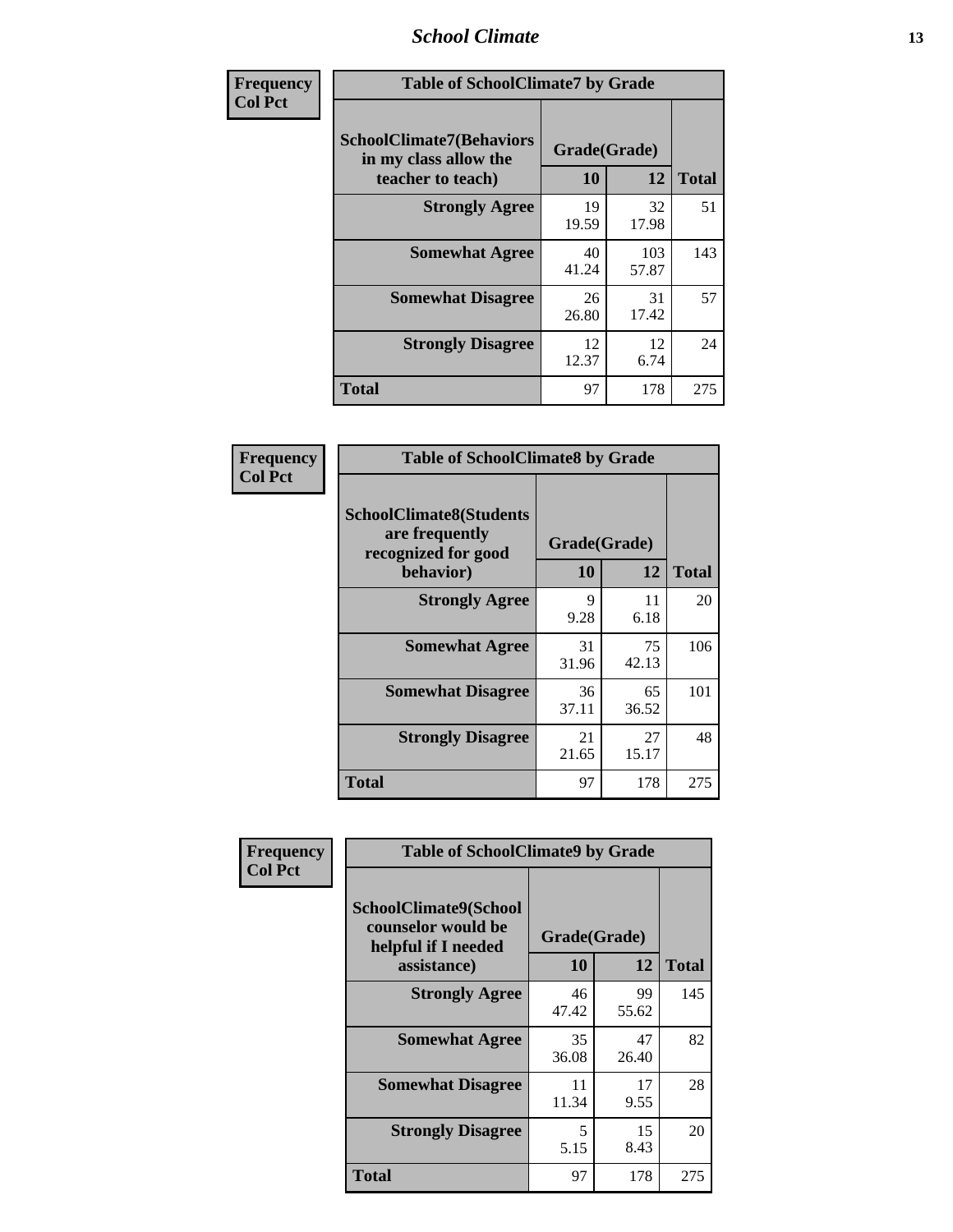### *Reasons for Dropping Out* **14**

| <b>Frequency</b> |                                                                          | <b>Table of Dropoutreason by Grade</b> |                    |              |  |
|------------------|--------------------------------------------------------------------------|----------------------------------------|--------------------|--------------|--|
| <b>Col Pct</b>   | Dropoutreason(If<br>I dropped out the<br>reason would<br>most likely be) | 10                                     | Grade(Grade)<br>12 | <b>Total</b> |  |
|                  | Won't Drop out                                                           | 59<br>60.82                            | 116<br>65.17       | 175          |  |
|                  | <b>Bored</b>                                                             | 13<br>13.40                            | 31<br>17.42        | 44           |  |
|                  | <b>Family Reasons</b>                                                    | 5<br>5.15                              | 7<br>3.93          | 12           |  |
|                  | <b>Being Bullied</b>                                                     | 2<br>2.06                              | 0.56               | 3            |  |
|                  | <b>Other</b>                                                             | 18<br>18.56                            | 23<br>12.92        | 41           |  |
|                  | <b>Total</b>                                                             | 97                                     | 178                | 275          |  |

| Frequency      | <b>Table of Dropout by Grade</b>                                       |                    |              |              |  |
|----------------|------------------------------------------------------------------------|--------------------|--------------|--------------|--|
| <b>Col Pct</b> | Dropout(I<br>have<br>thought<br>about<br>dropping<br>out of<br>school) | Grade(Grade)<br>10 | 12           | <b>Total</b> |  |
|                |                                                                        |                    |              |              |  |
|                | Yes                                                                    | 19<br>19.59        | 36<br>20.22  | 55           |  |
|                | N <sub>0</sub>                                                         | 78<br>80.41        | 142<br>79.78 | 220          |  |
|                |                                                                        |                    |              |              |  |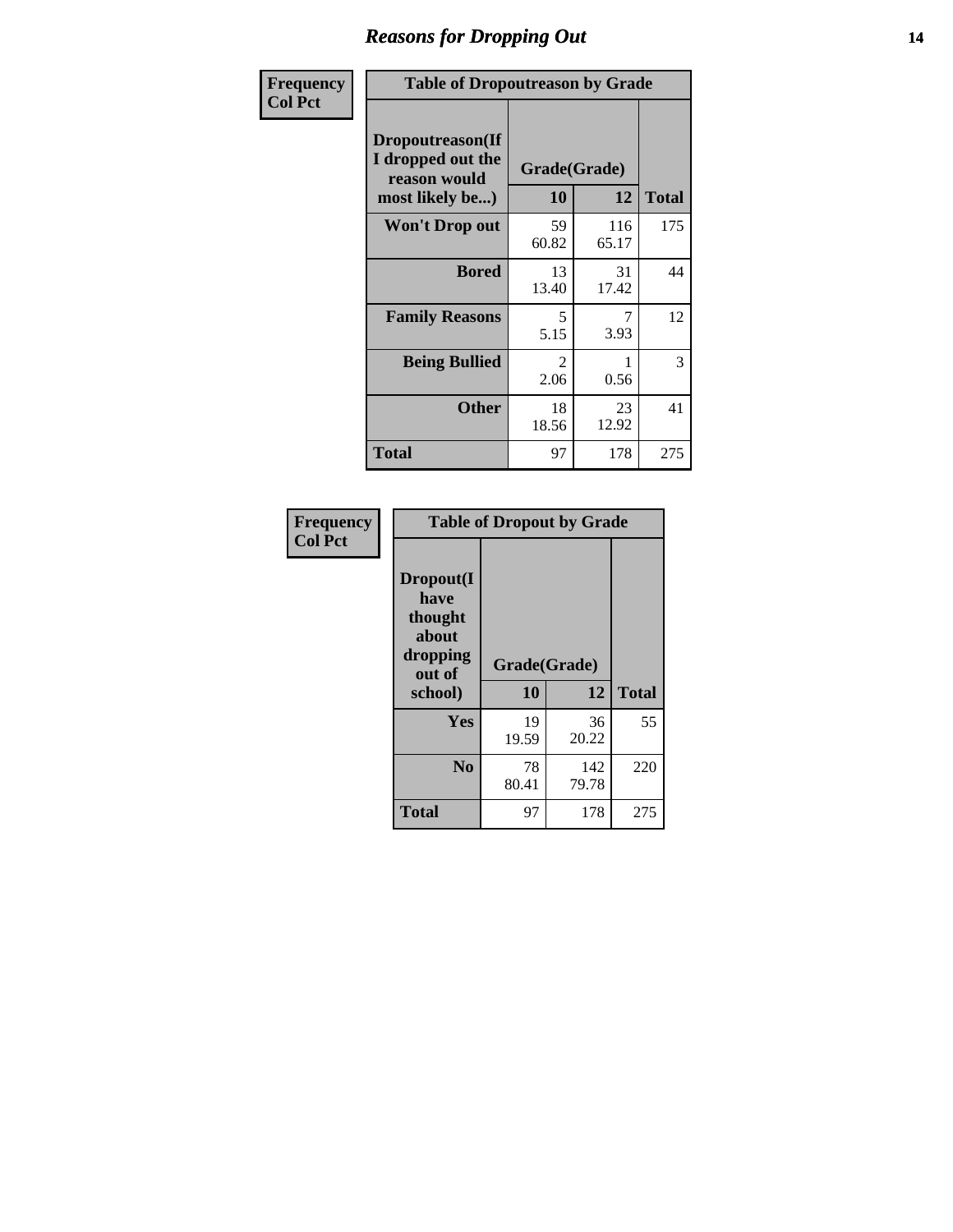*School Safety* **15**

| Frequency      |                                                                                                   | <b>Table of Gangself by Grade</b> |              |              |  |
|----------------|---------------------------------------------------------------------------------------------------|-----------------------------------|--------------|--------------|--|
| <b>Col Pct</b> | Gangself(I<br>have<br>participated<br>in illegal<br>gang<br>activities in<br>the past 30<br>days) | Grade(Grade)<br>10                | 12           | <b>Total</b> |  |
|                | Yes                                                                                               | 4<br>4.12                         | 8<br>4.49    | 12           |  |
|                | N <sub>0</sub>                                                                                    | 93<br>95.88                       | 170<br>95.51 | 263          |  |
|                | <b>Total</b>                                                                                      | 97                                | 178          | 275          |  |

| Frequency<br><b>Col Pct</b> | <b>Table of Gangpeers by Grade</b>                                                                                             |                    |              |              |
|-----------------------------|--------------------------------------------------------------------------------------------------------------------------------|--------------------|--------------|--------------|
|                             | <b>Gangpeers</b> (I<br>have friends<br>who have<br>participated<br>in illegal<br>gang<br>activities in<br>the past 30<br>days) | Grade(Grade)<br>10 | 12           | <b>Total</b> |
|                             | <b>Yes</b>                                                                                                                     | 14<br>14.43        | 17<br>9.55   | 31           |
|                             | N <sub>0</sub>                                                                                                                 | 83<br>85.57        | 161<br>90.45 | 244          |
|                             | <b>Total</b>                                                                                                                   | 97                 | 178          | 275          |

| Frequency      | <b>Table of Pickedon by Grade</b>                                   |              |             |              |  |  |  |  |  |
|----------------|---------------------------------------------------------------------|--------------|-------------|--------------|--|--|--|--|--|
| <b>Col Pct</b> | <b>Pickedon</b> (I have<br>been picked on or<br>teased at school in | Grade(Grade) |             |              |  |  |  |  |  |
|                | the past 30 days)                                                   | 10           | 12          | <b>Total</b> |  |  |  |  |  |
|                | <b>Strongly Agree</b>                                               | 14<br>14.43  | 19<br>10.67 | 33           |  |  |  |  |  |
|                | <b>Somewhat Agree</b>                                               | 23<br>23.71  | 26<br>14.61 | 49           |  |  |  |  |  |
|                | <b>Somewhat Disagree</b>                                            | 17<br>17.53  | 31<br>17.42 | 48           |  |  |  |  |  |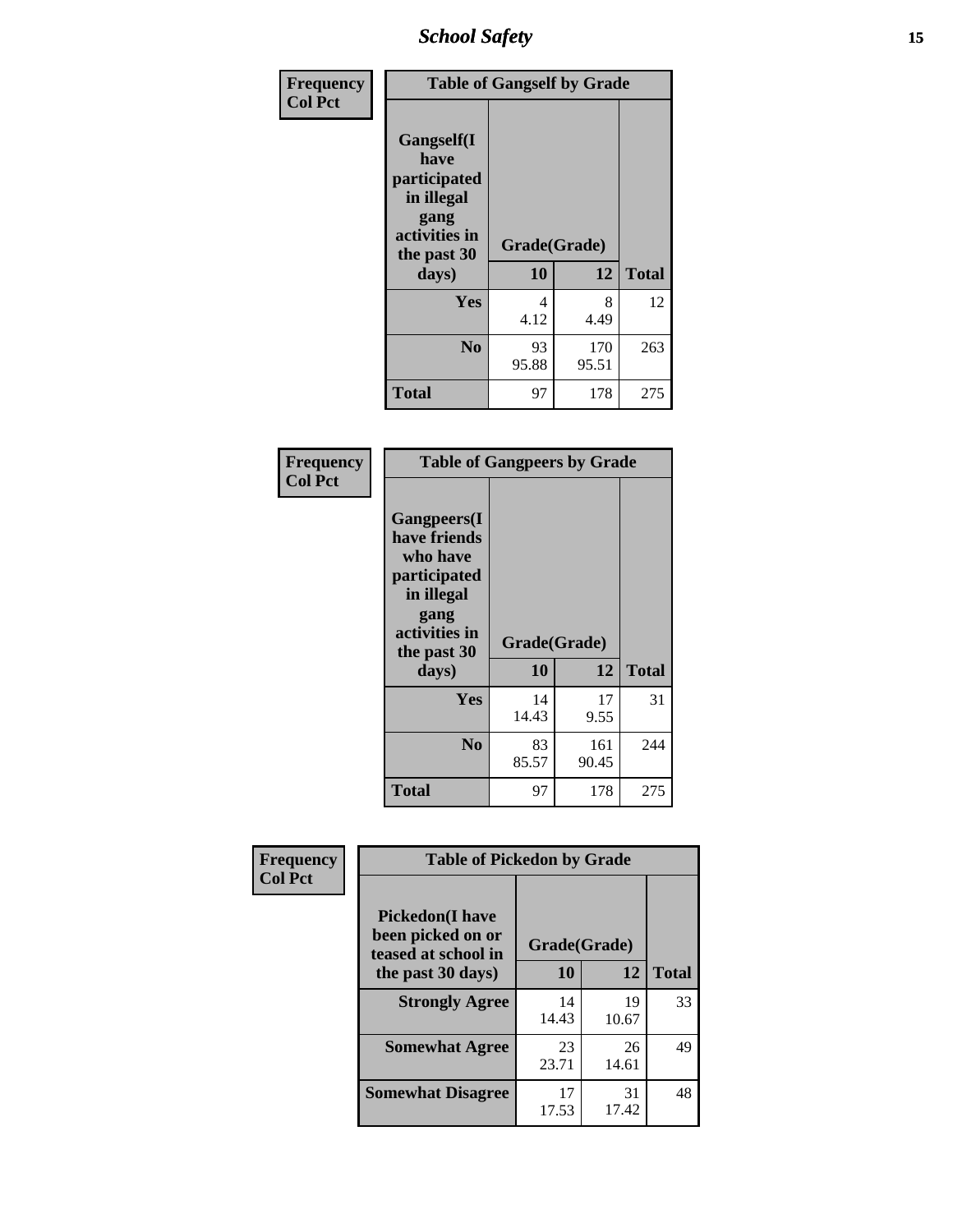# *School Safety* **16**

| Frequency      | <b>Table of Pickedon by Grade</b>                                                        |                    |              |              |  |  |  |  |  |
|----------------|------------------------------------------------------------------------------------------|--------------------|--------------|--------------|--|--|--|--|--|
| <b>Col Pct</b> | <b>Pickedon</b> (I have<br>been picked on or<br>teased at school in<br>the past 30 days) | Grade(Grade)<br>10 | 12           | <b>Total</b> |  |  |  |  |  |
|                | <b>Strongly Disagree</b>                                                                 | 43<br>44.33        | 102<br>57.30 | 145          |  |  |  |  |  |
|                | Total                                                                                    | 97                 | 178          | 275          |  |  |  |  |  |

| Frequency      | <b>Table of Safeschool by Grade</b>                      |                    |             |              |  |  |  |  |
|----------------|----------------------------------------------------------|--------------------|-------------|--------------|--|--|--|--|
| <b>Col Pct</b> | Safeschool(School<br>is a place at which I<br>feel safe) | Grade(Grade)<br>10 | 12          | <b>Total</b> |  |  |  |  |
|                | <b>Strongly Agree</b>                                    | 28<br>28.87        | 59<br>33.15 | 87           |  |  |  |  |
|                | <b>Somewhat Agree</b>                                    | 42<br>43.30        | 97<br>54.49 | 139          |  |  |  |  |
|                | <b>Somewhat Disagree</b>                                 | 18<br>18.56        | 15<br>8.43  | 33           |  |  |  |  |
|                | <b>Strongly Disagree</b>                                 | 9<br>9.28          | 3.93        | 16           |  |  |  |  |
|                | <b>Total</b>                                             | 97                 | 178         | 275          |  |  |  |  |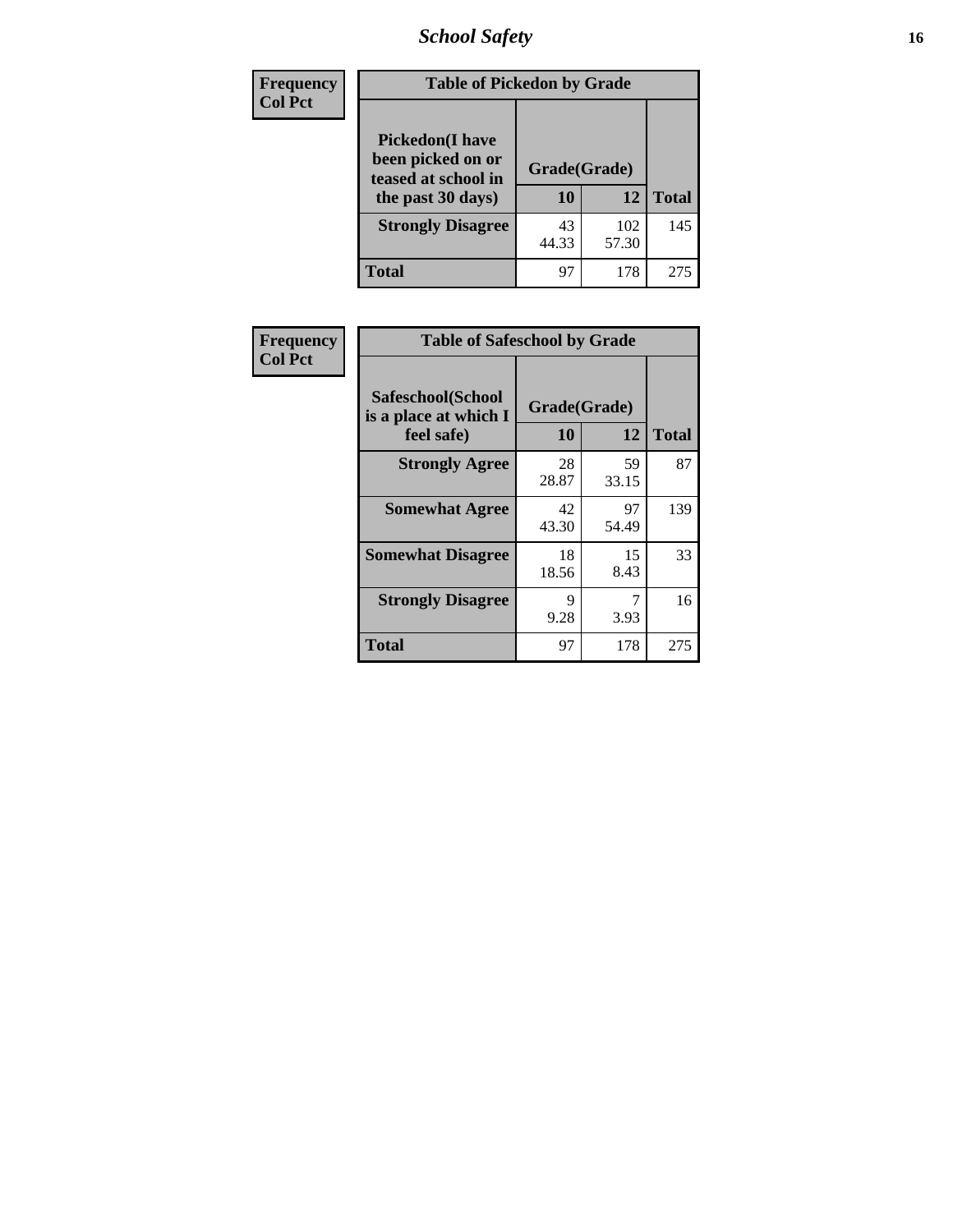*School Safety* **17**

| Frequency |  |
|-----------|--|
| Row Pct   |  |

| <b>Table of Grade by Bullied</b> |                                                                               |                     |                              |                          |                        |                               |                   |              |  |
|----------------------------------|-------------------------------------------------------------------------------|---------------------|------------------------------|--------------------------|------------------------|-------------------------------|-------------------|--------------|--|
|                                  | <b>Bullied</b> (I have been bullied by other<br>students in the past 30 days) |                     |                              |                          |                        |                               |                   |              |  |
| Grade(Grade)                     | $\mathbf{0}$<br><b>Days</b>                                                   | $1$ or<br>2<br>days | 3 <sub>to</sub><br>5<br>days | <b>6 to</b><br>9<br>days | 10<br>to<br>19<br>days | <b>20</b><br>to<br>29<br>days | All<br>30<br>days | <b>Total</b> |  |
| 10                               | 84<br>86.60                                                                   | 5<br>5.15           | 2<br>2.06                    | $\overline{2}$<br>2.06   | 1.03                   | $\theta$<br>0.00              | 3.09              | 97           |  |
| 12                               | 157<br>88.20                                                                  | 13<br>7.30          | 3<br>1.69                    | 0.56                     | 0.56                   | 0.56                          | 2<br>1.12         | 178          |  |
| <b>Total</b>                     | 241                                                                           | 18                  | 5                            | 3                        | $\overline{2}$         |                               | 5                 | 275          |  |

| <b>Frequency</b> |
|------------------|
| <b>Row Pct</b>   |

| <b>Table of Grade by Bulliedothers</b> |                                                                         |             |                      |               |                          |                  |                        |              |  |  |
|----------------------------------------|-------------------------------------------------------------------------|-------------|----------------------|---------------|--------------------------|------------------|------------------------|--------------|--|--|
|                                        | <b>Bulliedothers</b> (I bullied others in the past<br>$30 \text{ days}$ |             |                      |               |                          |                  |                        |              |  |  |
|                                        | $\mathbf 0$                                                             | $1$ or<br>2 | 3 <sub>to</sub><br>5 | 6 to<br>9     | 10<br>$\mathbf{t}$<br>19 | 20<br>to<br>29   | All<br>30              |              |  |  |
| <b>Grade</b> (Grade) Days              |                                                                         | days        | days                 | days          | days                     | days             | days                   | <b>Total</b> |  |  |
| 10                                     | 89<br>91.75                                                             | 3<br>3.09   | 1.03                 | 1.03          | 1.03                     | $\Omega$<br>0.00 | $\mathfrak{D}$<br>2.06 | 97           |  |  |
| 12                                     | 165<br>92.70                                                            | 3.93        | 3<br>1.69            | 0.56          | 0.56                     | 0.56             | 0<br>0.00              | 178          |  |  |
| <b>Total</b>                           | 254                                                                     | 10          | 4                    | $\mathcal{D}$ | $\overline{2}$           |                  | $\mathfrak{D}$         | 275          |  |  |

| Frequency      | <b>Table of Grade by Weaponschool</b> |                         |                                                                  |                   |                               |                   |              |  |  |  |  |
|----------------|---------------------------------------|-------------------------|------------------------------------------------------------------|-------------------|-------------------------------|-------------------|--------------|--|--|--|--|
| <b>Row Pct</b> |                                       |                         | <b>Weaponschool</b> (I brought a<br>weapon to school in the past | 30 days)          |                               |                   |              |  |  |  |  |
|                | Grade(Grade)                          | $\bf{0}$<br><b>Days</b> | 1 or<br>days                                                     | 3 to<br>5<br>days | <b>10</b><br>to<br>19<br>days | All<br>30<br>days | <b>Total</b> |  |  |  |  |
|                | 10                                    | 92<br>94.85             | 1.03                                                             | 1.03              | 0<br>0.00                     | 3<br>3.09         | 97           |  |  |  |  |
|                | 12                                    | 168<br>94.38            | 6<br>3.37                                                        | 0.56              | 0.56                          | 2<br>1.12         | 178          |  |  |  |  |
|                | <b>Total</b>                          | 260                     | 7                                                                | $\overline{2}$    |                               | 5                 | 275          |  |  |  |  |

ł,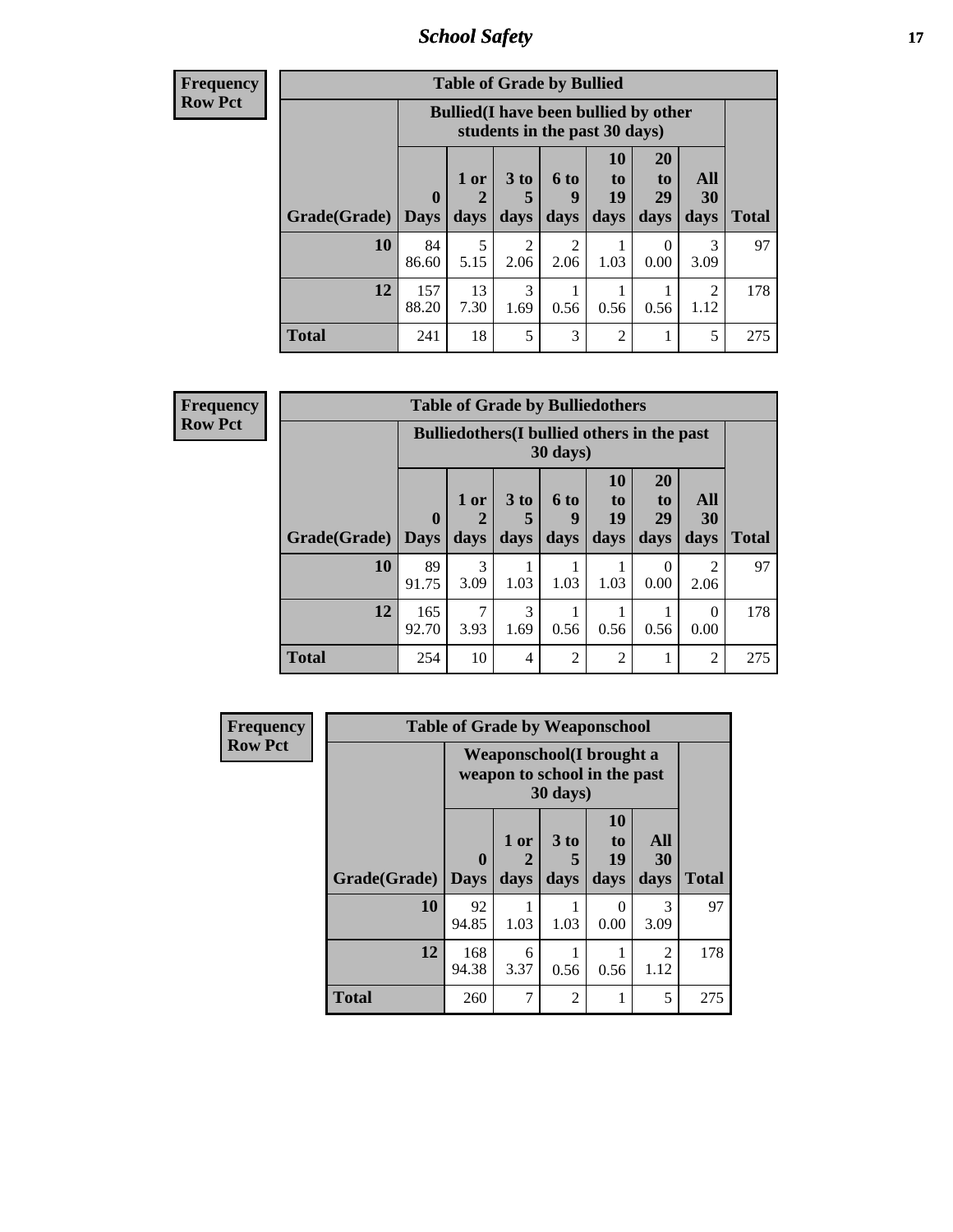*School Safety* **18**

| <b>Frequency</b> | <b>Table of Grade by Absentunsafe</b> |                  |                   |                                                                                   |                   |              |  |  |  |  |  |
|------------------|---------------------------------------|------------------|-------------------|-----------------------------------------------------------------------------------|-------------------|--------------|--|--|--|--|--|
| <b>Row Pct</b>   |                                       |                  | 30 days)          | <b>Absentunsafe</b> (I have<br>missed school because I<br>felt unsafe in the past |                   |              |  |  |  |  |  |
|                  | Grade(Grade)                          | 0<br><b>Days</b> | 1 or<br>2<br>days | 3 to<br>5<br>days                                                                 | All<br>30<br>days | <b>Total</b> |  |  |  |  |  |
|                  | 10                                    | 93<br>95.88      | 2<br>2.06         | 1.03                                                                              | 1.03              | 97           |  |  |  |  |  |
|                  | 12                                    | 176<br>98.88     | 0<br>0.00         | 0.56                                                                              | 0.56              | 178          |  |  |  |  |  |
|                  | <b>Total</b>                          | 269              | 2                 | 2                                                                                 | 2                 | 275          |  |  |  |  |  |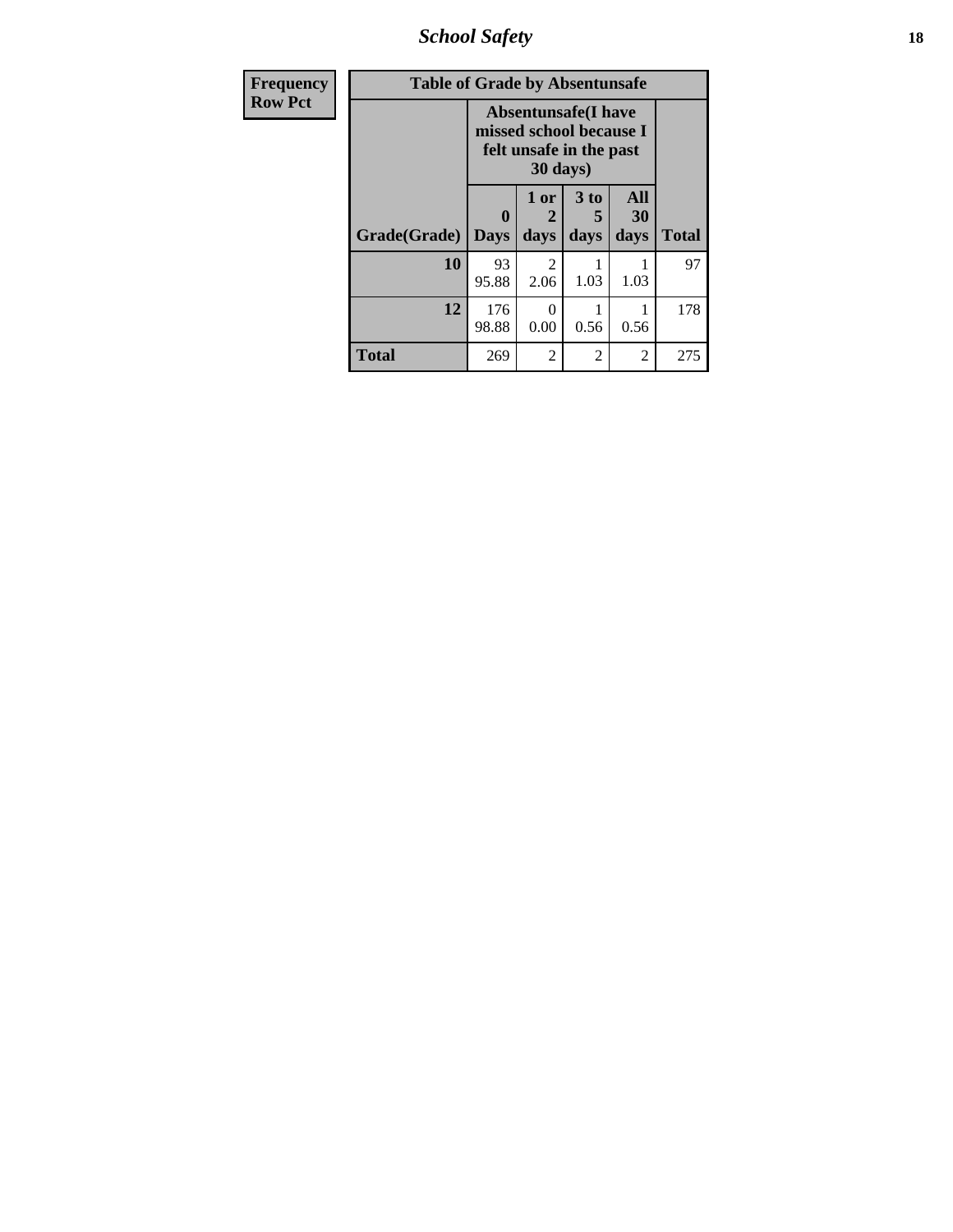# *Drug Use During Last 30 Days* **19**

#### **Frequency Row Pct**

| <b>Table of Grade by Alcohol</b> |                                 |                                     |                 |                        |                 |                   |                     |       |  |  |  |
|----------------------------------|---------------------------------|-------------------------------------|-----------------|------------------------|-----------------|-------------------|---------------------|-------|--|--|--|
|                                  |                                 | Alcohol (Alcohol use, past 30 days) |                 |                        |                 |                   |                     |       |  |  |  |
| Grade(Grade)                     | <b>Did</b><br>not<br><b>use</b> | $1-2$<br>days                       | $3 - 5$<br>days | $6-9$<br>days          | $10-19$<br>days | $20 - 29$<br>days | <b>Every</b><br>day | Total |  |  |  |
| 10                               | 70<br>72.16                     | 7<br>7.22                           | 5<br>5.15       | $\overline{2}$<br>2.06 | 5<br>5.15       | 4<br>4.12         | 4<br>4.12           | 97    |  |  |  |
| 12                               | 112<br>62.92                    | 19<br>10.67                         | 25<br>14.04     | 8<br>4.49              | 8<br>4.49       | 5<br>2.81         | 0.56                | 178   |  |  |  |
| <b>Total</b>                     | 182                             | 26                                  | 30              | 10                     | 13              | 9                 | 5                   | 275   |  |  |  |

| <b>Frequency</b> |  |
|------------------|--|
| <b>Row Pct</b>   |  |

| <b>Table of Grade by Cigarettes</b> |                                 |                                                          |                 |                        |                 |                        |                     |              |  |  |
|-------------------------------------|---------------------------------|----------------------------------------------------------|-----------------|------------------------|-----------------|------------------------|---------------------|--------------|--|--|
|                                     |                                 | <b>Cigarettes</b> (Smoking tobacco use,<br>past 30 days) |                 |                        |                 |                        |                     |              |  |  |
| Grade(Grade)                        | <b>Did</b><br>not<br><b>use</b> | $1 - 2$<br>days                                          | $3 - 5$<br>days | $6 - 9$<br>days        | $10-19$<br>days | 20-29<br>days          | <b>Every</b><br>day | <b>Total</b> |  |  |
| 10                                  | 83<br>85.57                     | 5<br>5.15                                                | 1.03            | $\theta$<br>0.00       | 3<br>3.09       | $\mathfrak{D}$<br>2.06 | 3<br>3.09           | 97           |  |  |
| 12                                  | 131<br>73.60                    | 16<br>8.99                                               | 8<br>4.49       | $\overline{2}$<br>1.12 | 6<br>3.37       | 6<br>3.37              | 9<br>5.06           | 178          |  |  |
| <b>Total</b>                        | 214                             | 21                                                       | 9               | $\overline{2}$         | 9               | 8                      | 12                  | 275          |  |  |

| <b>Table of Grade by Smokeless</b> |                                 |                                                        |                  |                 |                 |                   |                     |              |  |
|------------------------------------|---------------------------------|--------------------------------------------------------|------------------|-----------------|-----------------|-------------------|---------------------|--------------|--|
|                                    |                                 | <b>Smokeless</b> (Chewing tobaccouse,<br>past 30 days) |                  |                 |                 |                   |                     |              |  |
| Grade(Grade)                       | <b>Did</b><br>not<br><b>use</b> | $1 - 2$<br>days                                        | $3 - 5$<br>days  | $6 - 9$<br>days | $10-19$<br>days | $20 - 29$<br>days | <b>Every</b><br>day | <b>Total</b> |  |
| 10                                 | 88<br>90.72                     | 2<br>2.06                                              | $\Omega$<br>0.00 | 1.03            | 2<br>2.06       | 1.03              | 3<br>3.09           | 97           |  |
| 12                                 | 170<br>95.51                    | 2<br>1.12                                              | 0.56             | 0<br>0.00       | 0.56            | 1.12              | 2<br>1.12           | 178          |  |
| <b>Total</b>                       | 258                             | 4                                                      | ı                |                 | 3               | 3                 | 5                   | 275          |  |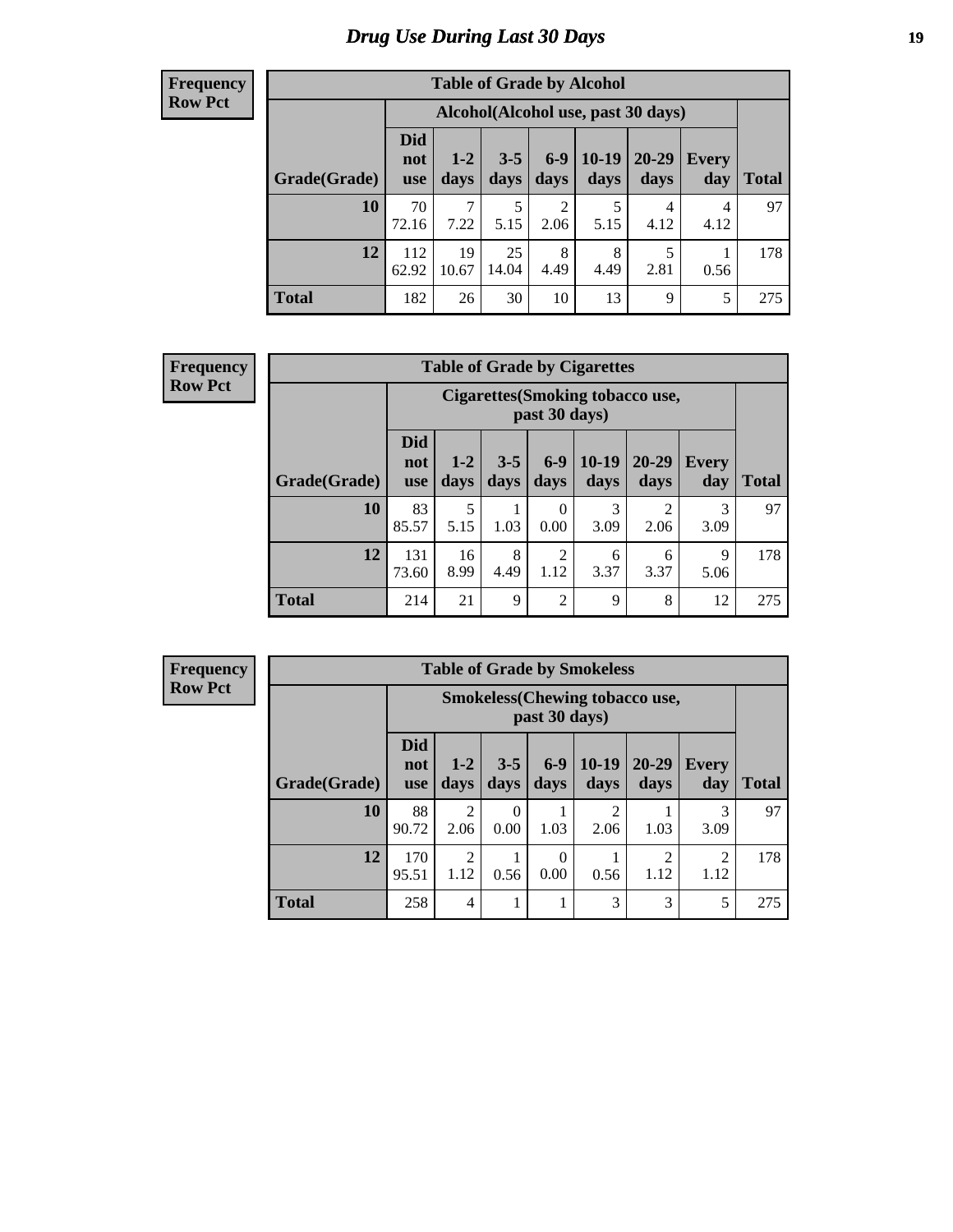| <b>Table of Grade by Marijuana</b> |                          |                                         |                 |                 |                        |                   |              |       |  |
|------------------------------------|--------------------------|-----------------------------------------|-----------------|-----------------|------------------------|-------------------|--------------|-------|--|
|                                    |                          | Marijuana (Marijuana use, past 30 days) |                 |                 |                        |                   |              |       |  |
| Grade(Grade)                       | Did<br>not<br><b>use</b> | $1 - 2$<br>days                         | $3 - 5$<br>days | $6 - 9$<br>days | $10-19$<br>days        | $20 - 29$<br>days | Every<br>day | Total |  |
| 10                                 | 81<br>83.51              | 1.03                                    | 5<br>5.15       | 3<br>3.09       | 2<br>2.06              | 0<br>0.00         | 5<br>5.15    | 97    |  |
| 12                                 | 146<br>82.02             | 12<br>6.74                              | 3.93            | 3<br>1.69       | $\overline{4}$<br>2.25 | 3<br>1.69         | 3<br>1.69    | 178   |  |
| <b>Total</b>                       | 227                      | 13                                      | 12              | 6               | 6                      | 3                 | 8            | 275   |  |

| Frequency      | <b>Table of Grade by Cocaine</b> |                                        |                  |                 |                   |              |  |  |
|----------------|----------------------------------|----------------------------------------|------------------|-----------------|-------------------|--------------|--|--|
| <b>Row Pct</b> |                                  | Cocaine (Cocaine use,<br>past 30 days) |                  |                 |                   |              |  |  |
|                | Grade(Grade)                     | Did<br>not<br>use                      | $1 - 2$<br>days  | $3 - 5$<br>days | $20 - 29$<br>days | <b>Total</b> |  |  |
|                | 10                               | 97<br>100.00                           | $\left($<br>0.00 | 0<br>0.00       | 0<br>0.00         | 97           |  |  |
|                | 12                               | 174<br>97.75                           | 0.56             | 2<br>1.12       | 0.56              | 178          |  |  |
|                | <b>Total</b>                     | 271                                    |                  | 2               |                   | 275          |  |  |

| Frequency      | <b>Table of Grade by Inhalants</b> |                                                  |                |               |                 |              |  |  |
|----------------|------------------------------------|--------------------------------------------------|----------------|---------------|-----------------|--------------|--|--|
| <b>Row Pct</b> |                                    | <b>Inhalants</b> (Inhalant use,<br>past 30 days) |                |               |                 |              |  |  |
|                | Grade(Grade)                       | <b>Did</b><br>not<br><b>use</b>                  | $1-2$<br>days  | $6-9$<br>days | $10-19$<br>days | <b>Total</b> |  |  |
|                | 10                                 | 94<br>96.91                                      | 1.03           | 1.03          | 1.03            | 97           |  |  |
|                | 12                                 | 177<br>99.44                                     | 0.56           | 0<br>0.00     | 0<br>0.00       | 178          |  |  |
|                | <b>Total</b>                       | 271                                              | $\overline{2}$ |               | 1               | 275          |  |  |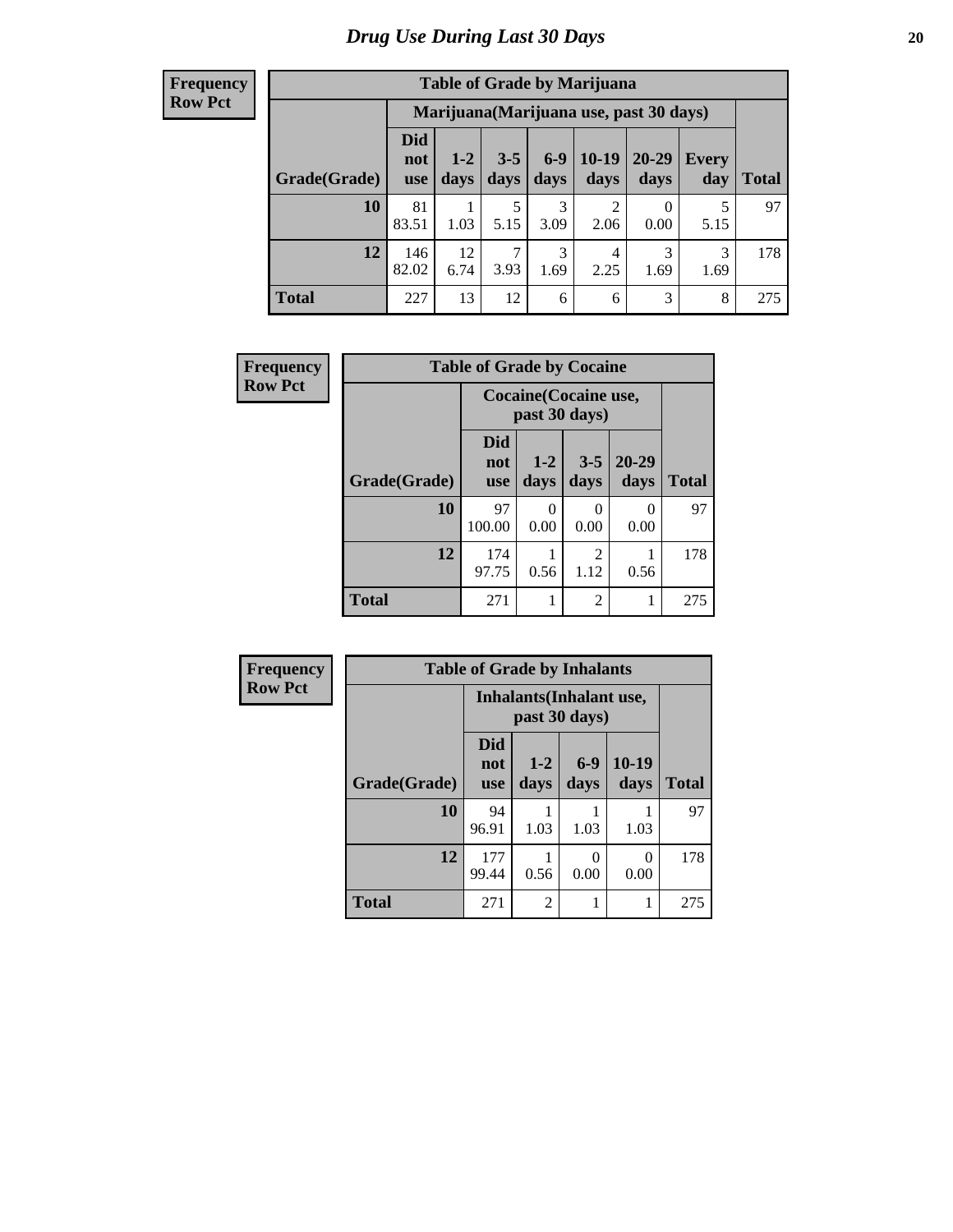| <b>Frequency</b> | <b>Table of Grade by Steroids</b> |                          |                                                |                 |              |  |  |  |
|------------------|-----------------------------------|--------------------------|------------------------------------------------|-----------------|--------------|--|--|--|
| <b>Row Pct</b>   |                                   |                          | <b>Steroids</b> (Steroid<br>use, past 30 days) |                 |              |  |  |  |
|                  | Grade(Grade)                      | Did<br>not<br><b>use</b> | $1 - 2$<br>days                                | $10-19$<br>days | <b>Total</b> |  |  |  |
|                  | 10                                | 96<br>98.97              | 1.03                                           | 0.00            | 97           |  |  |  |
|                  | 12                                | 176<br>98.88             | 0.56                                           | 0.56            | 178          |  |  |  |
|                  | <b>Total</b>                      | 272                      | $\overline{2}$                                 |                 | 275          |  |  |  |

| Frequency      | <b>Table of Grade by Ecstasy</b> |                                        |                        |                  |                        |              |  |
|----------------|----------------------------------|----------------------------------------|------------------------|------------------|------------------------|--------------|--|
| <b>Row Pct</b> |                                  | Ecstasy (Ecstasy use,<br>past 30 days) |                        |                  |                        |              |  |
|                | Grade(Grade)                     | Did<br>not<br>use                      | $1 - 2$<br>days        | $6-9$<br>days    | $10-19$<br>days        | <b>Total</b> |  |
|                | 10                               | 94<br>96.91                            | 1.03                   | $\Omega$<br>0.00 | 2<br>2.06              | 97           |  |
|                | 12                               | 173<br>97.19                           | $\overline{2}$<br>1.12 | 0.56             | $\overline{c}$<br>1.12 | 178          |  |
|                | <b>Total</b>                     | 267                                    | 3                      | 1                | 4                      | 275          |  |

| <b>Frequency</b> | <b>Table of Grade by Meth</b> |                       |                                                    |                   |              |  |  |  |
|------------------|-------------------------------|-----------------------|----------------------------------------------------|-------------------|--------------|--|--|--|
| <b>Row Pct</b>   |                               |                       | <b>Meth</b> (Methamphetamine<br>use, past 30 days) |                   |              |  |  |  |
|                  | Grade(Grade)                  | Did not<br><b>use</b> | $3-5$ days                                         | $20 - 29$<br>days | <b>Total</b> |  |  |  |
|                  | 10                            | 96<br>98.97           | 0.00                                               | 1.03              | 97           |  |  |  |
|                  | 12                            | 177<br>99.44          | 0.56                                               | 0<br>0.00         | 178          |  |  |  |
|                  | <b>Total</b>                  | 273                   |                                                    |                   | 275          |  |  |  |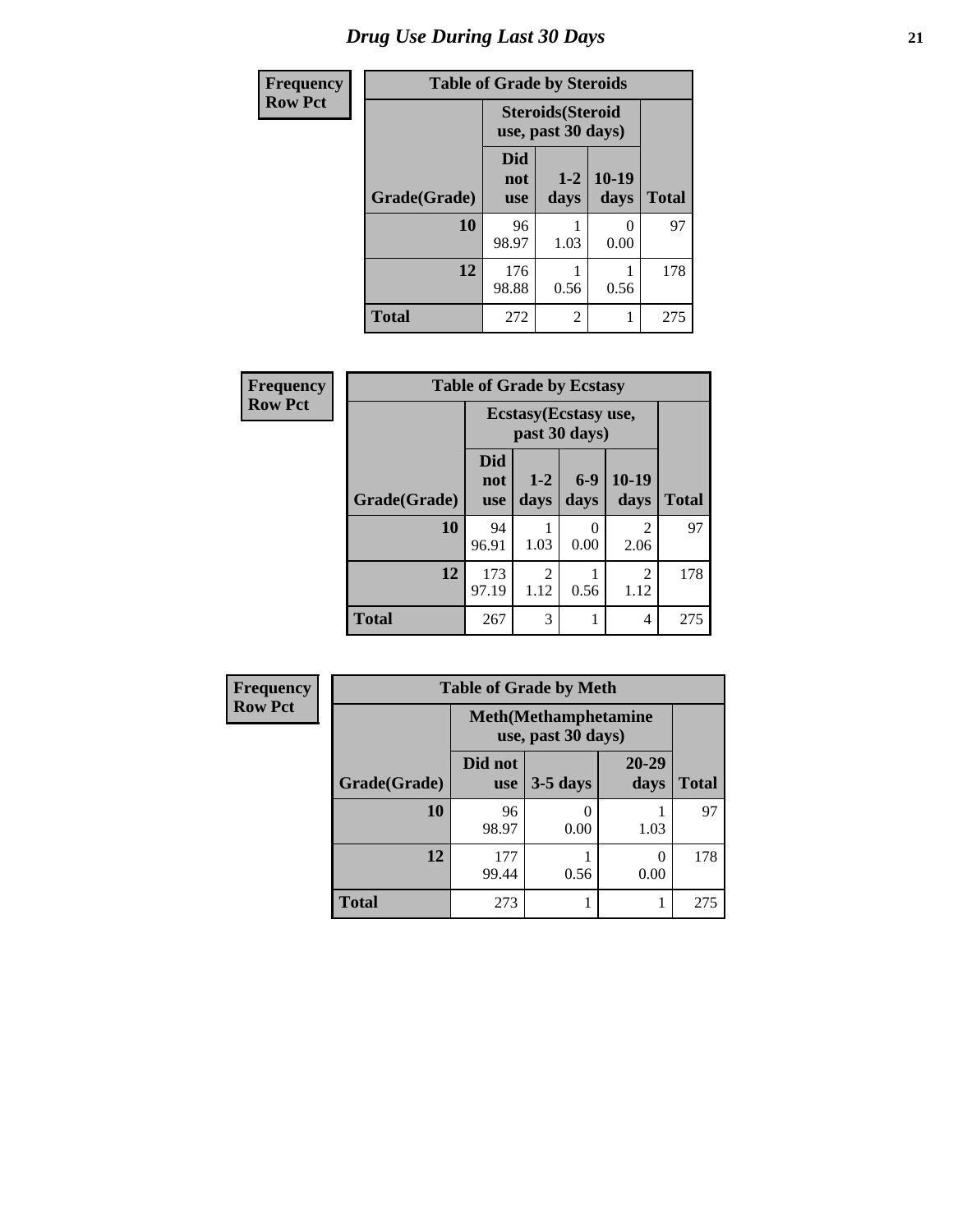#### **Frequency Row Pct**

| <b>Table of Grade by Hallucinogens</b>                                                                                                             |              |                                                   |                           |           |                           |           |              |  |
|----------------------------------------------------------------------------------------------------------------------------------------------------|--------------|---------------------------------------------------|---------------------------|-----------|---------------------------|-----------|--------------|--|
|                                                                                                                                                    |              | Hallucinogens (Hallucinogen use,<br>past 30 days) |                           |           |                           |           |              |  |
| <b>Did</b><br>$10-19$<br>$20 - 29$<br>$6-9$<br><b>Every</b><br>$1 - 2$<br>not<br>Grade(Grade)<br>days<br>days<br>days<br>day<br>days<br><b>use</b> |              |                                                   |                           |           |                           |           | <b>Total</b> |  |
| 10                                                                                                                                                 | 94<br>96.91  | $\mathfrak{D}$<br>2.06                            | $\mathbf{\Omega}$<br>0.00 | 1.03      | $\mathbf{\Omega}$<br>0.00 | 0<br>0.00 | 97           |  |
| 12                                                                                                                                                 | 173<br>97.19 | 2<br>1.12                                         | 0.56                      | 0<br>0.00 | 0.56                      | 0.56      | 178          |  |
| <b>Total</b>                                                                                                                                       | 267          | 4                                                 |                           |           |                           |           | 275          |  |

| <b>Table of Grade by Prescription</b> |                                 |                                                                                |                        |                              |                   |                     |              |  |
|---------------------------------------|---------------------------------|--------------------------------------------------------------------------------|------------------------|------------------------------|-------------------|---------------------|--------------|--|
|                                       |                                 | <b>Prescription</b> (Prescription drugs not<br>prescribed to me, past 30 days) |                        |                              |                   |                     |              |  |
| Grade(Grade)                          | <b>Did</b><br>not<br><b>use</b> | $1 - 2$<br>days                                                                | days                   | $3 - 5 \mid 10 - 19$<br>days | $20 - 29$<br>days | <b>Every</b><br>day | <b>Total</b> |  |
| 10                                    | 90<br>92.78                     | 1.03                                                                           | $\mathfrak{D}$<br>2.06 | 3.09                         | 0.00              | 1.03                | 97           |  |
| 12                                    | 161<br>90.45                    | 3.93                                                                           | 3<br>1.69              | $\overline{2}$<br>1.12       | 4<br>2.25         | 0.56                | 178          |  |
| <b>Total</b>                          | 251                             | 8                                                                              | 5                      | 5                            | 4                 | 2                   | 275          |  |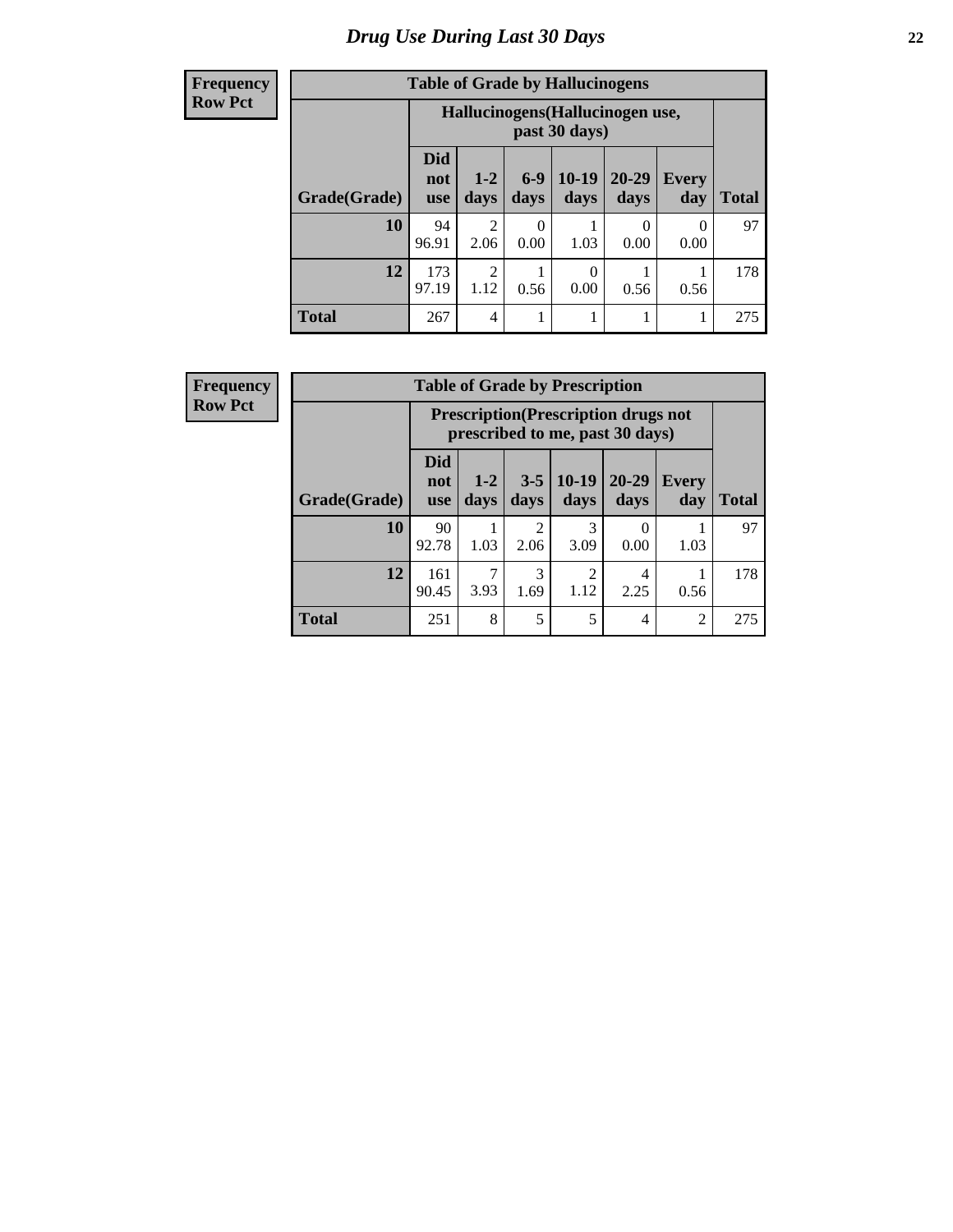| Frequency      | <b>Table of Alcoholease by Grade</b>              |                    |             |              |
|----------------|---------------------------------------------------|--------------------|-------------|--------------|
| <b>Col Pct</b> | <b>Alcoholease</b> (It is<br>easy to get alcohol) | Grade(Grade)<br>10 | 12          | <b>Total</b> |
|                | <b>Strongly Agree</b>                             | 36<br>37.11        | 96<br>53.93 | 132          |
|                | <b>Somewhat Agree</b>                             | 29<br>29.90        | 54<br>30.34 | 83           |
|                | <b>Somewhat Disagree</b>                          | 16<br>16.49        | 18<br>10.11 | 34           |
|                | <b>Strongly Disagree</b>                          | 16<br>16.49        | 10<br>5.62  | 26           |
|                | <b>Total</b>                                      | 97                 | 178         | 275          |

| Frequency      |                                                         | <b>Table of Cigarettesease by Grade</b> |              |              |  |  |  |  |
|----------------|---------------------------------------------------------|-----------------------------------------|--------------|--------------|--|--|--|--|
| <b>Col Pct</b> | Cigarettesease(It is<br>easy to get smoking<br>tobacco) | Grade(Grade)<br>10                      | 12           | <b>Total</b> |  |  |  |  |
|                | <b>Strongly Agree</b>                                   | 45<br>46.39                             | 117<br>65.73 | 162          |  |  |  |  |
|                | <b>Somewhat Agree</b>                                   | 24<br>24.74                             | 37<br>20.79  | 61           |  |  |  |  |
|                | <b>Somewhat Disagree</b>                                | 8<br>8.25                               | 16<br>8.99   | 24           |  |  |  |  |
|                | <b>Strongly Disagree</b>                                | 20<br>20.62                             | 8<br>4.49    | 28           |  |  |  |  |
|                | <b>Total</b>                                            | 97                                      | 178          | 275          |  |  |  |  |

| Frequency      | <b>Table of Smokelessease by Grade</b>             |             |              |              |
|----------------|----------------------------------------------------|-------------|--------------|--------------|
| <b>Col Pct</b> | <b>Smokelessease</b> (It is<br>easy to get chewing |             |              |              |
|                | tobacco)                                           | <b>10</b>   | 12           | <b>Total</b> |
|                | <b>Strongly Agree</b>                              | 46<br>47.42 | 106<br>59.55 | 152          |
|                | <b>Somewhat Agree</b>                              | 21<br>21.65 | 42<br>23.60  | 63           |
|                | <b>Somewhat Disagree</b>                           | 11<br>11.34 | 18<br>10.11  | 29           |
|                | <b>Strongly Disagree</b>                           | 19<br>19.59 | 12<br>6.74   | 31           |
|                | <b>Total</b>                                       | 97          | 178          | 275          |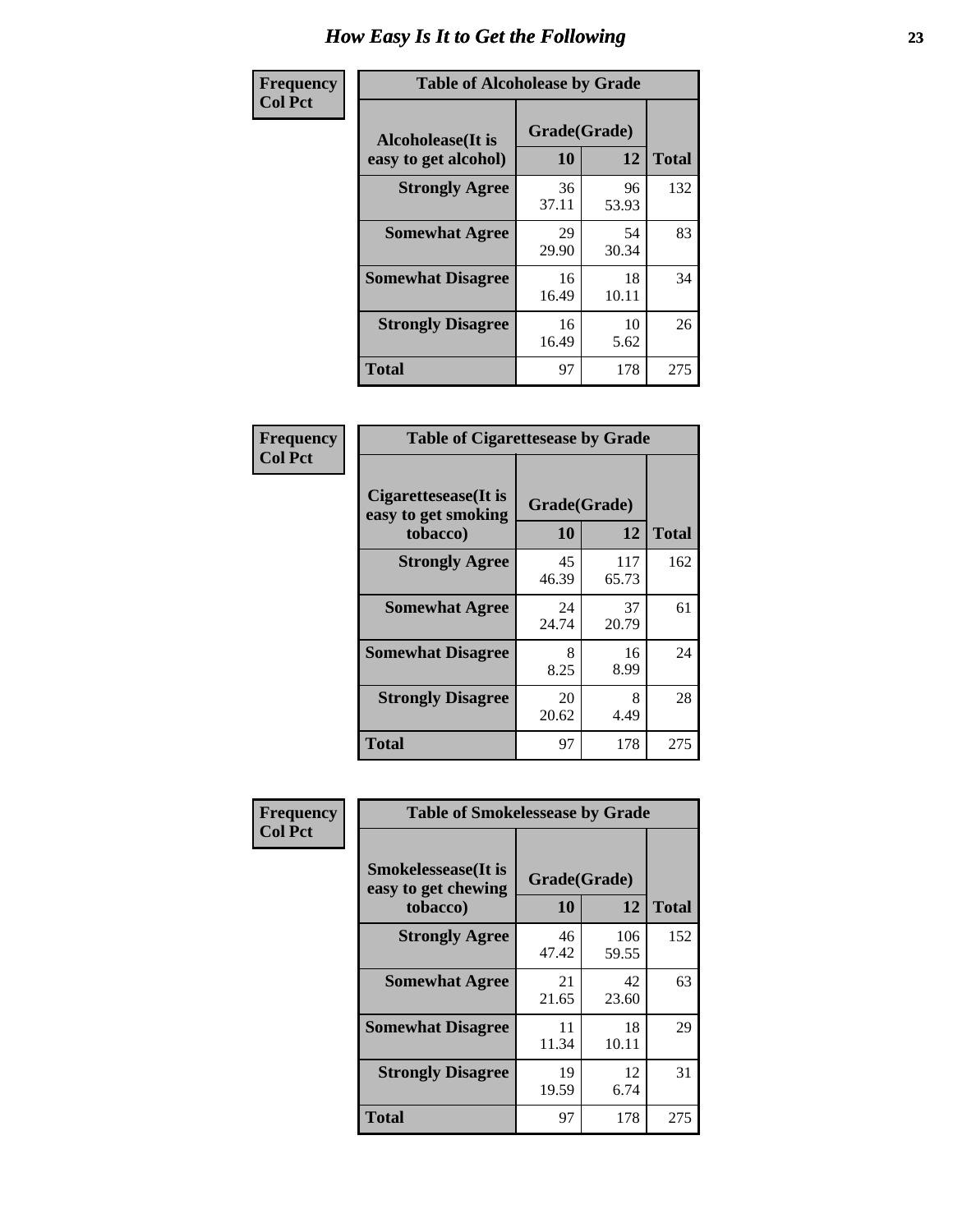| Frequency      | <b>Table of Marijuanaease by Grade</b>           |                    |             |              |  |  |  |  |  |  |
|----------------|--------------------------------------------------|--------------------|-------------|--------------|--|--|--|--|--|--|
| <b>Col Pct</b> | Marijuanaease(It is<br>easy to get<br>marijuana) | Grade(Grade)<br>10 | 12          | <b>Total</b> |  |  |  |  |  |  |
|                | <b>Strongly Agree</b>                            | 33<br>34.02        | 70<br>39.33 | 103          |  |  |  |  |  |  |
|                | <b>Somewhat Agree</b>                            | 22<br>22.68        | 63<br>35.39 | 85           |  |  |  |  |  |  |
|                | <b>Somewhat Disagree</b>                         | 21<br>21.65        | 20<br>11.24 | 41           |  |  |  |  |  |  |
|                | <b>Strongly Disagree</b>                         | 21<br>21.65        | 25<br>14.04 | 46           |  |  |  |  |  |  |
|                | <b>Total</b>                                     | 97                 | 178         | 275          |  |  |  |  |  |  |

| <b>Table of Cocaineease by Grade</b>      |                    |             |              |  |  |  |  |  |  |  |
|-------------------------------------------|--------------------|-------------|--------------|--|--|--|--|--|--|--|
| Cocaineease(It is<br>easy to get cocaine) | Grade(Grade)<br>10 | 12          | <b>Total</b> |  |  |  |  |  |  |  |
| <b>Strongly Agree</b>                     | 12<br>12.37        | 14<br>7.87  | 26           |  |  |  |  |  |  |  |
| <b>Somewhat Agree</b>                     | 16<br>16.49        | 44<br>24.72 | 60           |  |  |  |  |  |  |  |
| <b>Somewhat Disagree</b>                  | 32<br>32.99        | 63<br>35.39 | 95           |  |  |  |  |  |  |  |
| <b>Strongly Disagree</b>                  | 37<br>38.14        | 57<br>32.02 | 94           |  |  |  |  |  |  |  |
| <b>Total</b>                              | 97                 | 178         | 275          |  |  |  |  |  |  |  |

| Frequency      | <b>Table of Inhalantsease by Grade</b>                   |                           |             |              |  |  |  |  |
|----------------|----------------------------------------------------------|---------------------------|-------------|--------------|--|--|--|--|
| <b>Col Pct</b> | <b>Inhalantsease</b> (It is<br>easy to get<br>inhalants) | Grade(Grade)<br><b>10</b> | 12          | <b>Total</b> |  |  |  |  |
|                | <b>Strongly Agree</b>                                    | 37<br>38.14               | 66<br>37.08 | 103          |  |  |  |  |
|                | <b>Somewhat Agree</b>                                    | 17<br>17.53               | 54<br>30.34 | 71           |  |  |  |  |
|                | <b>Somewhat Disagree</b>                                 | 19<br>19.59               | 29<br>16.29 | 48           |  |  |  |  |
|                | <b>Strongly Disagree</b>                                 | 24<br>24.74               | 29<br>16.29 | 53           |  |  |  |  |
|                | <b>Total</b>                                             | 97                        | 178         | 275          |  |  |  |  |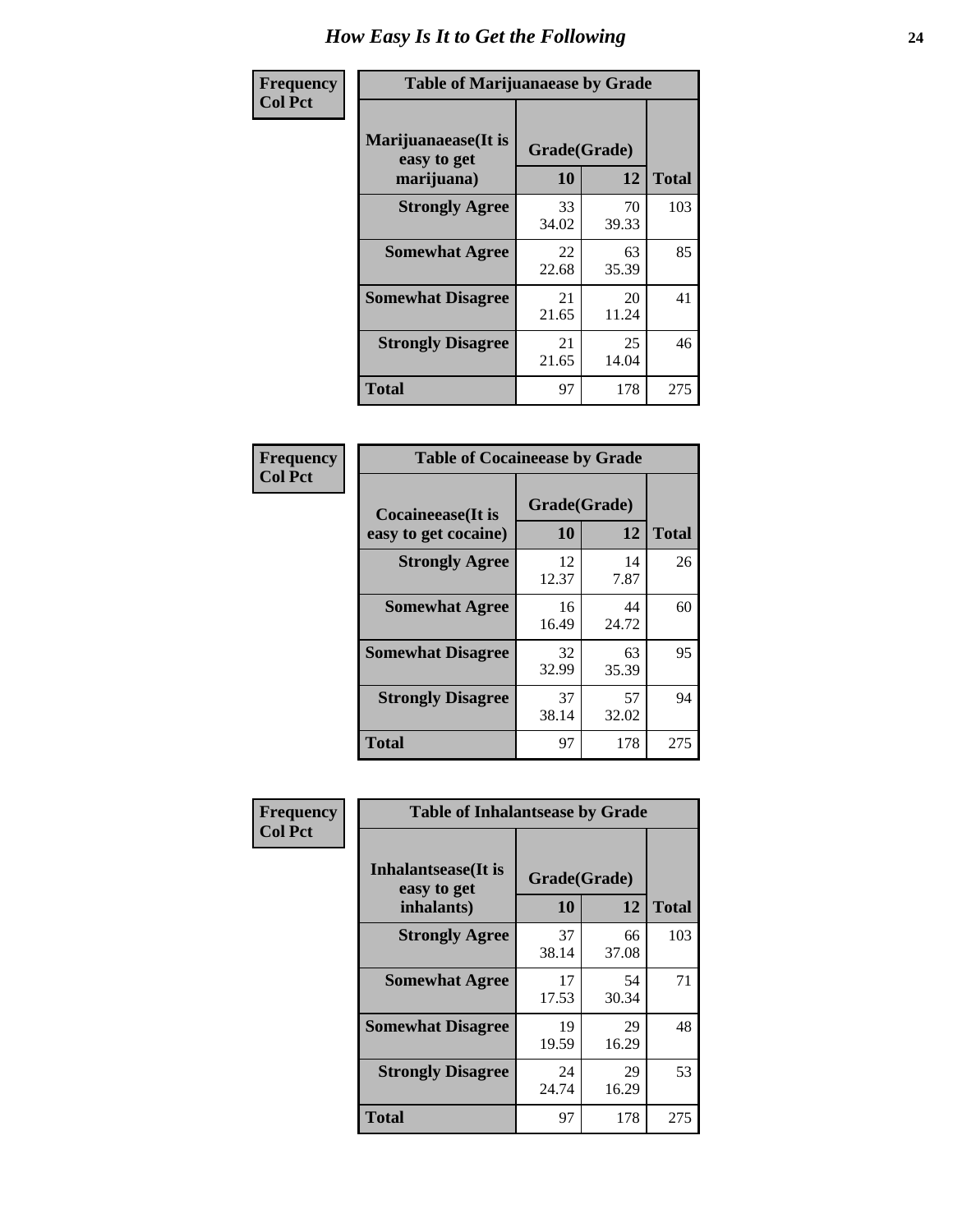| Frequency      | <b>Table of Steroidsease by Grade</b>               |                    |             |              |  |  |  |  |  |
|----------------|-----------------------------------------------------|--------------------|-------------|--------------|--|--|--|--|--|
| <b>Col Pct</b> | <b>Steroidsease</b> (It is<br>easy to get steroids) | Grade(Grade)<br>10 | 12          | <b>Total</b> |  |  |  |  |  |
|                | <b>Strongly Agree</b>                               | 15<br>15.46        | 26<br>14.61 | 41           |  |  |  |  |  |
|                | <b>Somewhat Agree</b>                               | 16<br>16.49        | 46<br>25.84 | 62           |  |  |  |  |  |
|                | <b>Somewhat Disagree</b>                            | 34<br>35.05        | 52<br>29.21 | 86           |  |  |  |  |  |
|                | <b>Strongly Disagree</b>                            | 32<br>32.99        | 54<br>30.34 | 86           |  |  |  |  |  |
|                | <b>Total</b>                                        | 97                 | 178         | 275          |  |  |  |  |  |

| Frequency      | <b>Table of Ecstasyease by Grade</b>              |                    |             |              |  |  |  |  |  |  |
|----------------|---------------------------------------------------|--------------------|-------------|--------------|--|--|--|--|--|--|
| <b>Col Pct</b> | <b>Ecstasyease</b> (It is<br>easy to get ecstasy) | Grade(Grade)<br>10 | 12          | <b>Total</b> |  |  |  |  |  |  |
|                | <b>Strongly Agree</b>                             | 10<br>10.31        | 24<br>13.48 | 34           |  |  |  |  |  |  |
|                | <b>Somewhat Agree</b>                             | 19<br>19.59        | 37<br>20.79 | 56           |  |  |  |  |  |  |
|                | <b>Somewhat Disagree</b>                          | 29<br>29.90        | 55<br>30.90 | 84           |  |  |  |  |  |  |
|                | <b>Strongly Disagree</b>                          | 39<br>40.21        | 62<br>34.83 | 101          |  |  |  |  |  |  |
|                | Total                                             | 97                 | 178         | 275          |  |  |  |  |  |  |

| Frequency      | <b>Table of Methease by Grade</b>                          |                    |             |              |  |  |  |  |  |  |  |
|----------------|------------------------------------------------------------|--------------------|-------------|--------------|--|--|--|--|--|--|--|
| <b>Col Pct</b> | <b>Methease</b> (It is easy<br>to get<br>methamphetamines) | Grade(Grade)<br>10 | 12          | <b>Total</b> |  |  |  |  |  |  |  |
|                | <b>Strongly Agree</b>                                      | 9<br>9.28          | 12<br>6.74  | 21           |  |  |  |  |  |  |  |
|                | <b>Somewhat Agree</b>                                      | 16<br>16.49        | 42<br>23.60 | 58           |  |  |  |  |  |  |  |
|                | <b>Somewhat Disagree</b>                                   | 35<br>36.08        | 50<br>28.09 | 85           |  |  |  |  |  |  |  |
|                | <b>Strongly Disagree</b>                                   | 37<br>38.14        | 74<br>41.57 | 111          |  |  |  |  |  |  |  |
|                | <b>Total</b>                                               | 97                 | 178         | 275          |  |  |  |  |  |  |  |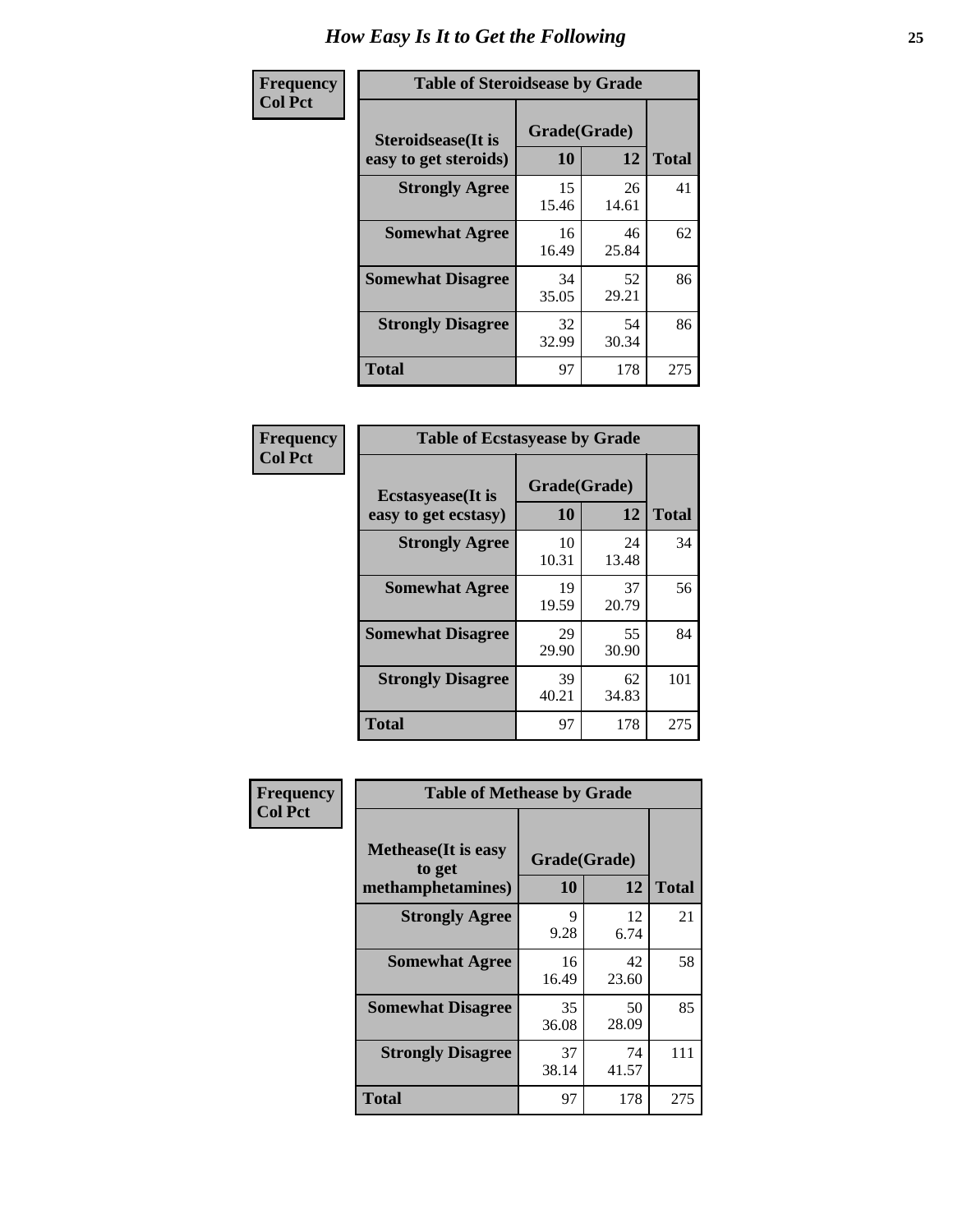| <b>Frequency</b> |                                                          | <b>Table of Hallucinogensease by Grade</b> |             |              |  |  |  |  |  |  |  |
|------------------|----------------------------------------------------------|--------------------------------------------|-------------|--------------|--|--|--|--|--|--|--|
| <b>Col Pct</b>   | Hallucinogensease(It<br>is easy to get<br>hallucinogens) | Grade(Grade)<br>10                         | 12          | <b>Total</b> |  |  |  |  |  |  |  |
|                  | <b>Strongly Agree</b>                                    | 15<br>15.46                                | 16<br>8.99  | 31           |  |  |  |  |  |  |  |
|                  | <b>Somewhat Agree</b>                                    | 16<br>16.49                                | 42<br>23.60 | 58           |  |  |  |  |  |  |  |
|                  | <b>Somewhat Disagree</b>                                 | 32<br>32.99                                | 54<br>30.34 | 86           |  |  |  |  |  |  |  |
|                  | <b>Strongly Disagree</b>                                 | 34<br>35.05                                | 66<br>37.08 | 100          |  |  |  |  |  |  |  |
|                  | <b>Total</b>                                             | 97                                         | 178         | 275          |  |  |  |  |  |  |  |

| Frequency<br>  Col Pct |
|------------------------|
|                        |

| <b>Table of Prescriptionease by Grade</b>                                                |              |             |              |  |  |  |  |  |  |  |
|------------------------------------------------------------------------------------------|--------------|-------------|--------------|--|--|--|--|--|--|--|
| <b>Prescriptionease</b> (It<br>is easy to get<br>prescription drugs<br>not prescribed to | Grade(Grade) |             |              |  |  |  |  |  |  |  |
| me)                                                                                      | 10           | 12          | <b>Total</b> |  |  |  |  |  |  |  |
| <b>Strongly Agree</b>                                                                    | 37<br>38.14  | 90<br>50.56 | 127          |  |  |  |  |  |  |  |
| <b>Somewhat Agree</b>                                                                    | 26<br>26.80  | 48<br>26.97 | 74           |  |  |  |  |  |  |  |
| <b>Somewhat Disagree</b>                                                                 | 13<br>13.40  | 18<br>10.11 | 31           |  |  |  |  |  |  |  |
| <b>Strongly Disagree</b>                                                                 | 21<br>21.65  | 22<br>12.36 | 43           |  |  |  |  |  |  |  |
| Total                                                                                    | 97           | 178         | 275          |  |  |  |  |  |  |  |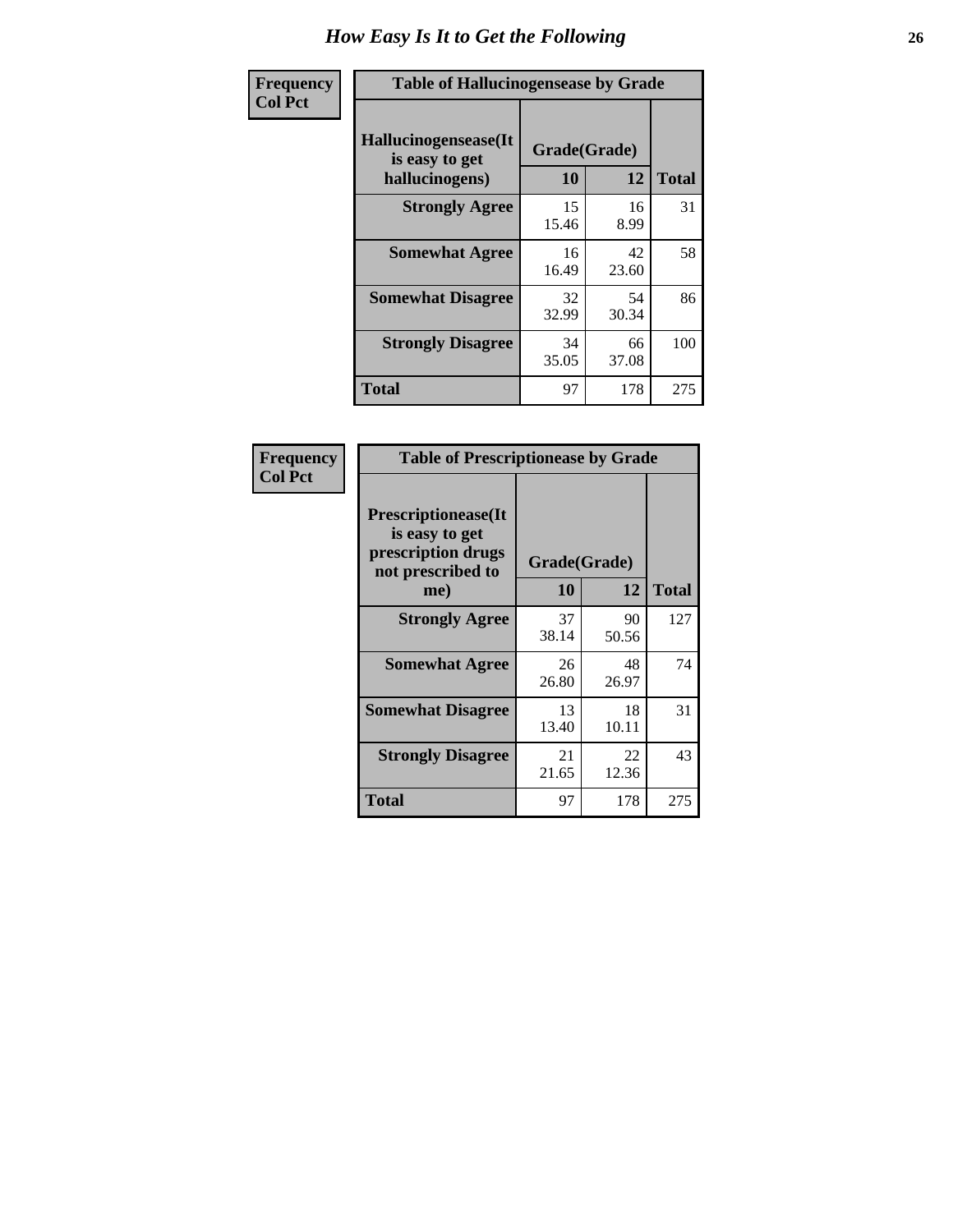*Age at Onset of Use* **27** *Results for "Age at Onset of Use" questions exclude students who said they did not use that substance*

| <b>Frequency</b> | <b>Table of Grade by Alcoholinit</b>            |                        |                      |           |                  |               |                           |             |             |             |                  |                       |              |
|------------------|-------------------------------------------------|------------------------|----------------------|-----------|------------------|---------------|---------------------------|-------------|-------------|-------------|------------------|-----------------------|--------------|
| <b>Row Pct</b>   | Alcoholinit(I started using alcohol when I was) |                        |                      |           |                  |               |                           |             |             |             |                  |                       |              |
|                  | Grade(Grade)                                    | <b>8 or</b><br>younger | 9                    | 10        | 11               | 12            | 13                        | 14          | 15          | 16          | 17               | <b>18 or</b><br>older | <b>Total</b> |
|                  | 10                                              | 12.20                  | $\mathbf{0}$<br>0.00 | 4<br>9.76 | 4.88             | 4<br>9.76     | 10<br>24.39               | 7<br>17.07  | 9<br>21.95  | 0<br>0.00   | $\Omega$<br>0.00 | $\Omega$<br>0.00      | 41           |
|                  | 12                                              | $\overline{4}$<br>4.40 | 1.10                 | ↑<br>2.20 | $\Omega$<br>0.00 | 3<br>3.30     | 6<br>6.59                 | 13<br>14.29 | 18<br>19.78 | 27<br>29.67 | 14<br>15.38      | 3<br>3.30             | 91           |
|                  | <b>Total</b>                                    | 9                      | 1                    | 6         | 2                | $\mathcal{I}$ | 16                        | 20          | 27          | 27          | 14               | 3                     | 132          |
|                  |                                                 |                        |                      |           |                  |               | Frequency Missing $= 143$ |             |             |             |                  |                       |              |

| <b>Frequency</b> | <b>Table of Grade by Cigarettesinit</b>               |           |           |           |      |           |                           |            |             |             |             |                       |              |
|------------------|-------------------------------------------------------|-----------|-----------|-----------|------|-----------|---------------------------|------------|-------------|-------------|-------------|-----------------------|--------------|
| <b>Row Pct</b>   | Cigarettesinit (I started smoking tobacco when I was) |           |           |           |      |           |                           |            |             |             |             |                       |              |
|                  | $Grade(Grade)$ younger                                | 8 or      | 9         | 10        | 11   | 12        | 13                        | 14         | 15          | 16          | 17          | <b>18 or</b><br>older | <b>Total</b> |
|                  | 10                                                    | 2<br>9.09 | 2<br>9.09 | 4.55      | 4.55 | 9.09      | 5<br>22.73                | 4<br>18.18 | 4<br>18.18  | 4.55        | 0<br>0.00   | 0.00                  | 22           |
|                  | 12                                                    | C<br>3.13 | 2<br>3.13 | 2<br>3.13 | 0.00 | 3<br>4.69 | 7.81                      | 6<br>9.38  | 10<br>15.63 | 16<br>25.00 | 17<br>26.56 | 1.56                  | 64           |
|                  | <b>Total</b>                                          | 4         | 4         | 3         |      |           | 10                        | 10         | 14          | 17          | 17          |                       | 86           |
|                  |                                                       |           |           |           |      |           | Frequency Missing $= 189$ |            |             |             |             |                       |              |

| <b>Table of Grade by Smokelessinit</b> |                           |                                                     |                  |                  |            |                         |       |                         |                  |                  |                       |              |
|----------------------------------------|---------------------------|-----------------------------------------------------|------------------|------------------|------------|-------------------------|-------|-------------------------|------------------|------------------|-----------------------|--------------|
|                                        |                           | Smokelessinit(I started chewing tobacco when I was) |                  |                  |            |                         |       |                         |                  |                  |                       |              |
| Grade(Grade)                           | 8 or<br>younger           | 9                                                   | 10               | 11               | 12         | 13                      | 14    | 15                      | 16 <sup>1</sup>  | 17               | <b>18 or</b><br>older | <b>Total</b> |
| 10                                     | $\mathfrak{D}$<br>16.67   | 2<br>16.67                                          | $\Omega$<br>0.00 | $\theta$<br>0.00 | 2<br>16.67 | $\overline{2}$<br>16.67 | 16.67 | $\mathfrak{D}$<br>16.67 | $\Omega$<br>0.00 | $\Omega$<br>0.00 | $\Omega$<br>0.00      | 12           |
| 12                                     | 6.67                      | $\Omega$<br>0.00                                    | 6.67             | 6.67             | 6.67       | 0<br>0.00               | 6.67  | 3<br>20.00              | 4<br>26.67       | 13.33            | 6.67                  | 15           |
| <b>Total</b>                           | 3                         | 2                                                   | 1                |                  | 3          | 2                       | 3     | 5                       | 4                | $\mathfrak{D}$   |                       | 27           |
|                                        | Frequency Missing $= 248$ |                                                     |                  |                  |            |                         |       |                         |                  |                  |                       |              |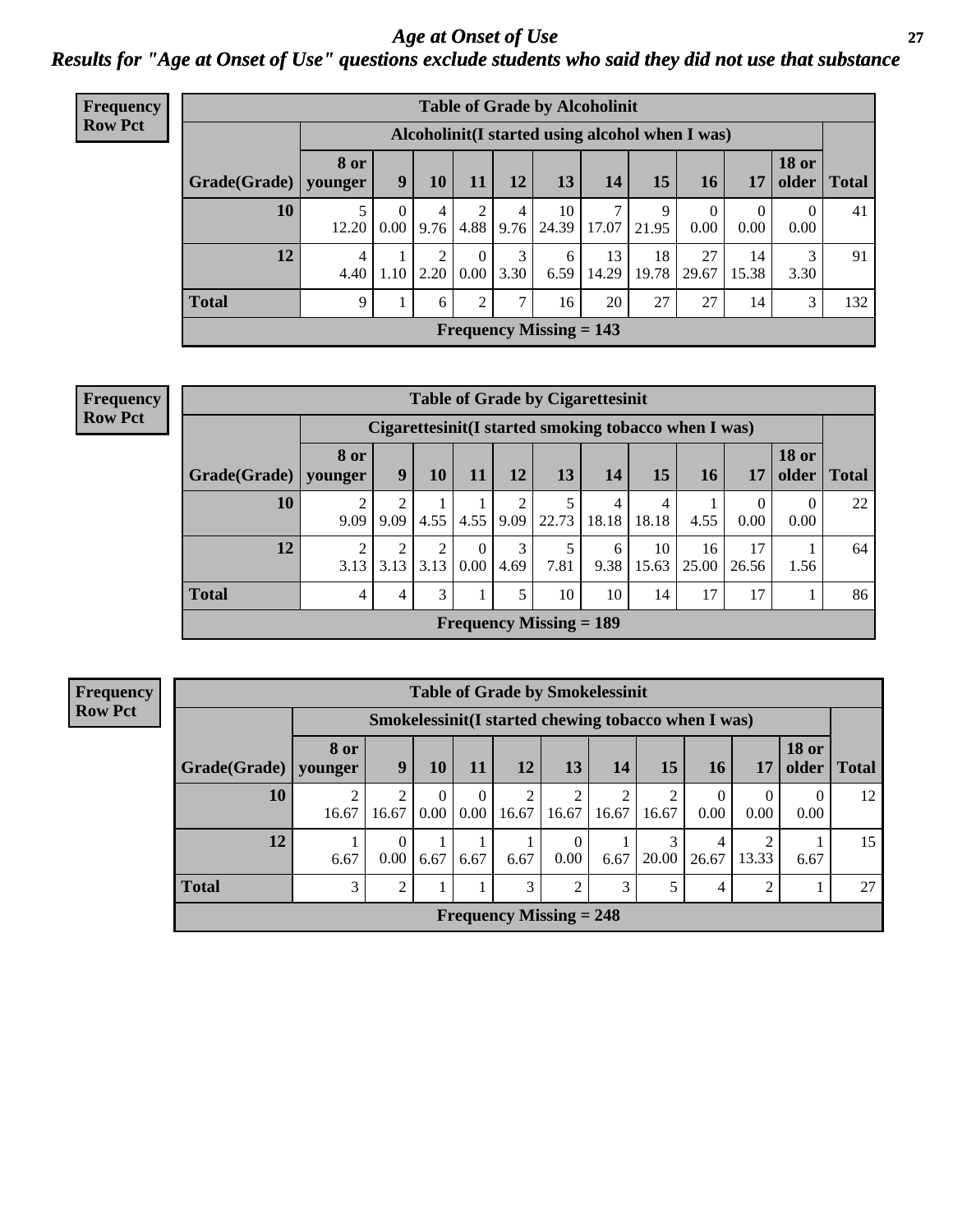#### *Age at Onset of Use* **28**

*Results for "Age at Onset of Use" questions exclude students who said they did not use that substance*

| <b>Frequency</b> | <b>Table of Grade by Marijuanainit</b> |                      |                  |                          |                |                           |                        |            |             |                                                |              |  |  |  |  |
|------------------|----------------------------------------|----------------------|------------------|--------------------------|----------------|---------------------------|------------------------|------------|-------------|------------------------------------------------|--------------|--|--|--|--|
| <b>Row Pct</b>   |                                        |                      |                  |                          |                | was)                      |                        |            |             | Marijuanainit(I started using marijuana when I |              |  |  |  |  |
|                  | Grade(Grade)                           | 9                    | 10               | 11                       | 12             | 13                        | 14                     | 15         | 16          | 17                                             | <b>Total</b> |  |  |  |  |
|                  | 10                                     | 4.00                 | $\theta$<br>0.00 | $\overline{2}$<br>8.00   | 4.00           | 9<br>36.00                | 8<br>32.00             | 4<br>16.00 | 0<br>0.00   | $\theta$<br>0.00                               | 25           |  |  |  |  |
|                  | 12                                     | $\Omega$<br>$0.00 -$ |                  | $1.92$   $1.92$   $1.92$ |                | 4<br>7.69                 | $\overline{4}$<br>7.69 | 9<br>17.31 | 21<br>40.38 | 11<br>21.15                                    | 52           |  |  |  |  |
|                  | <b>Total</b>                           |                      |                  | 3                        | $\mathfrak{D}$ | 13                        | 12                     | 13         | 21          | 11                                             | 77           |  |  |  |  |
|                  |                                        |                      |                  |                          |                | Frequency Missing $= 198$ |                        |            |             |                                                |              |  |  |  |  |

| <b>Frequency</b> | <b>Table of Grade by Cocaineinit</b> |                           |                                                            |            |                         |                       |                |  |
|------------------|--------------------------------------|---------------------------|------------------------------------------------------------|------------|-------------------------|-----------------------|----------------|--|
| <b>Row Pct</b>   |                                      |                           | <b>Cocaineinit</b> (I started using<br>cocaine when I was) |            |                         |                       |                |  |
|                  | Grade(Grade)                         | 13                        | 14                                                         | 16         | 17                      | <b>18 or</b><br>older | <b>Total</b>   |  |
|                  | 10                                   | $\overline{c}$<br>100.00  | $\left($<br>0.00                                           | 0<br>0.00  | $\Omega$<br>0.00        | $\Omega$<br>0.00      | $\overline{2}$ |  |
|                  | 12                                   | 0<br>0.00                 | 12.50                                                      | 4<br>50.00 | $\overline{2}$<br>25.00 | 12.50                 | 8              |  |
|                  | <b>Total</b>                         | $\overline{c}$            |                                                            | 4          | $\overline{2}$          |                       | 10             |  |
|                  |                                      | Frequency Missing $= 265$ |                                                            |            |                         |                       |                |  |

| <b>Frequency</b> | <b>Table of Grade by Inhalantsinit</b> |                 |                                                         |                        |                                |           |                       |                |  |  |
|------------------|----------------------------------------|-----------------|---------------------------------------------------------|------------------------|--------------------------------|-----------|-----------------------|----------------|--|--|
| <b>Row Pct</b>   |                                        |                 | Inhalantsinit (I started using inhalants<br>when I was) |                        |                                |           |                       |                |  |  |
|                  | Grade(Grade)                           | 8 or<br>vounger | -11                                                     | <b>12</b>              | 14                             | 15        | <b>18 or</b><br>older | <b>Total</b>   |  |  |
|                  | 10                                     | 25.00           | 25.00                                                   | $\mathcal{D}$<br>50.00 | 0.00                           | 0<br>0.00 | $\theta$<br>0.00      | $\overline{4}$ |  |  |
|                  | 12                                     | 0<br>0.00       | $\Omega$<br>0.00                                        | 0<br>0.00              | 33.33                          | 33.33     | 33.33                 | 3              |  |  |
|                  | <b>Total</b>                           |                 |                                                         | $\mathfrak{D}$         |                                |           |                       |                |  |  |
|                  |                                        |                 |                                                         |                        | <b>Frequency Missing = 268</b> |           |                       |                |  |  |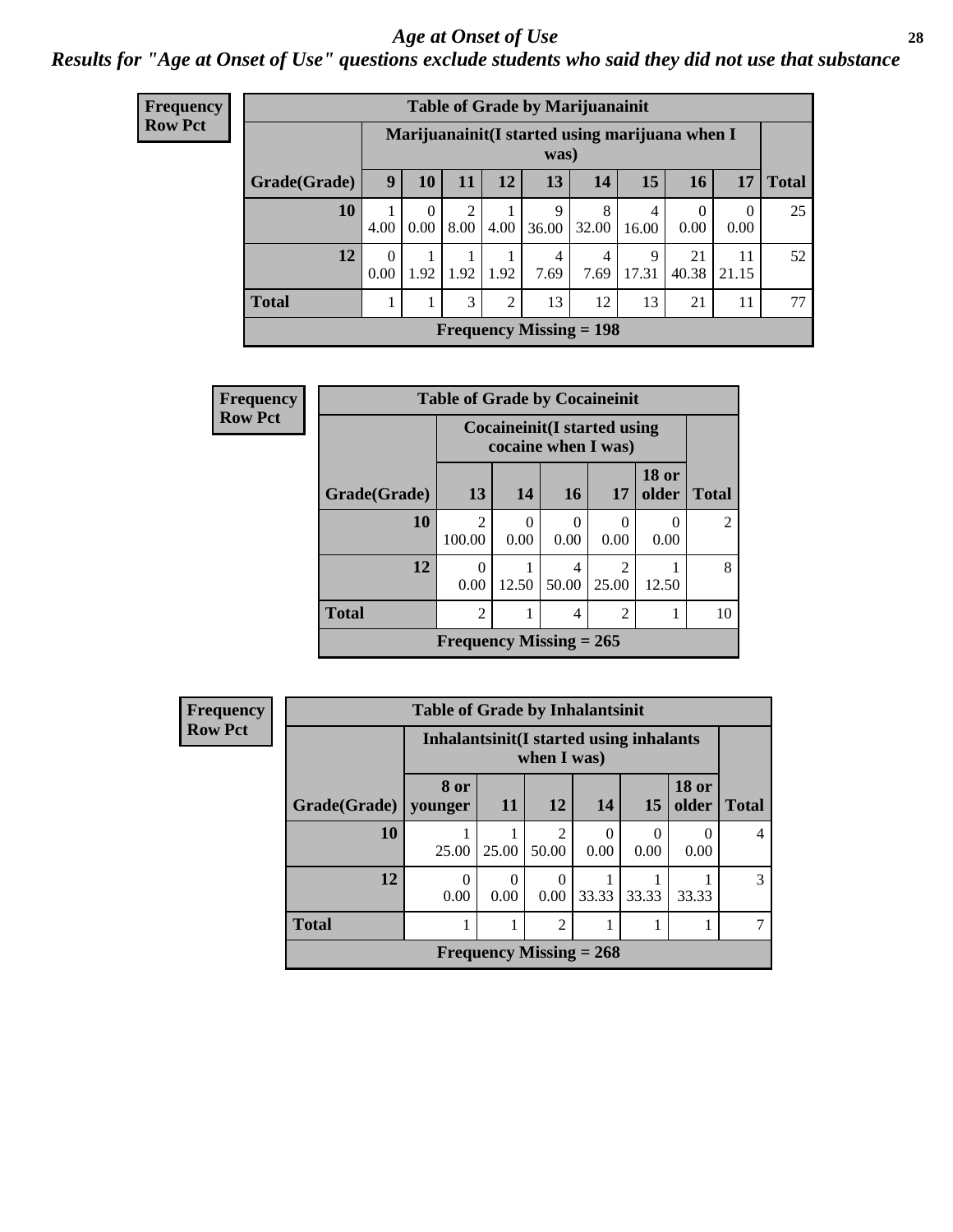#### *Age at Onset of Use* **29**

*Results for "Age at Onset of Use" questions exclude students who said they did not use that substance*

| Frequency      | <b>Table of Grade by Steroidsinit</b> |                                                            |              |  |  |  |  |
|----------------|---------------------------------------|------------------------------------------------------------|--------------|--|--|--|--|
| <b>Row Pct</b> |                                       | Steroidsinit(I<br>started using<br>steroids<br>when I was) |              |  |  |  |  |
|                | Grade(Grade)                          | 13                                                         | <b>Total</b> |  |  |  |  |
|                | 10                                    | 100.00                                                     |              |  |  |  |  |
|                | 12                                    | 0                                                          | 0            |  |  |  |  |
|                | <b>Total</b>                          |                                                            |              |  |  |  |  |
|                |                                       | <b>Frequency Missing = 274</b>                             |              |  |  |  |  |

| Frequency      | <b>Table of Grade by Ecstasyinit</b> |                           |                                                            |                         |                         |                         |              |  |
|----------------|--------------------------------------|---------------------------|------------------------------------------------------------|-------------------------|-------------------------|-------------------------|--------------|--|
| <b>Row Pct</b> |                                      |                           | <b>Ecstasyinit</b> (I started using<br>ecstasy when I was) |                         |                         |                         |              |  |
|                | Grade(Grade)                         | <b>12</b>                 | 14                                                         | 15                      | 16                      | 17                      | <b>Total</b> |  |
|                | 10                                   | 0.00                      | 3<br>75.00                                                 | 25.00                   | 0<br>0.00               | 0.00                    |              |  |
|                | 12                                   | 12.50                     | 12.50                                                      | $\mathfrak{D}$<br>25.00 | $\overline{c}$<br>25.00 | $\mathfrak{D}$<br>25.00 | 8            |  |
|                | <b>Total</b>                         |                           | 4                                                          | 3                       | $\overline{2}$          | $\overline{c}$          | 12           |  |
|                |                                      | Frequency Missing $= 263$ |                                                            |                         |                         |                         |              |  |

| Frequency      |              | <b>Table of Grade by Methinit</b>                                     |                |                |  |  |  |  |
|----------------|--------------|-----------------------------------------------------------------------|----------------|----------------|--|--|--|--|
| <b>Row Pct</b> |              | <b>Methinit(I started</b><br>using<br>methamphetamines<br>when I was) |                |                |  |  |  |  |
|                | Grade(Grade) | 14                                                                    | 15             | <b>Total</b>   |  |  |  |  |
|                | 10           | $\mathfrak{D}$<br>66.67                                               | 33.33          | 3              |  |  |  |  |
|                | 12           | 50.00                                                                 | 50.00          | $\overline{c}$ |  |  |  |  |
|                | <b>Total</b> | 3                                                                     | $\overline{c}$ | 5              |  |  |  |  |
|                |              | Frequency Missing $= 270$                                             |                |                |  |  |  |  |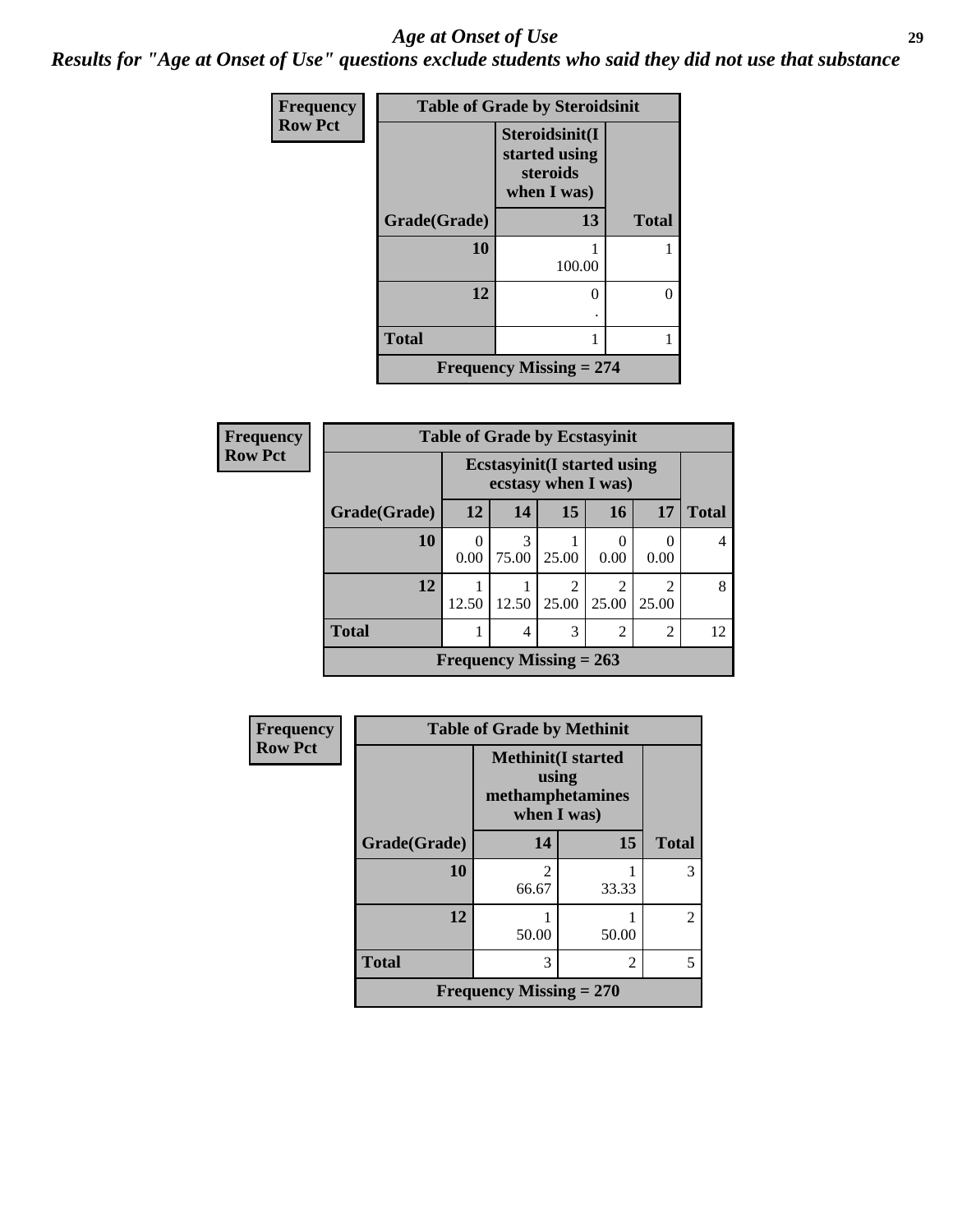#### Age at Onset of Use **30**

*Results for "Age at Onset of Use" questions exclude students who said they did not use that substance*

| Frequency      |              | <b>Table of Grade by Hallucinogensinit</b> |                                                                |                           |       |                |            |              |  |  |
|----------------|--------------|--------------------------------------------|----------------------------------------------------------------|---------------------------|-------|----------------|------------|--------------|--|--|
| <b>Row Pct</b> |              |                                            | Hallucinogensinit(I started using<br>hallucinogens when I was) |                           |       |                |            |              |  |  |
|                | Grade(Grade) | 12                                         | 13                                                             | 14                        | 15    | 16             | 17         | <b>Total</b> |  |  |
|                | 10           | $\Omega$<br>0.00                           | 0.00                                                           | 50.00                     | 50.00 | 0<br>0.00      | 0.00       | 2            |  |  |
|                | 12           | 14.29                                      | 14.29                                                          | 0.00                      | 0.00  | 2<br>28.57     | 3<br>42.86 | 7            |  |  |
|                | <b>Total</b> |                                            |                                                                |                           |       | $\overline{2}$ | 3          | 9            |  |  |
|                |              |                                            |                                                                | Frequency Missing $= 266$ |       |                |            |              |  |  |

| <b>Frequency</b> |              | <b>Table of Grade by Prescriptioninit</b>            |            |                                |            |                  |                                        |            |              |
|------------------|--------------|------------------------------------------------------|------------|--------------------------------|------------|------------------|----------------------------------------|------------|--------------|
| <b>Row Pct</b>   |              | <b>Prescriptioninit(I started using prescription</b> |            |                                |            |                  | drugs not prescribed to me when I was) |            |              |
|                  | Grade(Grade) | 8 or<br>younger                                      | <b>12</b>  | <b>13</b>                      | 14         | <b>15</b>        | 16                                     | 17         | <b>Total</b> |
|                  | 10           | $\mathfrak{D}$<br>15.38                              | 2<br>15.38 | 4<br>30.77                     | 4<br>30.77 | $\Omega$<br>0.00 | 0.00                                   | 7.69       | 13           |
|                  | 12           | 0<br>0.00                                            | 4.55       | $\Omega$<br>0.00               | 6<br>27.27 | 6<br>27.27       | 6<br>27.27                             | 3<br>13.64 | 22           |
|                  | <b>Total</b> | $\mathfrak{D}$                                       | 3          | $\overline{\mathcal{A}}$       | 10         | 6                | 6                                      | 4          | 35           |
|                  |              |                                                      |            | <b>Frequency Missing = 240</b> |            |                  |                                        |            |              |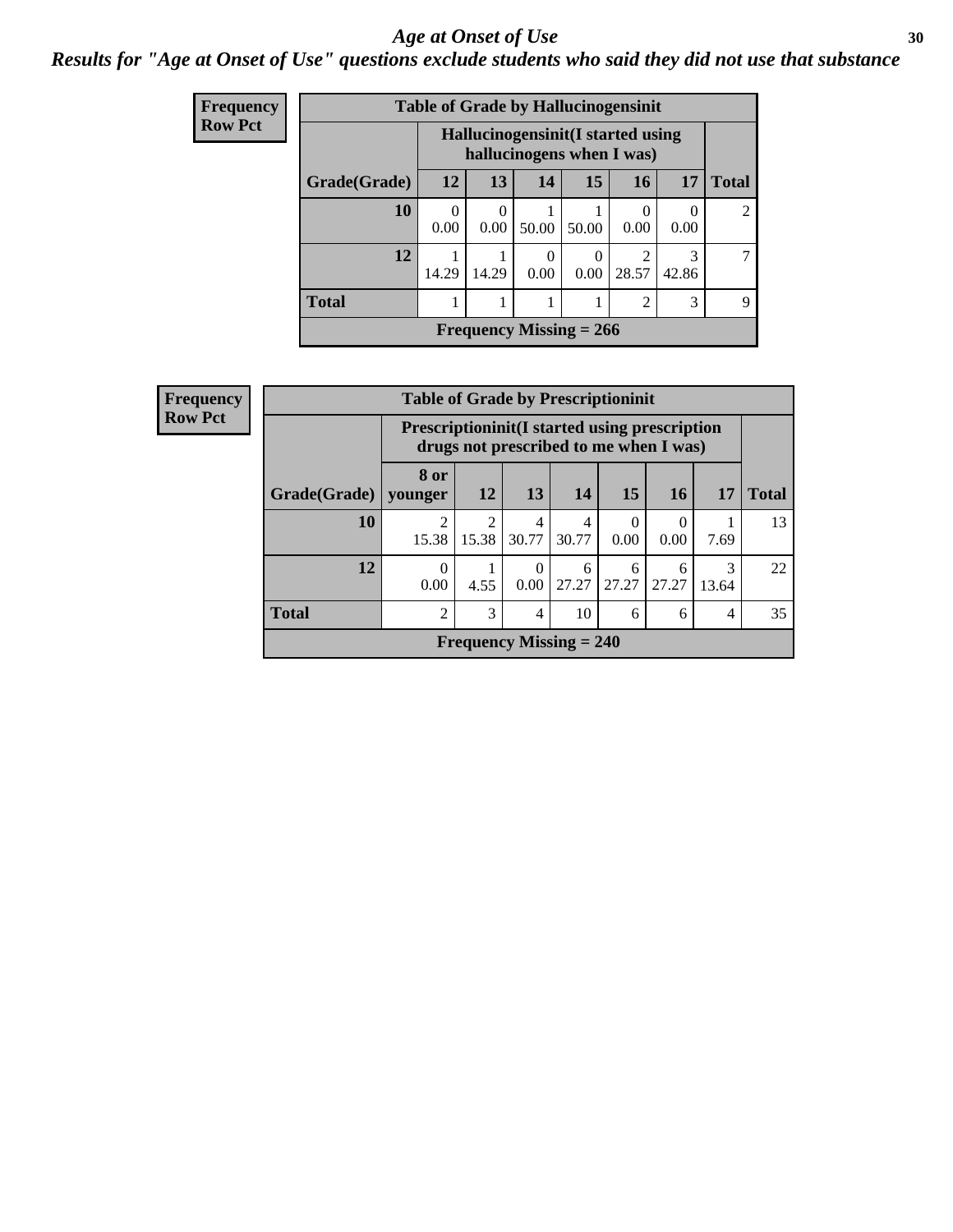| Frequency      | <b>Table of Alcoholharm by Grade</b>          |                    |             |              |  |
|----------------|-----------------------------------------------|--------------------|-------------|--------------|--|
| <b>Col Pct</b> | Alcoholharm(I<br>think alcohol is<br>harmful) | Grade(Grade)<br>10 | 12          | <b>Total</b> |  |
|                | <b>Strongly Agree</b>                         | 48<br>49.48        | 56<br>31.46 | 104          |  |
|                | <b>Somewhat Agree</b>                         | 26<br>26.80        | 75<br>42.13 | 101          |  |
|                | <b>Somewhat Disagree</b>                      | 18<br>18.56        | 35<br>19.66 | 53           |  |
|                | <b>Strongly Disagree</b>                      | 5<br>5.15          | 12<br>6.74  | 17           |  |
|                | <b>Total</b>                                  | 97                 | 178         | 275          |  |

| <b>Table of Cigarettesharm by Grade</b>                  |                    |              |              |  |  |  |  |
|----------------------------------------------------------|--------------------|--------------|--------------|--|--|--|--|
| Cigarettesharm(I<br>think smoking<br>tobacco is harmful) | Grade(Grade)<br>10 | 12           | <b>Total</b> |  |  |  |  |
| <b>Strongly Agree</b>                                    | 83<br>85.57        | 144<br>80.90 | 227          |  |  |  |  |
| <b>Somewhat Agree</b>                                    | 9<br>9.28          | 28<br>15.73  | 37           |  |  |  |  |
| <b>Somewhat Disagree</b>                                 | 4<br>4.12          | 5<br>2.81    | 9            |  |  |  |  |
| <b>Strongly Disagree</b>                                 | 1<br>1.03          | 0.56         | 2            |  |  |  |  |
| <b>Total</b>                                             | 97                 | 178          | 275          |  |  |  |  |

| Frequency      | <b>Table of Smokelessharm by Grade</b>                  |                          |              |              |  |  |  |
|----------------|---------------------------------------------------------|--------------------------|--------------|--------------|--|--|--|
| <b>Col Pct</b> | Smokelessharm(I<br>think chewing<br>tobacco is harmful) | Grade(Grade)<br>12<br>10 |              | <b>Total</b> |  |  |  |
|                | <b>Strongly Agree</b>                                   | 80<br>82.47              | 148<br>83.15 | 228          |  |  |  |
|                | <b>Somewhat Agree</b>                                   | 10<br>10.31              | 21<br>11.80  | 31           |  |  |  |
|                | <b>Somewhat Disagree</b>                                | 5<br>5.15                | 6<br>3.37    | 11           |  |  |  |
|                | <b>Strongly Disagree</b>                                | $\mathfrak{D}$<br>2.06   | 3<br>1.69    | 5            |  |  |  |
|                | <b>Total</b>                                            | 97                       | 178          | 275          |  |  |  |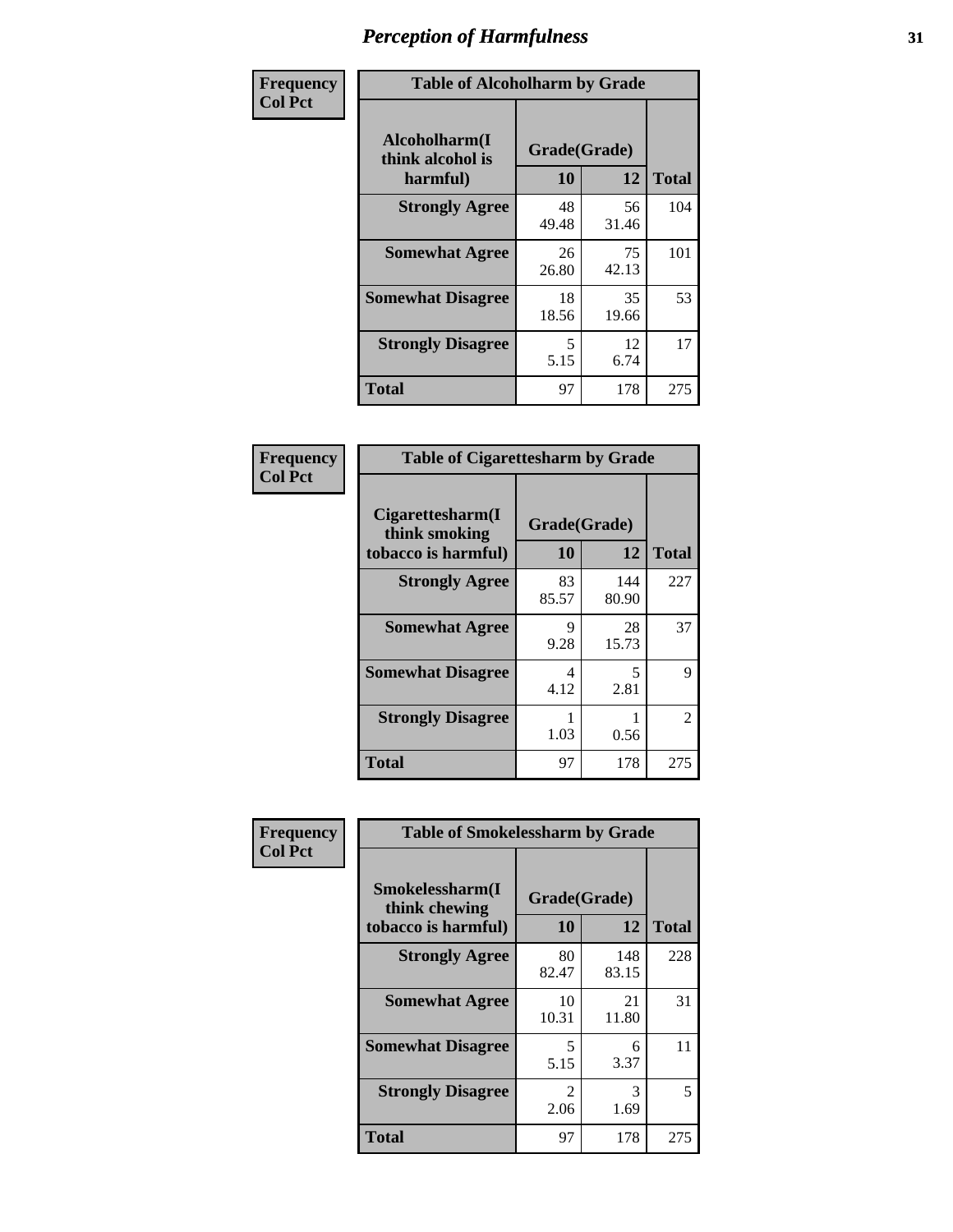| Frequency      | <b>Table of Marijuanaharm by Grade</b>            |                    |             |              |  |  |
|----------------|---------------------------------------------------|--------------------|-------------|--------------|--|--|
| <b>Col Pct</b> | Marijuanaharm(I<br>think marijuana is<br>harmful) | Grade(Grade)<br>10 | 12          | <b>Total</b> |  |  |
|                | <b>Strongly Agree</b>                             | 60<br>61.86        | 97<br>54.49 | 157          |  |  |
|                | <b>Somewhat Agree</b>                             | 11<br>11.34        | 29<br>16.29 | 40           |  |  |
|                | <b>Somewhat Disagree</b>                          | 14<br>14.43        | 32<br>17.98 | 46           |  |  |
|                | <b>Strongly Disagree</b>                          | 12<br>12.37        | 20<br>11.24 | 32           |  |  |
|                | <b>Total</b>                                      | 97                 | 178         | 275          |  |  |

| <b>Table of Cocaineharm by Grade</b>          |                    |              |     |  |  |  |
|-----------------------------------------------|--------------------|--------------|-----|--|--|--|
| Cocaineharm(I<br>think cocaine is<br>harmful) | Grade(Grade)<br>10 | <b>Total</b> |     |  |  |  |
| <b>Strongly Agree</b>                         | 89<br>91.75        | 167<br>93.82 | 256 |  |  |  |
| <b>Somewhat Agree</b>                         | 3<br>3.09          | 3.93         | 10  |  |  |  |
| <b>Somewhat Disagree</b>                      | 3<br>3.09          | 0.56         | 4   |  |  |  |
| <b>Strongly Disagree</b>                      | 2<br>2.06          | 3<br>1.69    | 5   |  |  |  |
| <b>Total</b>                                  | 97                 | 178          | 275 |  |  |  |

| Frequency      | <b>Table of Inhalantsharm by Grade</b>              |                        |              |              |  |
|----------------|-----------------------------------------------------|------------------------|--------------|--------------|--|
| <b>Col Pct</b> | Inhalantsharm(I)<br>think inhalants are<br>harmful) | Grade(Grade)<br>10     | 12           | <b>Total</b> |  |
|                | <b>Strongly Agree</b>                               | 85<br>87.63            | 163<br>91.57 | 248          |  |
|                | <b>Somewhat Agree</b>                               | 7.22                   | 8<br>4.49    | 15           |  |
|                | <b>Somewhat Disagree</b>                            | 3<br>3.09              | 3<br>1.69    | 6            |  |
|                | <b>Strongly Disagree</b>                            | $\mathfrak{D}$<br>2.06 | 4<br>2.25    | 6            |  |
|                | <b>Total</b>                                        | 97                     | 178          | 275          |  |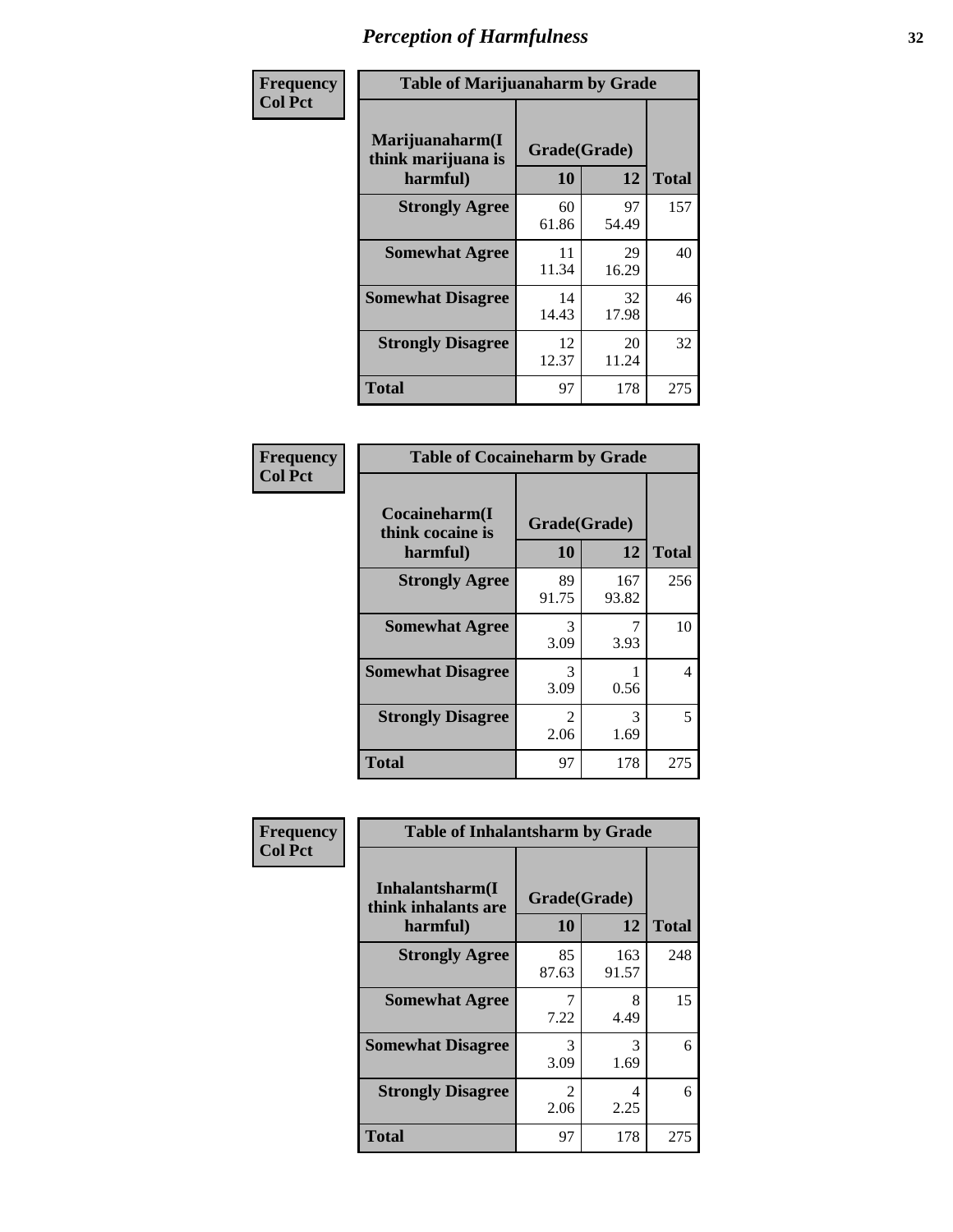| Frequency      | <b>Table of Steroidsharm by Grade</b>            |                                     |              |              |
|----------------|--------------------------------------------------|-------------------------------------|--------------|--------------|
| <b>Col Pct</b> | Steroidsharm(I<br>think steroids are<br>harmful) | Grade(Grade)<br>10                  | 12           | <b>Total</b> |
|                | <b>Strongly Agree</b>                            | 81<br>83.51                         | 152<br>85.39 | 233          |
|                | <b>Somewhat Agree</b>                            | 10<br>10.31                         | 19<br>10.67  | 29           |
|                | <b>Somewhat Disagree</b>                         | 4<br>4.12                           | 3<br>1.69    | 7            |
|                | <b>Strongly Disagree</b>                         | $\mathcal{D}_{\mathcal{L}}$<br>2.06 | 4<br>2.25    | 6            |
|                | <b>Total</b>                                     | 97                                  | 178          | 275          |

| <b>Table of Ecstasyharm by Grade</b>          |                    |              |              |  |  |
|-----------------------------------------------|--------------------|--------------|--------------|--|--|
| Ecstasyharm(I<br>think ecstasy is<br>harmful) | Grade(Grade)<br>10 | 12           | <b>Total</b> |  |  |
| <b>Strongly Agree</b>                         | 85<br>87.63        | 152<br>85.39 | 237          |  |  |
| <b>Somewhat Agree</b>                         | 4<br>4.12          | 16<br>8.99   | 20           |  |  |
| <b>Somewhat Disagree</b>                      | 5<br>5.15          | 3<br>1.69    | 8            |  |  |
| <b>Strongly Disagree</b>                      | 3<br>3.09          | 3.93         | 10           |  |  |
| <b>Total</b>                                  | 97                 | 178          | 275          |  |  |

| Frequency      | <b>Table of Methharm by Grade</b>                            |                           |              |              |  |
|----------------|--------------------------------------------------------------|---------------------------|--------------|--------------|--|
| <b>Col Pct</b> | <b>Methharm</b> (I think<br>methamphetamines<br>are harmful) | Grade(Grade)<br><b>10</b> | 12           | <b>Total</b> |  |
|                | <b>Strongly Agree</b>                                        | 89<br>91.75               | 165<br>92.70 | 254          |  |
|                | <b>Somewhat Agree</b>                                        | 3<br>3.09                 | 3.93         | 10           |  |
|                | <b>Somewhat Disagree</b>                                     | 3<br>3.09                 | 0<br>0.00    | 3            |  |
|                | <b>Strongly Disagree</b>                                     | $\mathfrak{D}$<br>2.06    | 6<br>3.37    | 8            |  |
|                | <b>Total</b>                                                 | 97                        | 178          | 275          |  |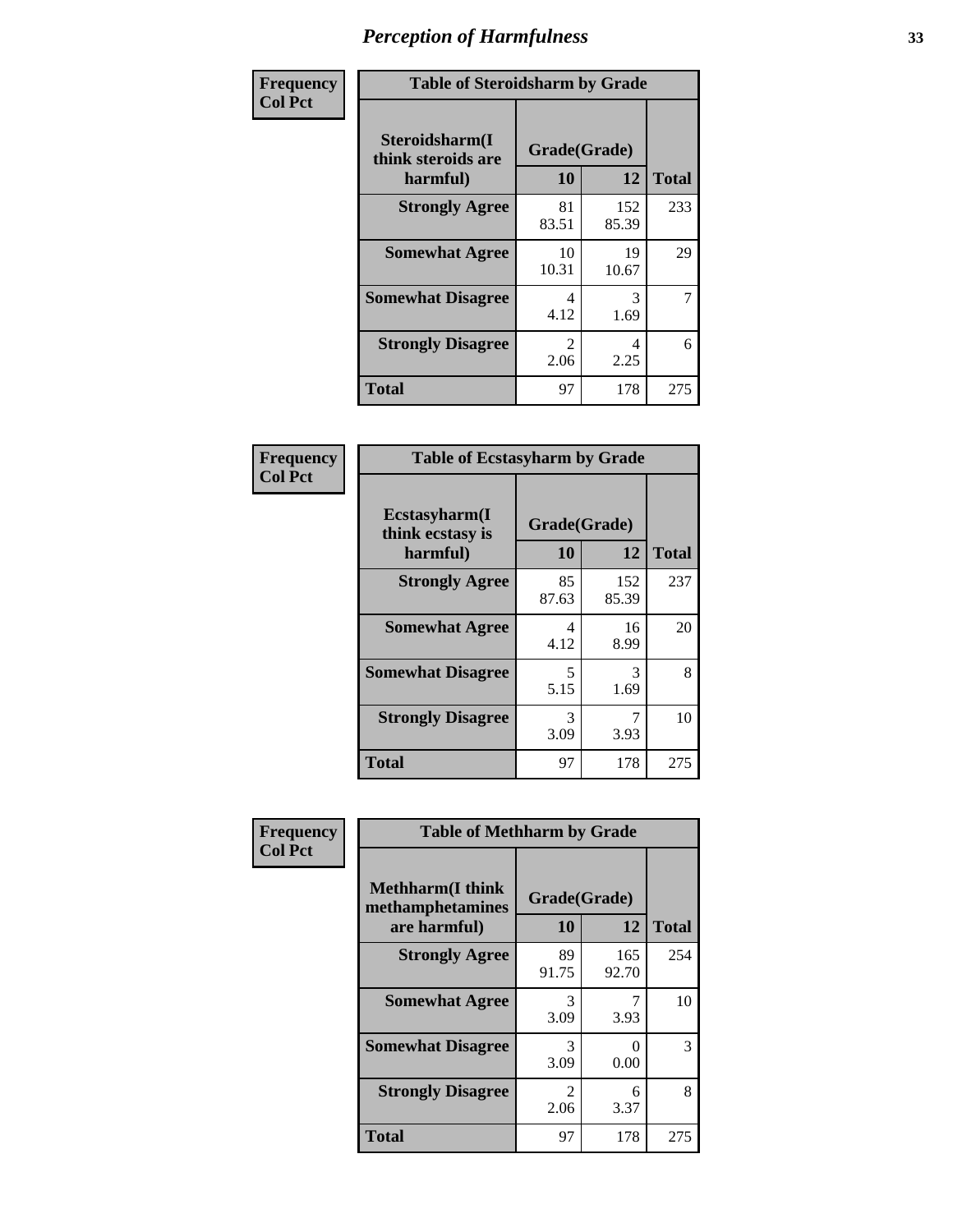| Frequency      | <b>Table of Hallucinogensharm by Grade</b>                 |                    |                                  |              |
|----------------|------------------------------------------------------------|--------------------|----------------------------------|--------------|
| <b>Col Pct</b> | Hallucinogensharm(I<br>think hallucinogens<br>are harmful) | Grade(Grade)<br>10 | 12                               | <b>Total</b> |
|                | <b>Strongly Agree</b>                                      | 86<br>88.66        | 153<br>85.96                     | 239          |
|                | <b>Somewhat Agree</b>                                      | 6<br>6.19          | 11<br>6.18                       | 17           |
|                | <b>Somewhat Disagree</b>                                   | 3<br>3.09          | $\overline{\phantom{0}}$<br>2.81 | 8            |
|                | <b>Strongly Disagree</b>                                   | 2<br>2.06          | 9<br>5.06                        | 11           |
|                | <b>Total</b>                                               | 97                 | 178                              | 275          |

| <b>Table of Prescriptionharm by Grade</b>                                 |                        |              |              |  |
|---------------------------------------------------------------------------|------------------------|--------------|--------------|--|
| Prescriptionharm(I<br>think prescription<br>drugs not<br>prescribed to me | Grade(Grade)           |              |              |  |
| are harmful)                                                              | 10                     | 12           | <b>Total</b> |  |
| <b>Strongly Agree</b>                                                     | 69<br>71.13            | 115<br>64.61 | 184          |  |
| <b>Somewhat Agree</b>                                                     | 15<br>15.46            | 41<br>23.03  | 56           |  |
| <b>Somewhat Disagree</b>                                                  | 11<br>11.34            | 17<br>9.55   | 28           |  |
| <b>Strongly Disagree</b>                                                  | $\mathfrak{D}$<br>2.06 | 5<br>2.81    | 7            |  |
| <b>Total</b>                                                              | 97                     | 178          | 275          |  |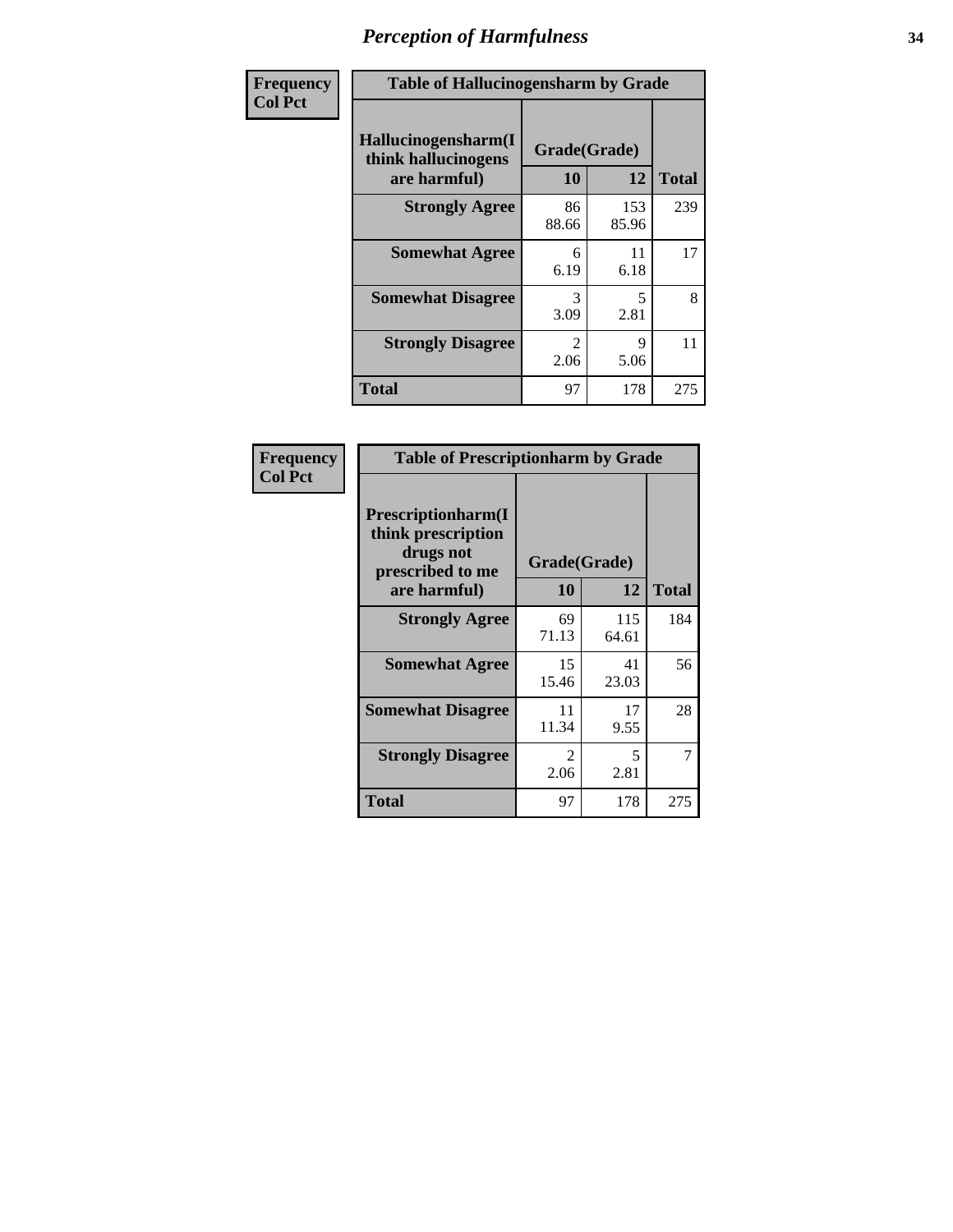# *Disapproval by Adults* **35**

| Frequency      | <b>Table of Alcoholadult by Grade</b>                                 |                    |             |              |  |
|----------------|-----------------------------------------------------------------------|--------------------|-------------|--------------|--|
| <b>Col Pct</b> | <b>Alcoholadult</b> (Adults<br>would disapprove if<br>I used alcohol) | Grade(Grade)<br>10 | 12          | <b>Total</b> |  |
|                | <b>Strongly Agree</b>                                                 | 57<br>58.76        | 83<br>46.63 | 140          |  |
|                | <b>Somewhat Agree</b>                                                 | 20<br>20.62        | 57<br>32.02 | 77           |  |
|                | <b>Somewhat Disagree</b>                                              | 16<br>16.49        | 29<br>16.29 | 45           |  |
|                | <b>Strongly Disagree</b>                                              | 4<br>4.12          | 9<br>5.06   | 13           |  |
|                | <b>Total</b>                                                          | 97                 | 178         | 275          |  |

| <b>Table of Tobaccoadult by Grade</b>                                |                    |              |              |  |  |
|----------------------------------------------------------------------|--------------------|--------------|--------------|--|--|
| <b>Tobaccoadult(Adults</b><br>would disapprove if<br>I used tobacco) | Grade(Grade)<br>10 | 12           | <b>Total</b> |  |  |
| <b>Strongly Agree</b>                                                | 71<br>73.20        | 122<br>68.54 | 193          |  |  |
| <b>Somewhat Agree</b>                                                | 15<br>15.46        | 33<br>18.54  | 48           |  |  |
| <b>Somewhat Disagree</b>                                             | 5<br>5.15          | 17<br>9.55   | 22           |  |  |
| <b>Strongly Disagree</b>                                             | 6<br>6.19          | 6<br>3.37    | 12           |  |  |
| <b>Total</b>                                                         | 97                 | 178          | 275          |  |  |

| Frequency      | <b>Table of Marijuanaadult by Grade</b>                           |                    |              |              |  |
|----------------|-------------------------------------------------------------------|--------------------|--------------|--------------|--|
| <b>Col Pct</b> | Marijuanaadult(Adults<br>would disapprove if I<br>used marijuana) | Grade(Grade)<br>10 | 12           | <b>Total</b> |  |
|                | <b>Strongly Agree</b>                                             | 77<br>79.38        | 141<br>79.21 | 218          |  |
|                | <b>Somewhat Agree</b>                                             | 8<br>8.25          | 21<br>11.80  | 29           |  |
|                | <b>Somewhat Disagree</b>                                          | 7<br>7.22          | 10<br>5.62   | 17           |  |
|                | <b>Strongly Disagree</b>                                          | 5<br>5.15          | 6<br>3.37    | 11           |  |
|                | <b>Total</b>                                                      | 97                 | 178          | 275          |  |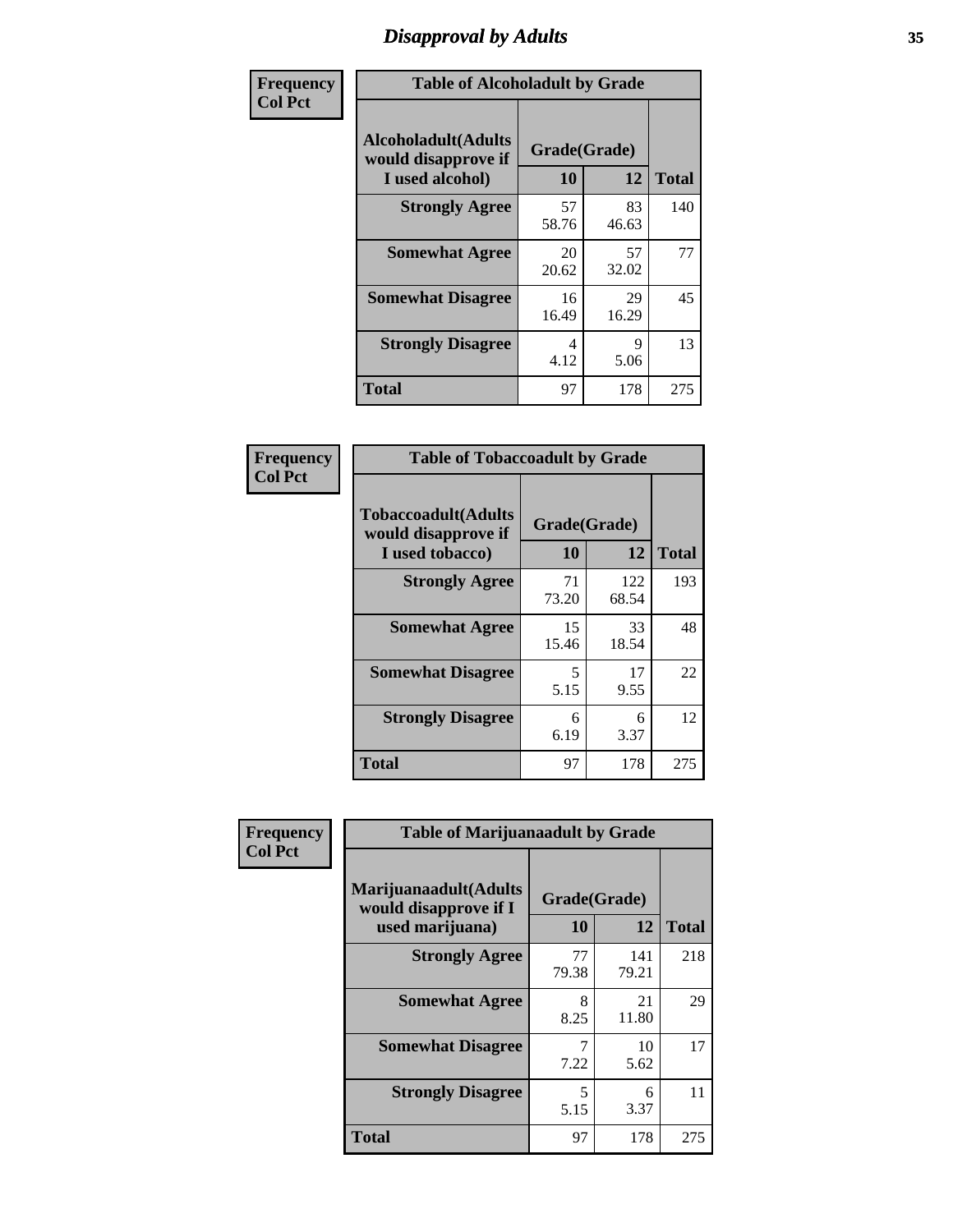# *Disapproval by Adults* **36**

| <b>Frequency</b> | <b>Table of Otherdrugadult by Grade</b>                                     |                        |                       |              |
|------------------|-----------------------------------------------------------------------------|------------------------|-----------------------|--------------|
| <b>Col Pct</b>   | <b>Otherdrugadult</b> (Adults<br>would disapprove if I<br>used other drugs) | Grade(Grade)<br>10     | 12                    | <b>Total</b> |
|                  | <b>Strongly Agree</b>                                                       | 87<br>89.69            | 160<br>89.89          | 247          |
|                  | <b>Somewhat Agree</b>                                                       | $\mathfrak{D}$<br>2.06 | 12<br>6.74            | 14           |
|                  | <b>Somewhat Disagree</b>                                                    | 2<br>2.06              | $\mathcal{L}$<br>1.12 | 4            |
|                  | <b>Strongly Disagree</b>                                                    | 6<br>6.19              | 4<br>2.25             | 10           |
|                  | <b>Total</b>                                                                | 97                     | 178                   | 275          |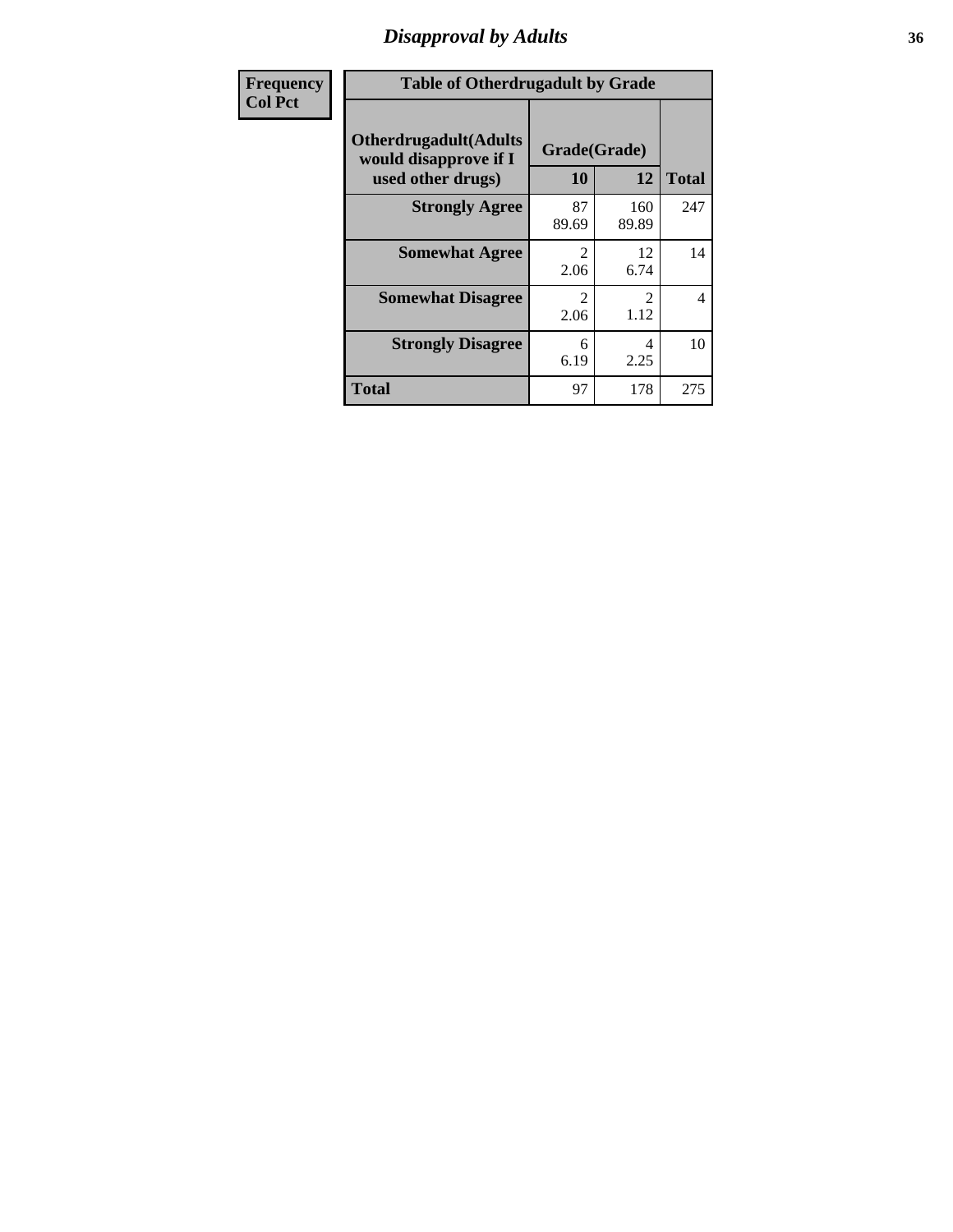# *Disapproval by Peers* **37**

| Frequency      | <b>Table of Alcoholpeer by Grade</b>                    |              |             |              |  |
|----------------|---------------------------------------------------------|--------------|-------------|--------------|--|
| <b>Col Pct</b> | Alcoholpeer(My<br>friends would<br>disapprove if I used | Grade(Grade) |             |              |  |
|                | alcohol)                                                | 10           | 12          | <b>Total</b> |  |
|                | <b>Strongly Agree</b>                                   | 22<br>22.68  | 27<br>15.17 | 49           |  |
|                | <b>Somewhat Agree</b>                                   | 28<br>28.87  | 35<br>19.66 | 63           |  |
|                | <b>Somewhat Disagree</b>                                | 21<br>21.65  | 50<br>28.09 | 71           |  |
|                | <b>Strongly Disagree</b>                                | 26<br>26.80  | 66<br>37.08 | 92           |  |
|                | Total                                                   | 97           | 178         | 275          |  |

| Frequency      | <b>Table of Tobaccopeer by Grade</b>                                |                    |             |              |  |
|----------------|---------------------------------------------------------------------|--------------------|-------------|--------------|--|
| <b>Col Pct</b> | Tobaccopeer(My<br>friends would<br>disapprove if I used<br>tobacco) | Grade(Grade)<br>10 | 12          | <b>Total</b> |  |
|                | <b>Strongly Agree</b>                                               | 38<br>39.18        | 66<br>37.08 | 104          |  |
|                | <b>Somewhat Agree</b>                                               | 19<br>19.59        | 34<br>19.10 | 53           |  |
|                | <b>Somewhat Disagree</b>                                            | 19<br>19.59        | 35<br>19.66 | 54           |  |
|                | <b>Strongly Disagree</b>                                            | 21<br>21.65        | 43<br>24.16 | 64           |  |
|                | Total                                                               | 97                 | 178         | 275          |  |

| Frequency<br><b>Col Pct</b> | <b>Table of Marijuanapeer by Grade</b> |              |             |              |
|-----------------------------|----------------------------------------|--------------|-------------|--------------|
|                             | Marijuanapeer(My<br>friends would      | Grade(Grade) |             |              |
|                             | disapprove if I used<br>marijuana)     | 10           | 12          | <b>Total</b> |
|                             | <b>Strongly Agree</b>                  | 38<br>39.18  | 77<br>43.26 | 115          |
|                             | <b>Somewhat Agree</b>                  | 17<br>17.53  | 27<br>15.17 | 44           |
|                             | <b>Somewhat Disagree</b>               | 23<br>23.71  | 34<br>19.10 | 57           |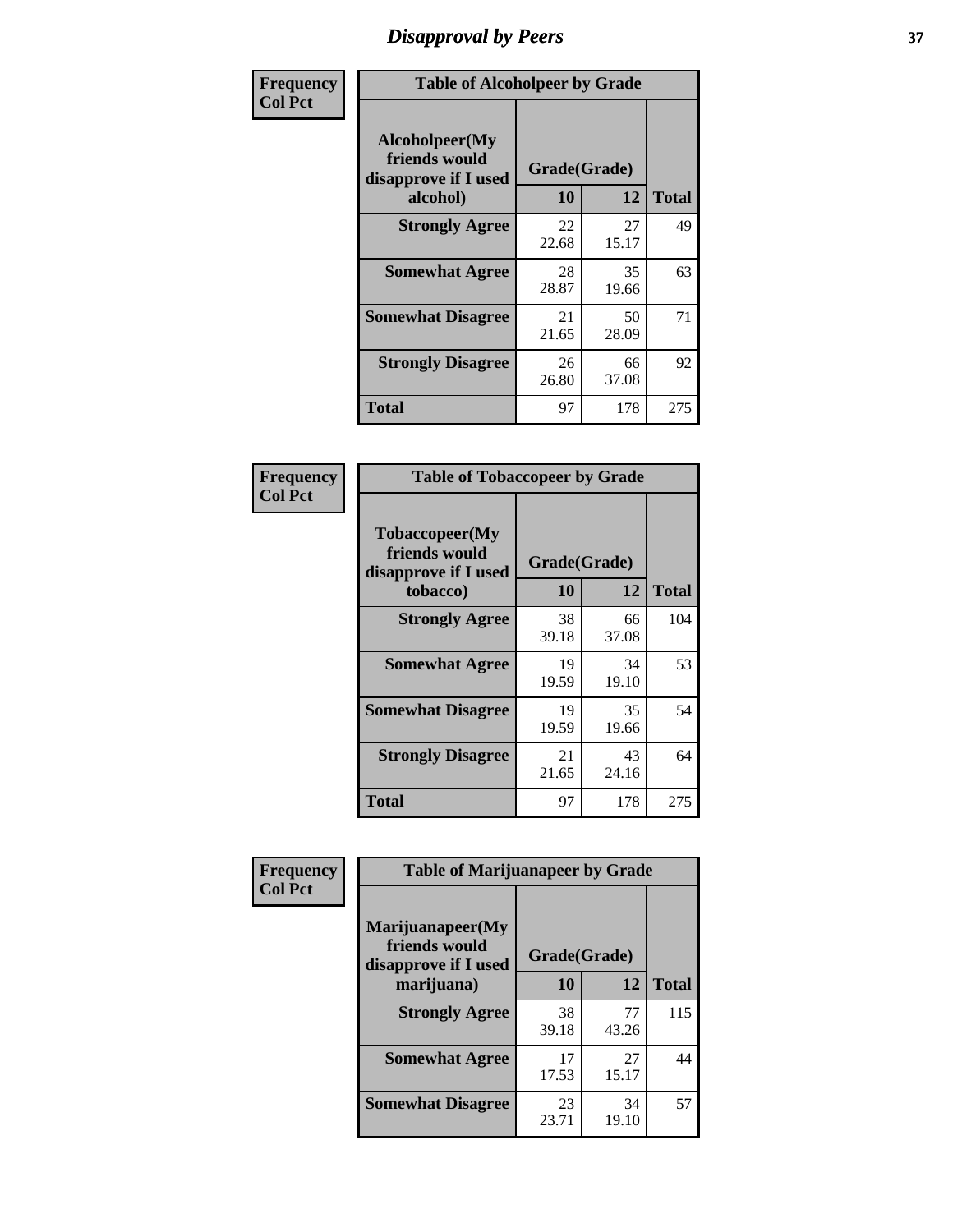# *Disapproval by Peers* **38**

| <b>Frequency</b> | <b>Table of Marijuanapeer by Grade</b>                                  |                    |             |              |  |
|------------------|-------------------------------------------------------------------------|--------------------|-------------|--------------|--|
| <b>Col Pct</b>   | Marijuanapeer(My<br>friends would<br>disapprove if I used<br>marijuana) | Grade(Grade)<br>10 | 12          | <b>Total</b> |  |
|                  | <b>Strongly Disagree</b>                                                | 19<br>19.59        | 40<br>22.47 | 59           |  |
|                  | <b>Total</b>                                                            | 97                 | 178         | 275          |  |

| <b>Frequency</b> | <b>Table of Otherdrugpeer by Grade</b>                                    |                    |              |              |
|------------------|---------------------------------------------------------------------------|--------------------|--------------|--------------|
| <b>Col Pct</b>   | Otherdrugpeer(My<br>friends would<br>disapprove if I used<br>other drugs) | Grade(Grade)<br>10 | 12           | <b>Total</b> |
|                  | <b>Strongly Agree</b>                                                     | 53<br>54.64        | 109<br>61.24 | 162          |
|                  | <b>Somewhat Agree</b>                                                     | 21<br>21.65        | 30<br>16.85  | 51           |
|                  | <b>Somewhat Disagree</b>                                                  | 14<br>14.43        | 19<br>10.67  | 33           |
|                  | <b>Strongly Disagree</b>                                                  | 9<br>9.28          | 20<br>11.24  | 29           |
|                  | Total                                                                     | 97                 | 178          | 275          |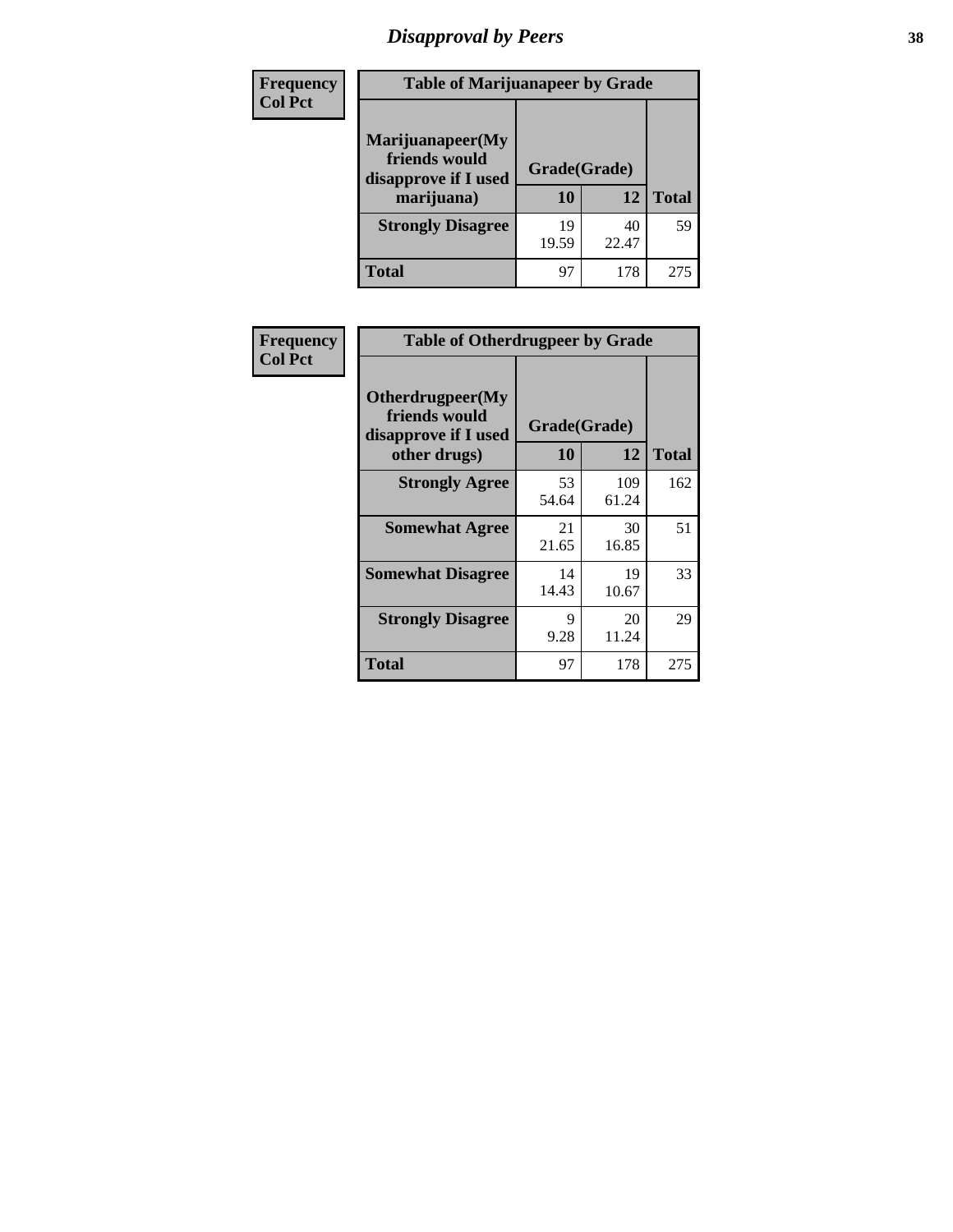| Frequency<br><b>Col Pct</b> | <b>Table of Alcohollocation1 by Grade</b> |              |              |              |
|-----------------------------|-------------------------------------------|--------------|--------------|--------------|
|                             | <b>Alcohollocation1(Places</b>            | Grade(Grade) |              |              |
|                             | <b>Friends Use Alcohol)</b>               | 10           | 12           | <b>Total</b> |
|                             |                                           | 60<br>61.86  | 133<br>74.72 | 193          |
|                             | Do Not Use                                | 37<br>38.14  | 45<br>25.28  | 82           |
|                             | <b>Total</b>                              | 97           | 178          | 275          |

| Frequency      | <b>Table of Alcohollocation2 by Grade</b>                     |                    |             |              |
|----------------|---------------------------------------------------------------|--------------------|-------------|--------------|
| <b>Col Pct</b> | <b>Alcohollocation2(Places</b><br><b>Friends Use Alcohol)</b> | Grade(Grade)<br>10 | <b>12</b>   | <b>Total</b> |
|                |                                                               | 53<br>54.64        | 95<br>53.37 | 148          |
|                | Home                                                          | 44<br>45.36        | 83<br>46.63 | 127          |
|                | <b>Total</b>                                                  | 97                 | 178         | 275          |

| Frequency<br><b>Col Pct</b> | <b>Table of Alcohollocation 3 by Grade</b>                    |                    |              |              |
|-----------------------------|---------------------------------------------------------------|--------------------|--------------|--------------|
|                             | <b>Alcohollocation3(Places</b><br><b>Friends Use Alcohol)</b> | Grade(Grade)<br>10 | 12           | <b>Total</b> |
|                             |                                                               | 90<br>92.78        | 173<br>97.19 | 263          |
|                             | <b>School</b>                                                 | 7.22               | 5<br>2.81    | 12           |
|                             | <b>Total</b>                                                  | 97                 | 178          | 275          |

| <b>Frequency</b> | <b>Table of Alcohollocation4 by Grade</b> |              |              |              |  |
|------------------|-------------------------------------------|--------------|--------------|--------------|--|
| <b>Col Pct</b>   | <b>Alcohollocation4(Places</b>            | Grade(Grade) |              |              |  |
|                  | <b>Friends Use Alcohol)</b>               | 10           | 12           | <b>Total</b> |  |
|                  |                                           | 80<br>82.47  | 151<br>84.83 | 231          |  |
|                  | Car                                       | 17<br>17.53  | 27<br>15.17  | 44           |  |
|                  | <b>Total</b>                              | 97           | 178          | 275          |  |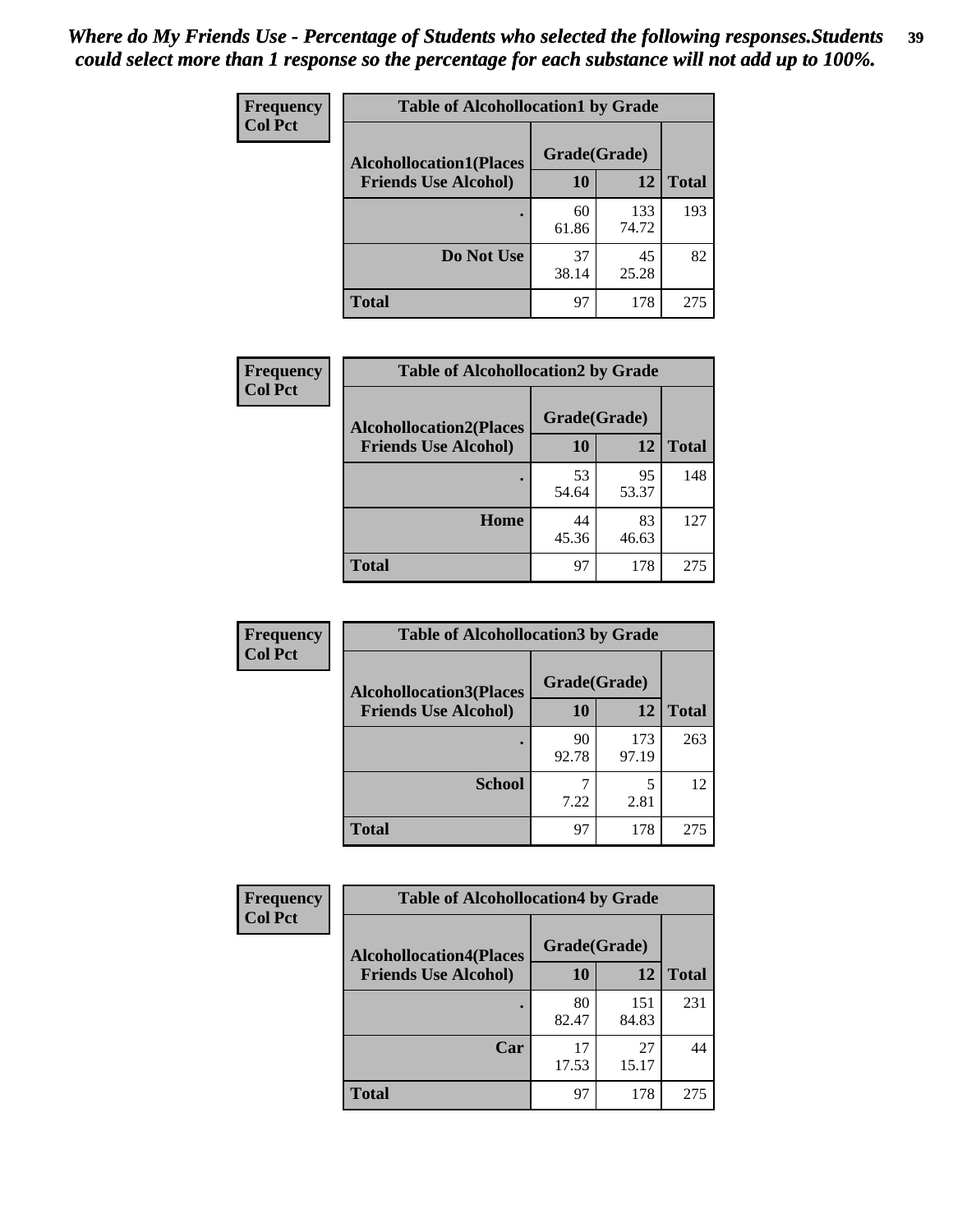| Frequency<br><b>Col Pct</b> | <b>Table of Alcohollocation5 by Grade</b> |              |              |              |  |
|-----------------------------|-------------------------------------------|--------------|--------------|--------------|--|
|                             | <b>Alcohollocation5(Places</b>            | Grade(Grade) |              |              |  |
|                             | <b>Friends Use Alcohol)</b>               | 10           | 12           | <b>Total</b> |  |
|                             |                                           | 49<br>50.52  | 54<br>30.34  | 103          |  |
|                             | <b>Friend's House</b>                     | 48<br>49.48  | 124<br>69.66 | 172          |  |
|                             | <b>Total</b>                              | 97           | 178          | 275          |  |

| <b>Frequency</b> | <b>Table of Alcohollocation6 by Grade</b> |              |              |              |
|------------------|-------------------------------------------|--------------|--------------|--------------|
| <b>Col Pct</b>   | <b>Alcohollocation6(Places</b>            | Grade(Grade) |              |              |
|                  | <b>Friends Use Alcohol)</b>               | 10           | 12           | <b>Total</b> |
|                  |                                           | 66<br>68.04  | 103<br>57.87 | 169          |
|                  | <b>Other</b>                              | 31<br>31.96  | 75<br>42.13  | 106          |
|                  | <b>Total</b>                              | 97           | 178          | 275          |

| <b>Frequency</b> | <b>Table of Tobaccolocation1 by Grade</b> |              |              |              |
|------------------|-------------------------------------------|--------------|--------------|--------------|
| <b>Col Pct</b>   | <b>Tobaccolocation1(Places</b>            | Grade(Grade) |              |              |
|                  | <b>Friends Use Tobacco)</b>               | 10           | 12           | <b>Total</b> |
|                  |                                           | 44<br>45.36  | 106<br>59.55 | 150          |
|                  | Do Not Use                                | 53<br>54.64  | 72<br>40.45  | 125          |
|                  | <b>Total</b>                              | 97           | 178          | 275          |

| Frequency      | <b>Table of Tobaccolocation2 by Grade</b> |              |              |              |  |
|----------------|-------------------------------------------|--------------|--------------|--------------|--|
| <b>Col Pct</b> | <b>Tobaccolocation2(Places</b>            | Grade(Grade) |              |              |  |
|                | <b>Friends Use Tobacco)</b>               | 10           | 12           | <b>Total</b> |  |
|                |                                           | 60<br>61.86  | 108<br>60.67 | 168          |  |
|                | Home                                      | 37<br>38.14  | 70<br>39.33  | 107          |  |
|                | <b>Total</b>                              | 97           | 178          | 275          |  |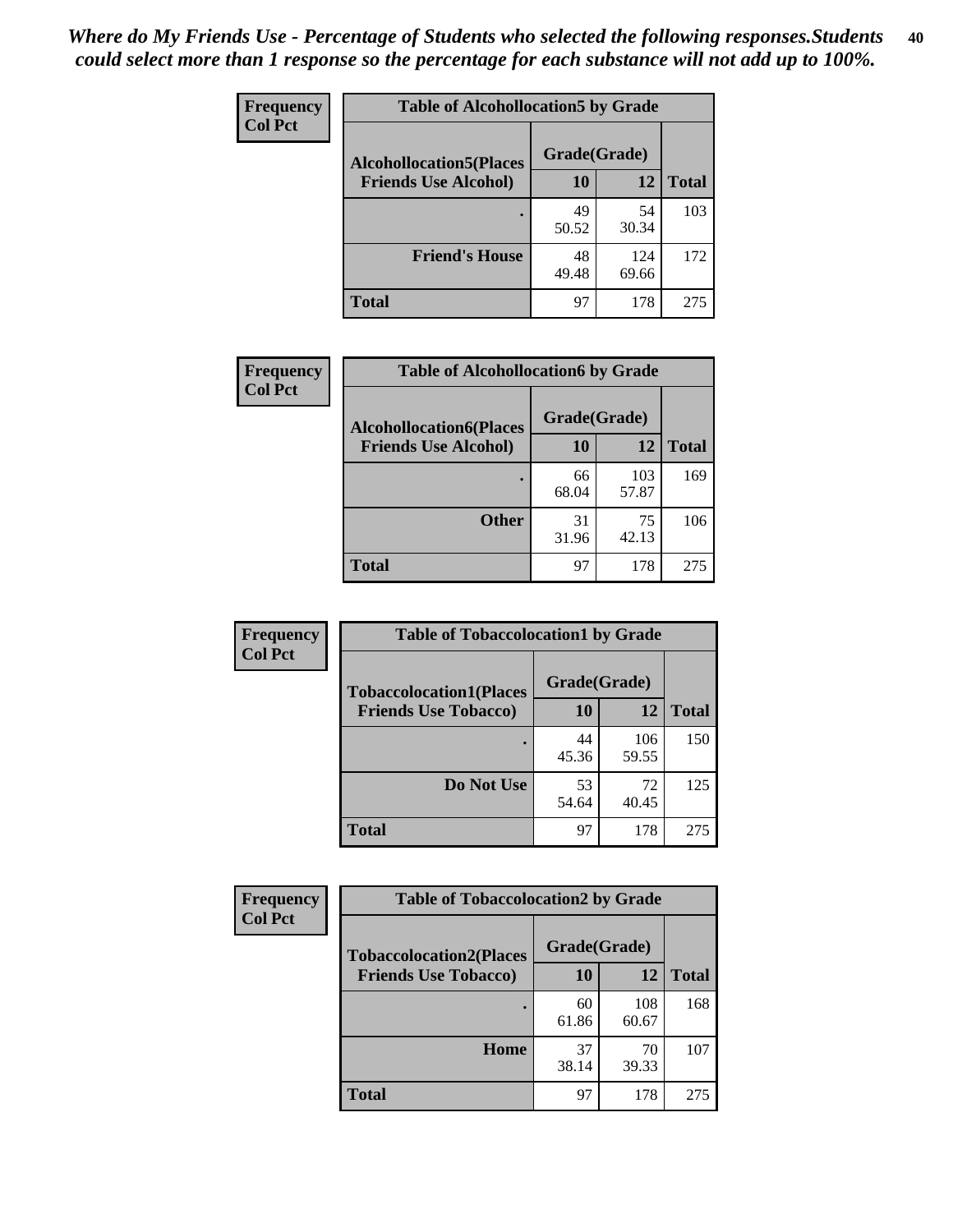| Frequency      | <b>Table of Tobaccolocation 3 by Grade</b> |              |              |              |
|----------------|--------------------------------------------|--------------|--------------|--------------|
| <b>Col Pct</b> | <b>Tobaccolocation3(Places</b>             | Grade(Grade) |              |              |
|                | <b>Friends Use Tobacco)</b>                | 10           | 12           | <b>Total</b> |
|                |                                            | 74<br>76.29  | 140<br>78.65 | 214          |
|                | <b>School</b>                              | 23<br>23.71  | 38<br>21.35  | 61           |
|                | <b>Total</b>                               | 97           | 178          | 275          |

| Frequency      | <b>Table of Tobaccolocation4 by Grade</b> |              |              |              |
|----------------|-------------------------------------------|--------------|--------------|--------------|
| <b>Col Pct</b> | <b>Tobaccolocation4(Places</b>            | Grade(Grade) |              |              |
|                | <b>Friends Use Tobacco)</b>               | 10           | 12           | <b>Total</b> |
|                |                                           | 72<br>74.23  | 103<br>57.87 | 175          |
|                | Car                                       | 25<br>25.77  | 75<br>42.13  | 100          |
|                | <b>Total</b>                              | 97           | 178          | 275          |

| Frequency<br><b>Col Pct</b> | <b>Table of Tobaccolocation5 by Grade</b> |              |             |              |
|-----------------------------|-------------------------------------------|--------------|-------------|--------------|
|                             | <b>Tobaccolocation5(Places</b>            | Grade(Grade) |             |              |
|                             | <b>Friends Use Tobacco)</b>               | 10           | <b>12</b>   | <b>Total</b> |
|                             |                                           | 61<br>62.89  | 89<br>50.00 | 150          |
|                             | <b>Friend's House</b>                     | 36<br>37.11  | 89<br>50.00 | 125          |
|                             | <b>Total</b>                              | 97           | 178         | 275          |

| <b>Frequency</b> | <b>Table of Tobaccolocation6 by Grade</b> |              |              |              |
|------------------|-------------------------------------------|--------------|--------------|--------------|
| <b>Col Pct</b>   | <b>Tobaccolocation6(Places</b>            | Grade(Grade) |              |              |
|                  | <b>Friends Use Tobacco)</b>               | 10           | 12           | <b>Total</b> |
|                  |                                           | 67<br>69.07  | 102<br>57.30 | 169          |
|                  | <b>Other</b>                              | 30<br>30.93  | 76<br>42.70  | 106          |
|                  | <b>Total</b>                              | 97           | 178          | 275          |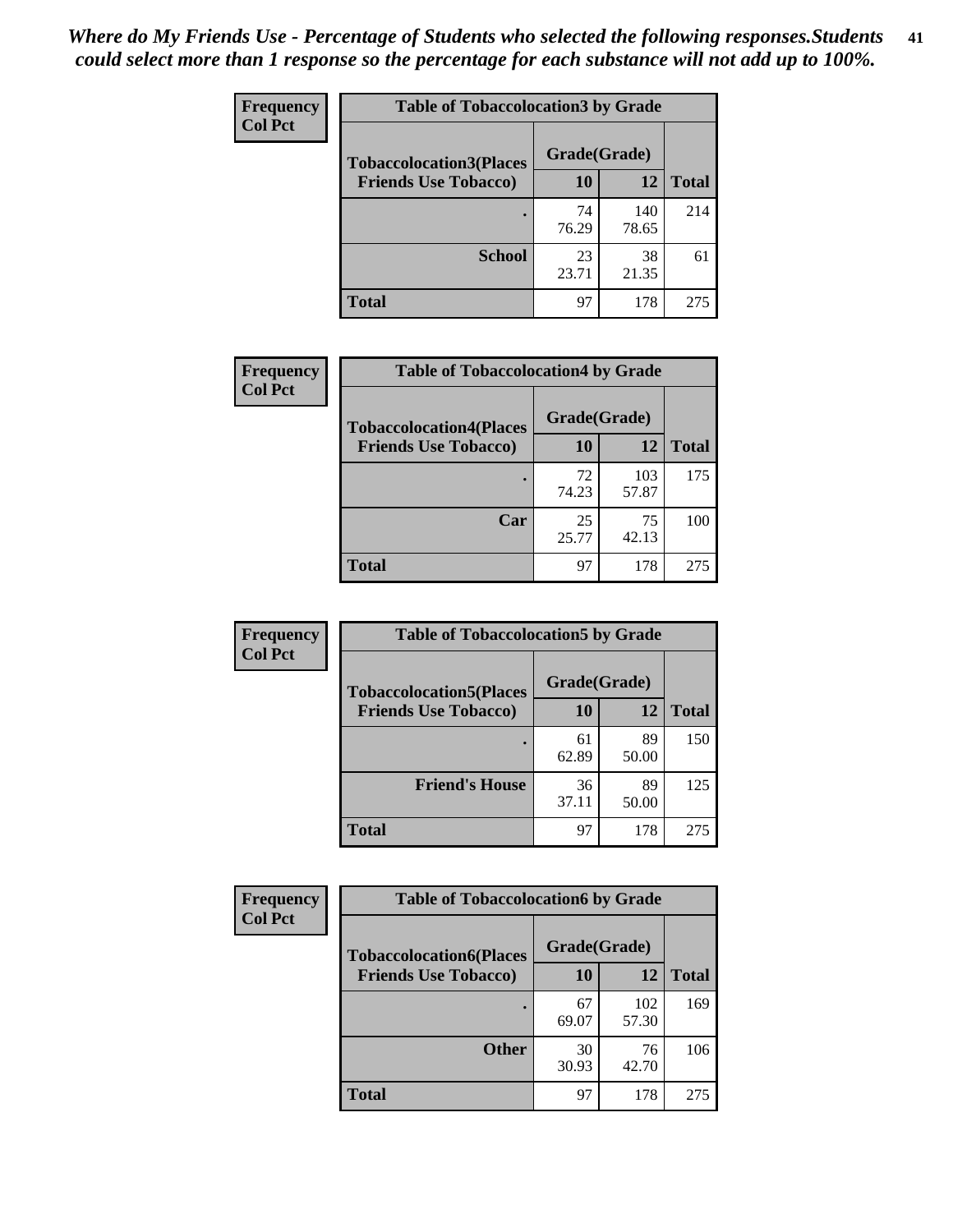| <b>Frequency</b> | <b>Table of Marijuanalocation1 by Grade</b> |              |              |              |
|------------------|---------------------------------------------|--------------|--------------|--------------|
| <b>Col Pct</b>   | <b>Marijuanalocation1(Places</b>            | Grade(Grade) |              |              |
|                  | <b>Friends Use Marijuana</b> )              | 10           | 12           | <b>Total</b> |
|                  |                                             | 52<br>53.61  | 102<br>57.30 | 154          |
|                  | Do Not Use                                  | 45<br>46.39  | 76<br>42.70  | 121          |
|                  | Total                                       | 97           | 178          | 275          |

| <b>Frequency</b> | <b>Table of Marijuanalocation2 by Grade</b>                        |                    |              |              |
|------------------|--------------------------------------------------------------------|--------------------|--------------|--------------|
| <b>Col Pct</b>   | <b>Marijuanalocation2(Places</b><br><b>Friends Use Marijuana</b> ) | Grade(Grade)<br>10 | 12           | <b>Total</b> |
|                  |                                                                    | 64<br>65.98        | 112<br>62.92 | 176          |
|                  | Home                                                               | 33<br>34.02        | 66<br>37.08  | 99           |
|                  | <b>Total</b>                                                       | 97                 | 178          | 275          |

| Frequency<br><b>Col Pct</b> | <b>Table of Marijuanalocation3 by Grade</b> |              |       |              |
|-----------------------------|---------------------------------------------|--------------|-------|--------------|
|                             | <b>Marijuanalocation3(Places</b>            | Grade(Grade) |       |              |
|                             | <b>Friends Use Marijuana</b> )              | 10           | 12    | <b>Total</b> |
|                             |                                             | 84           | 161   | 245          |
|                             |                                             | 86.60        | 90.45 |              |
|                             | <b>School</b>                               | 13           | 17    | 30           |
|                             |                                             | 13.40        | 9.55  |              |
|                             | <b>Total</b>                                | 97           | 178   | 275          |

| <b>Frequency</b> | <b>Table of Marijuanalocation4 by Grade</b> |              |              |              |  |
|------------------|---------------------------------------------|--------------|--------------|--------------|--|
| <b>Col Pct</b>   | <b>Marijuanalocation4(Places</b>            | Grade(Grade) |              |              |  |
|                  | <b>Friends Use Marijuana</b> )              | <b>10</b>    | 12           | <b>Total</b> |  |
|                  |                                             | 77<br>79.38  | 126<br>70.79 | 203          |  |
|                  | Car                                         | 20<br>20.62  | 52<br>29.21  | 72           |  |
|                  | <b>Total</b>                                | 97           | 178          | 275          |  |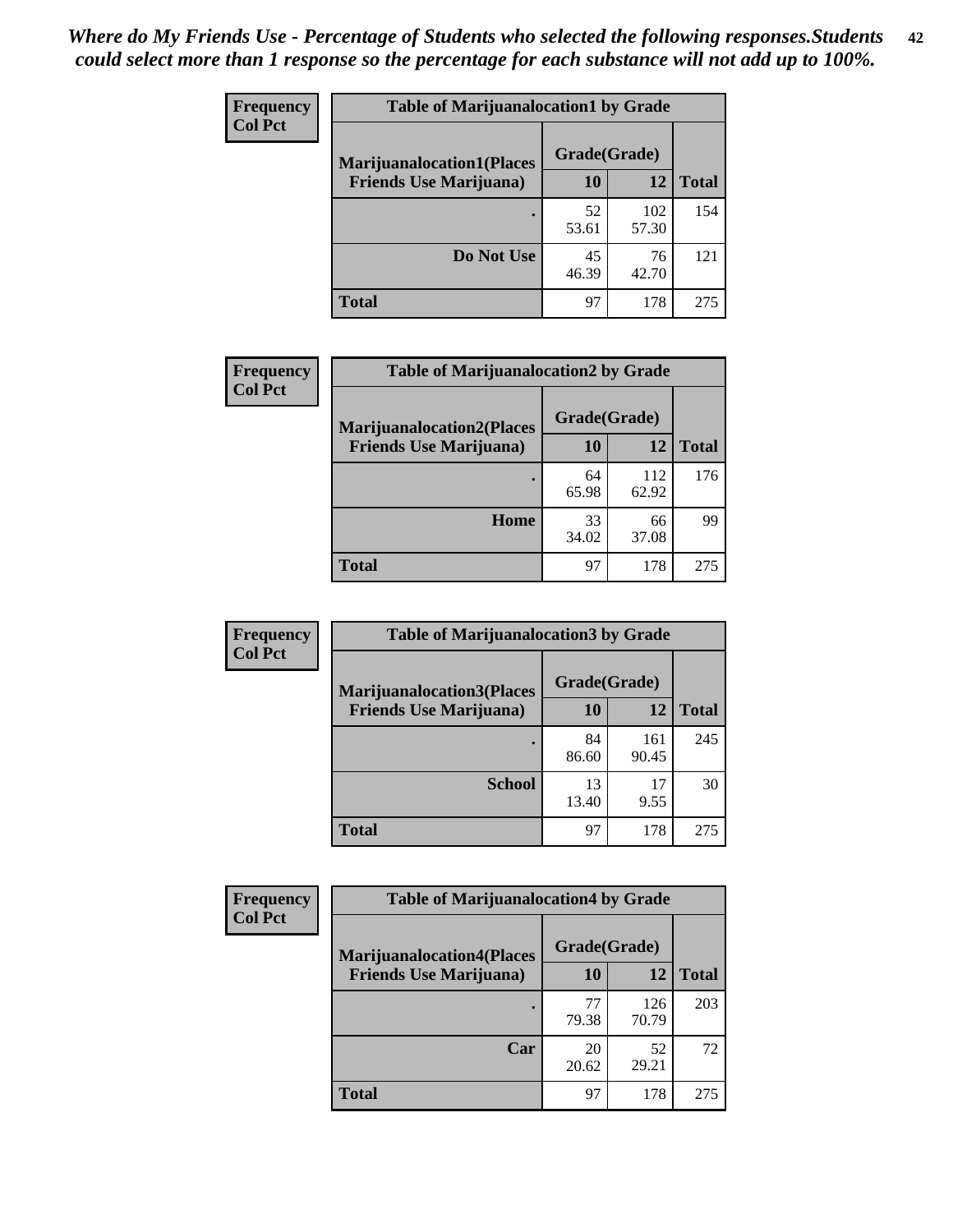| <b>Frequency</b> | <b>Table of Marijuanalocation5 by Grade</b> |              |             |              |
|------------------|---------------------------------------------|--------------|-------------|--------------|
| <b>Col Pct</b>   | <b>Marijuanalocation5(Places</b>            | Grade(Grade) |             |              |
|                  | <b>Friends Use Marijuana</b> )              | 10           | 12          | <b>Total</b> |
|                  |                                             | 53<br>54.64  | 90<br>50.56 | 143          |
|                  | <b>Friend's House</b>                       | 44<br>45.36  | 88<br>49.44 | 132          |
|                  | <b>Total</b>                                | 97           | 178         | 275          |

| <b>Frequency</b> | <b>Table of Marijuanalocation6 by Grade</b>                        |                    |              |              |
|------------------|--------------------------------------------------------------------|--------------------|--------------|--------------|
| <b>Col Pct</b>   | <b>Marijuanalocation6(Places</b><br><b>Friends Use Marijuana</b> ) | Grade(Grade)<br>10 | 12           | <b>Total</b> |
|                  |                                                                    | 62<br>63.92        | 118<br>66.29 | 180          |
|                  | <b>Other</b>                                                       | 35<br>36.08        | 60<br>33.71  | 95           |
|                  | <b>Total</b>                                                       | 97                 | 178          | 275          |

| <b>Frequency</b> | <b>Table of Otherdruglocation1 by Grade</b>                          |              |              |              |
|------------------|----------------------------------------------------------------------|--------------|--------------|--------------|
| <b>Col Pct</b>   | <b>Otherdruglocation1(Places</b><br><b>Friends Use Other Illegal</b> | Grade(Grade) |              |              |
|                  | Drugs)                                                               | 10           | 12           | <b>Total</b> |
|                  |                                                                      | 34<br>35.05  | 55<br>30.90  | 89           |
|                  | Do Not Use                                                           | 63<br>64.95  | 123<br>69.10 | 186          |
|                  | <b>Total</b>                                                         | 97           | 178          | 275          |

| <b>Frequency</b> | <b>Table of Otherdruglocation2 by Grade</b>                          |             |              |              |
|------------------|----------------------------------------------------------------------|-------------|--------------|--------------|
| <b>Col Pct</b>   | <b>Otherdruglocation2(Places</b><br><b>Friends Use Other Illegal</b> |             | Grade(Grade) |              |
|                  | Drugs)                                                               | 10          | 12           | <b>Total</b> |
|                  |                                                                      | 77<br>79.38 | 144<br>80.90 | 221          |
|                  | <b>Home</b>                                                          | 20<br>20.62 | 34<br>19.10  | 54           |
|                  | <b>Total</b>                                                         | 97          | 178          | 275          |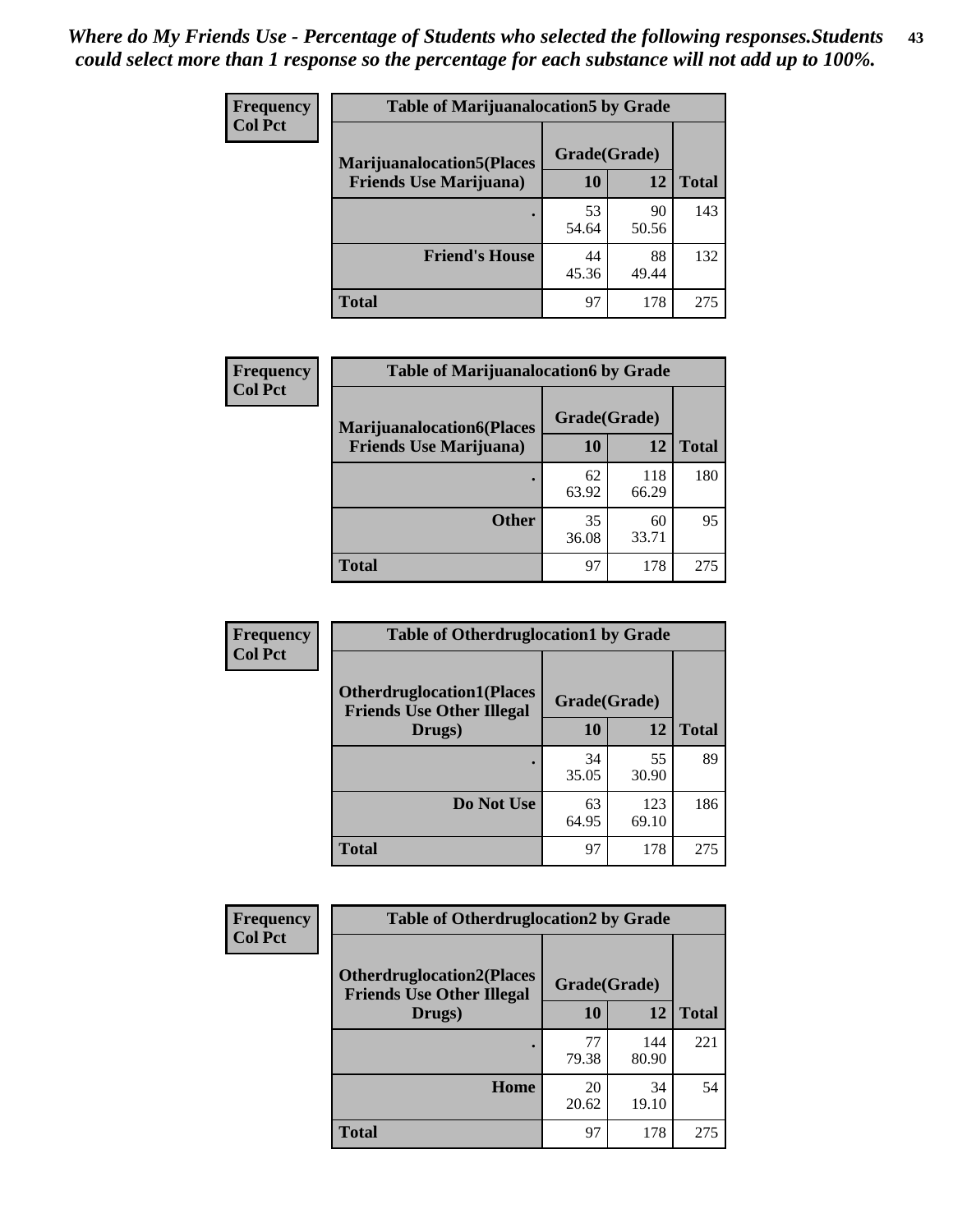| <b>Frequency</b> | <b>Table of Otherdruglocation 3 by Grade</b>                         |              |              |              |
|------------------|----------------------------------------------------------------------|--------------|--------------|--------------|
| <b>Col Pct</b>   | <b>Otherdruglocation3(Places</b><br><b>Friends Use Other Illegal</b> | Grade(Grade) |              |              |
|                  | Drugs)                                                               | 10           | 12           | <b>Total</b> |
|                  | ٠                                                                    | 86<br>88.66  | 161<br>90.45 | 247          |
|                  | <b>School</b>                                                        | 11<br>11.34  | 17<br>9.55   | 28           |
|                  | <b>Total</b>                                                         | 97           | 178          | 275          |

| Frequency      | <b>Table of Otherdruglocation4 by Grade</b>                          |              |              |              |
|----------------|----------------------------------------------------------------------|--------------|--------------|--------------|
| <b>Col Pct</b> | <b>Otherdruglocation4(Places</b><br><b>Friends Use Other Illegal</b> | Grade(Grade) |              |              |
|                | Drugs)                                                               | 10           | 12           | <b>Total</b> |
|                |                                                                      | 83<br>85.57  | 153<br>85.96 | 236          |
|                | Car                                                                  | 14<br>14.43  | 25<br>14.04  | 39           |
|                | <b>Total</b>                                                         | 97           | 178          | 275          |

| Frequency      | <b>Table of Otherdruglocation5 by Grade</b>                          |              |              |              |
|----------------|----------------------------------------------------------------------|--------------|--------------|--------------|
| <b>Col Pct</b> | <b>Otherdruglocation5(Places</b><br><b>Friends Use Other Illegal</b> | Grade(Grade) |              |              |
|                | Drugs)                                                               | 10           | 12           | <b>Total</b> |
|                |                                                                      | 70<br>72.16  | 137<br>76.97 | 207          |
|                | <b>Friend's House</b>                                                | 27<br>27.84  | 41<br>23.03  | 68           |
|                | <b>Total</b>                                                         | 97           | 178          | 275          |

| <b>Frequency</b> | <b>Table of Otherdruglocation6 by Grade</b>                          |              |              |              |
|------------------|----------------------------------------------------------------------|--------------|--------------|--------------|
| <b>Col Pct</b>   | <b>Otherdruglocation6(Places</b><br><b>Friends Use Other Illegal</b> | Grade(Grade) |              |              |
|                  | Drugs)                                                               | 10           | 12           | <b>Total</b> |
|                  |                                                                      | 74<br>76.29  | 134<br>75.28 | 208          |
|                  | <b>Other</b>                                                         | 23<br>23.71  | 44<br>24.72  | 67           |
|                  | <b>Total</b>                                                         | 97           | 178          | 275          |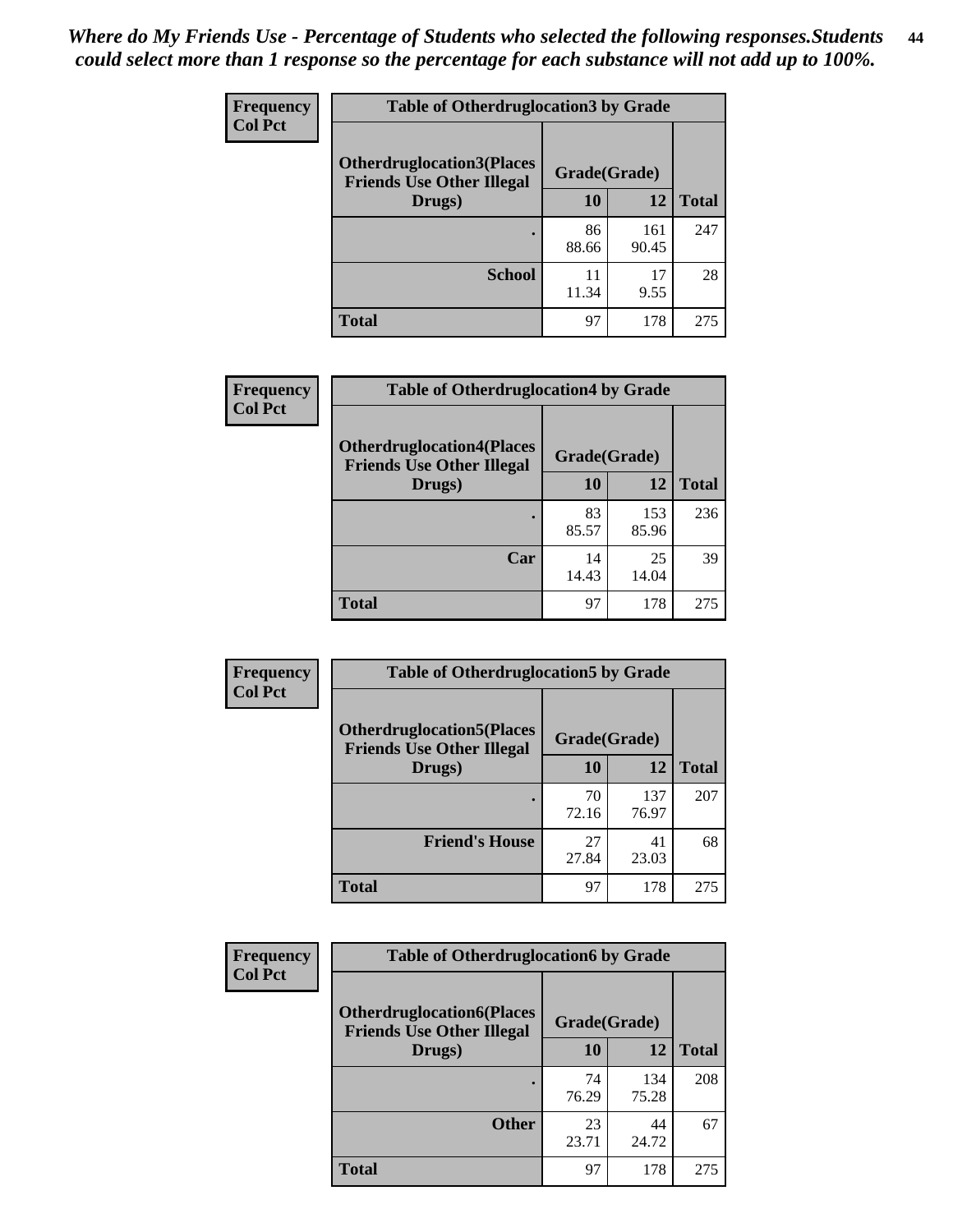| <b>Frequency</b> | <b>Table of Alcoholtime1 by Grade</b>           |              |              |              |
|------------------|-------------------------------------------------|--------------|--------------|--------------|
| <b>Col Pct</b>   | <b>Alcoholtime1(Times</b><br><b>Friends Use</b> | Grade(Grade) |              |              |
|                  | Alcohol)                                        | 10           | 12           | <b>Total</b> |
|                  |                                                 | 62<br>63.92  | 132<br>74.16 | 194          |
|                  | Do Not Use                                      | 35<br>36.08  | 46<br>25.84  | 81           |
|                  | <b>Total</b>                                    | 97           | 178          | 275          |

| Frequency      | <b>Table of Alcoholtime2 by Grade</b>           |              |              |              |
|----------------|-------------------------------------------------|--------------|--------------|--------------|
| <b>Col Pct</b> | <b>Alcoholtime2(Times</b><br><b>Friends Use</b> | Grade(Grade) |              |              |
|                | Alcohol)                                        | 10           | 12           | <b>Total</b> |
|                |                                                 | 93<br>95.88  | 170<br>95.51 | 263          |
|                | <b>On Way to School</b>                         | 4<br>4.12    | 8<br>4.49    | 12           |
|                | <b>Total</b>                                    | 97           | 178          | 275          |

| Frequency<br><b>Col Pct</b> | <b>Table of Alcoholtime3 by Grade</b>                           |             |              |              |
|-----------------------------|-----------------------------------------------------------------|-------------|--------------|--------------|
|                             | <b>Alcoholtime3(Times</b><br>Grade(Grade)<br><b>Friends Use</b> |             |              |              |
|                             | Alcohol)                                                        | 10          | 12           | <b>Total</b> |
|                             |                                                                 | 93<br>95.88 | 172<br>96.63 | 265          |
|                             | <b>During School</b>                                            | 4<br>4.12   | 6<br>3.37    | 10           |
|                             | Total                                                           | 97          | 178          | 275          |

| <b>Frequency</b> | <b>Table of Alcoholtime4 by Grade</b> |              |              |              |  |
|------------------|---------------------------------------|--------------|--------------|--------------|--|
| <b>Col Pct</b>   | <b>Alcoholtime4(Times</b>             | Grade(Grade) |              |              |  |
|                  | <b>Friends Use Alcohol)</b>           | 10           | 12           | <b>Total</b> |  |
|                  | ٠                                     | 89<br>91.75  | 170<br>95.51 | 259          |  |
|                  | <b>On Way Home From School</b>        | 8<br>8.25    | 8<br>4.49    | 16           |  |
|                  | <b>Total</b>                          | 97           | 178          | 275          |  |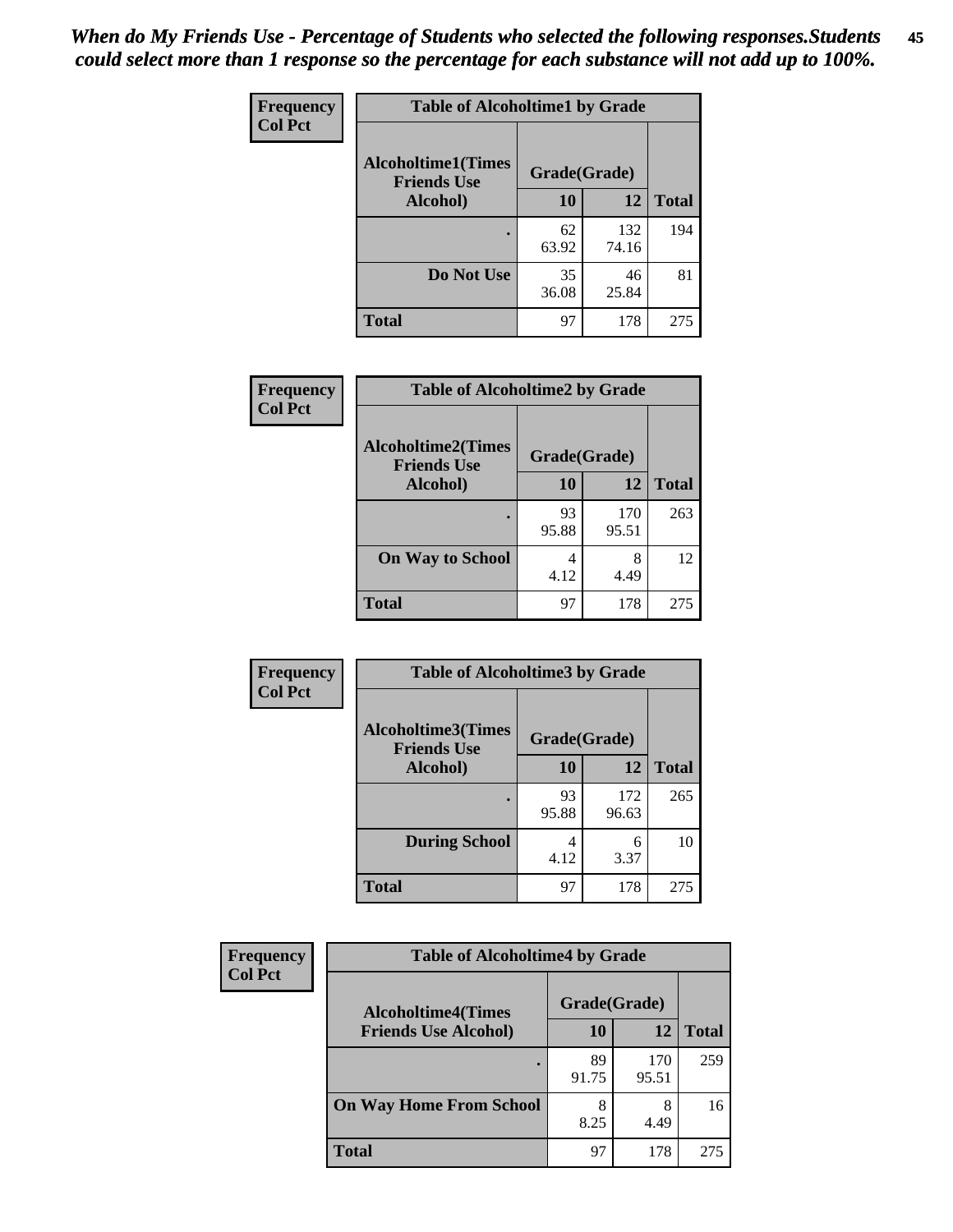*When do My Friends Use - Percentage of Students who selected the following responses.Students could select more than 1 response so the percentage for each substance will not add up to 100%.* **46**

| <b>Frequency</b> | <b>Table of Alcoholtime5 by Grade</b>           |              |              |              |
|------------------|-------------------------------------------------|--------------|--------------|--------------|
| <b>Col Pct</b>   | <b>Alcoholtime5(Times</b><br><b>Friends Use</b> | Grade(Grade) |              |              |
|                  | Alcohol)                                        | 10           | 12           | <b>Total</b> |
|                  |                                                 | 70<br>72.16  | 134<br>75.28 | 204          |
|                  | Weeknights                                      | 27<br>27.84  | 44<br>24.72  | 71           |
|                  | <b>Total</b>                                    | 97           | 178          | 275          |

| Frequency      | <b>Table of Alcoholtime6 by Grade</b>           |              |              |              |
|----------------|-------------------------------------------------|--------------|--------------|--------------|
| <b>Col Pct</b> | <b>Alcoholtime6(Times</b><br><b>Friends Use</b> | Grade(Grade) |              |              |
|                | Alcohol)                                        | 10           | 12           | <b>Total</b> |
|                | ٠                                               | 34<br>35.05  | 35<br>19.66  | 69           |
|                | Weekends                                        | 63<br>64.95  | 143<br>80.34 | 206          |
|                | <b>Total</b>                                    | 97           | 178          | 275          |

| <b>Frequency</b> | <b>Table of Tobaccotime1 by Grade</b>           |              |              |              |
|------------------|-------------------------------------------------|--------------|--------------|--------------|
| <b>Col Pct</b>   | <b>Tobaccotime1(Times</b><br><b>Friends Use</b> | Grade(Grade) |              |              |
|                  | <b>Tobacco</b> )                                | 10           | 12           | <b>Total</b> |
|                  |                                                 | 49<br>50.52  | 105<br>58.99 | 154          |
|                  | Do Not Use                                      | 48<br>49.48  | 73<br>41.01  | 121          |
|                  | <b>Total</b>                                    | 97           | 178          | 275          |

| Frequency      | <b>Table of Tobaccotime2 by Grade</b>           |              |              |              |
|----------------|-------------------------------------------------|--------------|--------------|--------------|
| <b>Col Pct</b> | <b>Tobaccotime2(Times</b><br><b>Friends Use</b> | Grade(Grade) |              |              |
|                | <b>Tobacco</b> )                                | 10           | 12           | <b>Total</b> |
|                |                                                 | 71<br>73.20  | 122<br>68.54 | 193          |
|                | <b>On Way to School</b>                         | 26<br>26.80  | 56<br>31.46  | 82           |
|                | <b>Total</b>                                    | 97           | 178          | 275          |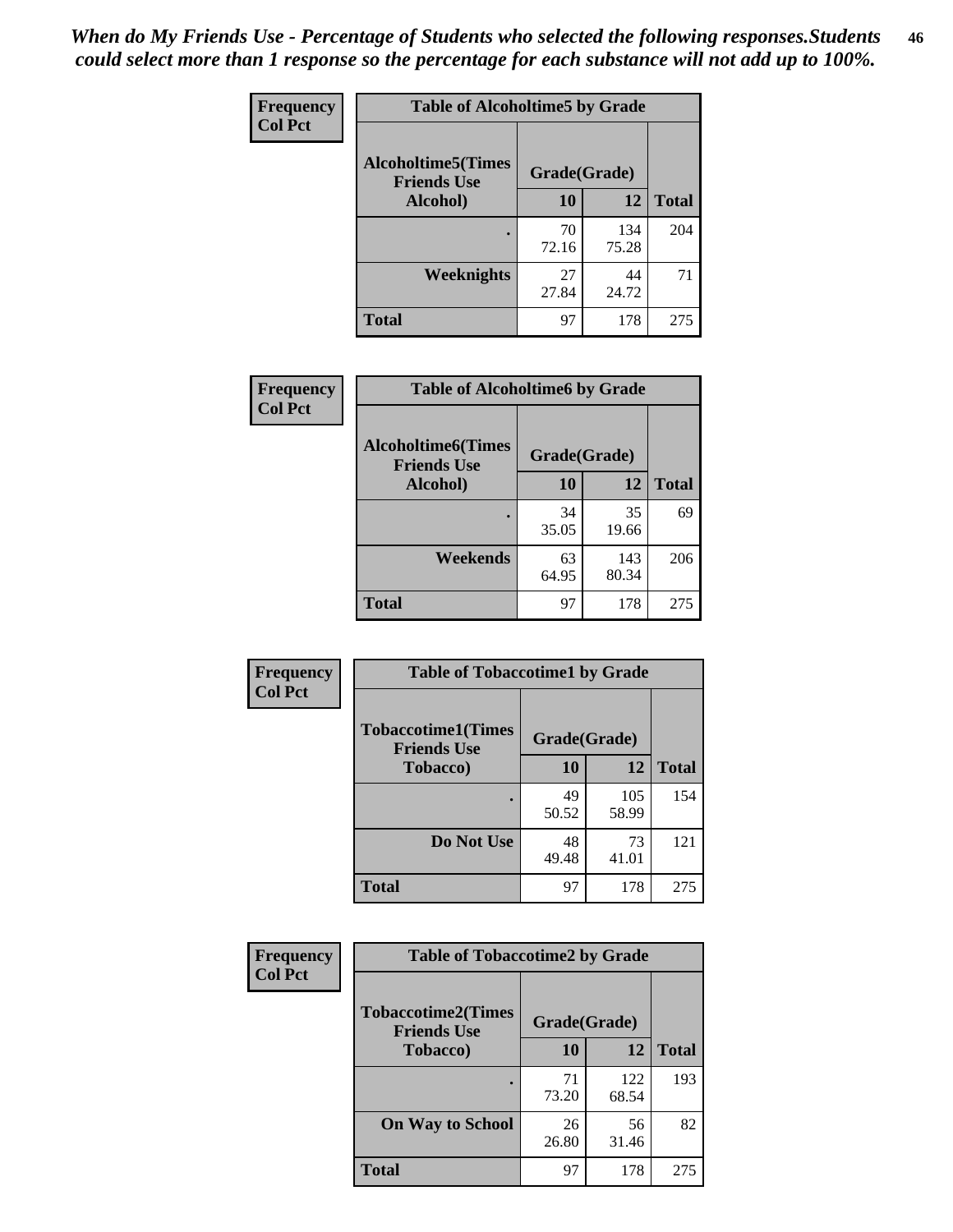*When do My Friends Use - Percentage of Students who selected the following responses.Students could select more than 1 response so the percentage for each substance will not add up to 100%.* **47**

| <b>Frequency</b> | <b>Table of Tobaccotime3 by Grade</b>           |              |              |              |
|------------------|-------------------------------------------------|--------------|--------------|--------------|
| <b>Col Pct</b>   | <b>Tobaccotime3(Times</b><br><b>Friends Use</b> | Grade(Grade) |              |              |
|                  | <b>Tobacco</b> )                                | 10           | 12           | <b>Total</b> |
|                  |                                                 | 73<br>75.26  | 147<br>82.58 | 220          |
|                  | <b>During School</b>                            | 24<br>24.74  | 31<br>17.42  | 55           |
|                  | <b>Total</b>                                    | 97           | 178          | 275          |

| <b>Frequency</b> | <b>Table of Tobaccotime4 by Grade</b> |              |              |              |
|------------------|---------------------------------------|--------------|--------------|--------------|
| <b>Col Pct</b>   | <b>Tobaccotime4(Times</b>             | Grade(Grade) |              |              |
|                  | <b>Friends Use Tobacco)</b>           | 10           | 12           | <b>Total</b> |
|                  |                                       | 89<br>91.75  | 170<br>95.51 | 259          |
|                  | <b>On Way Home From School</b>        | 8<br>8.25    | 8<br>4.49    | 16           |
|                  | <b>Total</b>                          | 97           | 178          | 275          |

| <b>Frequency</b> | <b>Table of Tobaccotime5 by Grade</b>           |              |              |              |
|------------------|-------------------------------------------------|--------------|--------------|--------------|
| <b>Col Pct</b>   | <b>Tobaccotime5(Times</b><br><b>Friends Use</b> | Grade(Grade) |              |              |
|                  | <b>Tobacco</b> )                                | 10           | 12           | <b>Total</b> |
|                  |                                                 | 59<br>60.82  | 102<br>57.30 | 161          |
|                  | Weeknights                                      | 38<br>39.18  | 76<br>42.70  | 114          |
|                  | <b>Total</b>                                    | 97           | 178          | 275          |

| Frequency      | <b>Table of Tobaccotime6 by Grade</b>           |              |              |              |
|----------------|-------------------------------------------------|--------------|--------------|--------------|
| <b>Col Pct</b> | <b>Tobaccotime6(Times</b><br><b>Friends Use</b> | Grade(Grade) |              |              |
|                | <b>Tobacco</b> )                                | 10           | <b>12</b>    | <b>Total</b> |
|                |                                                 | 51<br>52.58  | 78<br>43.82  | 129          |
|                | Weekends                                        | 46<br>47.42  | 100<br>56.18 | 146          |
|                | <b>Total</b>                                    | 97           | 178          | 275          |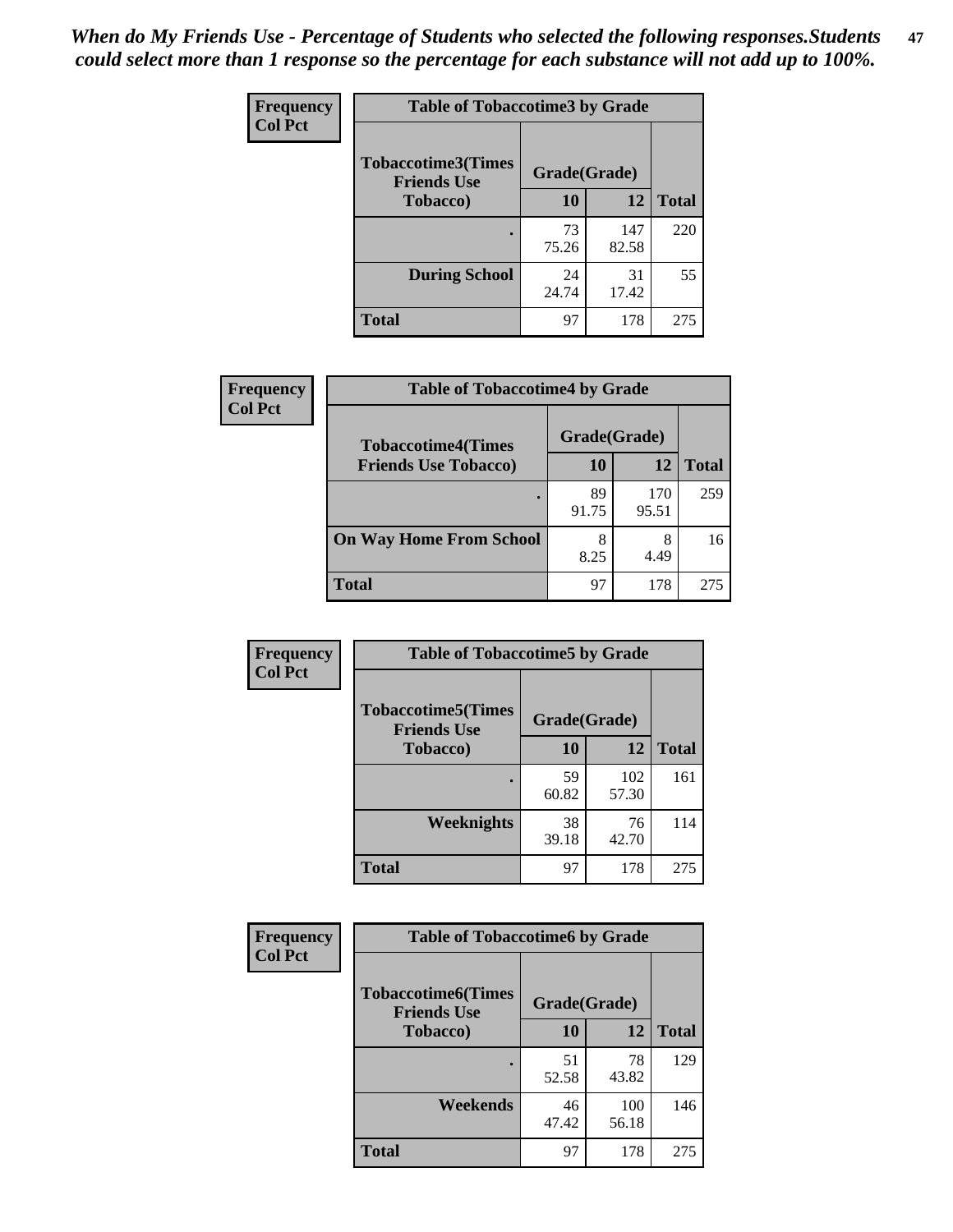| Frequency      | <b>Table of Marijuanatime1 by Grade</b>           |              |             |              |
|----------------|---------------------------------------------------|--------------|-------------|--------------|
| <b>Col Pct</b> | <b>Marijuanatime1(Times</b><br><b>Friends Use</b> | Grade(Grade) |             |              |
|                | Marijuana)                                        | 10           | 12          | <b>Total</b> |
|                |                                                   | 51<br>52.58  | 97<br>54.49 | 148          |
|                | Do Not Use                                        | 46<br>47.42  | 81<br>45.51 | 127          |
|                | <b>Total</b>                                      | 97           | 178         | 275          |

| <b>Frequency</b> | <b>Table of Marijuanatime2 by Grade</b>           |              |              |              |
|------------------|---------------------------------------------------|--------------|--------------|--------------|
| <b>Col Pct</b>   | <b>Marijuanatime2(Times</b><br><b>Friends Use</b> | Grade(Grade) |              |              |
|                  | Marijuana)                                        | 10           | 12           | <b>Total</b> |
|                  |                                                   | 83<br>85.57  | 140<br>78.65 | 223          |
|                  | <b>On Way to School</b>                           | 14<br>14.43  | 38<br>21.35  | 52           |
|                  | <b>Total</b>                                      | 97           | 178          | 275          |

| Frequency      | <b>Table of Marijuanatime3 by Grade</b>    |              |              |              |
|----------------|--------------------------------------------|--------------|--------------|--------------|
| <b>Col Pct</b> | Marijuanatime3(Times<br><b>Friends Use</b> | Grade(Grade) |              |              |
|                | Marijuana)                                 | 10           | 12           | <b>Total</b> |
|                |                                            | 91<br>93.81  | 163<br>91.57 | 254          |
|                | <b>During School</b>                       | 6<br>6.19    | 15<br>8.43   | 21           |
|                | <b>Total</b>                               | 97           | 178          | 275          |

| <b>Frequency</b><br><b>Col Pct</b> | <b>Table of Marijuanatime4 by Grade</b> |              |              |              |
|------------------------------------|-----------------------------------------|--------------|--------------|--------------|
|                                    | <b>Marijuanatime4</b> (Times            | Grade(Grade) |              |              |
|                                    | <b>Friends Use Marijuana</b> )          | 10           | 12           | <b>Total</b> |
|                                    |                                         | 83<br>85.57  | 149<br>83.71 | 232          |
|                                    | <b>On Way Home From School</b>          | 14<br>14.43  | 29<br>16.29  | 43           |
|                                    | <b>Total</b>                            | 97           | 178          | 275          |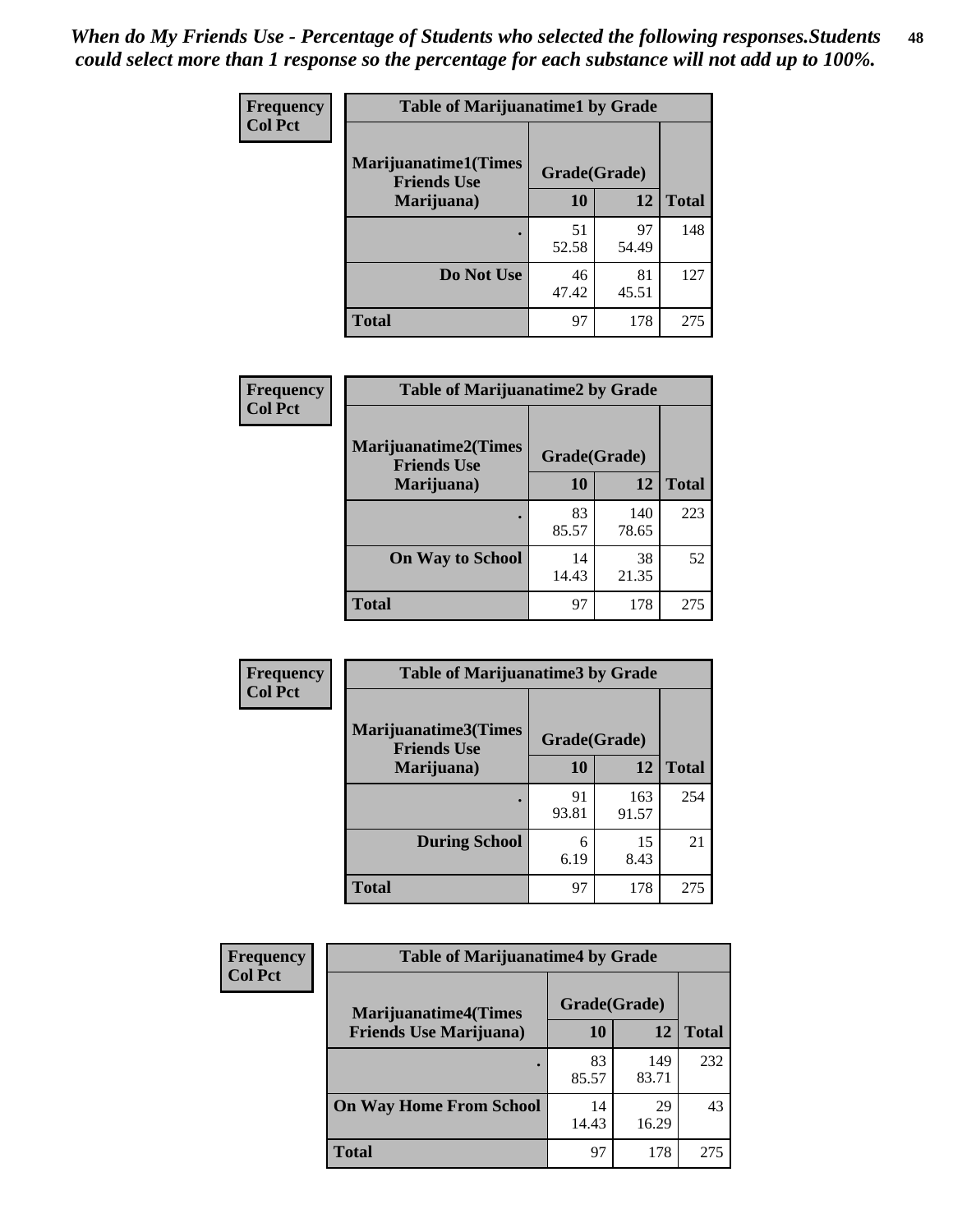| Frequency      | <b>Table of Marijuanatime5 by Grade</b>            |              |              |              |
|----------------|----------------------------------------------------|--------------|--------------|--------------|
| <b>Col Pct</b> | <b>Marijuanatime5</b> (Times<br><b>Friends Use</b> | Grade(Grade) |              |              |
|                | Marijuana)                                         | 10           | 12           | <b>Total</b> |
|                |                                                    | 64<br>65.98  | 121<br>67.98 | 185          |
|                | Weeknights                                         | 33<br>34.02  | 57<br>32.02  | 90           |
|                | <b>Total</b>                                       | 97           | 178          | 275          |

| Frequency      | <b>Table of Marijuanatime6 by Grade</b>    |              |              |              |
|----------------|--------------------------------------------|--------------|--------------|--------------|
| <b>Col Pct</b> | Marijuanatime6(Times<br><b>Friends Use</b> | Grade(Grade) |              |              |
|                | Marijuana)                                 | 10           | 12           | <b>Total</b> |
|                |                                            | 48<br>49.48  | 74<br>41.57  | 122          |
|                | Weekends                                   | 49<br>50.52  | 104<br>58.43 | 153          |
|                | <b>Total</b>                               | 97           | 178          | 275          |

| Frequency<br><b>Col Pct</b> | <b>Table of Otherdrugtime1 by Grade</b>                                 |             |              |              |
|-----------------------------|-------------------------------------------------------------------------|-------------|--------------|--------------|
|                             | <b>Otherdrugtime1(Times</b><br>Grade(Grade)<br><b>Friends Use Other</b> |             |              |              |
|                             | <b>Illegal Drugs)</b>                                                   | 10          | 12           | <b>Total</b> |
|                             |                                                                         | 34<br>35.05 | 48<br>26.97  | 82           |
|                             | Do Not Use                                                              | 63<br>64.95 | 130<br>73.03 | 193          |
|                             | <b>Total</b>                                                            | 97          | 178          | 275          |

| Frequency      | <b>Table of Otherdrugtime2 by Grade</b>                 |              |              |              |
|----------------|---------------------------------------------------------|--------------|--------------|--------------|
| <b>Col Pct</b> | <b>Otherdrugtime2(Times</b><br><b>Friends Use Other</b> | Grade(Grade) |              |              |
|                | <b>Illegal Drugs</b> )                                  | 10           | 12           | <b>Total</b> |
|                |                                                         | 88<br>90.72  | 158<br>88.76 | 246          |
|                | <b>On Way to School</b>                                 | 9<br>9.28    | 20<br>11.24  | 29           |
|                | Total                                                   | 97           | 178          | 275          |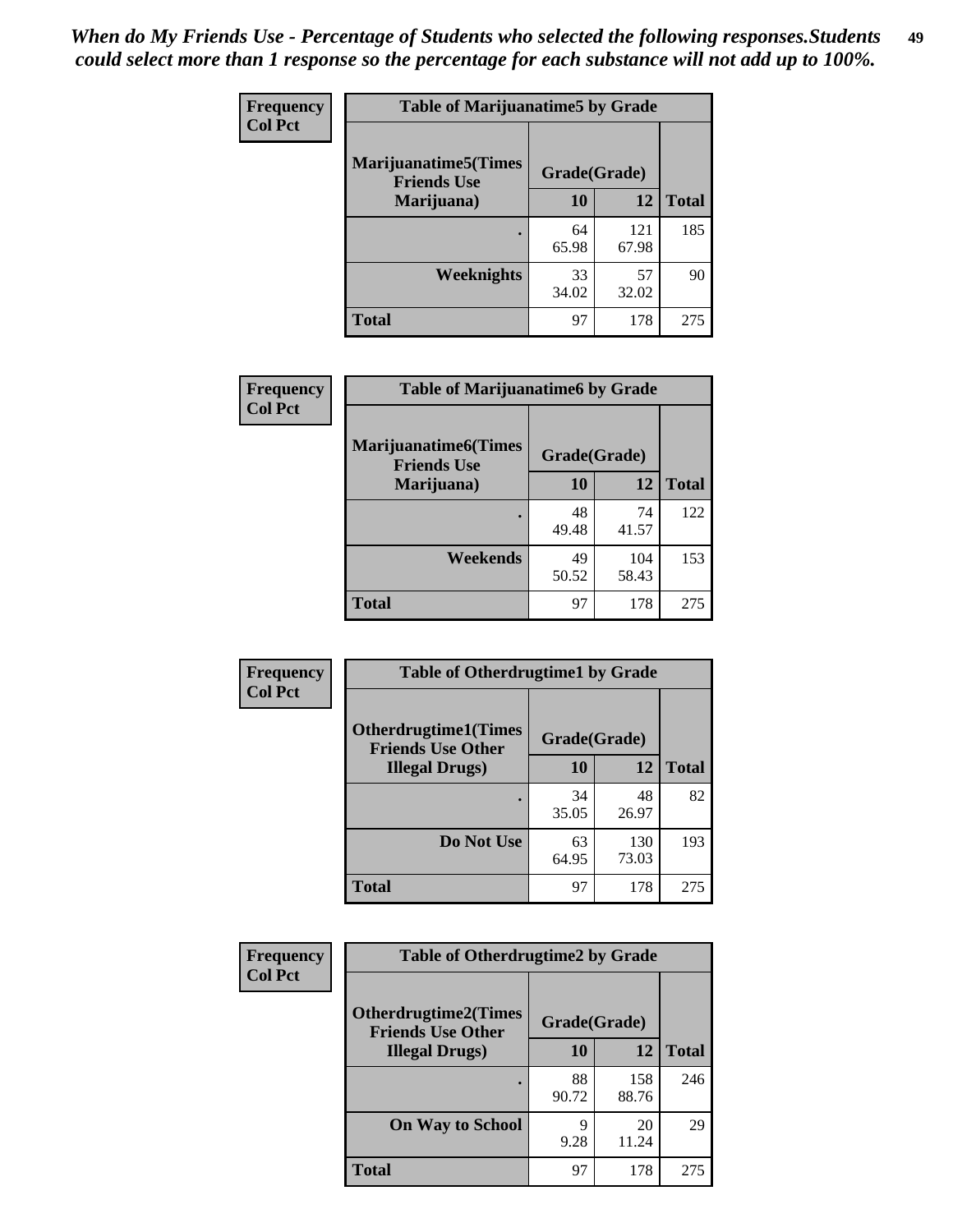| <b>Frequency</b> | <b>Table of Otherdrugtime3 by Grade</b>                          |             |              |              |
|------------------|------------------------------------------------------------------|-------------|--------------|--------------|
| <b>Col Pct</b>   | Otherdrugtime3(Times<br>Grade(Grade)<br><b>Friends Use Other</b> |             |              |              |
|                  | <b>Illegal Drugs</b> )                                           | 10          | 12           | <b>Total</b> |
|                  |                                                                  | 92<br>94.85 | 162<br>91.01 | 254          |
|                  | <b>During School</b>                                             | 5<br>5.15   | 16<br>8.99   | 21           |
|                  | <b>Total</b>                                                     | 97          | 178          | 275          |

| <b>Frequency</b> | <b>Table of Otherdrugtime4 by Grade</b>                         |              |              |              |
|------------------|-----------------------------------------------------------------|--------------|--------------|--------------|
| <b>Col Pct</b>   | <b>Otherdrugtime4(Times</b><br><b>Friends Use Other Illegal</b> | Grade(Grade) |              |              |
|                  | Drugs)                                                          | 10           | 12           | <b>Total</b> |
|                  |                                                                 | 88<br>90.72  | 160<br>89.89 | 248          |
|                  | <b>On Way Home From School</b>                                  | 9<br>9.28    | 18<br>10.11  | 27           |
|                  | <b>Total</b>                                                    | 97           | 178          | 275          |

| <b>Frequency</b> | <b>Table of Otherdrugtime5 by Grade</b>                                  |             |              |              |
|------------------|--------------------------------------------------------------------------|-------------|--------------|--------------|
| <b>Col Pct</b>   | <b>Otherdrugtime5</b> (Times<br>Grade(Grade)<br><b>Friends Use Other</b> |             |              |              |
|                  | <b>Illegal Drugs</b> )                                                   | 10          | 12           | <b>Total</b> |
|                  |                                                                          | 77<br>79.38 | 148<br>83.15 | 225          |
|                  | Weeknights                                                               | 20<br>20.62 | 30<br>16.85  | 50           |
|                  | Total                                                                    | 97          | 178          | 275          |

| <b>Frequency</b> | <b>Table of Otherdrugtime6 by Grade</b>                 |              |              |              |
|------------------|---------------------------------------------------------|--------------|--------------|--------------|
| <b>Col Pct</b>   | <b>Otherdrugtime6(Times</b><br><b>Friends Use Other</b> | Grade(Grade) |              |              |
|                  | <b>Illegal Drugs</b> )                                  | 10           | 12           | <b>Total</b> |
|                  | ٠                                                       | 65<br>67.01  | 126<br>70.79 | 191          |
|                  | Weekends                                                | 32<br>32.99  | 52<br>29.21  | 84           |
|                  | <b>Total</b>                                            | 97           | 178          | 275          |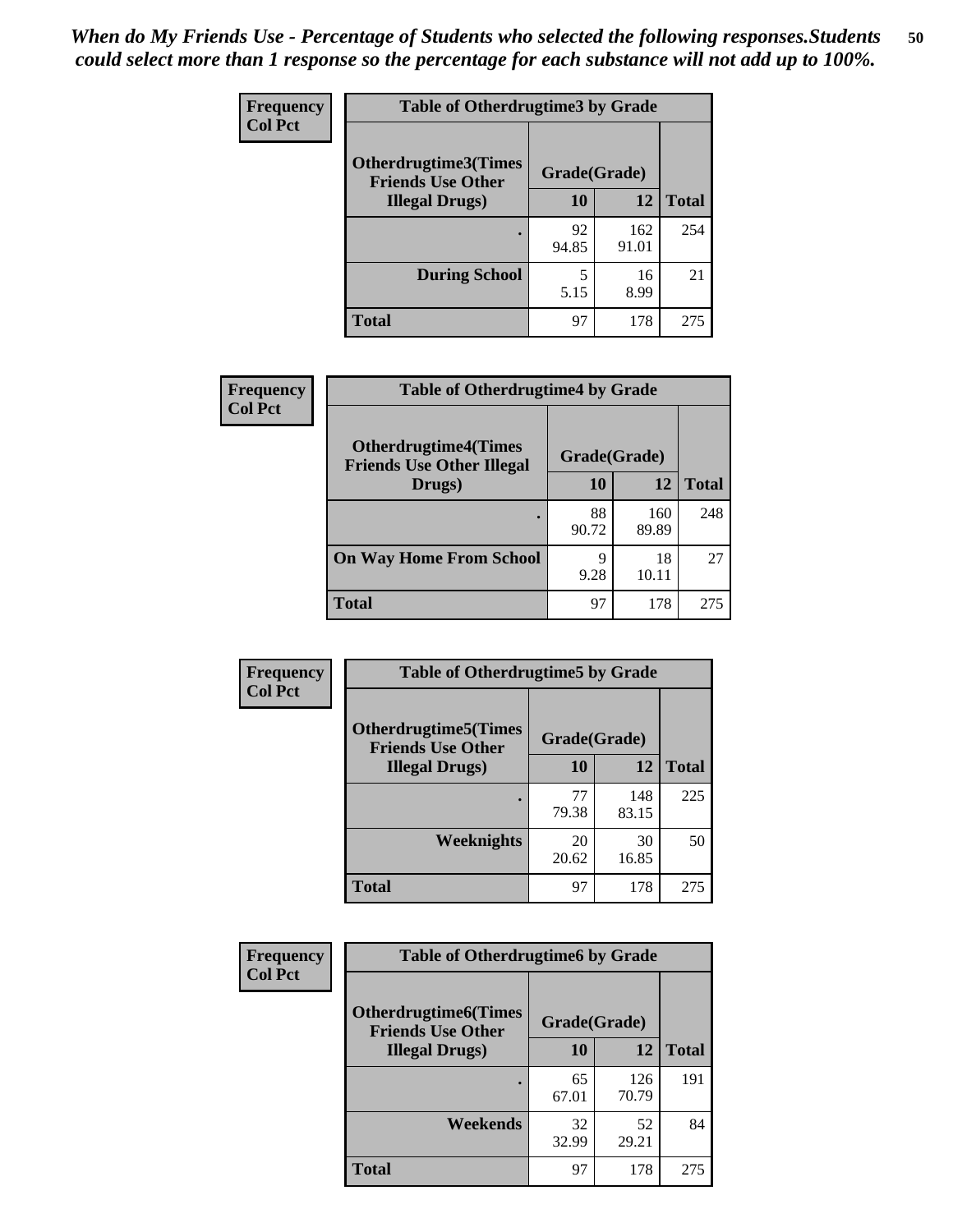| Frequency      | <b>Table of Educationalcohol by Grade</b>                                                                  |              |              |              |
|----------------|------------------------------------------------------------------------------------------------------------|--------------|--------------|--------------|
| <b>Col Pct</b> | Educationalcohol(I<br>have been taught<br>about alcohol,<br>tobacco,<br>and other drugs<br>within the last | Grade(Grade) |              |              |
|                | year at school)                                                                                            | 10           | 12           | <b>Total</b> |
|                | <b>Yes</b>                                                                                                 | 80<br>82.47  | 71<br>39.89  | 151          |
|                | N <sub>0</sub>                                                                                             | 17<br>17.53  | 107<br>60.11 | 124          |
|                | <b>Total</b>                                                                                               | 97           | 178          | 275          |

| Frequency      | <b>Table of Eversmoked by Grade</b> |              |             |              |
|----------------|-------------------------------------|--------------|-------------|--------------|
| <b>Col Pct</b> | Eversmoked(I<br>have smoked         | Grade(Grade) |             |              |
|                | a cigarette)                        | 10           | 12          | <b>Total</b> |
|                | <b>Yes</b>                          | 32<br>32.99  | 84<br>47.19 | 116          |
|                | N <sub>0</sub>                      | 65<br>67.01  | 94<br>52.81 | 159          |
|                | <b>Total</b>                        | 97           | 178         | 275          |

| Frequency      | <b>Table of Drovedrinking by Grade</b>                                                                              |                        |              |              |
|----------------|---------------------------------------------------------------------------------------------------------------------|------------------------|--------------|--------------|
| <b>Col Pct</b> | Drovedrinking(In<br>the past 30 days I<br>have driven a car<br>or other vehicle<br>while I was<br>drinking alcohol) | Grade(Grade)<br>10     | 12           | <b>Total</b> |
|                | <b>Yes</b>                                                                                                          | $\mathfrak{D}$<br>2.06 | 19<br>10.67  | 21           |
|                | N <sub>0</sub>                                                                                                      | 95<br>97.94            | 159<br>89.33 | 254          |
|                | <b>Total</b>                                                                                                        | 97                     | 178          | 275          |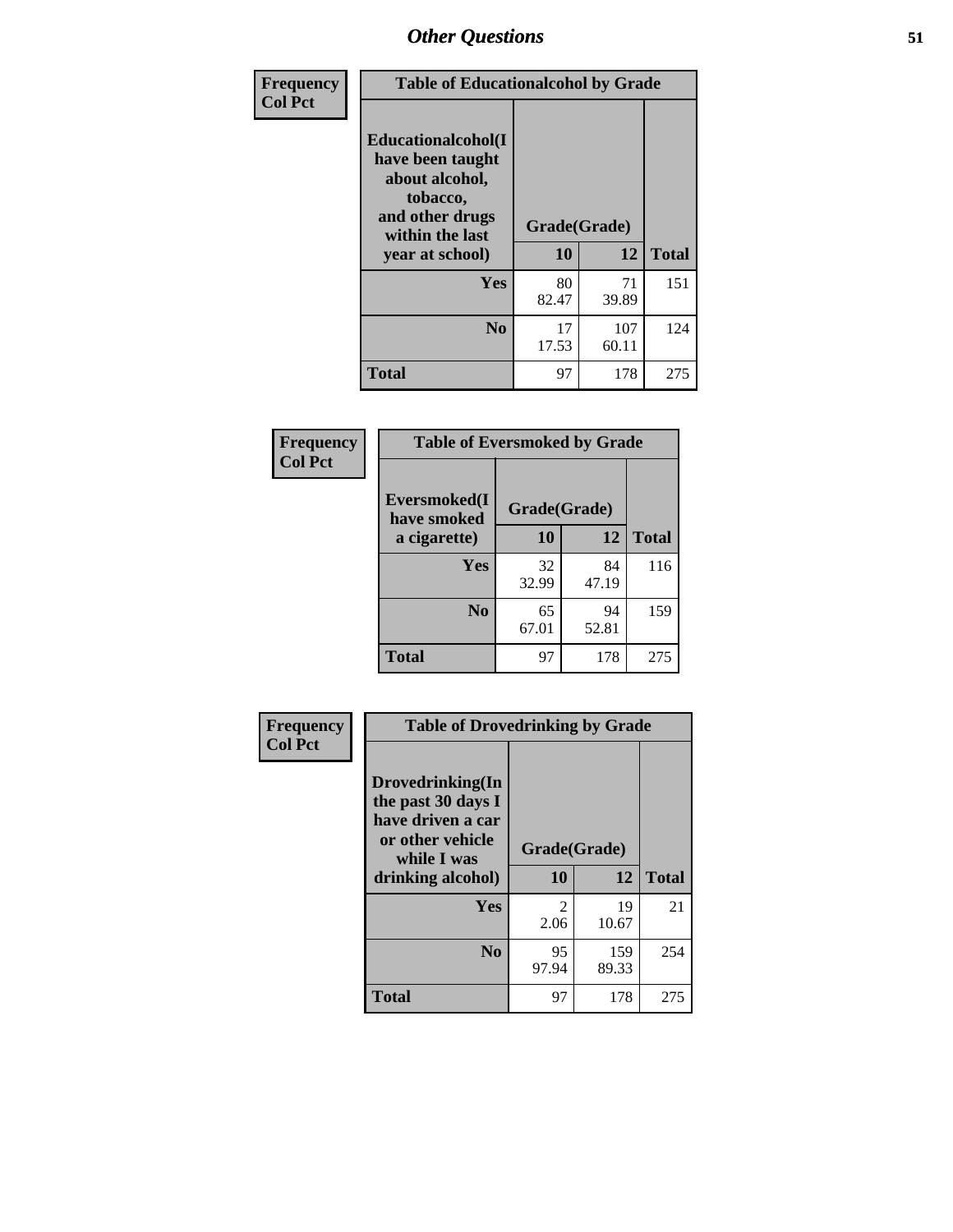| Frequency<br><b>Col Pct</b> | <b>Table of Rodedrinking by Grade</b>                                                                      |              |              |              |
|-----------------------------|------------------------------------------------------------------------------------------------------------|--------------|--------------|--------------|
|                             | Rodedrinking(In<br>the past 30 days<br>I have ridden in<br>a car with a<br>driver who had<br>been drinking | Grade(Grade) |              |              |
|                             | alcohol)                                                                                                   | 10           | 12           | <b>Total</b> |
|                             | <b>Yes</b>                                                                                                 | 16<br>16.49  | 28<br>15.73  | 44           |
|                             | N <sub>0</sub>                                                                                             | 81<br>83.51  | 150<br>84.27 | 231          |
|                             | <b>Total</b>                                                                                               | 97           | 178          | 275          |

#### **Frequency Col Pct**

| <b>Table of Drugsschool by Grade</b>                                                                                      |              |             |              |
|---------------------------------------------------------------------------------------------------------------------------|--------------|-------------|--------------|
| <b>Drugsschool</b> (During<br>the past 12 months,<br>I have been offered,<br>sold,<br>or given illegal<br>drugs on school | Grade(Grade) |             |              |
| property)                                                                                                                 | 10           | 12          | <b>Total</b> |
| Yes                                                                                                                       | 28<br>28.87  | 28<br>15.73 | 56           |
| N <sub>0</sub>                                                                                                            | 69           | 150         | 219          |
|                                                                                                                           | 71.13        | 84.27       |              |

| Frequency      | <b>Table of Helpbullied by Grade</b>           |              |             |              |
|----------------|------------------------------------------------|--------------|-------------|--------------|
| <b>Col Pct</b> | Helpbullied(I<br>would help<br>someone who was | Grade(Grade) |             |              |
|                | being bullied)                                 | <b>10</b>    | 12          | <b>Total</b> |
|                | <b>Strongly Agree</b>                          | 45<br>46.39  | 91<br>51.12 | 136          |
|                | <b>Somewhat Agree</b>                          | 38<br>39.18  | 73<br>41.01 | 111          |
|                | <b>Somewhat Disagree</b>                       | 11<br>11.34  | 12<br>6.74  | 23           |
|                | <b>Strongly Disagree</b>                       | 3<br>3.09    | 2<br>1.12   | 5            |
|                | <b>Total</b>                                   | 97           | 178         | 275          |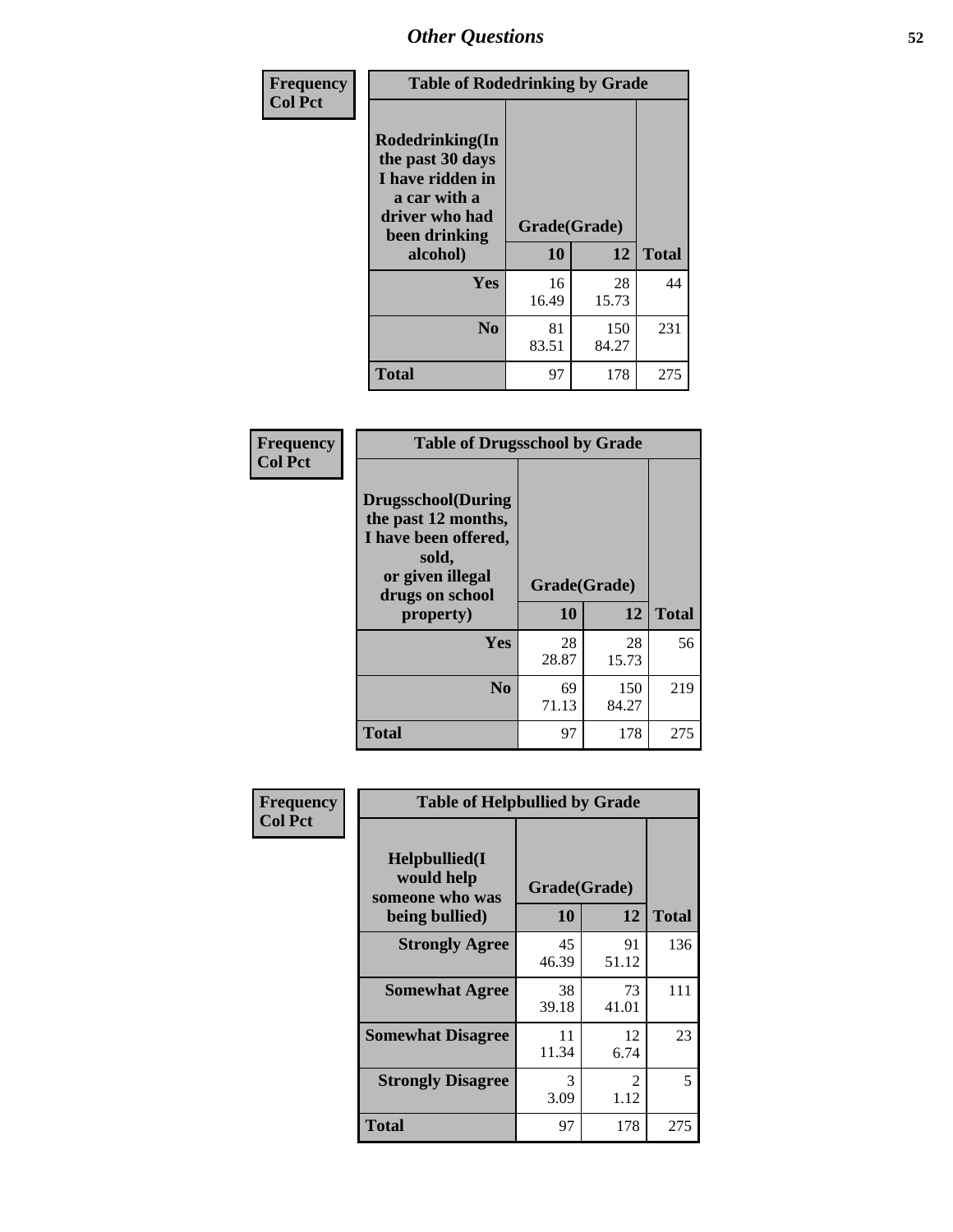| <b>Frequency</b> |
|------------------|
| <b>Row Pct</b>   |

| <b>Table of Grade by Bingedrinking</b> |                             |                                                                                                         |                              |                          |                        |                        |                          |              |
|----------------------------------------|-----------------------------|---------------------------------------------------------------------------------------------------------|------------------------------|--------------------------|------------------------|------------------------|--------------------------|--------------|
|                                        |                             | Bingedrinking(I have drunk five or more<br>drinks of alcohol at one sitting during the<br>last 30 days) |                              |                          |                        |                        |                          |              |
| Grade(Grade)                           | $\mathbf{0}$<br><b>Days</b> | 1 or<br>2<br>days                                                                                       | 3 <sub>to</sub><br>5<br>days | <b>6 to</b><br>9<br>days | 10<br>to<br>19<br>days | 20<br>to<br>29<br>days | All<br><b>30</b><br>days | <b>Total</b> |
| 10                                     | 85                          | 4                                                                                                       |                              | $\overline{2}$           | 3                      | $\Omega$               | $\mathfrak{D}$           | 97           |
|                                        | 87.63                       | 4.12                                                                                                    | 1.03                         | 2.06                     | 3.09                   | 0.00                   | 2.06                     |              |
| 12                                     | 128<br>71.91                | 21<br>11.80                                                                                             | 12<br>6.74                   | 4<br>2.25                | 10<br>5.62             | 2<br>1.12              | 0.56                     | 178          |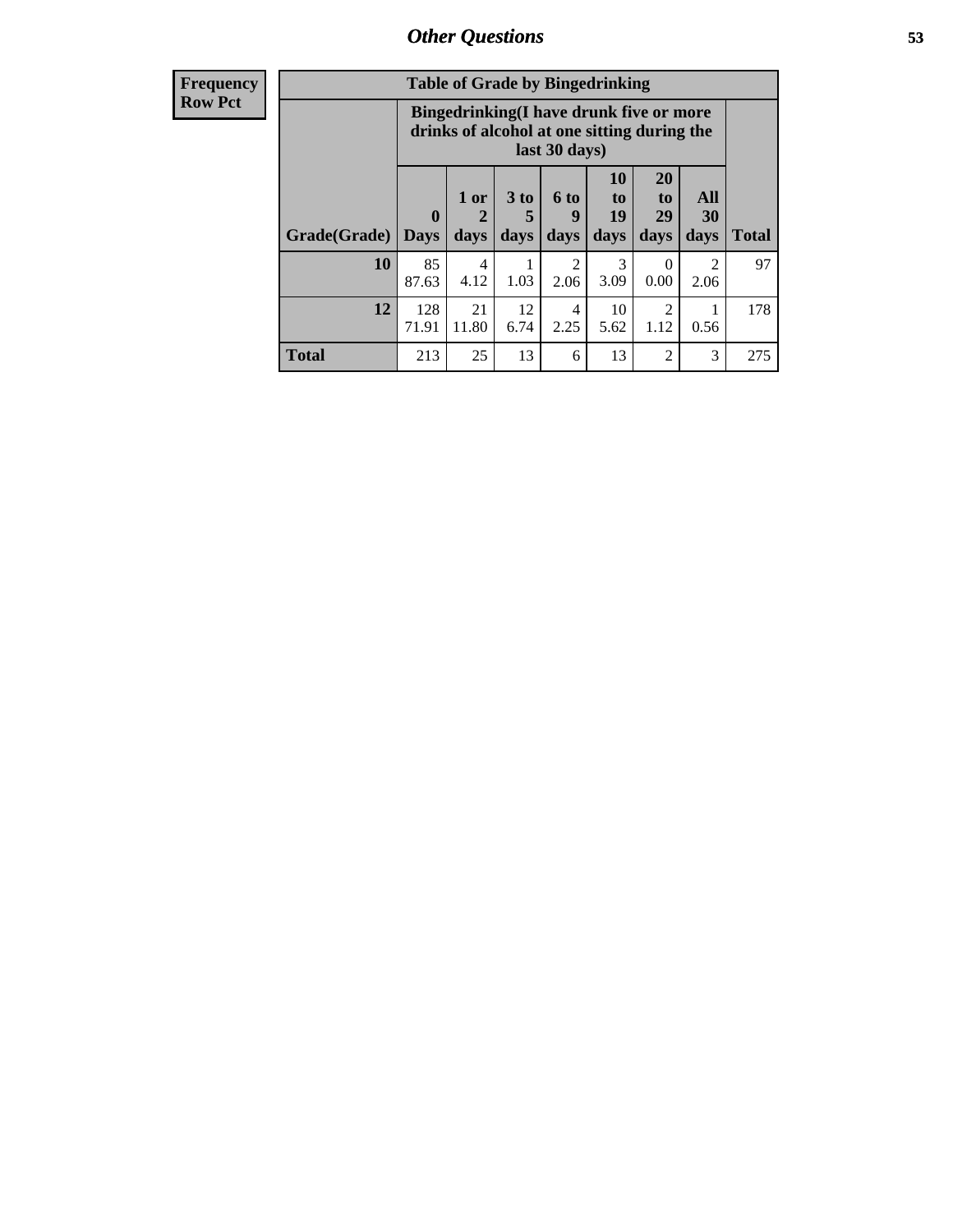## *Nutrition* **54**

| Frequency      |
|----------------|
| <b>Row Pct</b> |

| <b>Table of Grade by Dairy</b> |                          |                                                                 |                             |                                    |              |  |  |  |
|--------------------------------|--------------------------|-----------------------------------------------------------------|-----------------------------|------------------------------------|--------------|--|--|--|
|                                |                          | Dairy (I eat at least 3 servings of dairy<br>products each day) |                             |                                    |              |  |  |  |
| Grade(Grade)                   | <b>Strongly</b><br>Agree | Somewhat<br>Agree                                               | <b>Somewhat</b><br>Disagree | <b>Strongly</b><br><b>Disagree</b> | <b>Total</b> |  |  |  |
| 10                             | 36<br>37.11              | 45<br>46.39                                                     | ┑<br>7.22                   | 9<br>9.28                          | 97           |  |  |  |
| 12                             | 51<br>28.65              | 71<br>39.89                                                     | 35<br>19.66                 | 21<br>11.80                        | 178          |  |  |  |
| <b>Total</b>                   | 87                       | 116                                                             | 42                          | 30                                 | 275          |  |  |  |

| <b>Frequency</b> |  |
|------------------|--|
| <b>Row Pct</b>   |  |

| V | <b>Table of Grade by Fruitveg</b> |                          |                                                                          |                                    |                                    |              |  |  |  |
|---|-----------------------------------|--------------------------|--------------------------------------------------------------------------|------------------------------------|------------------------------------|--------------|--|--|--|
|   |                                   |                          | Fruitveg(I eat at least 5 servings of fruits<br>and vegetables each day) |                                    |                                    |              |  |  |  |
|   | Grade(Grade)                      | <b>Strongly</b><br>Agree | Somewhat  <br>Agree                                                      | <b>Somewhat</b><br><b>Disagree</b> | <b>Strongly</b><br><b>Disagree</b> | <b>Total</b> |  |  |  |
|   | 10                                | 19<br>19.59              | 39<br>40.21                                                              | 25<br>25.77                        | 14<br>14.43                        | 97           |  |  |  |
|   | 12                                | 28<br>15.73              | 54<br>30.34                                                              | 67<br>37.64                        | 29<br>16.29                        | 178          |  |  |  |
|   | <b>Total</b>                      | 47                       | 93                                                                       | 92                                 | 43                                 | 275          |  |  |  |

| <b>Frequency</b> | <b>Table of Grade by Cafeteriahealthy</b> |                                                                       |             |                                   |                                    |              |  |
|------------------|-------------------------------------------|-----------------------------------------------------------------------|-------------|-----------------------------------|------------------------------------|--------------|--|
| <b>Row Pct</b>   |                                           | Cafeteriahealthy (School meals in my<br>school cafeteria are healthy) |             |                                   |                                    |              |  |
|                  | Grade(Grade)                              | <b>Strongly</b><br>Agree                                              | Agree       | Somewhat   Somewhat  <br>Disagree | <b>Strongly</b><br><b>Disagree</b> | <b>Total</b> |  |
|                  | 10                                        | 3.09                                                                  | 19<br>19.59 | 32<br>32.99                       | 43<br>44.33                        | 97           |  |
|                  | 12                                        | 4<br>2.25                                                             | 23<br>12.92 | 49<br>27.53                       | 102<br>57.30                       | 178          |  |
|                  | Total                                     | −                                                                     | 42          | 81                                | 145                                | 275          |  |

| <b>Frequency</b> |
|------------------|
| <b>Row Pct</b>   |

| <b>Table of Grade by Cafeterianutrition</b>                                               |                          |             |                                        |                                    |              |  |  |
|-------------------------------------------------------------------------------------------|--------------------------|-------------|----------------------------------------|------------------------------------|--------------|--|--|
| <b>Cafeterianutrition</b> (Facts about nutrition<br>are available in my school cafeteria) |                          |             |                                        |                                    |              |  |  |
| Grade(Grade)                                                                              | <b>Strongly</b><br>Agree | Agree       | Somewhat   Somewhat<br><b>Disagree</b> | <b>Strongly</b><br><b>Disagree</b> | <b>Total</b> |  |  |
| 10                                                                                        | 13<br>13.40              | 26<br>26.80 | 26<br>26.80                            | 32<br>32.99                        | 97           |  |  |
| 12                                                                                        | 15<br>8.43               | 39<br>21.91 | 61<br>34.27                            | 63<br>35.39                        | 178          |  |  |
| <b>Total</b>                                                                              | 28                       | 65          | 87                                     | 95                                 | 275          |  |  |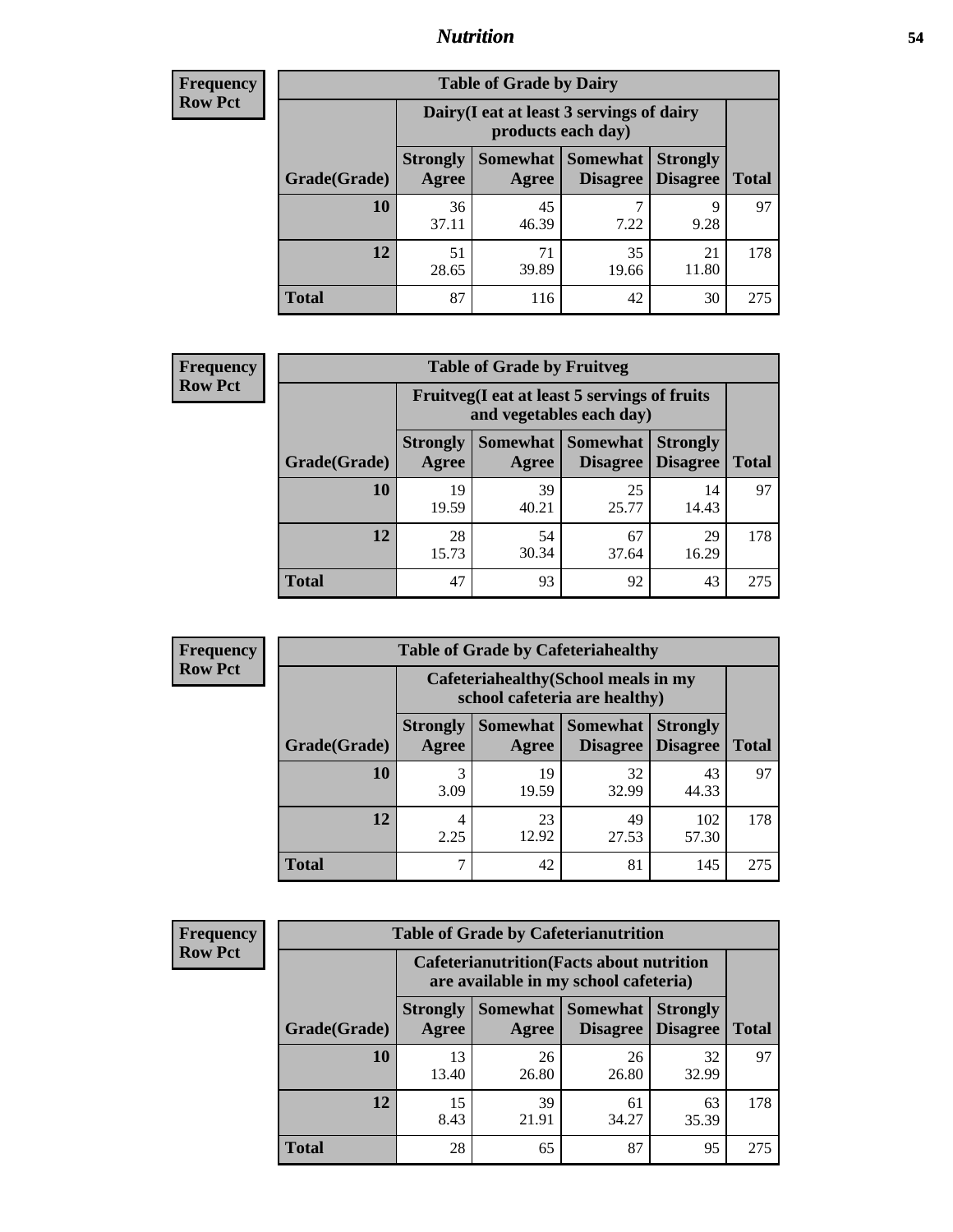## *Nutrition* **55**

| Frequency |
|-----------|
| Row Pct   |

| <b>Table of Grade by Schoollunch</b> |                          |                                                                 |                             |                                    |              |  |  |  |
|--------------------------------------|--------------------------|-----------------------------------------------------------------|-----------------------------|------------------------------------|--------------|--|--|--|
|                                      |                          | Schoollunch(I eat school lunch three or<br>more times per week) |                             |                                    |              |  |  |  |
| Grade(Grade)                         | <b>Strongly</b><br>Agree | Somewhat  <br>Agree                                             | <b>Somewhat</b><br>Disagree | <b>Strongly</b><br><b>Disagree</b> | <b>Total</b> |  |  |  |
| 10                                   | 34<br>35.05              | 17<br>17.53                                                     | 14<br>14.43                 | 32<br>32.99                        | 97           |  |  |  |
| 12                                   | 52<br>29.21              | 21<br>11.80                                                     | 9<br>5.06                   | 96<br>53.93                        | 178          |  |  |  |
| <b>Total</b>                         | 86                       | 38                                                              | 23                          | 128                                | 275          |  |  |  |

| <b>Frequency</b> |  |
|------------------|--|
| <b>Row Pct</b>   |  |

| <b>Table of Grade by Foodchoices</b>                                |                          |             |                                          |                                    |              |  |  |
|---------------------------------------------------------------------|--------------------------|-------------|------------------------------------------|------------------------------------|--------------|--|--|
| Foodchoices (I make healthy food choices in<br>my school cafeteria) |                          |             |                                          |                                    |              |  |  |
| Grade(Grade)                                                        | <b>Strongly</b><br>Agree | Agree       | Somewhat   Somewhat  <br><b>Disagree</b> | <b>Strongly</b><br><b>Disagree</b> | <b>Total</b> |  |  |
| 10                                                                  | 14<br>14.43              | 29<br>29.90 | 27<br>27.84                              | 27<br>27.84                        | 97           |  |  |
| 12                                                                  | 16<br>8.99               | 60<br>33.71 | 42<br>23.60                              | 60<br>33.71                        | 178          |  |  |
| <b>Total</b>                                                        | 30                       | 89          | 69                                       | 87                                 | 275          |  |  |

| Frequency<br>Row Pct |
|----------------------|
|----------------------|

п

| <b>Table of Grade by Wholewheat</b> |                          |                                                                                                             |                                   |                                    |              |  |
|-------------------------------------|--------------------------|-------------------------------------------------------------------------------------------------------------|-----------------------------------|------------------------------------|--------------|--|
|                                     |                          | Wholewheat (There are whole wheat and<br>multigrain breads and cereals available in<br>my school cafeteria) |                                   |                                    |              |  |
| Grade(Grade)                        | <b>Strongly</b><br>Agree | Agree                                                                                                       | Somewhat   Somewhat  <br>Disagree | <b>Strongly</b><br><b>Disagree</b> | <b>Total</b> |  |
| 10                                  | 17<br>17.53              | 34<br>35.05                                                                                                 | 22<br>22.68                       | 24<br>24.74                        | 97           |  |
| 12                                  | 25<br>14.04              | 44<br>24.72                                                                                                 | 56<br>31.46                       | 53<br>29.78                        | 178          |  |
| <b>Total</b>                        | 42                       | 78                                                                                                          | 78                                | 77                                 | 275          |  |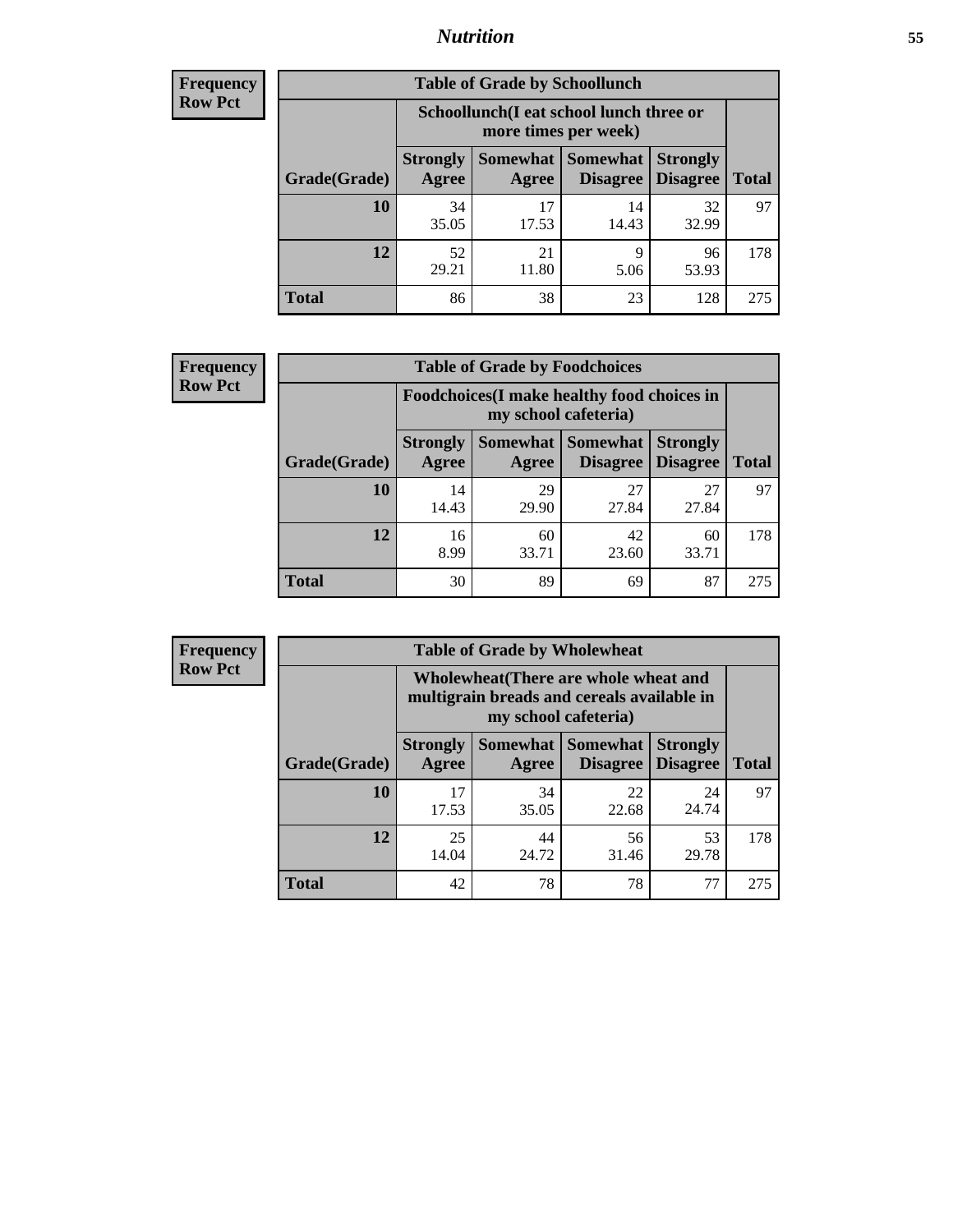## *Nutrition* **56**

**Frequency Row Pct**

| <b>Table of Grade by Healthyvending</b> |                                                                                                                                               |                          |                                    |                                    |              |
|-----------------------------------------|-----------------------------------------------------------------------------------------------------------------------------------------------|--------------------------|------------------------------------|------------------------------------|--------------|
|                                         | Healthyvending (If only healthy snacks and<br>beverages were available in the vending<br>machines during the school day,<br>I would buy them) |                          |                                    |                                    |              |
| Grade(Grade)                            | <b>Strongly</b><br>Agree                                                                                                                      | <b>Somewhat</b><br>Agree | <b>Somewhat</b><br><b>Disagree</b> | <b>Strongly</b><br><b>Disagree</b> | <b>Total</b> |
| 10                                      | 28<br>28.87                                                                                                                                   | 28<br>28.87              | 11<br>11.34                        | 30<br>30.93                        | 97           |
| 12                                      | 52<br>29.21                                                                                                                                   | 46<br>25.84              | 29<br>16.29                        | 51<br>28.65                        | 178          |
| <b>Total</b>                            | 80                                                                                                                                            | 74                       | 40                                 | 81                                 | 275          |

**Frequency Row Pct**

| <b>Table of Grade by Schoolbreakfast</b> |                                                                                                                                        |             |                                      |                                    |              |
|------------------------------------------|----------------------------------------------------------------------------------------------------------------------------------------|-------------|--------------------------------------|------------------------------------|--------------|
|                                          | Schoolbreakfast(If breakfast were<br>available at school,<br>but outside the cafeteria,<br>I would eat breakfast at school more often) |             |                                      |                                    |              |
| Grade(Grade)                             | <b>Strongly</b><br>Agree                                                                                                               | Agree       | Somewhat Somewhat<br><b>Disagree</b> | <b>Strongly</b><br><b>Disagree</b> | <b>Total</b> |
| 10                                       | 29<br>29.90                                                                                                                            | 35<br>36.08 | 13<br>13.40                          | 20<br>20.62                        | 97           |
| 12                                       | 52<br>29.21                                                                                                                            | 70<br>39.33 | 27<br>15.17                          | 29<br>16.29                        | 178          |
| <b>Total</b>                             | 81                                                                                                                                     | 105         | 40                                   | 49                                 | 275          |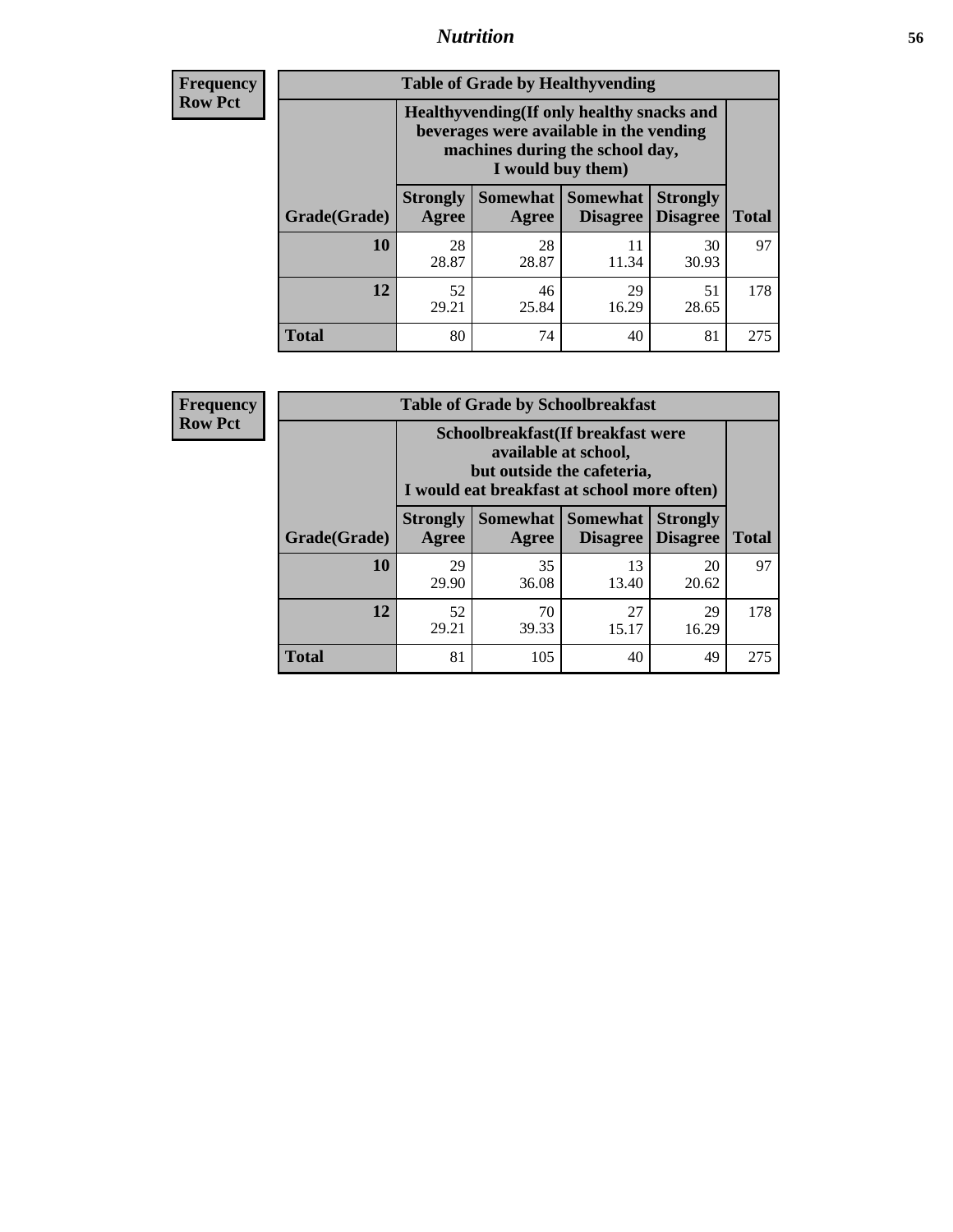| Frequency<br><b>Col Pct</b> | <b>Table of Educationaids by Grade</b>                                                                    |                    |              |              |  |
|-----------------------------|-----------------------------------------------------------------------------------------------------------|--------------------|--------------|--------------|--|
|                             | <b>Educationaids</b> (I<br>have been<br>taught about<br><b>HIV/AIDS</b> at<br>school in the<br>past year) | Grade(Grade)<br>10 | 12           | <b>Total</b> |  |
|                             | Yes                                                                                                       | 81<br>83.51        | 71<br>39.89  | 152          |  |
|                             | N <sub>0</sub>                                                                                            | 16<br>16.49        | 107<br>60.11 | 123          |  |
|                             | <b>Total</b>                                                                                              | 97                 | 178          | 275          |  |

| <b>Frequency</b> | <b>Table of Educationcharacter by Grade</b> |              |              |              |
|------------------|---------------------------------------------|--------------|--------------|--------------|
| <b>Col Pct</b>   | Educationcharacter(I<br>have been taught    |              |              |              |
|                  | about character<br>education in the past    | Grade(Grade) |              |              |
|                  | year at school)                             | 10           | 12           | <b>Total</b> |
|                  | Yes                                         | 67<br>69.07  | 100<br>56.18 | 167          |
|                  | N <sub>0</sub>                              | 30<br>30.93  | 78<br>43.82  | 108          |
|                  | <b>Total</b>                                | 97           | 178          | 275          |

| Frequency      | <b>Table of Gradcoach1 by Grade</b> |              |              |              |
|----------------|-------------------------------------|--------------|--------------|--------------|
| <b>Col Pct</b> | Gradcoach1(I<br>know who my         | Grade(Grade) |              |              |
|                | <b>Graduation</b><br>Coach is)      | 10           | 12           | <b>Total</b> |
|                | Yes                                 | 41<br>42.27  | 104<br>58.43 | 145          |
|                | N <sub>0</sub>                      | 56<br>57.73  | 74<br>41.57  | 130          |
|                | <b>Total</b>                        | 97           | 178          | 275          |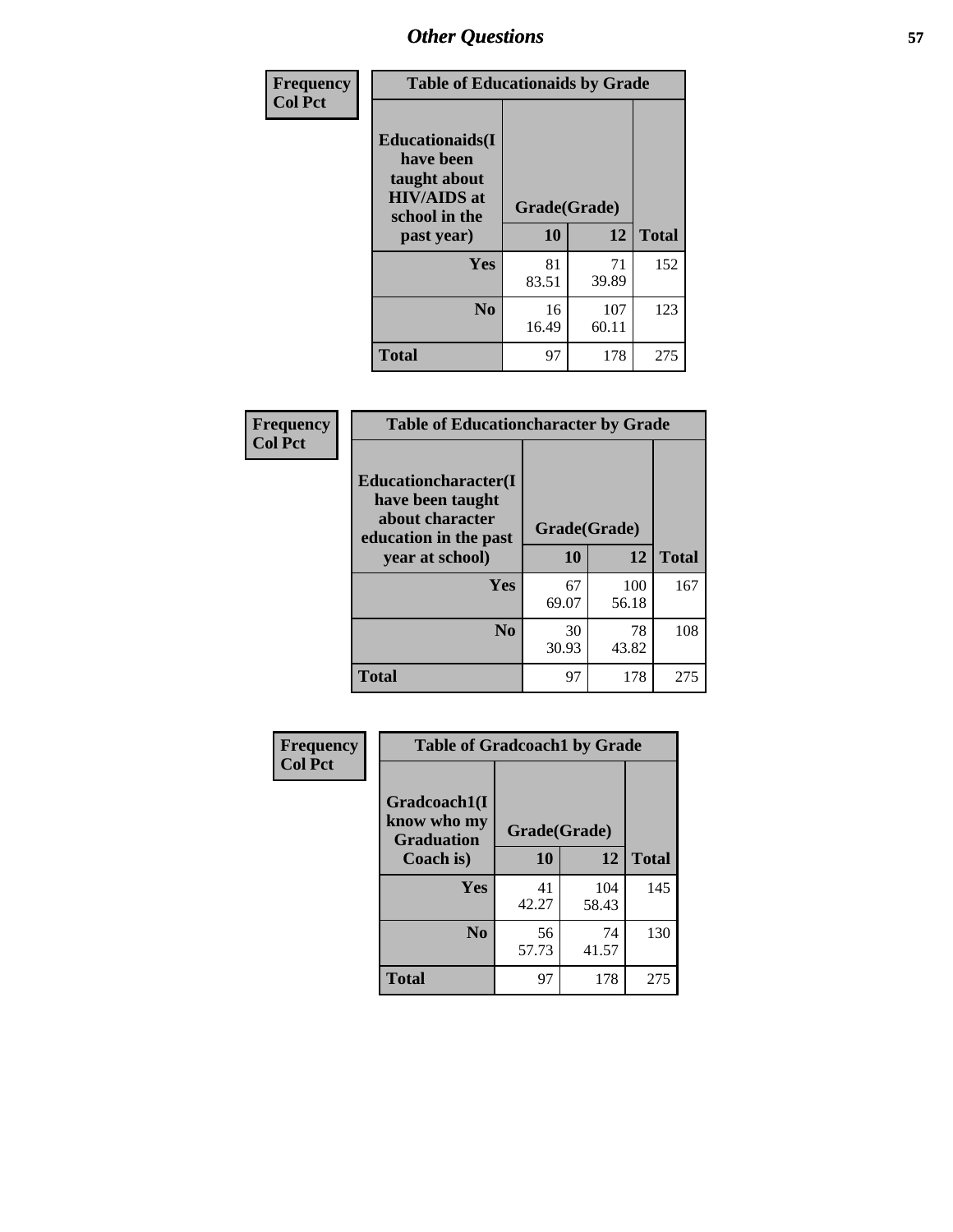| Frequency      | <b>Table of Gradcoach2 by Grade</b> |              |              |              |
|----------------|-------------------------------------|--------------|--------------|--------------|
| <b>Col Pct</b> |                                     |              |              |              |
|                | Gradcoach2(I<br>have                |              |              |              |
|                | contacted my<br><b>Graduation</b>   | Grade(Grade) |              |              |
|                | Coach)                              | 10           | 12           | <b>Total</b> |
|                | Yes                                 | 22<br>22.68  | 50<br>28.09  | 72           |
|                | N <sub>0</sub>                      | 75<br>77.32  | 128<br>71.91 | 203          |
|                | <b>Total</b>                        | 97           | 178          | 275          |

| Frequency<br><b>Col Pct</b> | <b>Table of Gradcoach3 by Grade</b>                                         |              |             |              |
|-----------------------------|-----------------------------------------------------------------------------|--------------|-------------|--------------|
|                             | Gradcoach3(I<br>have received<br>assistance<br>from my<br><b>Graduation</b> | Grade(Grade) |             |              |
|                             | Coach)                                                                      | 10           | 12          | <b>Total</b> |
|                             | Yes                                                                         | 19<br>19.59  | 51<br>28.65 | 70           |
|                             | N <sub>0</sub>                                                              | 14<br>14.43  | 28<br>15.73 | 42           |
|                             | Don't know                                                                  | 64<br>65.98  | 99<br>55.62 | 163          |
|                             | <b>Total</b>                                                                | 97           | 178         | 275          |

| Frequency<br><b>Col Pct</b> | <b>Table of Selfharm by Grade</b>                                                                                                                                                      |             |                    |              |
|-----------------------------|----------------------------------------------------------------------------------------------------------------------------------------------------------------------------------------|-------------|--------------------|--------------|
|                             | <b>Selfharm</b> (During<br>the past 12<br>months,<br>I harmed myself<br>on purpose<br><b>Suicideconsider</b><br>During the past<br>12 months,<br>I seriously<br>considered<br>suicide) | 10          | Grade(Grade)<br>12 | <b>Total</b> |
|                             |                                                                                                                                                                                        |             |                    |              |
|                             | Yes                                                                                                                                                                                    | 12<br>12.37 | 16<br>8.99         | 28           |
|                             | N <sub>0</sub>                                                                                                                                                                         | 85<br>87.63 | 162<br>91.01       | 247          |
|                             | <b>Total</b>                                                                                                                                                                           | 97          | 178                | 275          |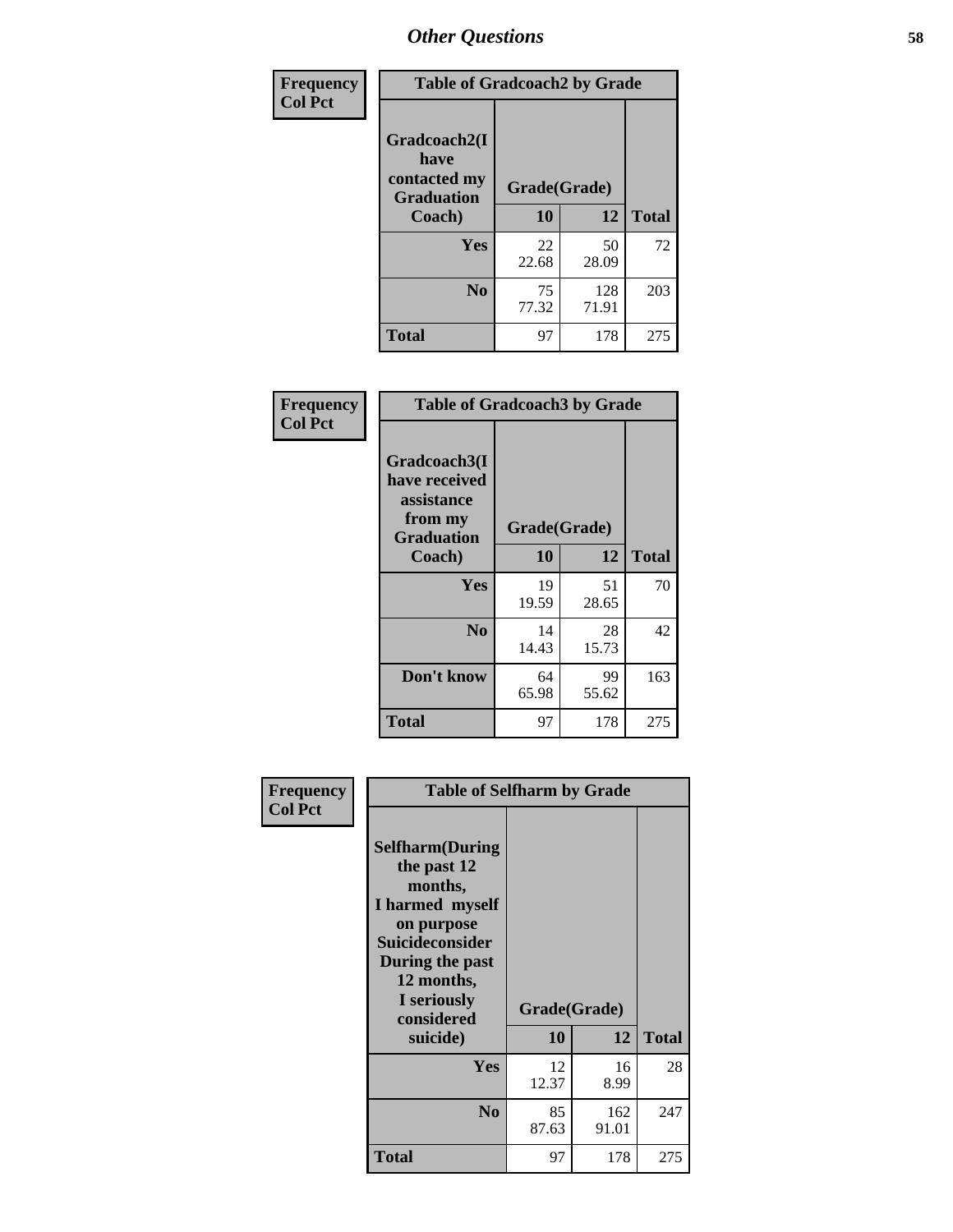| <b>Frequency</b> | <b>Table of Suicideconsider by Grade</b> |              |              |              |
|------------------|------------------------------------------|--------------|--------------|--------------|
| <b>Col Pct</b>   |                                          | Grade(Grade) |              |              |
|                  | Suicideconsider                          | <b>10</b>    | 12           | <b>Total</b> |
|                  | <b>Yes</b>                               | 7.22         | 18<br>10.11  | 25           |
|                  | N <sub>0</sub>                           | 90<br>92.78  | 160<br>89.89 | 250          |
|                  | <b>Total</b>                             | 97           | 178          | 275          |

| Frequency      | <b>Table of Suicideattempt by Grade</b>              |              |              |              |
|----------------|------------------------------------------------------|--------------|--------------|--------------|
| <b>Col Pct</b> | Suicideattempt(I<br>have attempted<br>suicide in the | Grade(Grade) |              |              |
|                | last year)                                           | 10           | 12           | <b>Total</b> |
|                | Yes                                                  | 3<br>3.09    | 6<br>3.37    | 9            |
|                | N <sub>0</sub>                                       | 94<br>96.91  | 172<br>96.63 | 266          |
|                | <b>Total</b>                                         | 97           | 178          | 275          |

| Frequency      | <b>Table of Instantmessaged by Grade</b>               |              |              |              |
|----------------|--------------------------------------------------------|--------------|--------------|--------------|
| <b>Col Pct</b> | Instantmessaged(I<br>have instant<br>messaged people I | Grade(Grade) |              |              |
|                | do not even know)                                      | 10           | 12           | <b>Total</b> |
|                | Yes                                                    | 40<br>41.24  | 53<br>29.78  | 93           |
|                | N <sub>0</sub>                                         | 57<br>58.76  | 125<br>70.22 | 182          |
|                | <b>Total</b>                                           | 97           | 178          | 275          |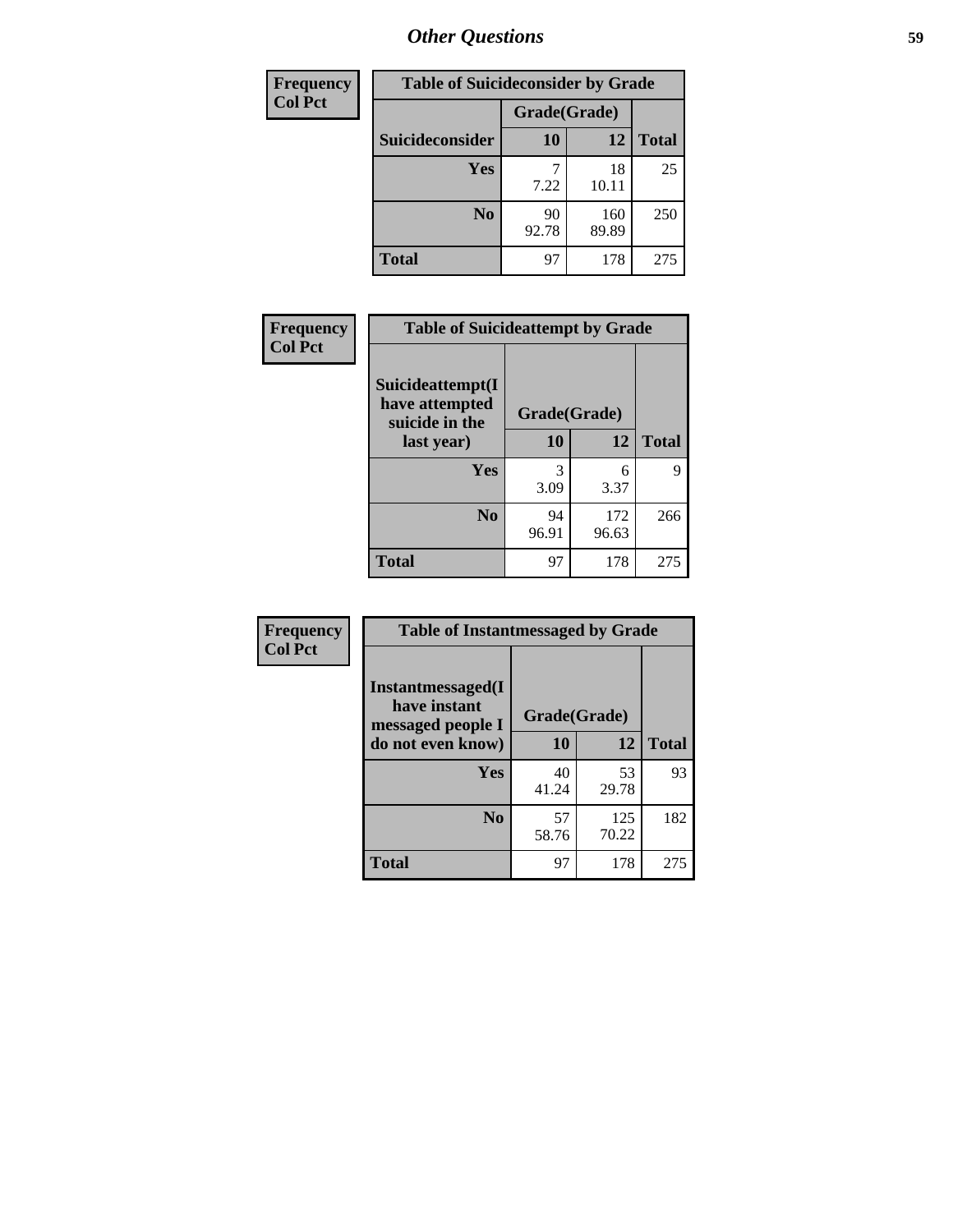| Frequency      | <b>Table of Getsalong by Grade</b>                          |                                     |                        |              |  |  |  |  |  |
|----------------|-------------------------------------------------------------|-------------------------------------|------------------------|--------------|--|--|--|--|--|
| <b>Col Pct</b> | <b>Getsalong</b> (I get<br>along with other<br>students and | Grade(Grade)<br>10<br>12<br>adults) |                        |              |  |  |  |  |  |
|                |                                                             |                                     |                        | <b>Total</b> |  |  |  |  |  |
|                | <b>Strongly Agree</b>                                       | 43<br>44.33                         | 101<br>56.74           | 144          |  |  |  |  |  |
|                | <b>Somewhat Agree</b>                                       | 46<br>47.42                         | 68<br>38.20            | 114          |  |  |  |  |  |
|                | <b>Somewhat Disagree</b>                                    | 6<br>6.19                           | 7<br>3.93              | 13           |  |  |  |  |  |
|                | <b>Strongly Disagree</b>                                    | $\mathcal{L}$<br>2.06               | $\mathfrak{D}$<br>1.12 | 4            |  |  |  |  |  |
|                | <b>Total</b>                                                | 97                                  | 178                    | 275          |  |  |  |  |  |

| Frequency      | <b>Table of Safehome by Grade</b> |                    |              |              |  |  |  |  |
|----------------|-----------------------------------|--------------------|--------------|--------------|--|--|--|--|
| <b>Col Pct</b> | Safehome(I feel<br>safe at home)  | Grade(Grade)<br>10 | 12           | <b>Total</b> |  |  |  |  |
|                | <b>Strongly Agree</b>             | 69<br>71.13        | 136<br>76.40 | 205          |  |  |  |  |
|                | <b>Somewhat Agree</b>             | 20<br>20.62        | 32<br>17.98  | 52           |  |  |  |  |
|                | <b>Somewhat Disagree</b>          | 3<br>3.09          | 9<br>5.06    | 12           |  |  |  |  |
|                | <b>Strongly Disagree</b>          | 5<br>5.15          | 0.56         | 6            |  |  |  |  |
|                | <b>Total</b>                      | 97                 | 178          | 275          |  |  |  |  |

| Frequency      |                                                                                     | <b>Table of Adulttalk by Grade</b> |              |              |
|----------------|-------------------------------------------------------------------------------------|------------------------------------|--------------|--------------|
| <b>Col Pct</b> | <b>Adulttalk(I</b><br>know an<br>adult at<br>school that<br>I can talk<br>with if I | Grade(Grade)                       |              |              |
|                | need help)                                                                          | 10                                 | 12           | <b>Total</b> |
|                | <b>Yes</b>                                                                          | 73<br>75.26                        | 149<br>83.71 | 222          |
|                | N <sub>0</sub>                                                                      | 24<br>24.74                        | 29<br>16.29  | 53           |
|                | <b>Total</b>                                                                        | 97                                 | 178          | 275          |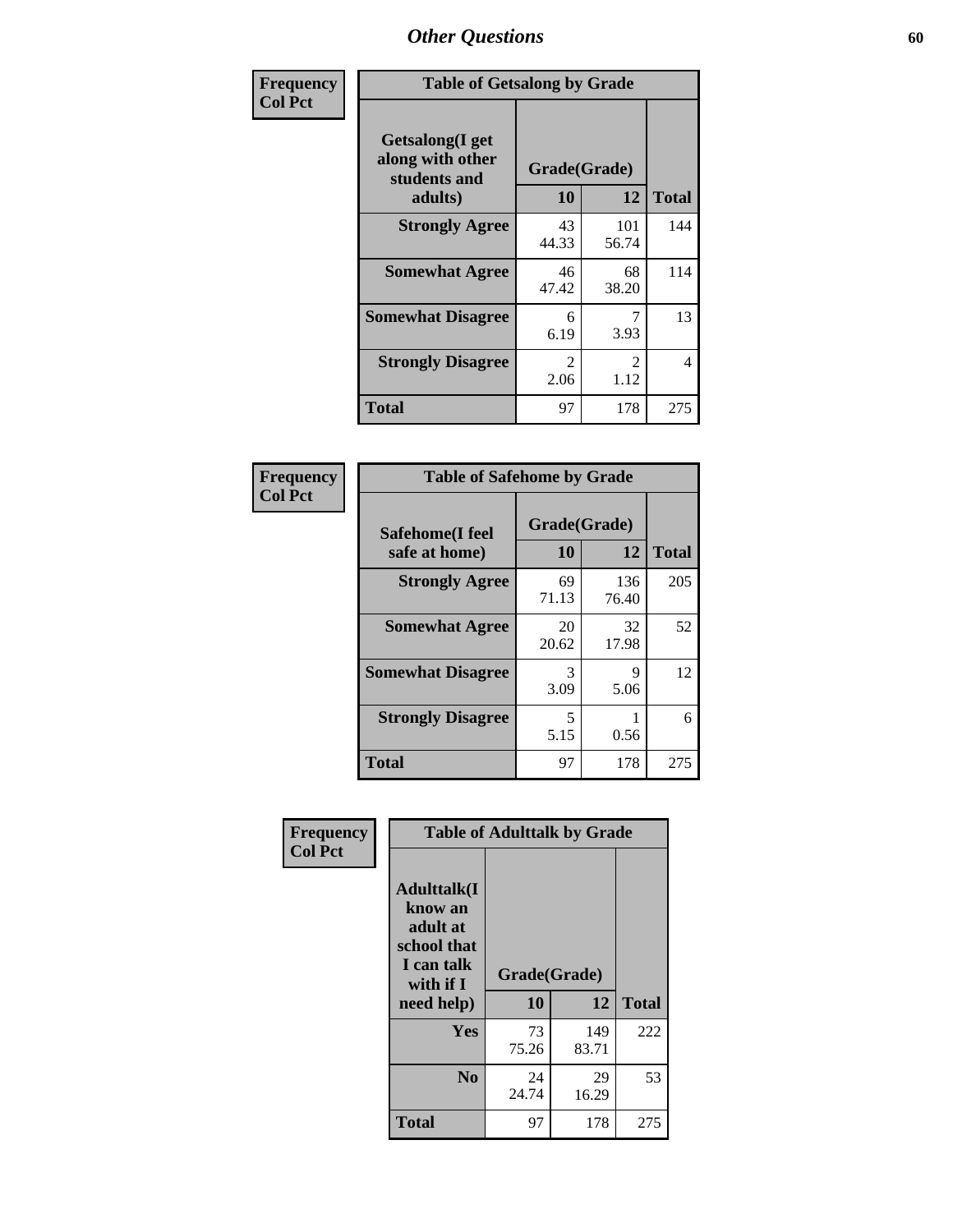**Frequency Row Pct**

| <b>Table of Grade by Tytime</b> |             |                                                                                        |             |             |             |           |              |  |  |  |  |
|---------------------------------|-------------|----------------------------------------------------------------------------------------|-------------|-------------|-------------|-----------|--------------|--|--|--|--|
|                                 |             | Tvtime(On an average school day,<br>how much unsupervised time do I spend watching TV) |             |             |             |           |              |  |  |  |  |
|                                 |             | <b>Less that</b><br>$2 - 3$<br>$4 - 5$<br>$6+$                                         |             |             |             |           |              |  |  |  |  |
| Grade(Grade)   None             |             | hour/day                                                                               | hour/day    | hours/day   | hours/day   | hours/day | <b>Total</b> |  |  |  |  |
| 10                              | 16<br>16.49 | 32<br>32.99                                                                            | 14<br>14.43 | 21<br>21.65 | 10<br>10.31 | 4.12      | 97           |  |  |  |  |
| 12                              | 36<br>20.22 | 44<br>24.72                                                                            | 33<br>18.54 | 53<br>29.78 | 3.93        | 2.81      | 178          |  |  |  |  |
| <b>Total</b>                    | 52          | 76                                                                                     | 47          | 74          | 17          | 9         | 275          |  |  |  |  |

**Frequency Row Pct**

| <b>Table of Grade by Computertime</b> |                                                                                     |                                                                                                   |                     |             |             |           |              |  |  |  |
|---------------------------------------|-------------------------------------------------------------------------------------|---------------------------------------------------------------------------------------------------|---------------------|-------------|-------------|-----------|--------------|--|--|--|
|                                       |                                                                                     | Computertime (On an average school day,<br>how much unsupervised time do I spend on the computer) |                     |             |             |           |              |  |  |  |
|                                       |                                                                                     | <b>Less that</b><br>$4 - 5$<br>$2 - 3$<br>$6+$                                                    |                     |             |             |           |              |  |  |  |
| Grade(Grade)                          | None                                                                                |                                                                                                   | hour/day   hour/day | hours/day   | hours/day   | hours/day | <b>Total</b> |  |  |  |
| 10                                    | 14<br>14.43                                                                         | 19<br>19.59                                                                                       | 24<br>24.74         | 27<br>27.84 | 11<br>11.34 | 2.06      | 97           |  |  |  |
| 12                                    | 47<br>47<br>15<br>47<br>12<br>10<br>8.43<br>6.74<br>26.40<br>26.40<br>26.40<br>5.62 |                                                                                                   |                     |             |             |           |              |  |  |  |
| <b>Total</b>                          | 29                                                                                  | 66                                                                                                | 71                  | 74          | 23          | 12        | 275          |  |  |  |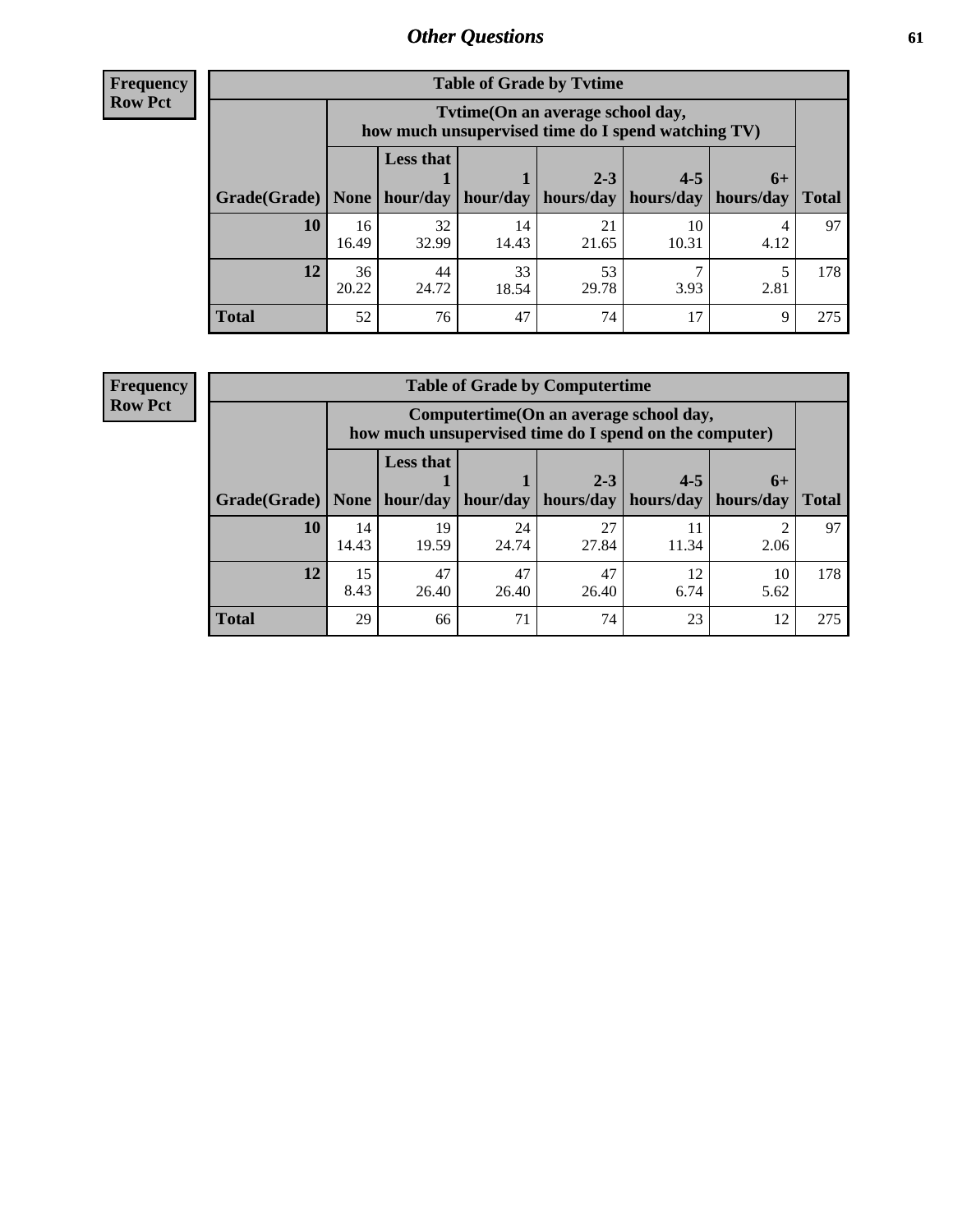#### *Questions about Driving Laws* **62** *Driving Questions were asked only of high school students.*

| <b>Frequency</b> |
|------------------|
| <b>Row Pct</b>   |

| <b>Table of Grade by License1</b> |                                                               |                                                                                                                                           |      |           |           |     |  |  |  |  |  |
|-----------------------------------|---------------------------------------------------------------|-------------------------------------------------------------------------------------------------------------------------------------------|------|-----------|-----------|-----|--|--|--|--|--|
|                                   |                                                               | License1(During the first 6 months of driving<br>with a provisional license,<br>the only passengers who can ride with the<br>driver are:) |      |           |           |     |  |  |  |  |  |
| Grade(Grade)                      | <b>Parent or</b><br>Guardian                                  | Don't<br>Family<br><b>Members</b><br><b>Friends</b><br><b>Total</b><br><b>Know</b><br>Anyone                                              |      |           |           |     |  |  |  |  |  |
| 10                                | 23<br>23.71                                                   | 65<br>67.01                                                                                                                               | 1.03 | 2<br>2.06 | 6<br>6.19 | 97  |  |  |  |  |  |
| 12                                | 33<br>132<br>9<br>4<br>0.00<br>2.25<br>18.54<br>74.16<br>5.06 |                                                                                                                                           |      |           |           |     |  |  |  |  |  |
| Total                             | 56                                                            | 197                                                                                                                                       |      | 6         | 15        | 275 |  |  |  |  |  |

| <b>Frequency</b> |              | <b>Table of Grade by License2</b>                                                                        |                              |                              |                                                      |                      |              |  |  |  |
|------------------|--------------|----------------------------------------------------------------------------------------------------------|------------------------------|------------------------------|------------------------------------------------------|----------------------|--------------|--|--|--|
| <b>Row Pct</b>   |              | License2(17 yr old drivers with a<br>provisional driver's license cannot<br>drive between the hours of:) |                              |                              |                                                      |                      |              |  |  |  |
|                  | Grade(Grade) | <b>Midnight</b><br>to 6am                                                                                | 1am<br>t <sub>0</sub><br>5am | 1am<br>t <sub>0</sub><br>6am | N <sub>0</sub><br>curfew<br>for $17$<br>year<br>olds | Don't<br><b>Know</b> | <b>Total</b> |  |  |  |
|                  | 10           | 63<br>64.95                                                                                              | 6<br>6.19                    | 5<br>5.15                    | 5<br>5.15                                            | 18<br>18.56          | 97           |  |  |  |
|                  | 12           | 150<br>84.27                                                                                             | 6<br>3.37                    | 11<br>6.18                   | $\overline{2}$<br>1.12                               | 9<br>5.06            | 178          |  |  |  |
|                  | <b>Total</b> | 213                                                                                                      | 12                           | 16                           | 7                                                    | 27                   | 275          |  |  |  |

| <b>Frequency</b> |                                                                                                | <b>Table of Grade by License3</b> |             |            |           |             |               |              |
|------------------|------------------------------------------------------------------------------------------------|-----------------------------------|-------------|------------|-----------|-------------|---------------|--------------|
| <b>Row Pct</b>   | License3(For drivers under the age of<br>21,<br>what level of alcohol is considered<br>$DUI$ ? |                                   |             |            |           |             |               |              |
|                  | Grade(Grade)                                                                                   | Any<br><b>Amount</b>              | 0.02        | 0.04       | 0.06      | 0.08        | Don't<br>know | <b>Total</b> |
|                  | 10                                                                                             | 23<br>23.71                       | 38<br>39.18 | 8<br>8.25  | 4<br>4.12 | 10<br>10.31 | 14<br>14.43   | 97           |
|                  | 12                                                                                             | 77<br>43.26                       | 37<br>20.79 | 13<br>7.30 | 3<br>1.69 | 21<br>11.80 | 27<br>15.17   | 178          |
|                  | <b>Total</b>                                                                                   | 100                               | 75          | 21         | 7         | 31          | 41            | 275          |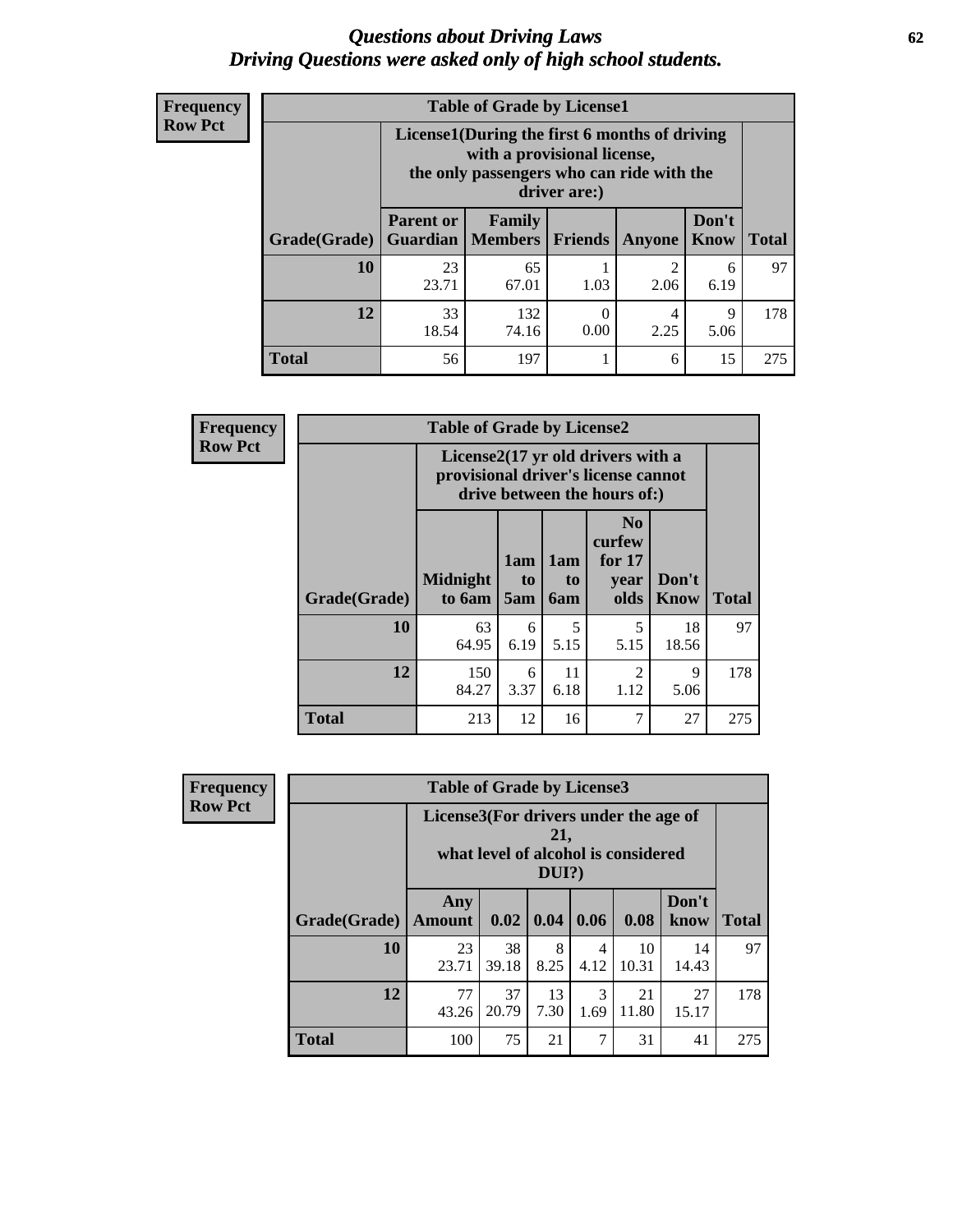#### *Questions about Driving Laws* **63** *Driving Questions were asked only of high school students.*

**Frequency Row Pct**

| <b>Table of Grade by License4</b> |              |                                                                                                                                                      |             |            |           |             |     |  |  |  |
|-----------------------------------|--------------|------------------------------------------------------------------------------------------------------------------------------------------------------|-------------|------------|-----------|-------------|-----|--|--|--|
|                                   |              | License4(A driver under 21 automatically<br>loses his/her license if caught exceeding the<br>posted speet limit by:)                                 |             |            |           |             |     |  |  |  |
| <b>Grade(Grade)</b>               | $15+$<br>mph | Can't<br>lose<br><b>Depends</b><br>license<br>$25+$<br>$35+$<br>Don't<br>for<br><b>on</b><br>mph<br>speeding<br><b>Total</b><br>know<br>mph<br>judge |             |            |           |             |     |  |  |  |
| 10                                | 20<br>20.62  | 18<br>18.56                                                                                                                                          | 15<br>15.46 | 9<br>9.28  | 5<br>5.15 | 30<br>30.93 | 97  |  |  |  |
| 12                                | 23<br>12.92  | 78<br>43.82                                                                                                                                          | 23<br>12.92 | 11<br>6.18 | 3<br>1.69 | 40<br>22.47 | 178 |  |  |  |
| <b>Total</b>                      | 43           | 96                                                                                                                                                   | 38          | 20         | 8         | 70          | 275 |  |  |  |

| Frequency      | <b>Table of Grade by License5</b> |                                                                                                                                                             |                |               |              |
|----------------|-----------------------------------|-------------------------------------------------------------------------------------------------------------------------------------------------------------|----------------|---------------|--------------|
| <b>Row Pct</b> |                                   | License5(A)<br>Georgia teenager<br>with family<br>connections or a<br>good lawyer can<br>break a teen<br>driving law and<br>keep their driver's<br>license) |                |               |              |
|                | Grade(Grade)                      | Yes                                                                                                                                                         | N <sub>0</sub> | Don't<br>know | <b>Total</b> |
|                | 10                                | 24<br>24.74                                                                                                                                                 | 43<br>44.33    | 30<br>30.93   | 97           |
|                | 12                                | 59<br>33.15                                                                                                                                                 | 74<br>41.57    | 45<br>25.28   | 178          |
|                | Total                             | 83                                                                                                                                                          | 117            | 75            | 275          |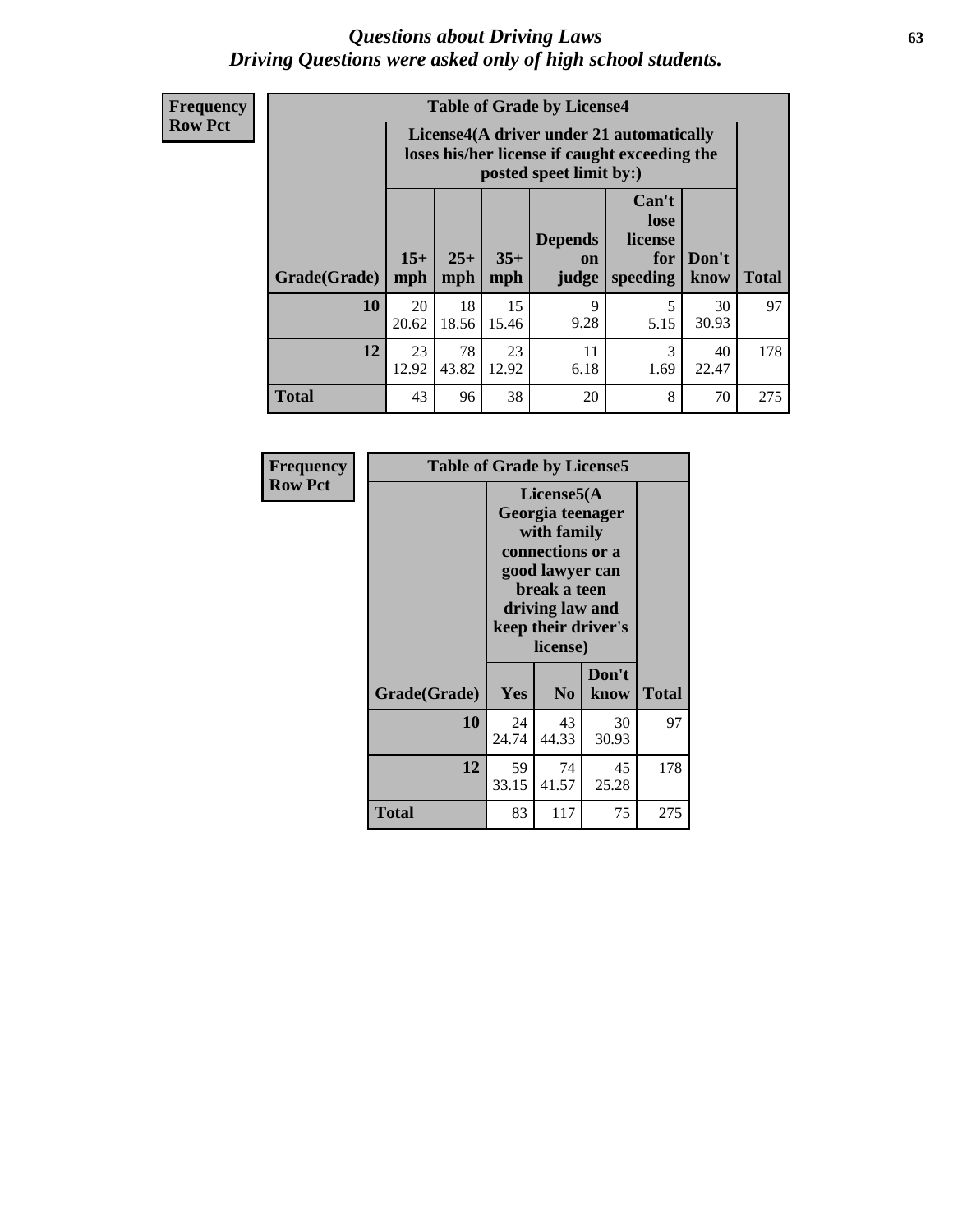#### *Questions about Driving Laws* **64** *Driving Questions were asked only of high school students.*

| <b>Frequency</b> | <b>Table of Grade by License6</b> |                                                                                                                                                 |                |               |              |
|------------------|-----------------------------------|-------------------------------------------------------------------------------------------------------------------------------------------------|----------------|---------------|--------------|
| <b>Row Pct</b>   |                                   | License <sub>6</sub> (I know a<br>friend or<br>classmate that<br>broke a teen<br>driving law,<br>but was allowed to<br>keep his/her<br>license) |                |               |              |
|                  | Grade(Grade)                      | <b>Yes</b>                                                                                                                                      | N <sub>0</sub> | Don't<br>know | <b>Total</b> |
|                  | 10                                | 29<br>29.90                                                                                                                                     | 42<br>43.30    | 26<br>26.80   | 97           |
|                  | 12                                | 90<br>50.56                                                                                                                                     | 60<br>33.71    | 28<br>15.73   | 178          |
|                  | <b>Total</b>                      | 119                                                                                                                                             | 102            | 54            | 275          |

| <b>Frequency</b> | <b>Table of Grade by License7</b> |                                                                             |                                   |                                                                                               |                        |              |  |
|------------------|-----------------------------------|-----------------------------------------------------------------------------|-----------------------------------|-----------------------------------------------------------------------------------------------|------------------------|--------------|--|
| <b>Row Pct</b>   |                                   |                                                                             |                                   | License7(A student under the age of 18 cam loser<br>his/her driving privileges if he or she:) |                        |              |  |
|                  | Grade(Grade)                      | <b>Have</b><br>more than<br>10<br>unexcused<br>absences<br>per school<br>yr | Drop out<br>without<br>graduating | Bring<br>alcohol/drugs/weapon<br>to school                                                    | All of<br>the<br>above | <b>Total</b> |  |
|                  | 10                                | 10<br>10.31                                                                 | 6<br>6.19                         | 4<br>4.12                                                                                     | 77<br>79.38            | 97           |  |
|                  | 12                                | 35<br>19.66                                                                 | 7<br>3.93                         | 2.81                                                                                          | 131<br>73.60           | 178          |  |
|                  | <b>Total</b>                      | 45                                                                          | 13                                | 9                                                                                             | 208                    | 275          |  |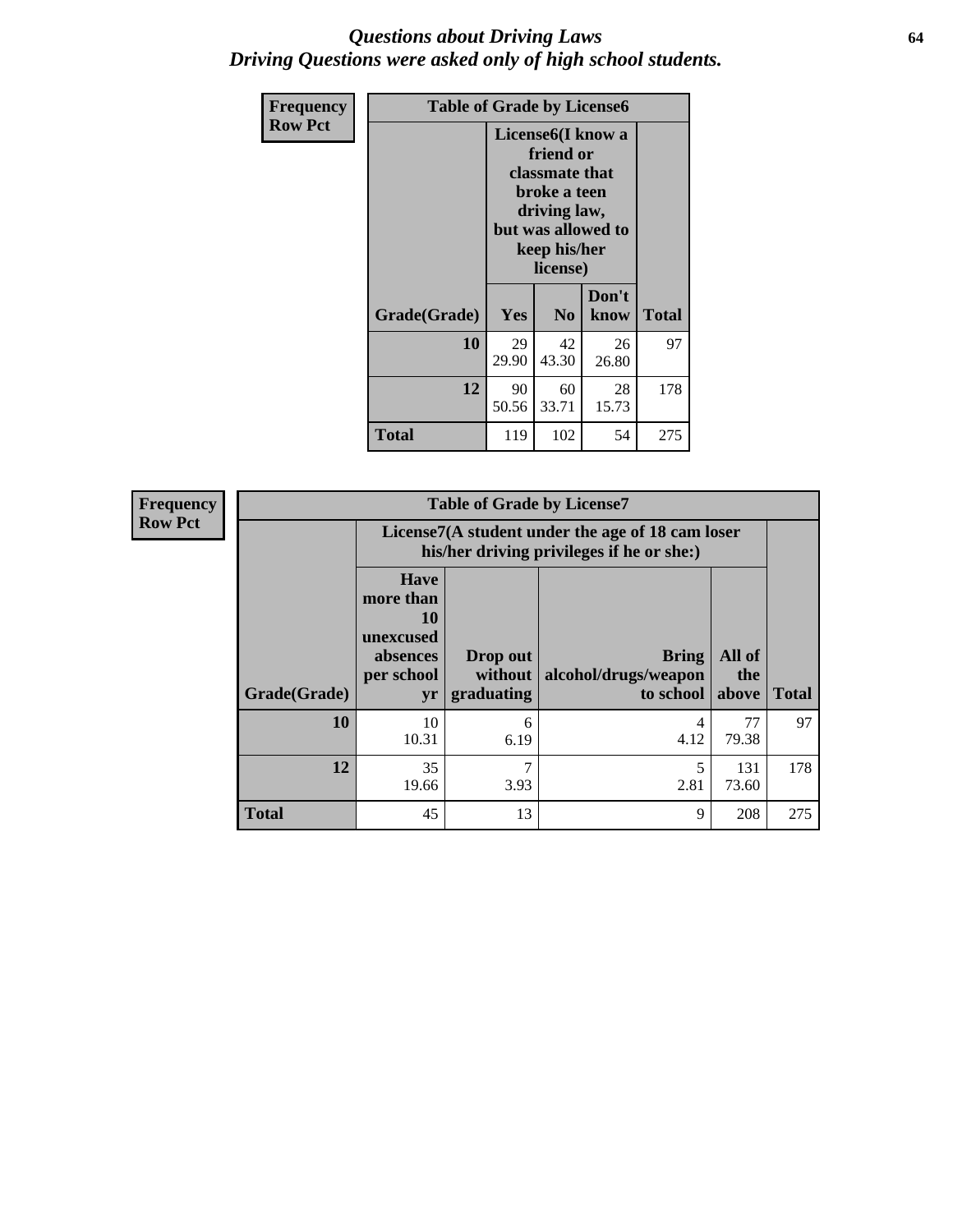# *Select Results by Gender* **65**

| Frequency      | <b>Table of SchoolClimate2 by Gender</b>          |                                 |             |              |
|----------------|---------------------------------------------------|---------------------------------|-------------|--------------|
| <b>Col Pct</b> | SchoolClimate2(I<br>feel successful at<br>school) | Gender(Gender)<br><b>Female</b> | <b>Male</b> | <b>Total</b> |
|                | <b>Strongly Agree</b>                             | 38<br>26.21                     | 29<br>22.31 | 67           |
|                | <b>Somewhat Agree</b>                             | 87<br>60.00                     | 78<br>60.00 | 165          |
|                | <b>Somewhat Disagree</b>                          | 17<br>11.72                     | 17<br>13.08 | 34           |
|                | <b>Strongly Disagree</b>                          | 3<br>2.07                       | 6<br>4.62   | 9            |
|                | <b>Total</b>                                      | 145                             | 130         | 275          |

| Frequency      | <b>Table of SchoolClimate6 by Gender</b>                 |                                 |             |              |  |
|----------------|----------------------------------------------------------|---------------------------------|-------------|--------------|--|
| <b>Col Pct</b> | <b>SchoolClimate6(Teachers</b><br>treat me with respect) | Gender(Gender)<br><b>Female</b> | <b>Male</b> | <b>Total</b> |  |
|                | <b>Strongly Agree</b>                                    | 43<br>29.66                     | 34<br>26.15 | 77           |  |
|                | <b>Somewhat Agree</b>                                    | 73<br>50.34                     | 57<br>43.85 | 130          |  |
|                | <b>Somewhat Disagree</b>                                 | 24<br>16.55                     | 24<br>18.46 | 48           |  |
|                | <b>Strongly Disagree</b>                                 | 5<br>3.45                       | 15<br>11.54 | 20           |  |
|                | <b>Total</b>                                             | 145                             | 130         | 275          |  |

| <b>Frequency</b> | <b>Table of SchoolClimate8 by Gender</b>                                             |                                 |                   |     |
|------------------|--------------------------------------------------------------------------------------|---------------------------------|-------------------|-----|
| <b>Col Pct</b>   | <b>SchoolClimate8(Students</b><br>are frequently<br>recognized for good<br>behavior) | Gender(Gender)<br><b>Female</b> | <b>Total</b>      |     |
|                  | <b>Strongly Agree</b>                                                                | 10                              | <b>Male</b><br>10 | 20  |
|                  |                                                                                      | 6.90                            | 7.69              |     |
|                  | <b>Somewhat Agree</b>                                                                | 54<br>37.24                     | 52<br>40.00       | 106 |
|                  | <b>Somewhat Disagree</b>                                                             | 60<br>41.38                     | 41<br>31.54       | 101 |
|                  | <b>Strongly Disagree</b>                                                             | 21<br>14.48                     | 27<br>20.77       | 48  |
|                  | Total                                                                                | 145                             | 130               | 275 |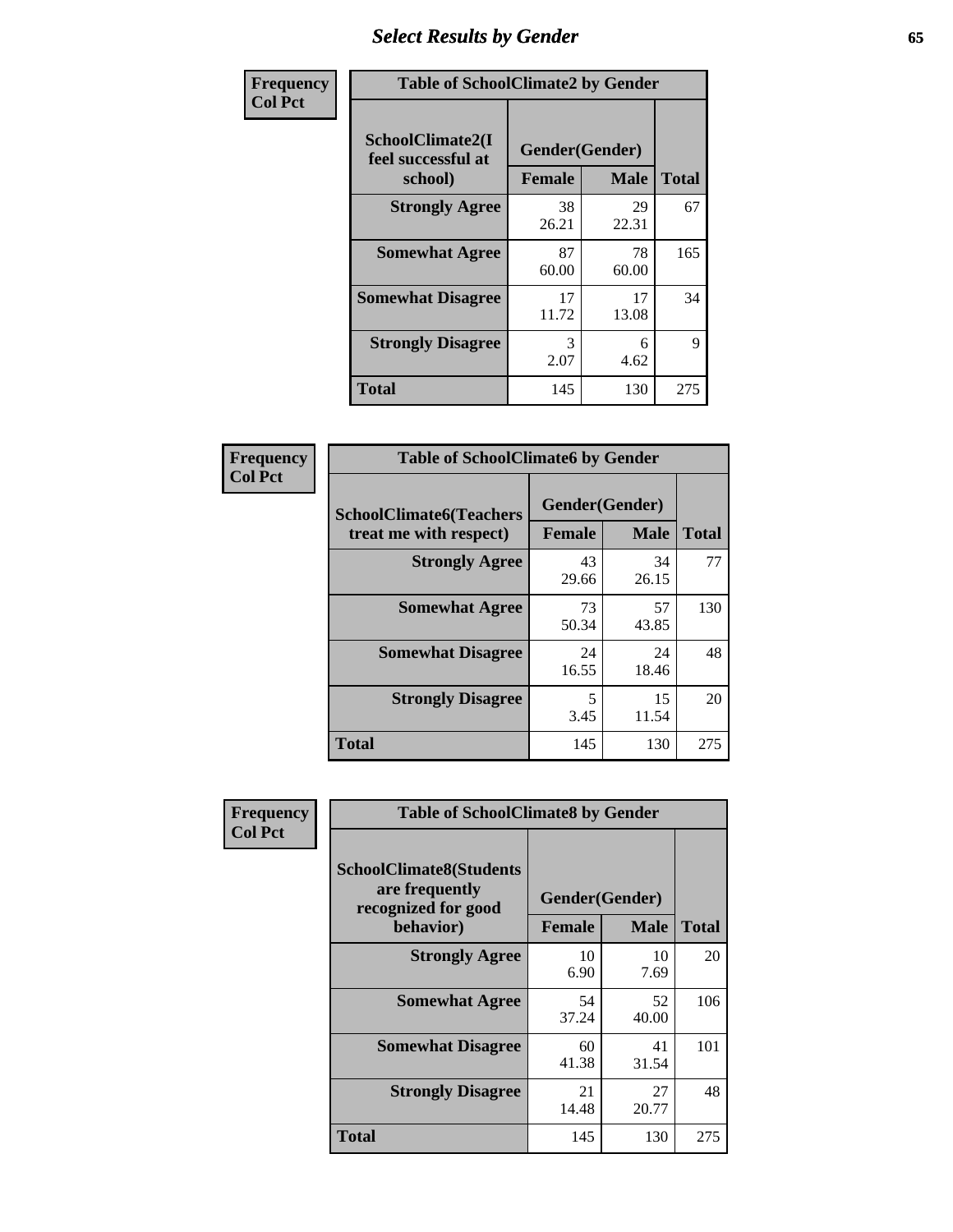## *Select Results by Gender* **66**

| Frequency      | <b>Table of Gender by Dropout</b> |                                                                        |                |              |
|----------------|-----------------------------------|------------------------------------------------------------------------|----------------|--------------|
| <b>Row Pct</b> |                                   | Dropout(I<br>have<br>thought<br>about<br>dropping<br>out of<br>school) |                |              |
|                | Gender(Gender)                    | Yes                                                                    | N <sub>0</sub> | <b>Total</b> |
|                | <b>Female</b>                     | 26<br>17.93                                                            | 119<br>82.07   | 145          |
|                | <b>Male</b>                       | 29<br>22.31                                                            | 101<br>77.69   | 130          |
|                | <b>Total</b>                      | 55                                                                     | 220            | 275          |

| <b>Frequency</b> | <b>Table of Gender by Dropoutreason</b> |                                                                     |              |                                 |                                |              |              |
|------------------|-----------------------------------------|---------------------------------------------------------------------|--------------|---------------------------------|--------------------------------|--------------|--------------|
| <b>Row Pct</b>   |                                         | Dropoutreason (If I dropped out the<br>reason would most likely be) |              |                                 |                                |              |              |
|                  | <b>Gender(Gender)</b>                   | Won't<br><b>Drop</b><br>out                                         | <b>Bored</b> | <b>Family</b><br><b>Reasons</b> | <b>Being</b><br><b>Bullied</b> | <b>Other</b> | <b>Total</b> |
|                  | <b>Female</b>                           | 101<br>69.66                                                        | 14<br>9.66   | 6<br>4.14                       | 2.07                           | 21<br>14.48  | 145          |
|                  | <b>Male</b>                             | 74<br>56.92                                                         | 30<br>23.08  | 6<br>4.62                       | 0.00                           | 20<br>15.38  | 130          |
|                  | <b>Total</b>                            | 175                                                                 | 44           | 12                              | 3                              | 41           | 275          |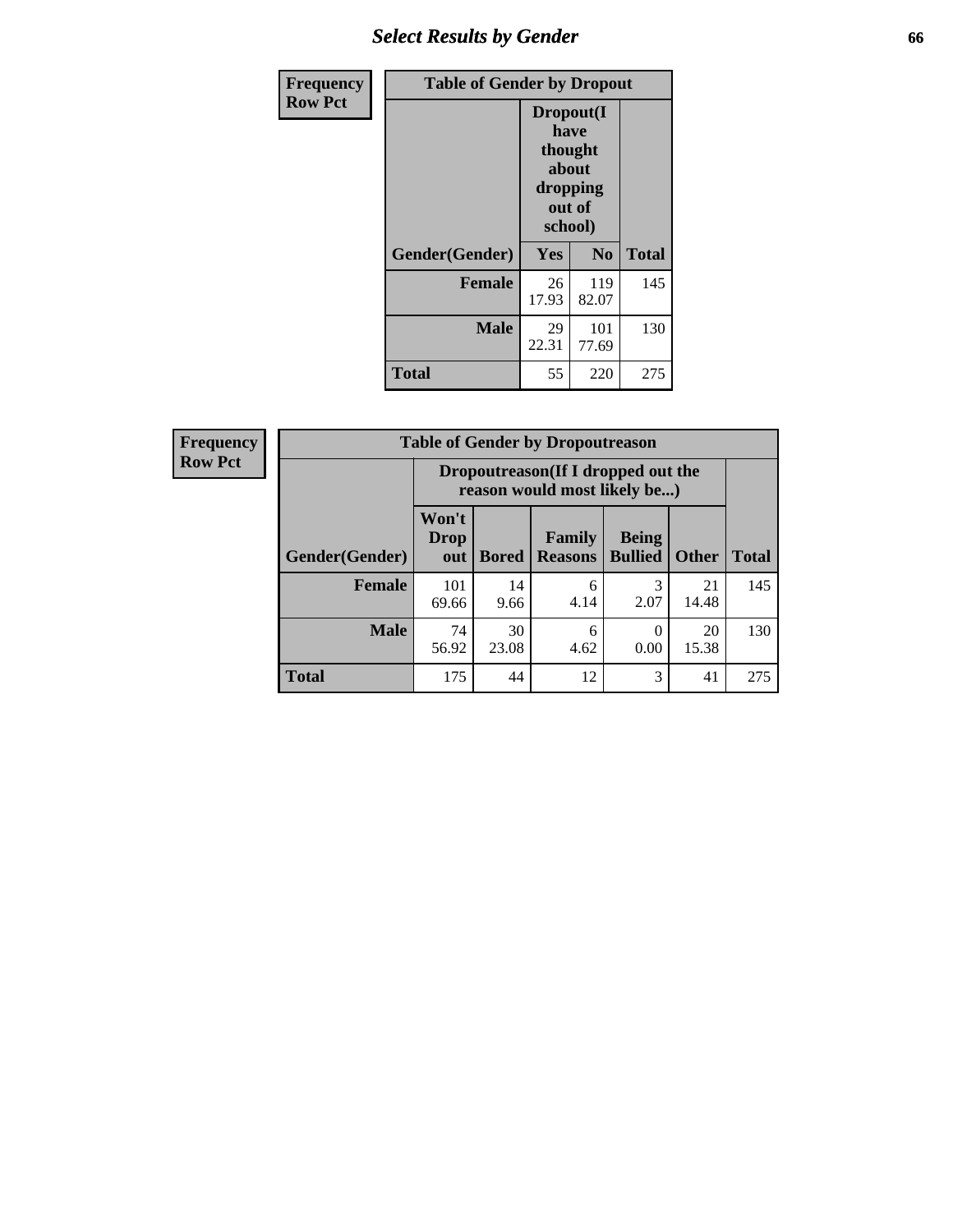*School Safety* **67**

| Frequency      | <b>Table of Gender by Bullied2</b> |                 |                |              |  |
|----------------|------------------------------------|-----------------|----------------|--------------|--|
| <b>Row Pct</b> |                                    | <b>Bullied2</b> |                |              |  |
|                | Gender(Gender)                     | <b>Yes</b>      | N <sub>0</sub> | <b>Total</b> |  |
|                | <b>Female</b>                      | 14<br>9.66      | 131<br>90.34   | 145          |  |
|                | <b>Male</b>                        | 20<br>15.38     | 110<br>84.62   | 130          |  |
|                | <b>Total</b>                       | 34              | 241            | 275          |  |

| Frequency      | <b>Table of Gender by Bulliedothers2</b> |                       |                |              |  |
|----------------|------------------------------------------|-----------------------|----------------|--------------|--|
| <b>Row Pct</b> |                                          | <b>Bulliedothers2</b> |                |              |  |
|                | Gender(Gender)                           | <b>Yes</b>            | N <sub>0</sub> | <b>Total</b> |  |
|                | <b>Female</b>                            | 3<br>2.07             | 142<br>97.93   | 145          |  |
|                | <b>Male</b>                              | 18<br>13.85           | 112<br>86.15   | 130          |  |
|                | <b>Total</b>                             | 21                    | 254            | 275          |  |

| Frequency      | <b>Table of Gender by Weaponschool2</b> |                        |                |              |  |
|----------------|-----------------------------------------|------------------------|----------------|--------------|--|
| <b>Row Pct</b> |                                         | <b>Weaponschool2</b>   |                |              |  |
|                | Gender(Gender)                          | Yes                    | N <sub>0</sub> | <b>Total</b> |  |
|                | <b>Female</b>                           | $\mathfrak{D}$<br>1.38 | 143<br>98.62   | 145          |  |
|                | <b>Male</b>                             | 13<br>10.00            | 117<br>90.00   | 130          |  |
|                | <b>Total</b>                            | 15                     | 260            | 275          |  |

| Frequency      | <b>Table of Gender by Absentunsafe2</b> |               |                |              |
|----------------|-----------------------------------------|---------------|----------------|--------------|
| <b>Row Pct</b> |                                         | Absentunsafe2 |                |              |
|                | Gender(Gender)                          | Yes           | N <sub>0</sub> | <b>Total</b> |
|                | <b>Female</b>                           | 2.76          | 141<br>97.24   | 145          |
|                | <b>Male</b>                             | 1.54          | 128<br>98.46   | 130          |
|                | <b>Total</b>                            | 6             | 269            | 275          |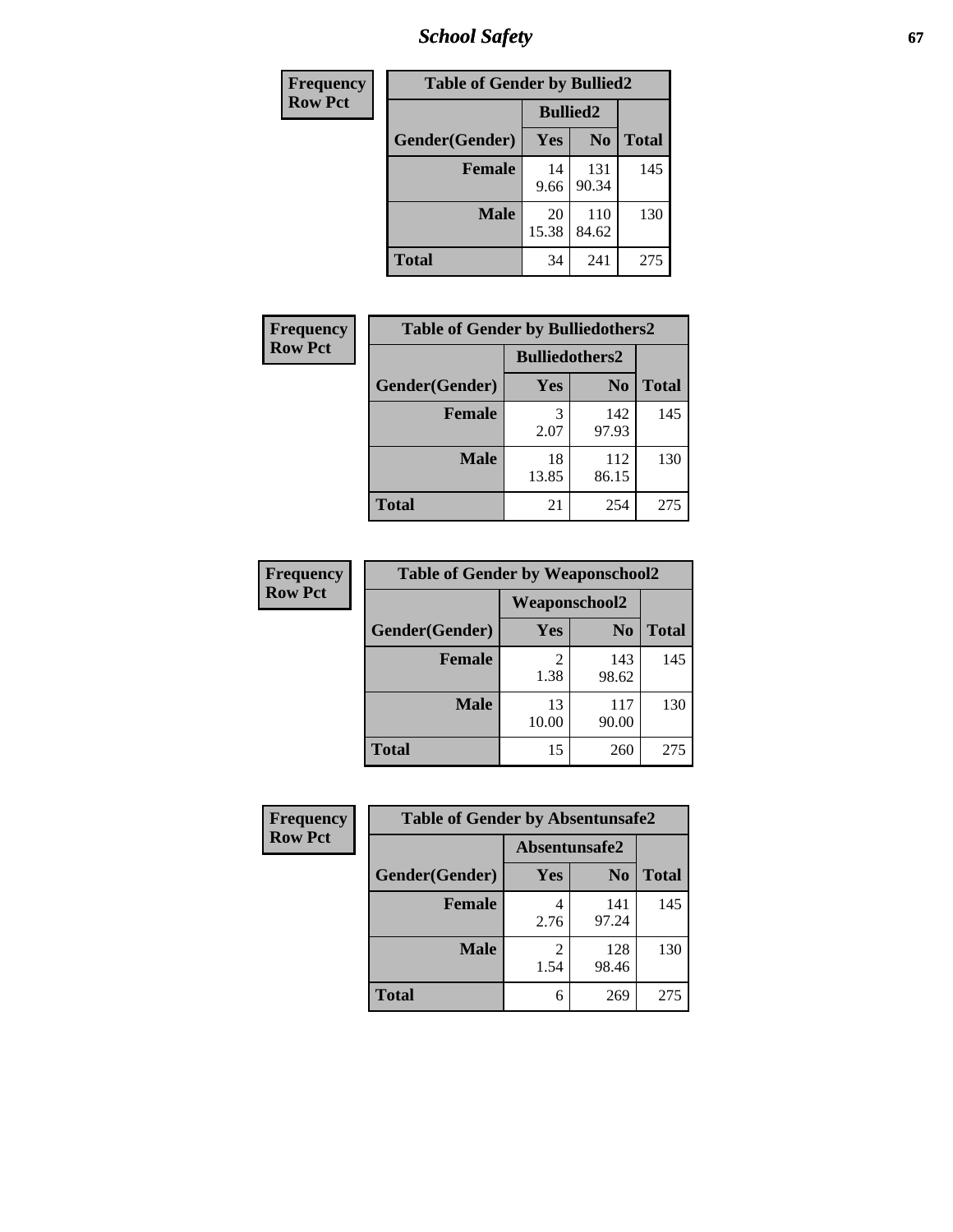*School Safety* **68**

| Frequency      | <b>Table of Gender by Gangself</b> |                                                                                                |                |              |  |
|----------------|------------------------------------|------------------------------------------------------------------------------------------------|----------------|--------------|--|
| <b>Row Pct</b> |                                    | Gangself(I<br>have<br>participated<br>in illegal gang<br>activities in<br>the past 30<br>days) |                |              |  |
|                | Gender(Gender)                     | Yes                                                                                            | N <sub>0</sub> | <b>Total</b> |  |
|                | <b>Female</b>                      | 0.69                                                                                           | 144<br>99.31   | 145          |  |
|                | <b>Male</b>                        | 11<br>8.46                                                                                     | 119<br>91.54   | 130          |  |
|                | <b>Total</b>                       | 12                                                                                             | 263            | 275          |  |

| Frequency      | <b>Table of Gender by Gangpeers</b> |                                                                                                                             |                |              |
|----------------|-------------------------------------|-----------------------------------------------------------------------------------------------------------------------------|----------------|--------------|
| <b>Row Pct</b> |                                     | <b>Gangpeers</b> (I<br>have friends<br>who have<br>participated<br>in illegal gang<br>activities in<br>the past 30<br>days) |                |              |
|                | Gender(Gender)                      | <b>Yes</b>                                                                                                                  | N <sub>0</sub> | <b>Total</b> |
|                | <b>Female</b>                       | 12<br>8.28                                                                                                                  | 133<br>91.72   | 145          |
|                | <b>Male</b>                         | 19<br>14.62                                                                                                                 | 111<br>85.38   | 130          |
|                | <b>Total</b>                        | 31                                                                                                                          | 244            | 275          |

| Frequency      | <b>Table of Gender by Pickedon2</b> |             |                |              |
|----------------|-------------------------------------|-------------|----------------|--------------|
| <b>Row Pct</b> |                                     | Pickedon2   |                |              |
|                | Gender(Gender)                      | Yes         | N <sub>0</sub> | <b>Total</b> |
|                | <b>Female</b>                       | 48<br>33.10 | 97<br>66.90    | 145          |
|                | <b>Male</b>                         | 34<br>26.15 | 96<br>73.85    | 130          |
|                | <b>Total</b>                        | 82          | 193            | 275          |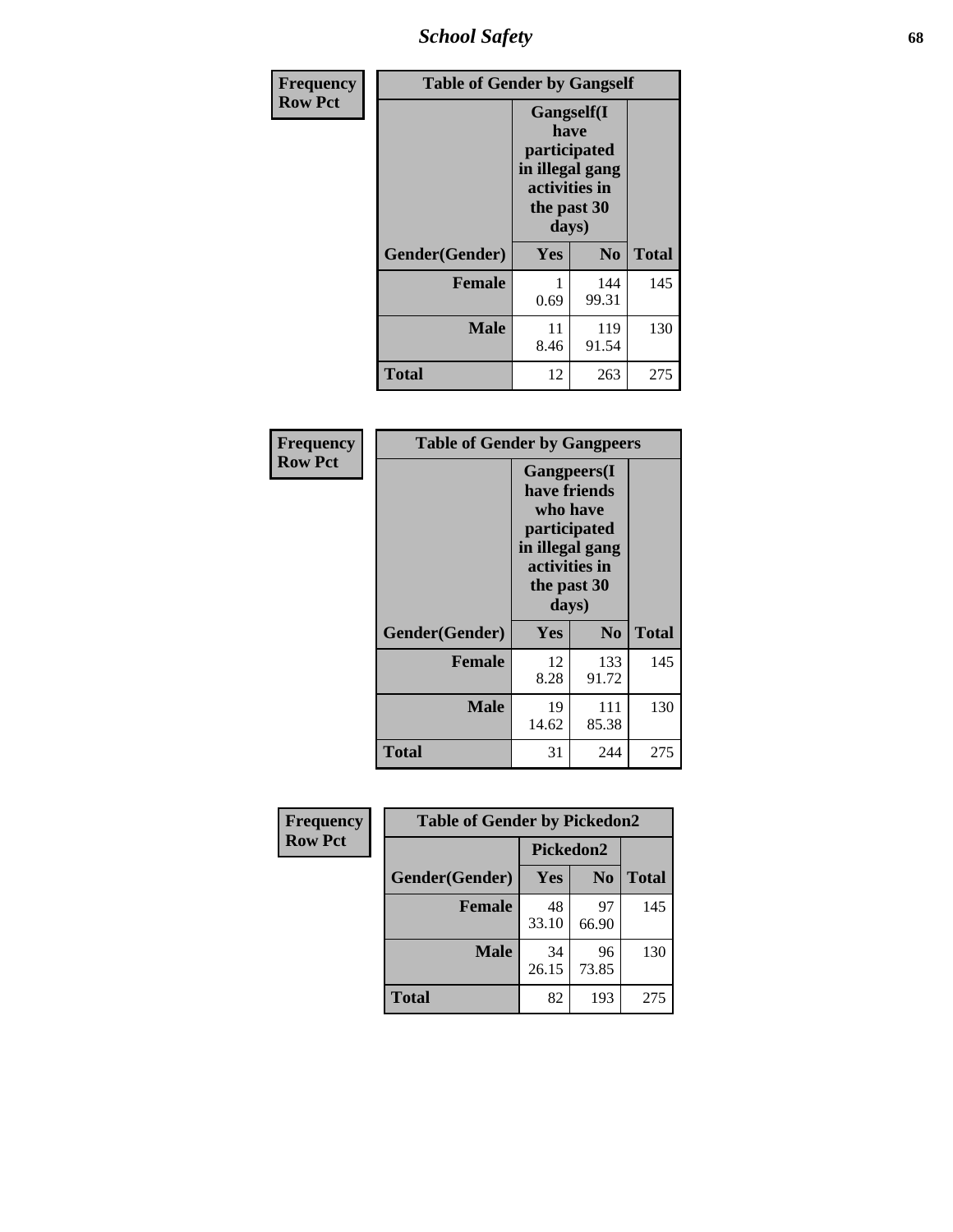*School Safety* **69**

| Frequency      | <b>Table of Gender by Safeschool2</b> |              |                |              |
|----------------|---------------------------------------|--------------|----------------|--------------|
| <b>Row Pct</b> |                                       | Safeschool2  |                |              |
|                | Gender(Gender)                        | Yes          | N <sub>0</sub> | <b>Total</b> |
|                | <b>Female</b>                         | 118<br>81.38 | 27<br>18.62    | 145          |
|                | <b>Male</b>                           | 108<br>83.08 | 22<br>16.92    | 130          |
|                | <b>Total</b>                          | 226          | 49             | 275          |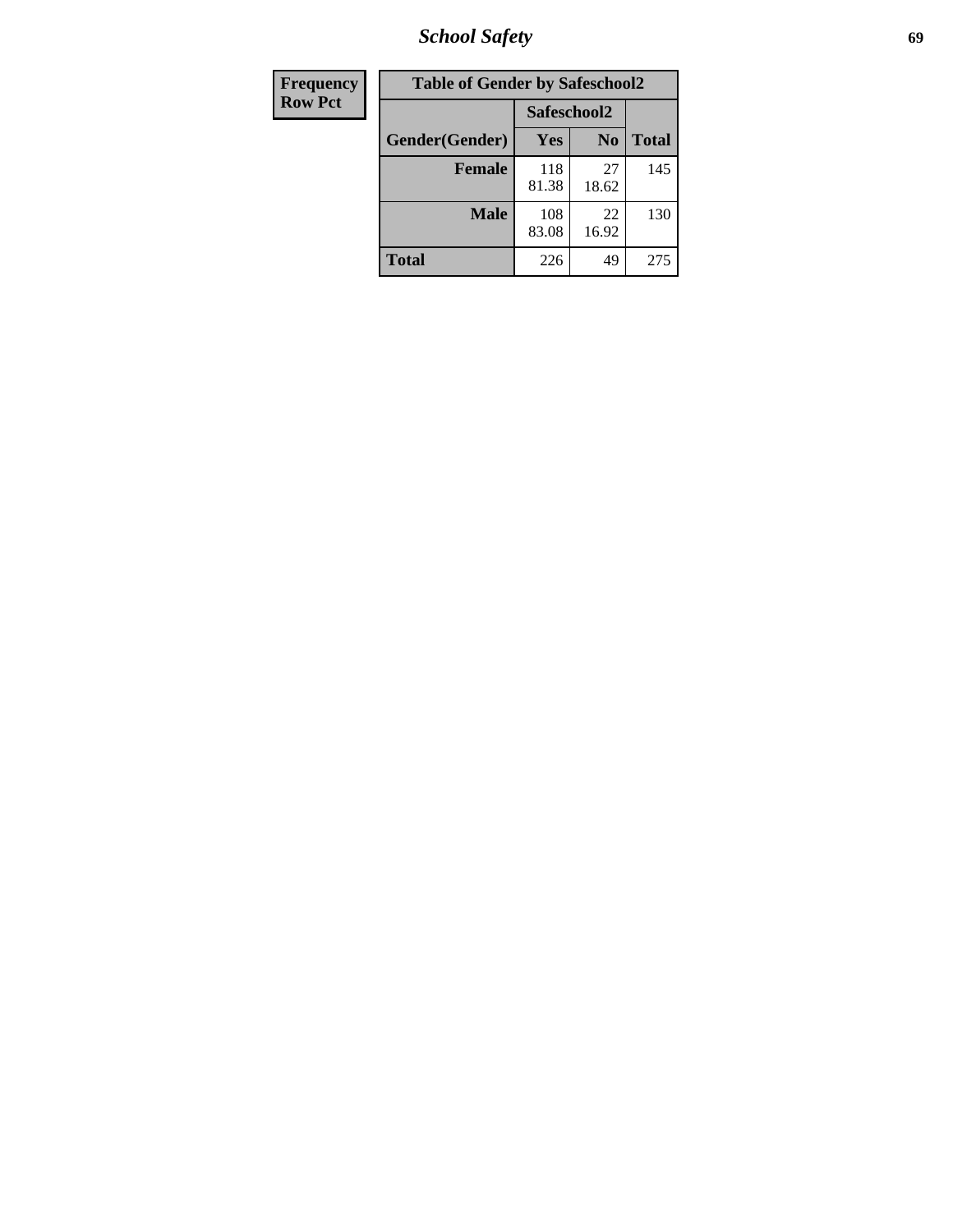# *Incidence of Drug Use* **70**

| <b>Frequency</b> | <b>Table of Gender by AlcoholAlt</b> |                                          |                |              |  |
|------------------|--------------------------------------|------------------------------------------|----------------|--------------|--|
| <b>Row Pct</b>   |                                      | AlcoholAlt(Alcohol<br>use, past 30 days) |                |              |  |
|                  | Gender(Gender)                       | <b>Yes</b>                               | N <sub>0</sub> | <b>Total</b> |  |
|                  | <b>Female</b>                        | 45<br>31.03                              | 100<br>68.97   | 145          |  |
|                  | <b>Male</b>                          | 48<br>36.92                              | 82<br>63.08    | 130          |  |
|                  | <b>Total</b>                         | 93                                       | 182            | 275          |  |

| <b>Frequency</b> | <b>Table of Gender by TobaccoAny</b> |                                          |                |              |
|------------------|--------------------------------------|------------------------------------------|----------------|--------------|
| <b>Row Pct</b>   |                                      | TobaccoAny(Tobacco<br>use, past 30 days) |                |              |
|                  | Gender(Gender)                       | Yes                                      | N <sub>0</sub> | <b>Total</b> |
|                  | <b>Female</b>                        | 26<br>17.93                              | 119<br>82.07   | 145          |
|                  | <b>Male</b>                          | 43<br>33.08                              | 87<br>66.92    | 130          |
|                  | <b>Total</b>                         | 69                                       | 206            | 275          |

| <b>Frequency</b> | <b>Table of Gender by MarijuanaAlt</b> |                    |                        |              |
|------------------|----------------------------------------|--------------------|------------------------|--------------|
| <b>Row Pct</b>   |                                        | use, past 30 days) | MarijuanaAlt(Marijuana |              |
|                  | Gender(Gender)                         | <b>Yes</b>         | N <sub>0</sub>         | <b>Total</b> |
|                  | Female                                 | 15<br>10.34        | 130<br>89.66           | 145          |
|                  | <b>Male</b>                            | 33<br>25.38        | 97<br>74.62            | 130          |
|                  | <b>Total</b>                           | 48                 | 227                    | 275          |

| <b>Frequency</b> | <b>Table of Gender by OtherDrugAny</b> |                                                       |                |              |
|------------------|----------------------------------------|-------------------------------------------------------|----------------|--------------|
| <b>Row Pct</b>   |                                        | <b>OtherDrugAny</b> (Other<br>drug use, past 30 days) |                |              |
|                  | Gender(Gender)                         | <b>Yes</b>                                            | N <sub>0</sub> | <b>Total</b> |
|                  | <b>Female</b>                          | 10<br>6.90                                            | 135<br>93.10   | 145          |
|                  | <b>Male</b>                            | 22<br>16.92                                           | 108<br>83.08   | 130          |
|                  | <b>Total</b>                           | 32                                                    | 243            | 275          |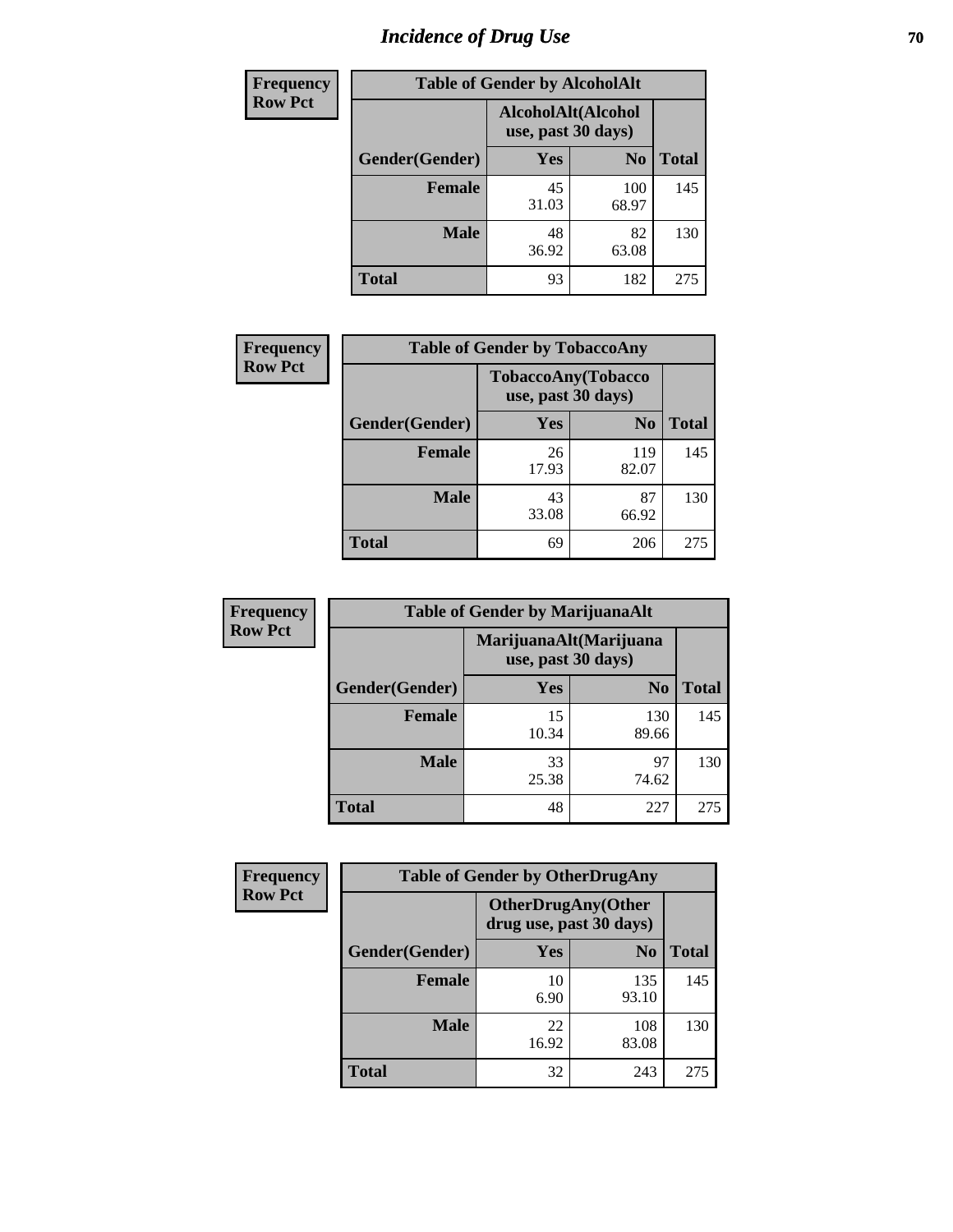### *Average Age at Onset of Use* **71** *Results for "Average Age at Onset of Use" questions exclude students who said they did not use that substance*

#### **Gender=Female**

| <b>Variable</b>    | <b>Label</b>                                                       | <b>Mean</b> |
|--------------------|--------------------------------------------------------------------|-------------|
| Alcoholinit2       | I started using alcohol when I was                                 | 14.26       |
| Cigarettesinit2    | I started smoking tobacco when I was                               | 14.46       |
| Smokelessinit2     | I started chewing tobacco when I was                               |             |
| Marijuanainit2     | I started using marijuana when I was                               | 14.81       |
| Cocaineinit2       | I started using cocaine when I was                                 | 14.75       |
| Inhalantsinit2     | I started using inhalants when I was                               | 12.67       |
| Steroidsinit2      | I started using steroids when I was                                |             |
| Ecstasyinit2       | I started using ecstasy when I was                                 | 14.83       |
| Methinit2          | I started using methamphetamines when I was                        | 14.00       |
| Hallucinogensinit2 | I started using hallucinogens when I was                           | 15.00       |
| Prescription in t2 | I started using prescription drugs not prescribed to me when I was | 13.76       |

#### **Gender=Male**

| <b>Variable</b>    | Label                                                              | <b>Mean</b> |
|--------------------|--------------------------------------------------------------------|-------------|
| Alcoholinit2       | I started using alcohol when I was                                 | 14.00       |
| Cigarettesinit2    | I started smoking tobacco when I was                               | 14.14       |
| Smokelessinit2     | I started chewing tobacco when I was                               | 13.26       |
| Marijuanainit2     | I started using marijuana when I was                               | 14.59       |
| Cocaineinit2       | I started using cocaine when I was                                 | 16.17       |
| Inhalantsinit2     | I started using inhalants when I was                               | 13.00       |
| Steroidsinit2      | I started using steroids when I was                                | 13.00       |
| Ecstasyinit2       | I started using ecstasy when I was                                 | 15.00       |
| Methinit2          | I started using methamphetamines when I was                        | 15.00       |
| Hallucinogensinit2 | I started using hallucinogens when I was                           | 15.29       |
| Prescriptioninit2  | I started using prescription drugs not prescribed to me when I was | 14.67       |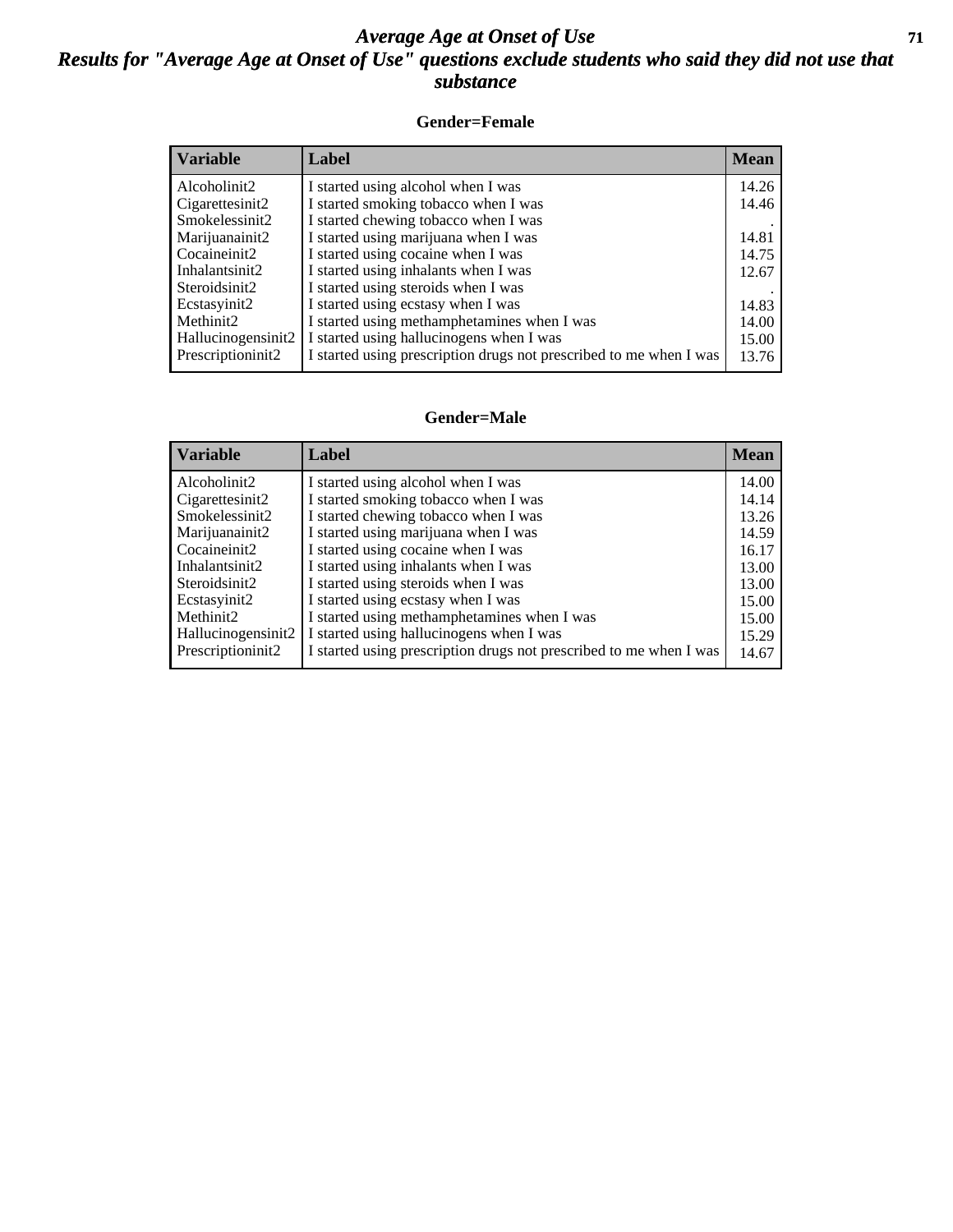# *I Think These Drugs are Harmful* **72**

| <b>Frequency</b> | <b>Table of Gender by Alcoholharmdich</b> |                                                   |                |              |
|------------------|-------------------------------------------|---------------------------------------------------|----------------|--------------|
| <b>Row Pct</b>   |                                           | Alcoholharmdich(I<br>think alcohol is<br>harmful) |                |              |
|                  | Gender(Gender)                            | Yes                                               | N <sub>0</sub> | <b>Total</b> |
|                  | <b>Female</b>                             | 117<br>80.69                                      | 28<br>19.31    | 145          |
|                  | <b>Male</b>                               | 88<br>67.69                                       | 42<br>32.31    | 130          |
|                  | Total                                     | 205                                               | 70             | 275          |

| Frequency      | <b>Table of Gender by Tobaccoharmdich</b> |                                       |                |              |
|----------------|-------------------------------------------|---------------------------------------|----------------|--------------|
| <b>Row Pct</b> |                                           | Tobaccoharmdich(I<br>think tobacco is | harmful)       |              |
|                | Gender(Gender)                            | Yes                                   | N <sub>0</sub> | <b>Total</b> |
|                | <b>Female</b>                             | 144<br>99.31                          | 0.69           | 145          |
|                | <b>Male</b>                               | 122<br>93.85                          | 8<br>6.15      | 130          |
|                | <b>Total</b>                              | 266                                   | 9              | 275          |

| Frequency      | <b>Table of Gender by Marijuanaharmdich</b> |                                                       |                |              |  |
|----------------|---------------------------------------------|-------------------------------------------------------|----------------|--------------|--|
| <b>Row Pct</b> |                                             | Marijuanaharmdich(I<br>think marijuana is<br>harmful) |                |              |  |
|                | Gender(Gender)                              | <b>Yes</b>                                            | N <sub>0</sub> | <b>Total</b> |  |
|                | <b>Female</b>                               | 115<br>79.31                                          | 30<br>20.69    | 145          |  |
|                | <b>Male</b>                                 | 82<br>63.08                                           | 48<br>36.92    | 130          |  |
|                | <b>Total</b>                                | 197                                                   | 78             | 275          |  |

| Frequency<br><b>Row Pct</b> | <b>Table of Gender by Otherdrugharmdich</b> |                                                          |                        |              |
|-----------------------------|---------------------------------------------|----------------------------------------------------------|------------------------|--------------|
|                             |                                             | Otherdrugharmdich(I<br>think other drugs are<br>harmful) |                        |              |
|                             | Gender(Gender)                              | <b>Yes</b>                                               | N <sub>0</sub>         | <b>Total</b> |
|                             | <b>Female</b>                               | 143<br>98.62                                             | $\mathfrak{D}$<br>1.38 | 145          |
|                             | <b>Male</b>                                 | 125<br>96.15                                             | 5<br>3.85              | 130          |
|                             | <b>Total</b>                                | 268                                                      | 7                      | 275          |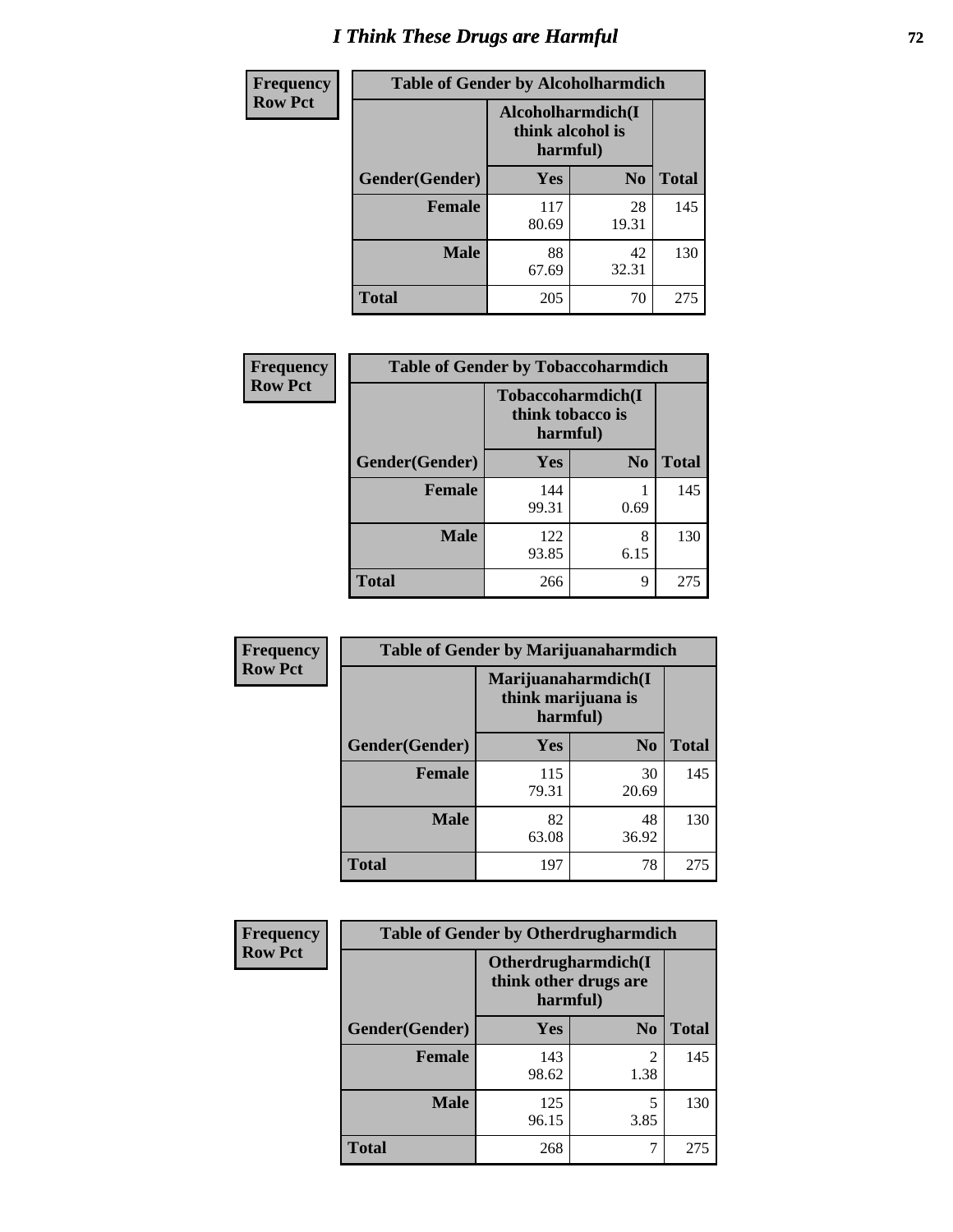| <b>Frequency</b> | <b>Table of Gender by Alcohollocation1</b> |                                                               |             |              |
|------------------|--------------------------------------------|---------------------------------------------------------------|-------------|--------------|
| <b>Row Pct</b>   |                                            | <b>Alcohollocation1(Places</b><br><b>Friends Use Alcohol)</b> |             |              |
|                  | Gender(Gender)                             |                                                               | Do Not Use  | <b>Total</b> |
|                  | <b>Female</b>                              | 96<br>66.21                                                   | 49<br>33.79 | 145          |
|                  | <b>Male</b>                                | 97<br>74.62                                                   | 33<br>25.38 | 130          |
|                  | <b>Total</b>                               | 193                                                           | 82          | 275          |

| <b>Frequency</b> | <b>Table of Gender by Alcohollocation2</b> |                                                               |             |              |
|------------------|--------------------------------------------|---------------------------------------------------------------|-------------|--------------|
| <b>Row Pct</b>   |                                            | <b>Alcohollocation2(Places</b><br><b>Friends Use Alcohol)</b> |             |              |
|                  | Gender(Gender)                             |                                                               | Home        | <b>Total</b> |
|                  | <b>Female</b>                              | 78<br>53.79                                                   | 67<br>46.21 | 145          |
|                  | <b>Male</b>                                | 70<br>53.85                                                   | 60<br>46.15 | 130          |
|                  | <b>Total</b>                               | 148                                                           | 127         | 275          |

| Frequency      | <b>Table of Gender by Alcohollocation3</b> |                                                               |               |              |
|----------------|--------------------------------------------|---------------------------------------------------------------|---------------|--------------|
| <b>Row Pct</b> |                                            | <b>Alcohollocation3(Places</b><br><b>Friends Use Alcohol)</b> |               |              |
|                | Gender(Gender)                             |                                                               | <b>School</b> | <b>Total</b> |
|                | <b>Female</b>                              | 142<br>97.93                                                  | 3<br>2.07     | 145          |
|                | <b>Male</b>                                | 121<br>93.08                                                  | q<br>6.92     | 130          |
|                | <b>Total</b>                               | 263                                                           | 12            | 275          |

| <b>Frequency</b> | <b>Table of Gender by Alcohollocation4</b> |                                                               |             |              |  |
|------------------|--------------------------------------------|---------------------------------------------------------------|-------------|--------------|--|
| <b>Row Pct</b>   |                                            | <b>Alcohollocation4(Places</b><br><b>Friends Use Alcohol)</b> |             |              |  |
|                  | Gender(Gender)                             |                                                               | Car         | <b>Total</b> |  |
|                  | <b>Female</b>                              | 123<br>84.83                                                  | 22<br>15.17 | 145          |  |
|                  | <b>Male</b>                                | 108<br>83.08                                                  | 22<br>16.92 | 130          |  |
|                  | <b>Total</b>                               | 231                                                           | 44          | 275          |  |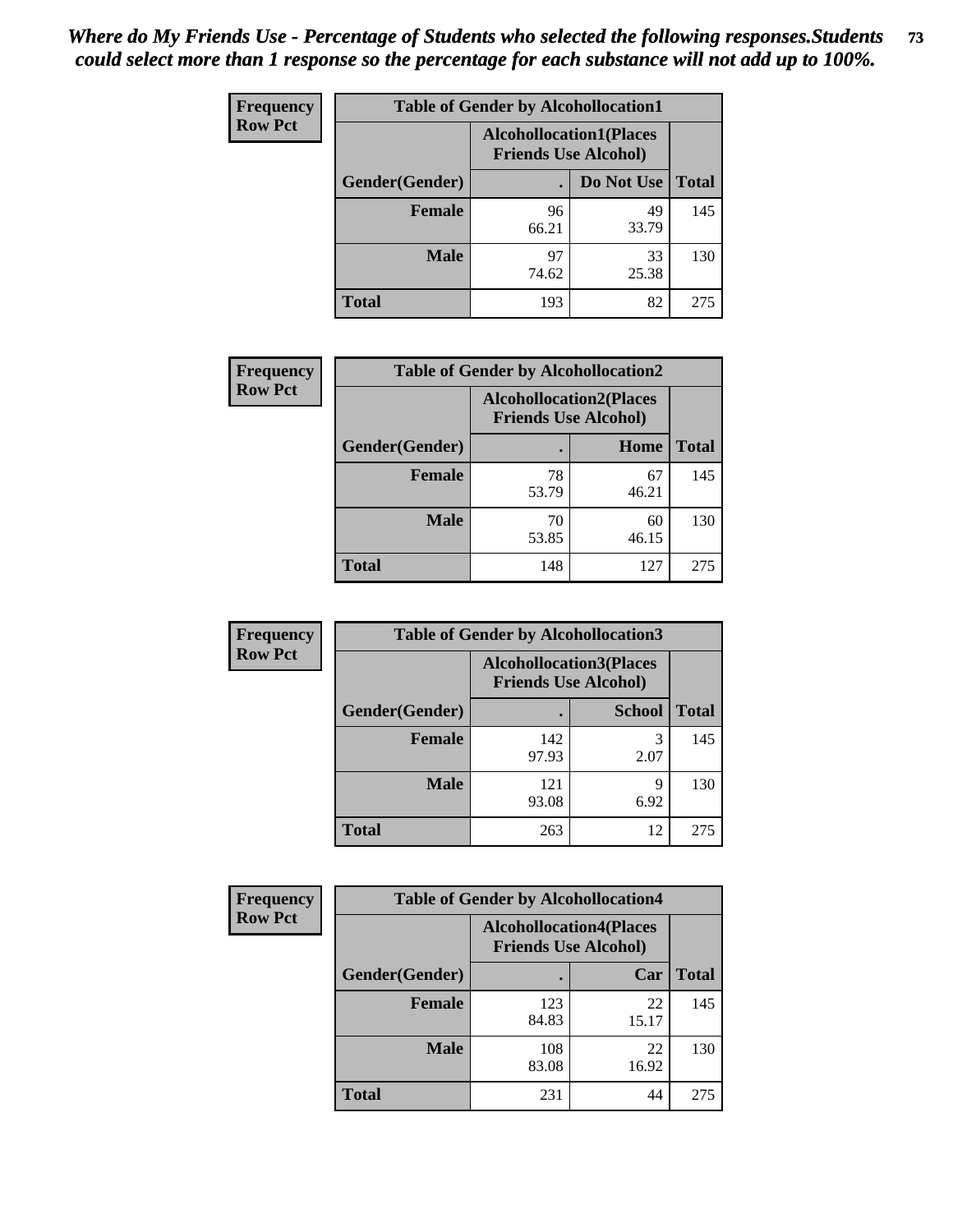| <b>Frequency</b> | <b>Table of Gender by Alcohollocation5</b> |                                                                |                                 |              |
|------------------|--------------------------------------------|----------------------------------------------------------------|---------------------------------|--------------|
| <b>Row Pct</b>   |                                            | <b>Alcohollocation5</b> (Places<br><b>Friends Use Alcohol)</b> |                                 |              |
|                  | Gender(Gender)                             | $\bullet$                                                      | <b>Friend's</b><br><b>House</b> | <b>Total</b> |
|                  | <b>Female</b>                              | 49<br>33.79                                                    | 96<br>66.21                     | 145          |
|                  | <b>Male</b>                                | 54<br>41.54                                                    | 76<br>58.46                     | 130          |
|                  | <b>Total</b>                               | 103                                                            | 172                             | 275          |

| Frequency      | <b>Table of Gender by Alcohollocation6</b> |                                                               |              |              |  |
|----------------|--------------------------------------------|---------------------------------------------------------------|--------------|--------------|--|
| <b>Row Pct</b> |                                            | <b>Alcohollocation6(Places</b><br><b>Friends Use Alcohol)</b> |              |              |  |
|                | <b>Gender</b> (Gender)                     |                                                               | <b>Other</b> | <b>Total</b> |  |
|                | <b>Female</b>                              | 93<br>64.14                                                   | 52<br>35.86  | 145          |  |
|                | <b>Male</b>                                | 76<br>58.46                                                   | 54<br>41.54  | 130          |  |
|                | <b>Total</b>                               | 169                                                           | 106          | 275          |  |

| Frequency      | <b>Table of Gender by Tobaccolocation1</b> |                                                               |             |              |  |
|----------------|--------------------------------------------|---------------------------------------------------------------|-------------|--------------|--|
| <b>Row Pct</b> |                                            | <b>Tobaccolocation1(Places</b><br><b>Friends Use Tobacco)</b> |             |              |  |
|                | Gender(Gender)                             |                                                               | Do Not Use  | <b>Total</b> |  |
|                | Female                                     | 68<br>46.90                                                   | 77<br>53.10 | 145          |  |
|                | <b>Male</b>                                | 82<br>63.08                                                   | 48<br>36.92 | 130          |  |
|                | <b>Total</b>                               | 150                                                           | 125         | 275          |  |

| <b>Frequency</b> | <b>Table of Gender by Tobaccolocation2</b> |                                                               |             |              |  |
|------------------|--------------------------------------------|---------------------------------------------------------------|-------------|--------------|--|
| <b>Row Pct</b>   |                                            | <b>Tobaccolocation2(Places</b><br><b>Friends Use Tobacco)</b> |             |              |  |
|                  | Gender(Gender)                             |                                                               | Home        | <b>Total</b> |  |
|                  | Female                                     | 89<br>61.38                                                   | 56<br>38.62 | 145          |  |
|                  | <b>Male</b>                                | 79<br>60.77                                                   | 51<br>39.23 | 130          |  |
|                  | <b>Total</b>                               | 168                                                           | 107         | 275          |  |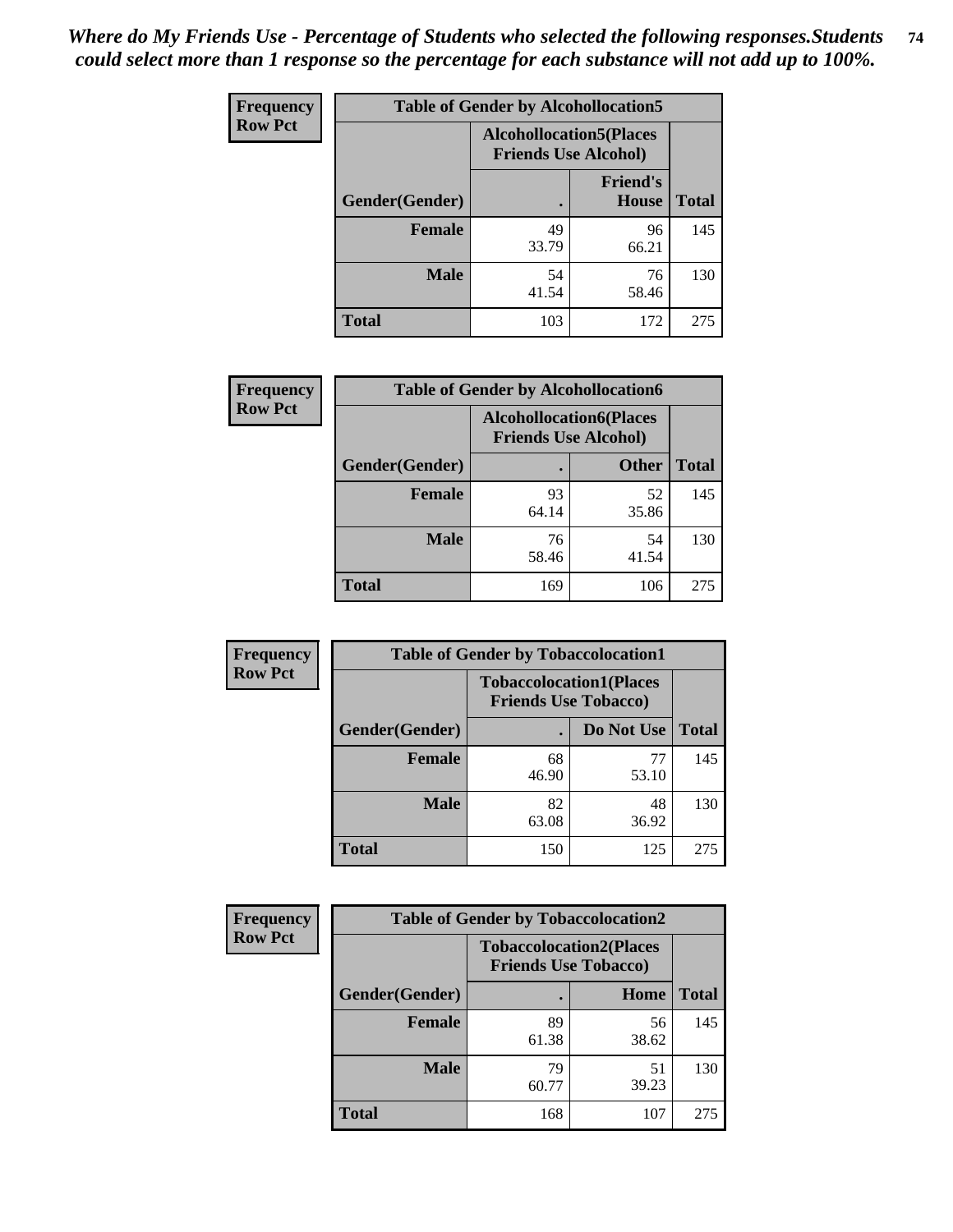| <b>Frequency</b> | <b>Table of Gender by Tobaccolocation3</b> |                                                               |               |              |
|------------------|--------------------------------------------|---------------------------------------------------------------|---------------|--------------|
| <b>Row Pct</b>   |                                            | <b>Tobaccolocation3(Places</b><br><b>Friends Use Tobacco)</b> |               |              |
|                  | Gender(Gender)                             |                                                               | <b>School</b> | <b>Total</b> |
|                  | <b>Female</b>                              | 119<br>82.07                                                  | 26<br>17.93   | 145          |
|                  | <b>Male</b>                                | 95<br>73.08                                                   | 35<br>26.92   | 130          |
|                  | Total                                      | 214                                                           | 61            | 275          |

| <b>Frequency</b> | <b>Table of Gender by Tobaccolocation4</b> |                                                               |             |              |
|------------------|--------------------------------------------|---------------------------------------------------------------|-------------|--------------|
| <b>Row Pct</b>   |                                            | <b>Tobaccolocation4(Places</b><br><b>Friends Use Tobacco)</b> |             |              |
|                  | Gender(Gender)                             |                                                               | Car         | <b>Total</b> |
|                  | <b>Female</b>                              | 94<br>64.83                                                   | 51<br>35.17 | 145          |
|                  | <b>Male</b>                                | 81<br>62.31                                                   | 49<br>37.69 | 130          |
|                  | <b>Total</b>                               | 175                                                           | 100         | 275          |

| <b>Frequency</b> | <b>Table of Gender by Tobaccolocation5</b> |                                                               |                                 |              |
|------------------|--------------------------------------------|---------------------------------------------------------------|---------------------------------|--------------|
| <b>Row Pct</b>   |                                            | <b>Tobaccolocation5(Places</b><br><b>Friends Use Tobacco)</b> |                                 |              |
|                  | Gender(Gender)                             |                                                               | <b>Friend's</b><br><b>House</b> | <b>Total</b> |
|                  | <b>Female</b>                              | 85<br>58.62                                                   | 60<br>41.38                     | 145          |
|                  | <b>Male</b>                                | 65<br>50.00                                                   | 65<br>50.00                     | 130          |
|                  | <b>Total</b>                               | 150                                                           | 125                             | 275          |

| <b>Frequency</b> | <b>Table of Gender by Tobaccolocation6</b> |                                                               |              |              |  |
|------------------|--------------------------------------------|---------------------------------------------------------------|--------------|--------------|--|
| <b>Row Pct</b>   |                                            | <b>Tobaccolocation6(Places</b><br><b>Friends Use Tobacco)</b> |              |              |  |
|                  | Gender(Gender)                             |                                                               | <b>Other</b> | <b>Total</b> |  |
|                  | Female                                     | 91<br>62.76                                                   | 54<br>37.24  | 145          |  |
|                  | <b>Male</b>                                | 78<br>60.00                                                   | 52<br>40.00  | 130          |  |
|                  | <b>Total</b>                               | 169                                                           | 106          | 275          |  |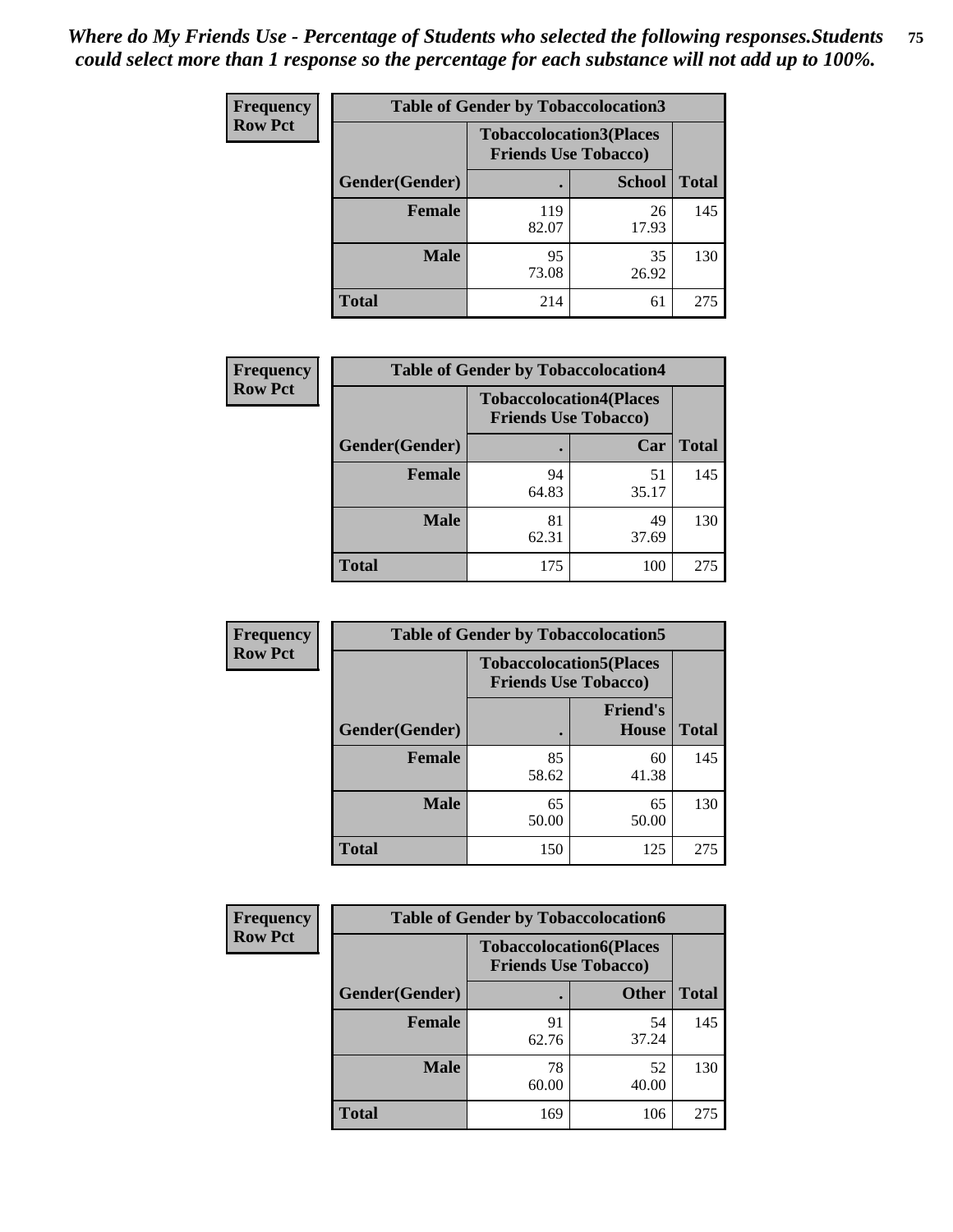| <b>Frequency</b> | <b>Table of Gender by Marijuanalocation1</b> |                                                                    |             |              |
|------------------|----------------------------------------------|--------------------------------------------------------------------|-------------|--------------|
| <b>Row Pct</b>   |                                              | <b>Marijuanalocation1(Places</b><br><b>Friends Use Marijuana</b> ) |             |              |
|                  | Gender(Gender)                               |                                                                    | Do Not Use  | <b>Total</b> |
|                  | <b>Female</b>                                | 75<br>51.72                                                        | 70<br>48.28 | 145          |
|                  | <b>Male</b>                                  | 79<br>60.77                                                        | 51<br>39.23 | 130          |
|                  | Total                                        | 154                                                                | 121         | 275          |

| <b>Frequency</b> | <b>Table of Gender by Marijuanalocation2</b> |                                                                    |             |              |
|------------------|----------------------------------------------|--------------------------------------------------------------------|-------------|--------------|
| <b>Row Pct</b>   |                                              | <b>Marijuanalocation2(Places</b><br><b>Friends Use Marijuana</b> ) |             |              |
|                  | Gender(Gender)                               |                                                                    | Home        | <b>Total</b> |
|                  | <b>Female</b>                                | 93<br>64.14                                                        | 52<br>35.86 | 145          |
|                  | <b>Male</b>                                  | 83<br>63.85                                                        | 47<br>36.15 | 130          |
|                  | <b>Total</b>                                 | 176                                                                | 99          | 275          |

| Frequency      | <b>Table of Gender by Marijuanalocation3</b> |                                                                    |               |              |
|----------------|----------------------------------------------|--------------------------------------------------------------------|---------------|--------------|
| <b>Row Pct</b> |                                              | <b>Marijuanalocation3(Places</b><br><b>Friends Use Marijuana</b> ) |               |              |
|                | Gender(Gender)                               |                                                                    | <b>School</b> | <b>Total</b> |
|                | Female                                       | 129<br>88.97                                                       | 16<br>11.03   | 145          |
|                | <b>Male</b>                                  | 116<br>89.23                                                       | 14<br>10.77   | 130          |
|                | <b>Total</b>                                 | 245                                                                | 30            | 275          |

| <b>Frequency</b> | <b>Table of Gender by Marijuanalocation4</b> |                                |                                  |              |  |
|------------------|----------------------------------------------|--------------------------------|----------------------------------|--------------|--|
| <b>Row Pct</b>   |                                              | <b>Friends Use Marijuana</b> ) | <b>Marijuanalocation4(Places</b> |              |  |
|                  | Gender(Gender)                               |                                | Car                              | <b>Total</b> |  |
|                  | <b>Female</b>                                | 106<br>73.10                   | 39<br>26.90                      | 145          |  |
|                  | <b>Male</b>                                  | 97<br>74.62                    | 33<br>25.38                      | 130          |  |
|                  | <b>Total</b>                                 | 203                            | 72                               | 275          |  |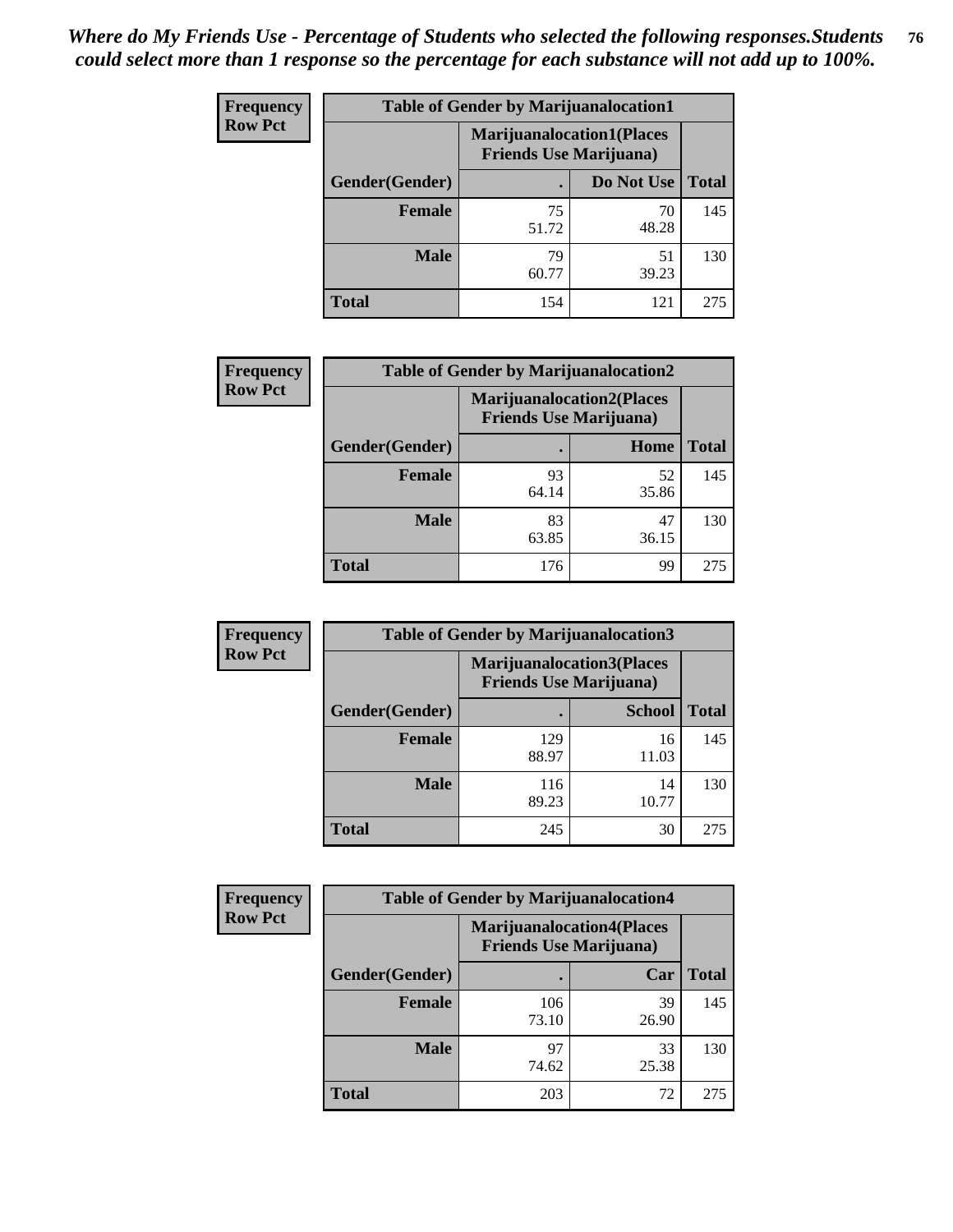| <b>Frequency</b> | <b>Table of Gender by Marijuanalocation5</b> |                                                                    |                          |              |
|------------------|----------------------------------------------|--------------------------------------------------------------------|--------------------------|--------------|
| <b>Row Pct</b>   |                                              | <b>Marijuanalocation5(Places</b><br><b>Friends Use Marijuana</b> ) |                          |              |
|                  | <b>Gender</b> (Gender)                       |                                                                    | <b>Friend's</b><br>House | <b>Total</b> |
|                  | <b>Female</b>                                | 76<br>52.41                                                        | 69<br>47.59              | 145          |
|                  | <b>Male</b>                                  | 67<br>51.54                                                        | 63<br>48.46              | 130          |
|                  | <b>Total</b>                                 | 143                                                                | 132                      | 275          |

| <b>Frequency</b> | <b>Table of Gender by Marijuanalocation6</b> |                                |                                  |              |
|------------------|----------------------------------------------|--------------------------------|----------------------------------|--------------|
| <b>Row Pct</b>   |                                              | <b>Friends Use Marijuana</b> ) | <b>Marijuanalocation6(Places</b> |              |
|                  | <b>Gender</b> (Gender)                       |                                | <b>Other</b>                     | <b>Total</b> |
|                  | <b>Female</b>                                | 99<br>68.28                    | 46<br>31.72                      | 145          |
|                  | <b>Male</b>                                  | 81<br>62.31                    | 49<br>37.69                      | 130          |
|                  | <b>Total</b>                                 | 180                            | 95                               | 275          |

| Frequency      | <b>Table of Gender by Otherdruglocation1</b> |                                                                                |              |              |
|----------------|----------------------------------------------|--------------------------------------------------------------------------------|--------------|--------------|
| <b>Row Pct</b> |                                              | <b>Otherdruglocation1(Places</b><br><b>Friends Use Other Illegal</b><br>Drugs) |              |              |
|                | Gender(Gender)                               |                                                                                | Do Not Use   | <b>Total</b> |
|                | <b>Female</b>                                | 40<br>27.59                                                                    | 105<br>72.41 | 145          |
|                | <b>Male</b>                                  | 49<br>37.69                                                                    | 81<br>62.31  | 130          |
|                | <b>Total</b>                                 | 89                                                                             | 186          | 275          |

| <b>Frequency</b> | <b>Table of Gender by Otherdruglocation2</b> |                                            |                                  |              |
|------------------|----------------------------------------------|--------------------------------------------|----------------------------------|--------------|
| <b>Row Pct</b>   |                                              | <b>Friends Use Other Illegal</b><br>Drugs) | <b>Otherdruglocation2(Places</b> |              |
|                  | Gender(Gender)                               |                                            | Home                             | <b>Total</b> |
|                  | <b>Female</b>                                | 118<br>81.38                               | 27<br>18.62                      | 145          |
|                  | <b>Male</b>                                  | 103<br>79.23                               | 27<br>20.77                      | 130          |
|                  | <b>Total</b>                                 | 221                                        | 54                               | 275          |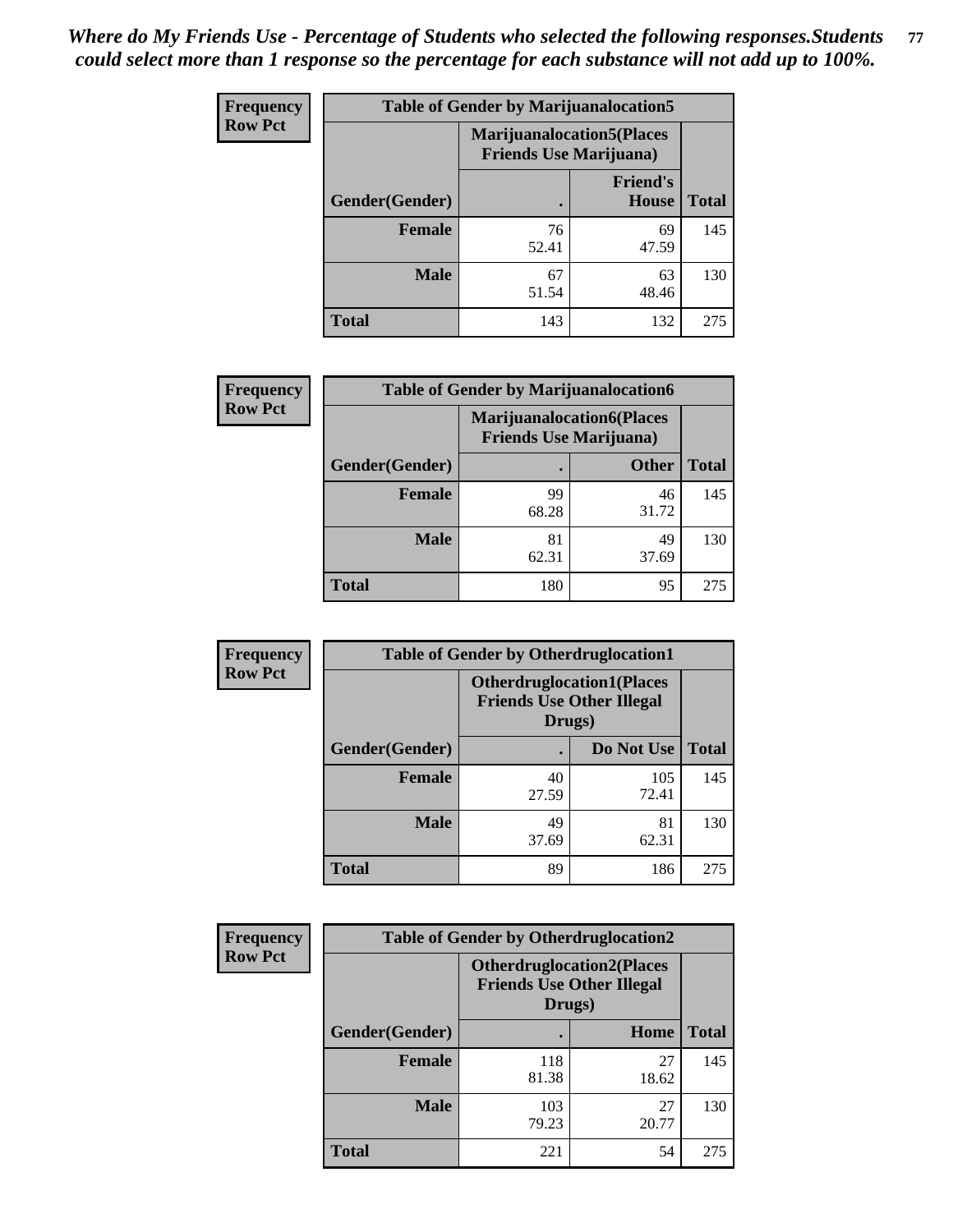| <b>Frequency</b> | <b>Table of Gender by Otherdruglocation3</b> |                                            |                                  |              |
|------------------|----------------------------------------------|--------------------------------------------|----------------------------------|--------------|
| <b>Row Pct</b>   |                                              | <b>Friends Use Other Illegal</b><br>Drugs) | <b>Otherdruglocation3(Places</b> |              |
|                  | <b>Gender</b> (Gender)                       |                                            | <b>School</b>                    | <b>Total</b> |
|                  | <b>Female</b>                                | 132<br>91.03                               | 13<br>8.97                       | 145          |
|                  | <b>Male</b>                                  | 115<br>88.46                               | 15<br>11.54                      | 130          |
|                  | <b>Total</b>                                 | 247                                        | 28                               | 275          |

| Frequency      | <b>Table of Gender by Otherdruglocation4</b> |                                            |                                  |              |
|----------------|----------------------------------------------|--------------------------------------------|----------------------------------|--------------|
| <b>Row Pct</b> |                                              | <b>Friends Use Other Illegal</b><br>Drugs) | <b>Otherdruglocation4(Places</b> |              |
|                | Gender(Gender)                               |                                            | Car                              | <b>Total</b> |
|                | Female                                       | 123<br>84.83                               | 22<br>15.17                      | 145          |
|                | <b>Male</b>                                  | 113<br>86.92                               | 17<br>13.08                      | 130          |
|                | <b>Total</b>                                 | 236                                        | 39                               | 275          |

| Frequency      | <b>Table of Gender by Otherdruglocation5</b>                                   |              |                                 |              |
|----------------|--------------------------------------------------------------------------------|--------------|---------------------------------|--------------|
| <b>Row Pct</b> | <b>Otherdruglocation5(Places</b><br><b>Friends Use Other Illegal</b><br>Drugs) |              |                                 |              |
|                | Gender(Gender)                                                                 |              | <b>Friend's</b><br><b>House</b> | <b>Total</b> |
|                | <b>Female</b>                                                                  | 107<br>73.79 | 38<br>26.21                     | 145          |
|                | <b>Male</b>                                                                    | 100<br>76.92 | 30<br>23.08                     | 130          |
|                | <b>Total</b>                                                                   | 207          | 68                              | 275          |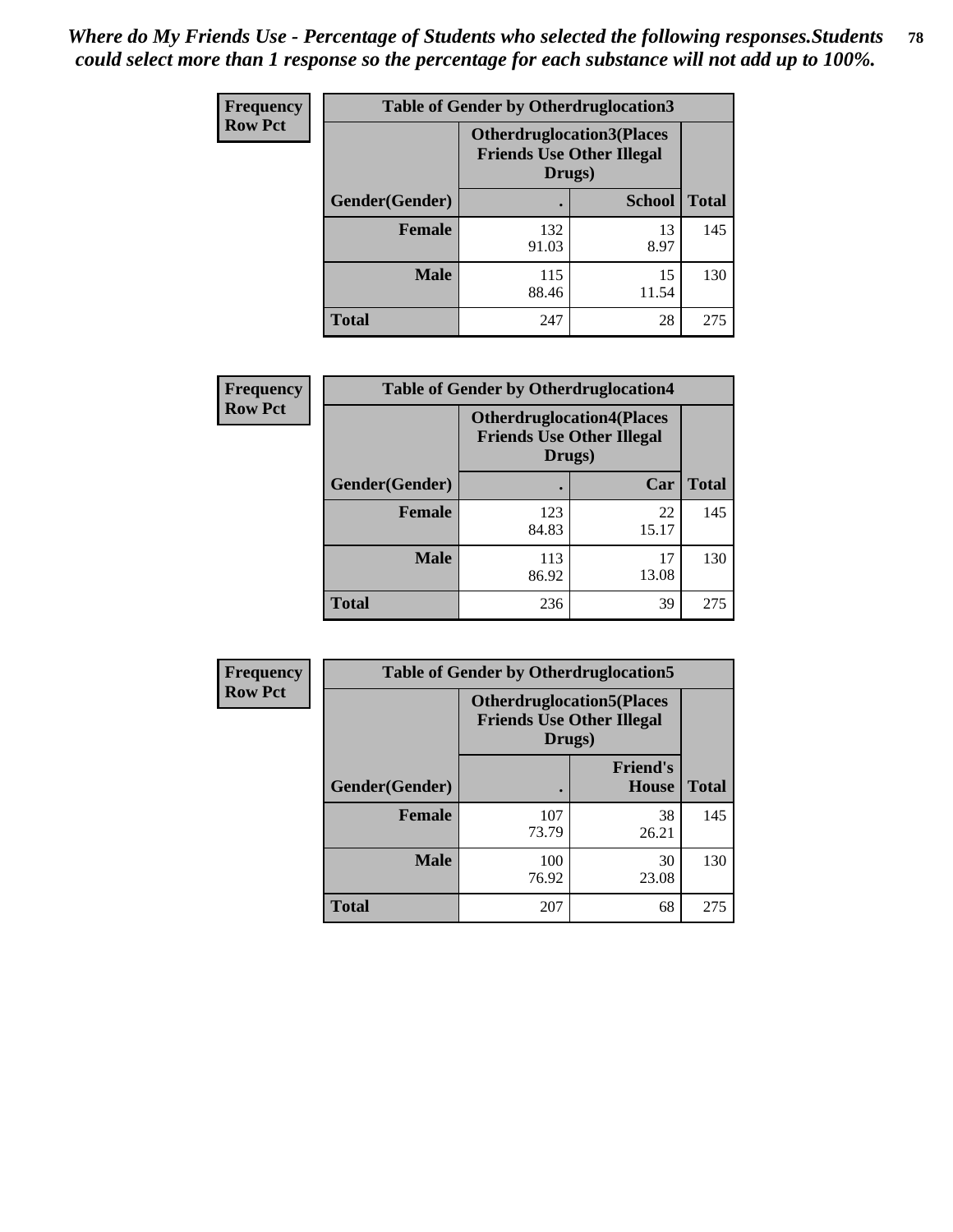| <b>Frequency</b> | <b>Table of Gender by Otherdruglocation6</b> |                                            |                                   |              |
|------------------|----------------------------------------------|--------------------------------------------|-----------------------------------|--------------|
| <b>Row Pct</b>   |                                              | <b>Friends Use Other Illegal</b><br>Drugs) | <b>Otherdruglocation6(Places)</b> |              |
|                  | Gender(Gender)                               |                                            | <b>Other</b>                      | <b>Total</b> |
|                  | <b>Female</b>                                | 115<br>79.31                               | 30<br>20.69                       | 145          |
|                  | <b>Male</b>                                  | 93<br>71.54                                | 37<br>28.46                       | 130          |
|                  | <b>Total</b>                                 | 208                                        | 67                                | 275          |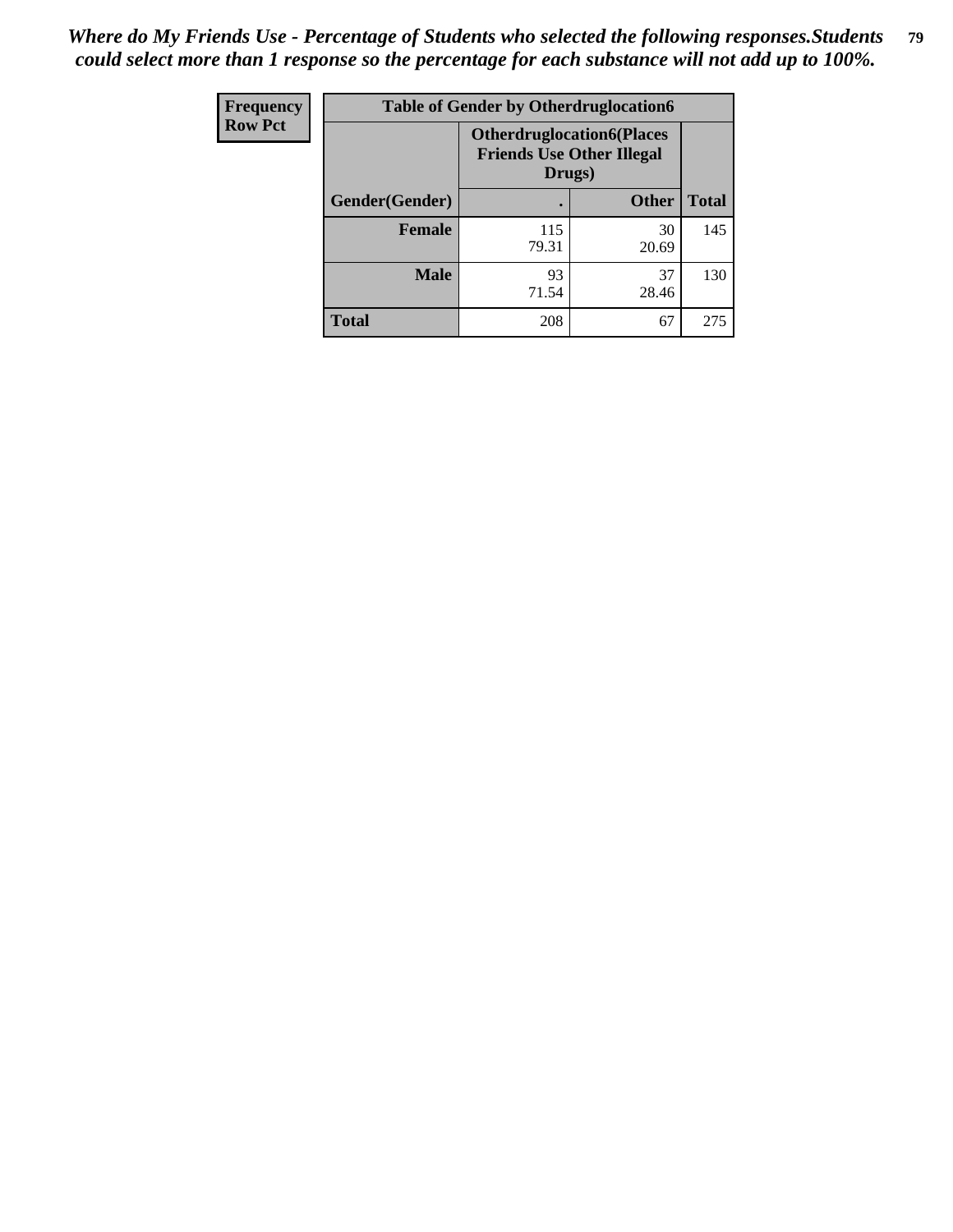| <b>Frequency</b> | <b>Table of Gender by Alcoholtime1</b> |                                                          |                      |              |
|------------------|----------------------------------------|----------------------------------------------------------|----------------------|--------------|
| <b>Row Pct</b>   |                                        | <b>Alcoholtime1(Times</b><br><b>Friends Use Alcohol)</b> |                      |              |
|                  | Gender(Gender)                         | $\bullet$                                                | Do Not<br><b>Use</b> | <b>Total</b> |
|                  | <b>Female</b>                          | 95<br>65.52                                              | 50<br>34.48          | 145          |
|                  | <b>Male</b>                            | 99<br>76.15                                              | 31<br>23.85          | 130          |
|                  | <b>Total</b>                           | 194                                                      | 81                   | 275          |

| <b>Frequency</b> | <b>Table of Gender by Alcoholtime2</b> |                                                          |                            |              |
|------------------|----------------------------------------|----------------------------------------------------------|----------------------------|--------------|
| <b>Row Pct</b>   |                                        | <b>Alcoholtime2(Times</b><br><b>Friends Use Alcohol)</b> |                            |              |
|                  | Gender(Gender)                         |                                                          | <b>On Way</b><br>to School | <b>Total</b> |
|                  | <b>Female</b>                          | 143<br>98.62                                             | 2<br>1.38                  | 145          |
|                  | <b>Male</b>                            | 120<br>92.31                                             | 10<br>7.69                 | 130          |
|                  | <b>Total</b>                           | 263                                                      | 12                         | 275          |

| <b>Frequency</b> | <b>Table of Gender by Alcoholtime3</b> |                                                          |                                |              |
|------------------|----------------------------------------|----------------------------------------------------------|--------------------------------|--------------|
| <b>Row Pct</b>   |                                        | <b>Alcoholtime3(Times</b><br><b>Friends Use Alcohol)</b> |                                |              |
|                  | Gender(Gender)                         |                                                          | <b>During</b><br><b>School</b> | <b>Total</b> |
|                  | Female                                 | 141<br>97.24                                             | 4<br>2.76                      | 145          |
|                  | <b>Male</b>                            | 124<br>95.38                                             | 6<br>4.62                      | 130          |
|                  | <b>Total</b>                           | 265                                                      | 10                             | 275          |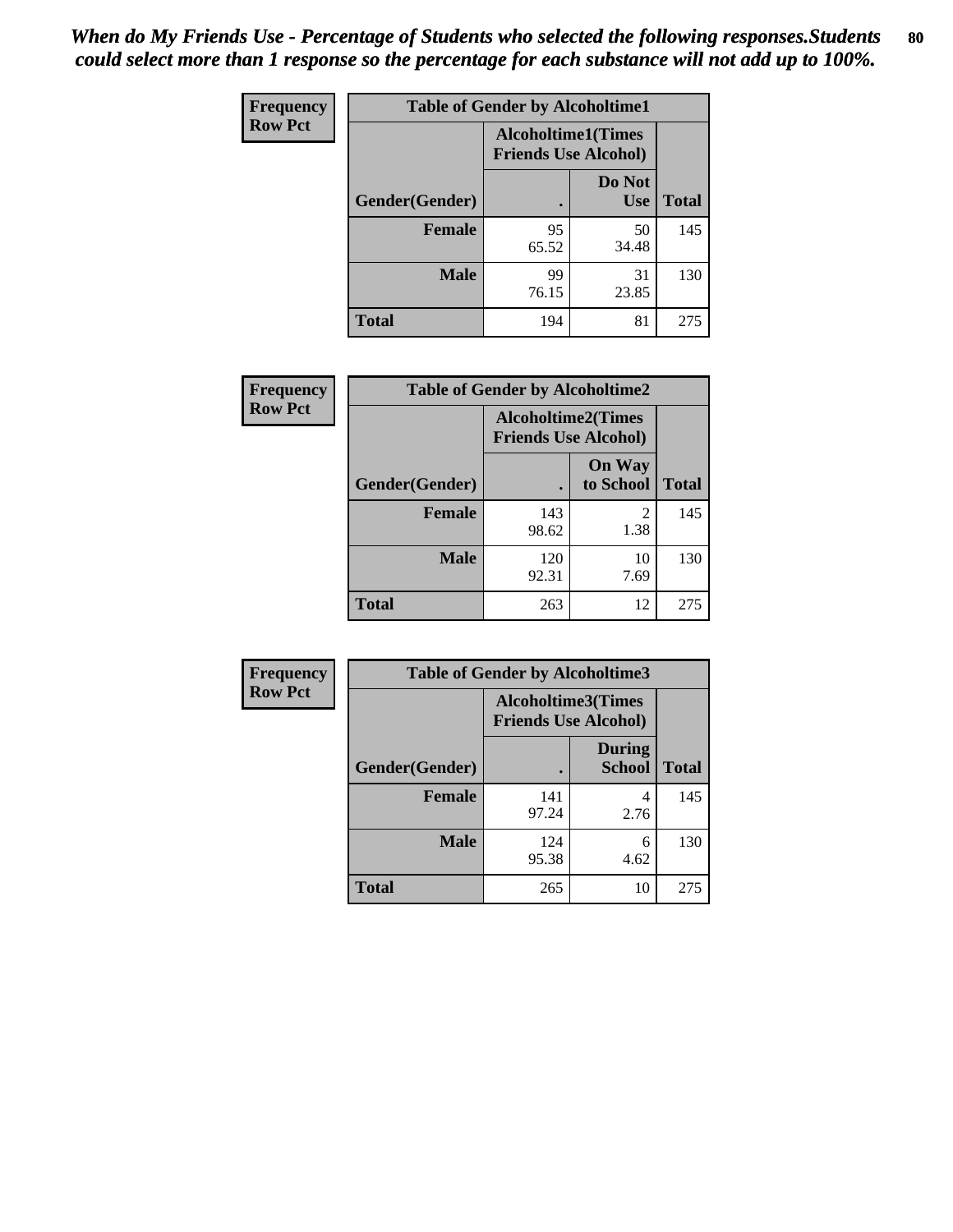*When do My Friends Use - Percentage of Students who selected the following responses.Students could select more than 1 response so the percentage for each substance will not add up to 100%.* **81**

| <b>Frequency</b> | <b>Table of Gender by Alcoholtime4</b> |                                                          |                                                |              |
|------------------|----------------------------------------|----------------------------------------------------------|------------------------------------------------|--------------|
| <b>Row Pct</b>   |                                        | <b>Alcoholtime4(Times</b><br><b>Friends Use Alcohol)</b> |                                                |              |
|                  | Gender(Gender)                         |                                                          | <b>On Way</b><br>Home<br>From<br><b>School</b> | <b>Total</b> |
|                  | <b>Female</b>                          | 138<br>95.17                                             | 7<br>4.83                                      | 145          |
|                  | <b>Male</b>                            | 121<br>93.08                                             | 9<br>6.92                                      | 130          |
|                  | <b>Total</b>                           | 259                                                      | 16                                             | 275          |

| <b>Frequency</b> | <b>Table of Gender by Alcoholtime5</b> |                                                           |             |              |
|------------------|----------------------------------------|-----------------------------------------------------------|-------------|--------------|
| <b>Row Pct</b>   |                                        | <b>Alcoholtime5</b> (Times<br><b>Friends Use Alcohol)</b> |             |              |
|                  | Gender(Gender)                         |                                                           | Weeknights  | <b>Total</b> |
|                  | <b>Female</b>                          | 111<br>76.55                                              | 34<br>23.45 | 145          |
|                  | <b>Male</b>                            | 93<br>71.54                                               | 37<br>28.46 | 130          |
|                  | <b>Total</b>                           | 204                                                       | 71          | 275          |

| Frequency      | <b>Table of Gender by Alcoholtime6</b> |             |                                                          |              |
|----------------|----------------------------------------|-------------|----------------------------------------------------------|--------------|
| <b>Row Pct</b> |                                        |             | <b>Alcoholtime6(Times</b><br><b>Friends Use Alcohol)</b> |              |
|                | Gender(Gender)                         |             | Weekends                                                 | <b>Total</b> |
|                | Female                                 | 40<br>27.59 | 105<br>72.41                                             | 145          |
|                | <b>Male</b>                            | 29<br>22.31 | 101<br>77.69                                             | 130          |
|                | <b>Total</b>                           | 69          | 206                                                      | 275          |

| <b>Frequency</b> | <b>Table of Gender by Tobaccotime1</b> |                                                          |                      |              |
|------------------|----------------------------------------|----------------------------------------------------------|----------------------|--------------|
| <b>Row Pct</b>   |                                        | <b>Tobaccotime1(Times</b><br><b>Friends Use Tobacco)</b> |                      |              |
|                  | Gender(Gender)                         |                                                          | Do Not<br><b>Use</b> | <b>Total</b> |
|                  | <b>Female</b>                          | 70<br>48.28                                              | 75<br>51.72          | 145          |
|                  | <b>Male</b>                            | 84<br>64.62                                              | 46<br>35.38          | 130          |
|                  | <b>Total</b>                           | 154                                                      | 121                  | 275          |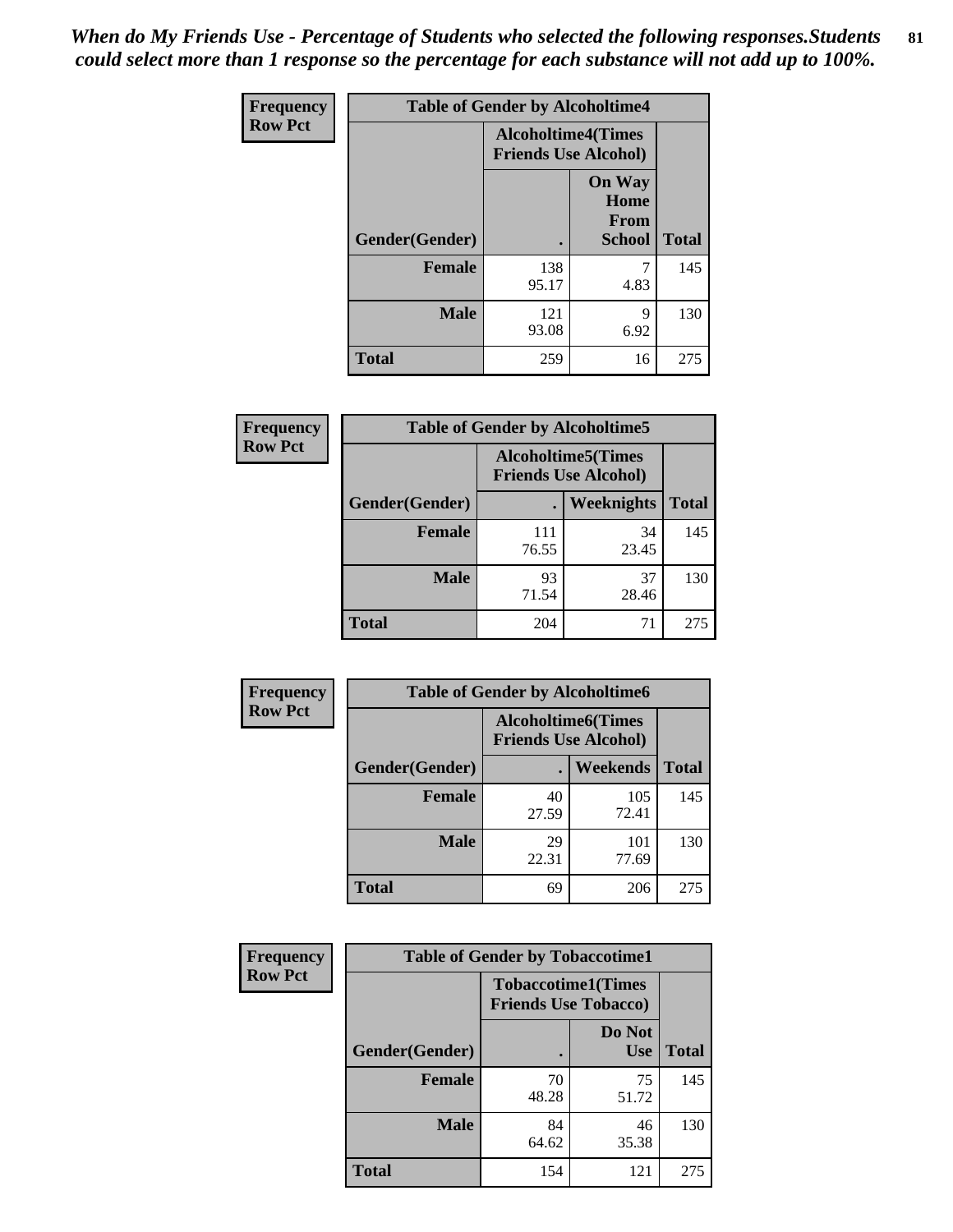*When do My Friends Use - Percentage of Students who selected the following responses.Students could select more than 1 response so the percentage for each substance will not add up to 100%.* **82**

| Frequency      | <b>Table of Gender by Tobaccotime2</b> |                                                          |                            |              |
|----------------|----------------------------------------|----------------------------------------------------------|----------------------------|--------------|
| <b>Row Pct</b> |                                        | <b>Tobaccotime2(Times</b><br><b>Friends Use Tobacco)</b> |                            |              |
|                | Gender(Gender)                         | $\bullet$                                                | <b>On Way</b><br>to School | <b>Total</b> |
|                | <b>Female</b>                          | 104<br>71.72                                             | 41<br>28.28                | 145          |
|                | <b>Male</b>                            | 89<br>68.46                                              | 41<br>31.54                | 130          |
|                | <b>Total</b>                           | 193                                                      | 82                         | 275          |

| Frequency      | <b>Table of Gender by Tobaccotime3</b> |                                                          |                                |              |
|----------------|----------------------------------------|----------------------------------------------------------|--------------------------------|--------------|
| <b>Row Pct</b> |                                        | <b>Tobaccotime3(Times</b><br><b>Friends Use Tobacco)</b> |                                |              |
|                | Gender(Gender)                         |                                                          | <b>During</b><br><b>School</b> | <b>Total</b> |
|                | <b>Female</b>                          | 124<br>85.52                                             | 21<br>14.48                    | 145          |
|                | <b>Male</b>                            | 96<br>73.85                                              | 34<br>26.15                    | 130          |
|                | <b>Total</b>                           | 220                                                      | 55                             | 275          |

| <b>Frequency</b> | <b>Table of Gender by Tobaccotime4</b> |                                                          |                                                |              |
|------------------|----------------------------------------|----------------------------------------------------------|------------------------------------------------|--------------|
| <b>Row Pct</b>   |                                        | <b>Tobaccotime4(Times</b><br><b>Friends Use Tobacco)</b> |                                                |              |
|                  | Gender(Gender)                         |                                                          | <b>On Way</b><br>Home<br>From<br><b>School</b> | <b>Total</b> |
|                  | <b>Female</b>                          | 138<br>95.17                                             | 4.83                                           | 145          |
|                  | <b>Male</b>                            | 121<br>93.08                                             | 9<br>6.92                                      | 130          |
|                  | <b>Total</b>                           | 259                                                      | 16                                             | 275          |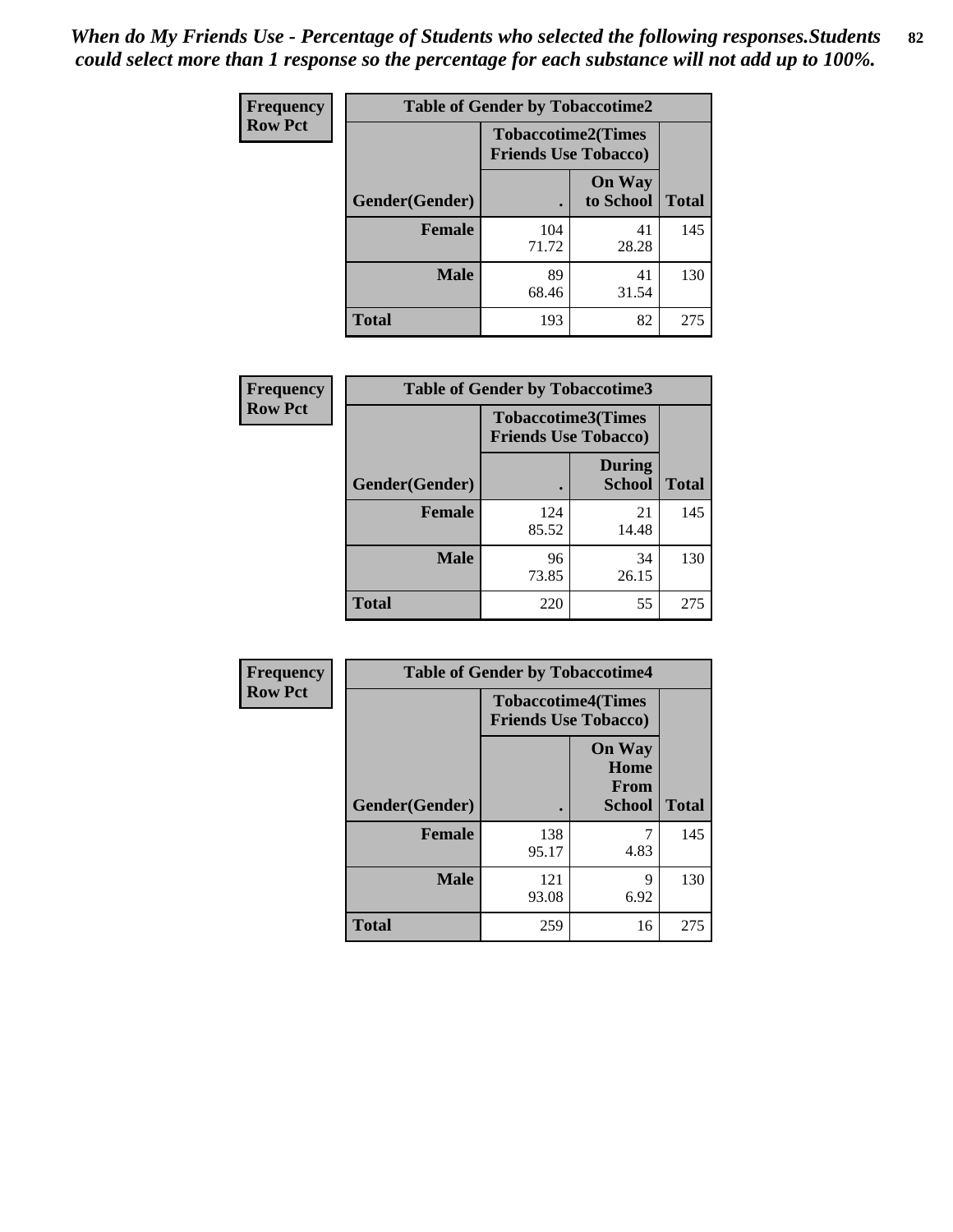| Frequency      | <b>Table of Gender by Tobaccotime5</b> |             |                                                          |              |
|----------------|----------------------------------------|-------------|----------------------------------------------------------|--------------|
| <b>Row Pct</b> |                                        |             | <b>Tobaccotime5(Times</b><br><b>Friends Use Tobacco)</b> |              |
|                | <b>Gender</b> (Gender)                 |             | Weeknights                                               | <b>Total</b> |
|                | <b>Female</b>                          | 87<br>60.00 | 58<br>40.00                                              | 145          |
|                | <b>Male</b>                            | 74<br>56.92 | 56<br>43.08                                              | 130          |
|                | <b>Total</b>                           | 161         | 114                                                      | 275          |

| <b>Frequency</b> | <b>Table of Gender by Tobaccotime6</b> |                                                          |             |              |
|------------------|----------------------------------------|----------------------------------------------------------|-------------|--------------|
| <b>Row Pct</b>   |                                        | <b>Tobaccotime6(Times</b><br><b>Friends Use Tobacco)</b> |             |              |
|                  | Gender(Gender)                         |                                                          | Weekends    | <b>Total</b> |
|                  | Female                                 | 79<br>54.48                                              | 66<br>45.52 | 145          |
|                  | <b>Male</b>                            | 50<br>38.46                                              | 80<br>61.54 | 130          |
|                  | <b>Total</b>                           | 129                                                      | 146         | 275          |

| <b>Frequency</b> | <b>Table of Gender by Marijuanatime1</b> |                                |                             |              |
|------------------|------------------------------------------|--------------------------------|-----------------------------|--------------|
| <b>Row Pct</b>   |                                          | <b>Friends Use Marijuana</b> ) | <b>Marijuanatime1(Times</b> |              |
|                  | Gender(Gender)                           |                                | Do Not Use                  | <b>Total</b> |
|                  | <b>Female</b>                            | 71<br>48.97                    | 74<br>51.03                 | 145          |
|                  | <b>Male</b>                              | 77<br>59.23                    | 53<br>40.77                 | 130          |
|                  | <b>Total</b>                             | 148                            | 127                         | 275          |

| <b>Frequency</b> | <b>Table of Gender by Marijuanatime2</b> |                                                        |                            |              |
|------------------|------------------------------------------|--------------------------------------------------------|----------------------------|--------------|
| <b>Row Pct</b>   |                                          | Marijuanatime2(Times<br><b>Friends Use Marijuana</b> ) |                            |              |
|                  | Gender(Gender)                           |                                                        | On Way to<br><b>School</b> | <b>Total</b> |
|                  | <b>Female</b>                            | 122<br>84.14                                           | 23<br>15.86                | 145          |
|                  | <b>Male</b>                              | 101<br>77.69                                           | 29<br>22.31                | 130          |
|                  | <b>Total</b>                             | 223                                                    | 52                         | 275          |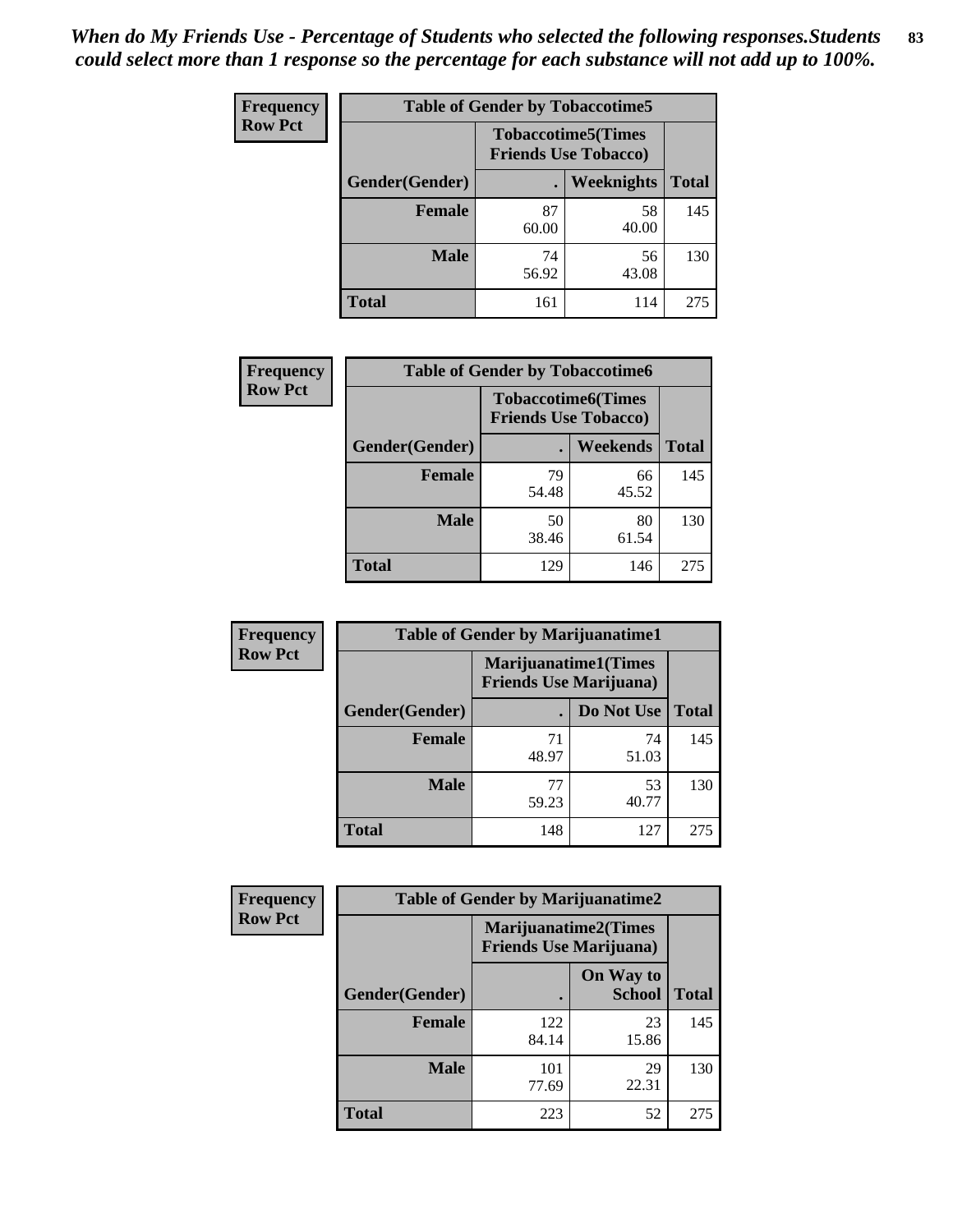*When do My Friends Use - Percentage of Students who selected the following responses.Students could select more than 1 response so the percentage for each substance will not add up to 100%.* **84**

| <b>Frequency</b> | Table of Gender by Marijuanatime3 |                                                        |                                |              |
|------------------|-----------------------------------|--------------------------------------------------------|--------------------------------|--------------|
| <b>Row Pct</b>   |                                   | Marijuanatime3(Times<br><b>Friends Use Marijuana</b> ) |                                |              |
|                  | Gender(Gender)                    |                                                        | <b>During</b><br><b>School</b> | <b>Total</b> |
|                  | <b>Female</b>                     | 136<br>93.79                                           | 9<br>6.21                      | 145          |
|                  | <b>Male</b>                       | 118<br>90.77                                           | 12<br>9.23                     | 130          |
|                  | <b>Total</b>                      | 254                                                    | 21                             | 275          |

| Frequency      | <b>Table of Gender by Marijuanatime4</b> |                                                               |                                                |              |
|----------------|------------------------------------------|---------------------------------------------------------------|------------------------------------------------|--------------|
| <b>Row Pct</b> |                                          | <b>Marijuanatime4(Times</b><br><b>Friends Use Marijuana</b> ) |                                                |              |
|                | Gender(Gender)                           |                                                               | <b>On Way</b><br>Home<br>From<br><b>School</b> | <b>Total</b> |
|                | <b>Female</b>                            | 127<br>87.59                                                  | 18<br>12.41                                    | 145          |
|                | <b>Male</b>                              | 105<br>80.77                                                  | 25<br>19.23                                    | 130          |
|                | <b>Total</b>                             | 232                                                           | 43                                             | 275          |

| <b>Frequency</b> | <b>Table of Gender by Marijuanatime5</b> |                                                                |                   |              |  |
|------------------|------------------------------------------|----------------------------------------------------------------|-------------------|--------------|--|
| <b>Row Pct</b>   |                                          | <b>Marijuanatime5</b> (Times<br><b>Friends Use Marijuana</b> ) |                   |              |  |
|                  | Gender(Gender)                           | $\blacksquare$                                                 | <b>Weeknights</b> | <b>Total</b> |  |
|                  | <b>Female</b>                            | 99<br>68.28                                                    | 46<br>31.72       | 145          |  |
|                  | <b>Male</b>                              | 86<br>66.15                                                    | 44<br>33.85       | 130          |  |
|                  | <b>Total</b>                             | 185                                                            | 90                | 275          |  |

| <b>Frequency</b> | <b>Table of Gender by Marijuanatime6</b> |                                                               |                 |              |  |
|------------------|------------------------------------------|---------------------------------------------------------------|-----------------|--------------|--|
| <b>Row Pct</b>   |                                          | <b>Marijuanatime6(Times</b><br><b>Friends Use Marijuana</b> ) |                 |              |  |
|                  | Gender(Gender)                           |                                                               | <b>Weekends</b> | <b>Total</b> |  |
|                  | <b>Female</b>                            | 73<br>50.34                                                   | 72<br>49.66     | 145          |  |
|                  | <b>Male</b>                              | 49<br>37.69                                                   | 81<br>62.31     | 130          |  |
|                  | <b>Total</b>                             | 122                                                           | 153             | 275          |  |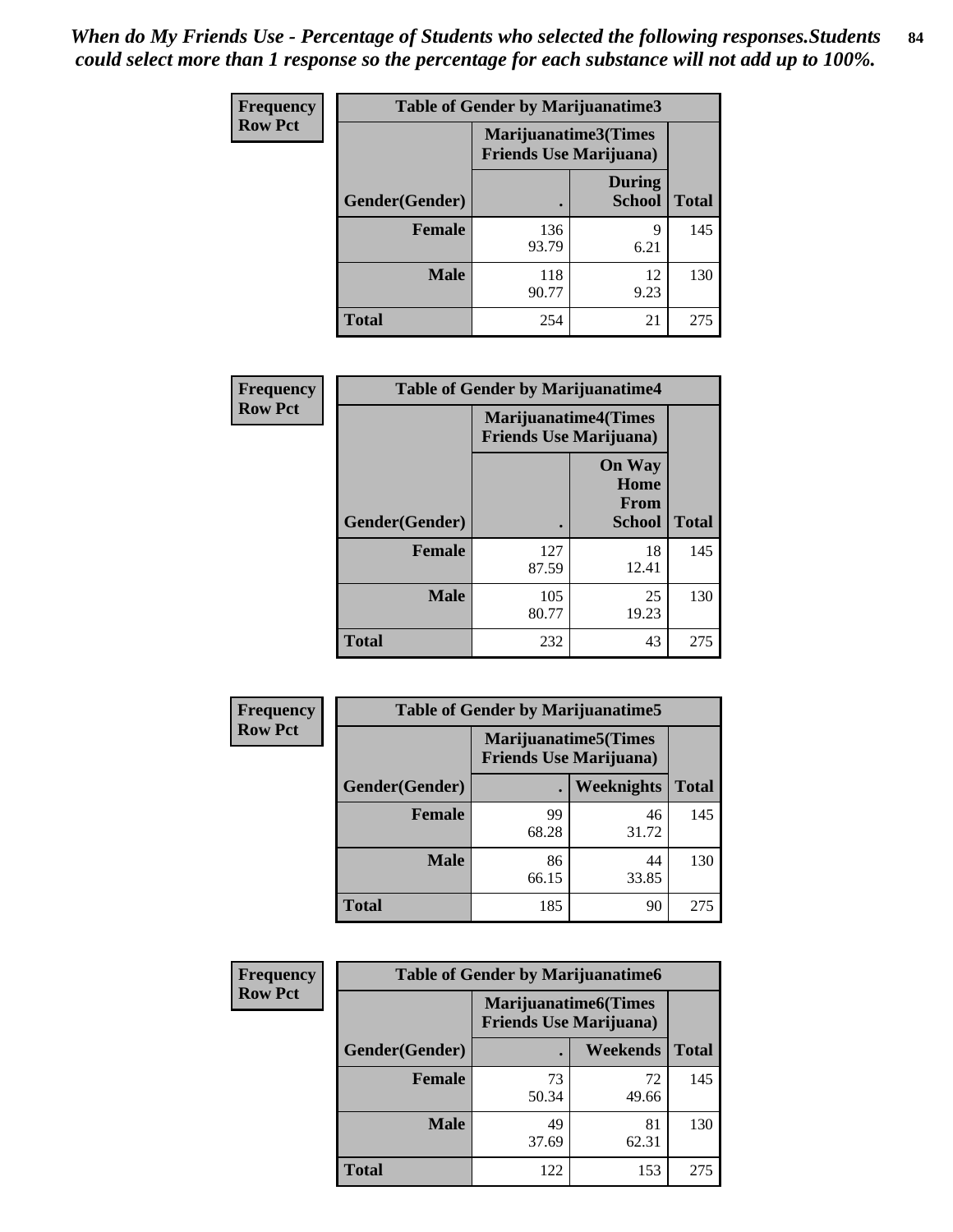*When do My Friends Use - Percentage of Students who selected the following responses.Students could select more than 1 response so the percentage for each substance will not add up to 100%.* **85**

| <b>Frequency</b> | <b>Table of Gender by Otherdrugtime1</b> |                                                    |                              |              |  |
|------------------|------------------------------------------|----------------------------------------------------|------------------------------|--------------|--|
| <b>Row Pct</b>   |                                          | <b>Friends Use Other</b><br><b>Illegal Drugs</b> ) | <b>Otherdrugtime1</b> (Times |              |  |
|                  | Gender(Gender)                           |                                                    | Do Not Use                   | <b>Total</b> |  |
|                  | <b>Female</b>                            | 37<br>25.52                                        | 108<br>74.48                 | 145          |  |
|                  | <b>Male</b>                              | 45<br>34.62                                        | 85<br>65.38                  | 130          |  |
|                  | <b>Total</b>                             | 82                                                 | 193                          | 275          |  |

| Frequency      | <b>Table of Gender by Otherdrugtime2</b> |                                                                                   |                            |              |
|----------------|------------------------------------------|-----------------------------------------------------------------------------------|----------------------------|--------------|
| <b>Row Pct</b> |                                          | <b>Otherdrugtime2(Times</b><br><b>Friends Use Other</b><br><b>Illegal Drugs</b> ) |                            |              |
|                | Gender(Gender)                           |                                                                                   | On Way to<br><b>School</b> | <b>Total</b> |
|                | <b>Female</b>                            | 132<br>91.03                                                                      | 13<br>8.97                 | 145          |
|                | <b>Male</b>                              | 114<br>87.69                                                                      | 16<br>12.31                | 130          |
|                | <b>Total</b>                             | 246                                                                               | 29                         | 275          |

| Frequency      | <b>Table of Gender by Otherdrugtime3</b> |                        |                                                  |              |
|----------------|------------------------------------------|------------------------|--------------------------------------------------|--------------|
| <b>Row Pct</b> |                                          | <b>Illegal Drugs</b> ) | Otherdrugtime3(Times<br><b>Friends Use Other</b> |              |
|                | Gender(Gender)                           |                        | <b>During</b><br><b>School</b>                   | <b>Total</b> |
|                | <b>Female</b>                            | 136<br>93.79           | 9<br>6.21                                        | 145          |
|                | <b>Male</b>                              | 118<br>90.77           | 12<br>9.23                                       | 130          |
|                | <b>Total</b>                             | 254                    | 21                                               | 275          |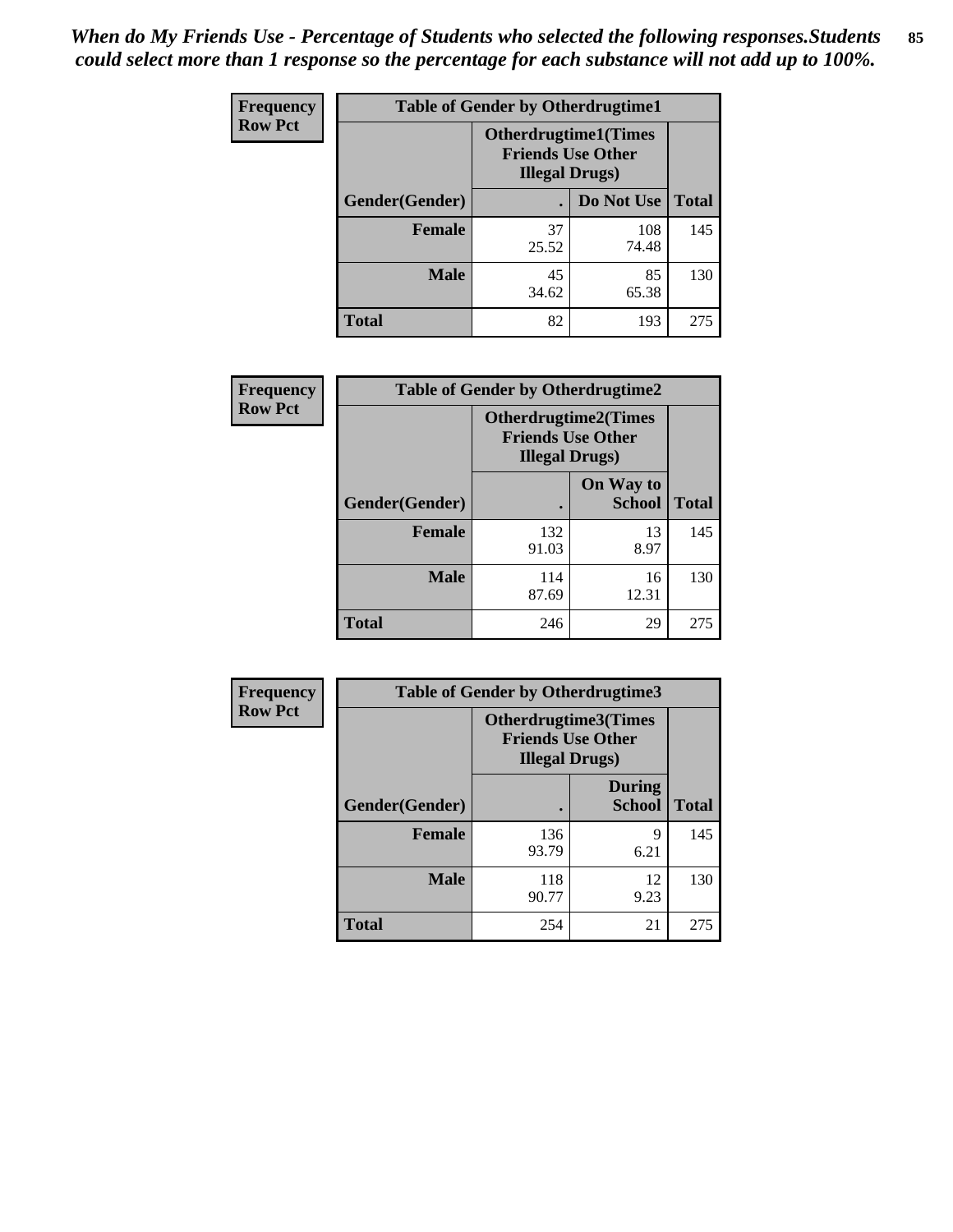*When do My Friends Use - Percentage of Students who selected the following responses.Students could select more than 1 response so the percentage for each substance will not add up to 100%.* **86**

| <b>Frequency</b> | <b>Table of Gender by Otherdrugtime4</b> |                                                                                   |                                                |              |
|------------------|------------------------------------------|-----------------------------------------------------------------------------------|------------------------------------------------|--------------|
| <b>Row Pct</b>   |                                          | <b>Otherdrugtime4(Times</b><br><b>Friends Use Other</b><br><b>Illegal Drugs</b> ) |                                                |              |
|                  | Gender(Gender)                           |                                                                                   | <b>On Way</b><br>Home<br>From<br><b>School</b> | <b>Total</b> |
|                  | Female                                   | 133<br>91.72                                                                      | 12<br>8.28                                     | 145          |
|                  | <b>Male</b>                              | 115<br>88.46                                                                      | 15<br>11.54                                    | 130          |
|                  | <b>Total</b>                             | 248                                                                               | 27                                             | 275          |

| Frequency      | <b>Table of Gender by Otherdrugtime5</b> |                                                                                    |             |              |
|----------------|------------------------------------------|------------------------------------------------------------------------------------|-------------|--------------|
| <b>Row Pct</b> |                                          | <b>Otherdrugtime5</b> (Times<br><b>Friends Use Other</b><br><b>Illegal Drugs</b> ) |             |              |
|                | Gender(Gender)                           |                                                                                    | Weeknights  | <b>Total</b> |
|                | <b>Female</b>                            | 117<br>80.69                                                                       | 28<br>19.31 | 145          |
|                | <b>Male</b>                              | 108<br>83.08                                                                       | 22<br>16.92 | 130          |
|                | <b>Total</b>                             | 225                                                                                | 50          | 275          |

| <b>Frequency</b> | <b>Table of Gender by Otherdrugtime6</b> |                                                                                   |             |              |
|------------------|------------------------------------------|-----------------------------------------------------------------------------------|-------------|--------------|
| <b>Row Pct</b>   |                                          | <b>Otherdrugtime6(Times</b><br><b>Friends Use Other</b><br><b>Illegal Drugs</b> ) |             |              |
|                  | Gender(Gender)                           |                                                                                   | Weekends    | <b>Total</b> |
|                  | <b>Female</b>                            | 109<br>75.17                                                                      | 36<br>24.83 | 145          |
|                  | <b>Male</b>                              | 82<br>63.08                                                                       | 48<br>36.92 | 130          |
|                  | <b>Total</b>                             | 191                                                                               | 84          | 275          |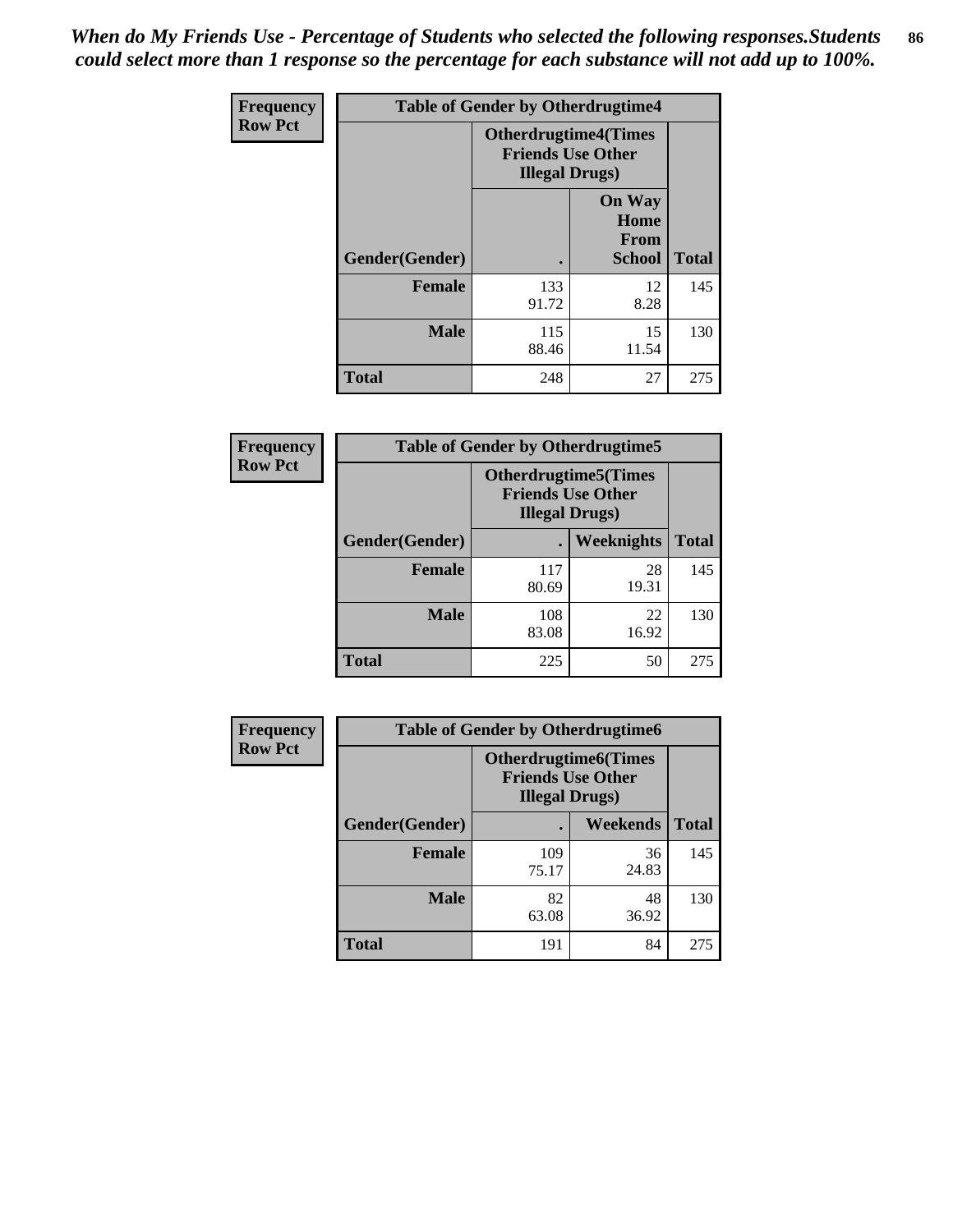# *Other Questions* **87**

| Frequency      | <b>Table of Gender by Educationalcohol</b> |                                                                                                                                       |                |              |  |
|----------------|--------------------------------------------|---------------------------------------------------------------------------------------------------------------------------------------|----------------|--------------|--|
| <b>Row Pct</b> |                                            | <b>Educationalcohol</b> (I<br>have been taught<br>about alcohol,<br>tobacco,<br>and other drugs<br>within the last year<br>at school) |                |              |  |
|                | Gender(Gender)                             | <b>Yes</b>                                                                                                                            | N <sub>0</sub> | <b>Total</b> |  |
|                | Female                                     | 77<br>53.10                                                                                                                           | 68<br>46.90    | 145          |  |
|                | <b>Male</b>                                | 74<br>56.92                                                                                                                           | 56<br>43.08    | 130          |  |
|                | Total                                      | 151                                                                                                                                   | 124            | 275          |  |

| Frequency      | <b>Table of Gender by Rodedrinking</b> |                                                                                                                     |              |              |  |
|----------------|----------------------------------------|---------------------------------------------------------------------------------------------------------------------|--------------|--------------|--|
| <b>Row Pct</b> |                                        | Rodedrinking(In<br>the past 30 days I<br>have ridden in a<br>car with a driver<br>who had been<br>drinking alcohol) |              |              |  |
|                | Gender(Gender)                         | Yes                                                                                                                 | $\bf N_0$    | <b>Total</b> |  |
|                | <b>Female</b>                          | 16<br>11.03                                                                                                         | 129<br>88.97 | 145          |  |
|                | <b>Male</b>                            | 28<br>21.54                                                                                                         | 102<br>78.46 | 130          |  |
|                | <b>Total</b>                           | 44                                                                                                                  | 231          | 275          |  |

| Frequency      | <b>Table of Gender by Drugsschool</b> |                                                                                                                                     |                |              |  |
|----------------|---------------------------------------|-------------------------------------------------------------------------------------------------------------------------------------|----------------|--------------|--|
| <b>Row Pct</b> |                                       | <b>Drugsschool</b> (During<br>the past 12 months,<br>I have been offered,<br>sold,<br>or given illegal drugs<br>on school property) |                |              |  |
|                | Gender(Gender)                        | Yes                                                                                                                                 | N <sub>0</sub> | <b>Total</b> |  |
|                | <b>Female</b>                         | 18<br>12.41                                                                                                                         | 127<br>87.59   | 145          |  |
|                | <b>Male</b>                           | 38<br>29.23                                                                                                                         | 92<br>70.77    | 130          |  |
|                | <b>Total</b>                          | 56                                                                                                                                  | 219            | 275          |  |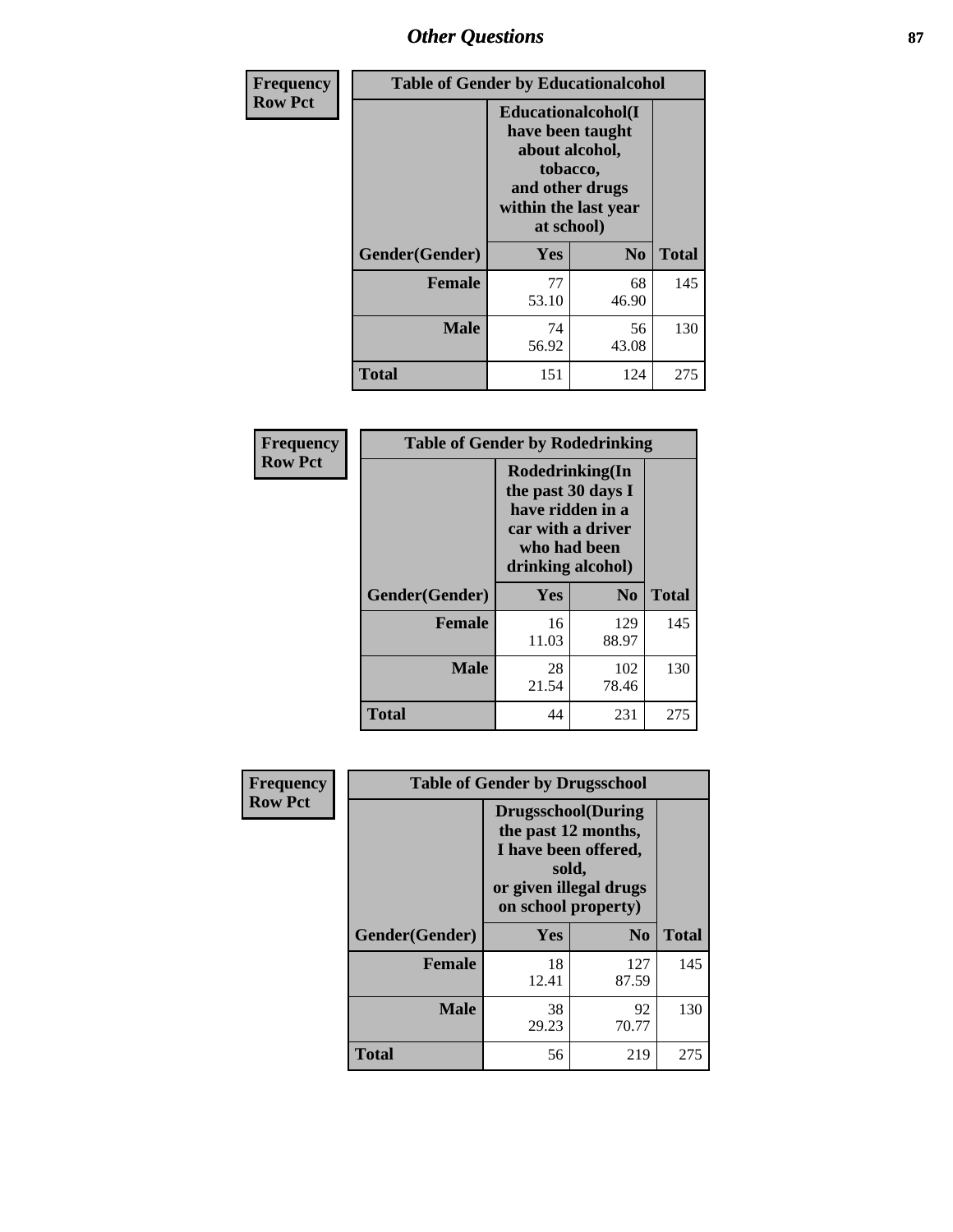## *Other Questions* **88**

**Frequency Row Pct**

| <b>Table of Gender by Bingedrinking</b> |                            |                                                                                                         |                   |                   |                               |                               |                        |              |
|-----------------------------------------|----------------------------|---------------------------------------------------------------------------------------------------------|-------------------|-------------------|-------------------------------|-------------------------------|------------------------|--------------|
|                                         |                            | Bingedrinking(I have drunk five or more<br>drinks of alcohol at one sitting during the<br>last 30 days) |                   |                   |                               |                               |                        |              |
| <b>Gender</b> (Gender)                  | $\mathbf 0$<br><b>Days</b> | 1 or<br>2<br>days                                                                                       | 3 to<br>5<br>days | 6 to<br>9<br>days | <b>10</b><br>to<br>19<br>days | <b>20</b><br>to<br>29<br>days | All<br>30<br>days      | <b>Total</b> |
| Female                                  | 118<br>81.38               | 12<br>8.28                                                                                              | 4<br>2.76         | 0.69              | 6<br>4.14                     | 2<br>1.38                     | $\mathfrak{D}$<br>1.38 | 145          |
| <b>Male</b>                             | 95                         | 13                                                                                                      | 9                 | 5                 | 7                             | 0                             |                        | 130          |
|                                         | 73.08                      | 10.00                                                                                                   | 6.92              | 3.85              | 5.38                          | 0.00                          | 0.77                   |              |

| Frequency      | <b>Table of Gender by Educationaids</b> |                                                                                                 |                |              |  |
|----------------|-----------------------------------------|-------------------------------------------------------------------------------------------------|----------------|--------------|--|
| <b>Row Pct</b> |                                         | <b>Educationaids</b> (I<br>have been taught<br>about HIV/AIDS<br>at school in the<br>past year) |                |              |  |
|                | Gender(Gender)                          | Yes                                                                                             | $\mathbf{N_0}$ | <b>Total</b> |  |
|                | <b>Female</b>                           | 79<br>54.48                                                                                     | 66<br>45.52    | 145          |  |
|                | <b>Male</b>                             | 73<br>56.15                                                                                     | 57<br>43.85    | 130          |  |
|                | <b>Total</b>                            | 152                                                                                             | 123            | 275          |  |

| <b>Frequency</b> | <b>Table of Gender by Suicideconsider</b> |                 |                |              |  |
|------------------|-------------------------------------------|-----------------|----------------|--------------|--|
| <b>Row Pct</b>   |                                           | Suicideconsider |                |              |  |
|                  | Gender(Gender)                            | Yes             | N <sub>0</sub> | <b>Total</b> |  |
|                  | <b>Female</b>                             | 15<br>10.34     | 130<br>89.66   | 145          |  |
|                  | <b>Male</b>                               | 10<br>7.69      | 120<br>92.31   | 130          |  |
|                  | Total                                     | 25              | 250            | 275          |  |